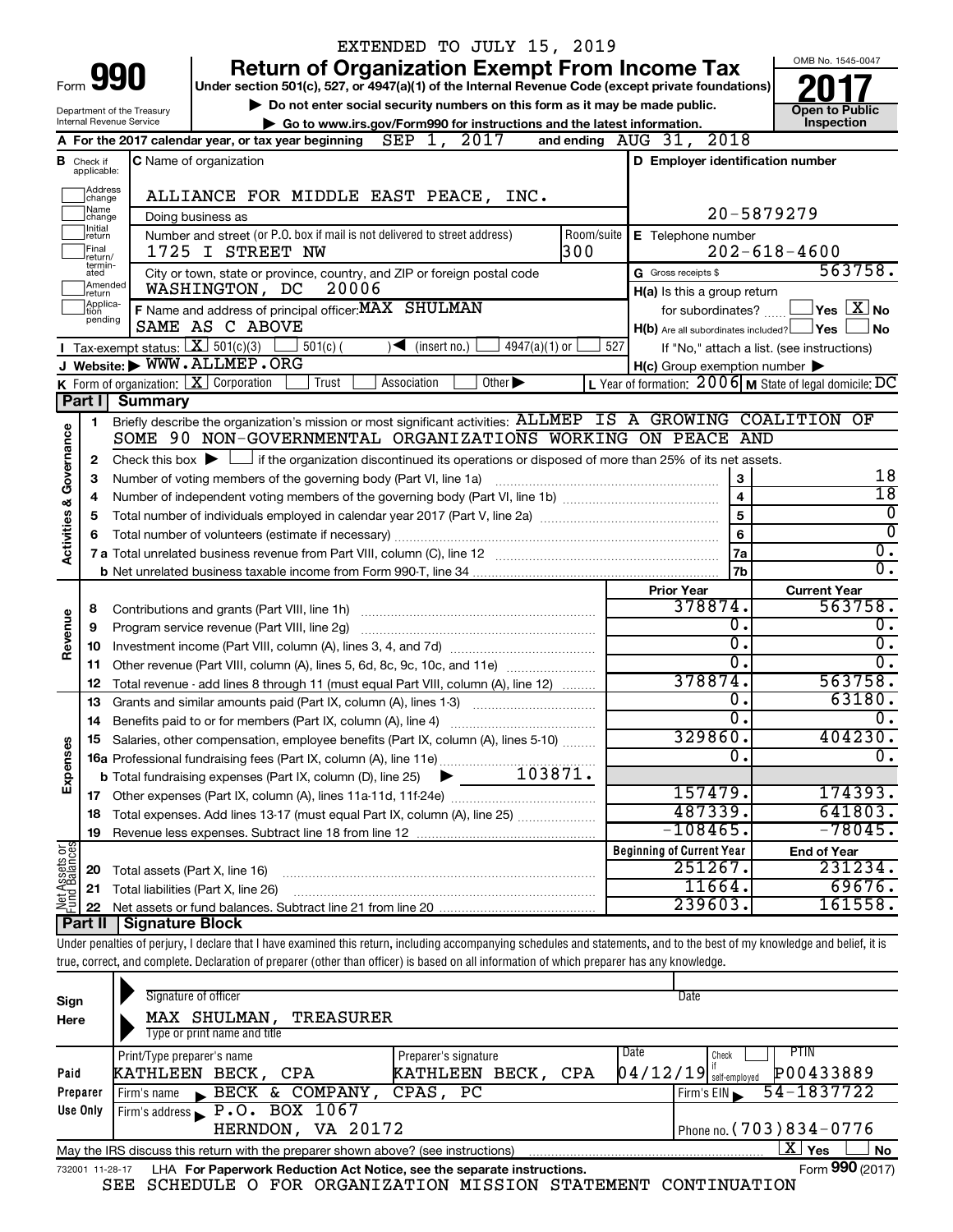|              | 20-5879279<br>ALLIANCE FOR MIDDLE EAST PEACE, INC.<br>Page 2<br>Form 990 (2017)<br>Part III   Statement of Program Service Accomplishments                                                                                                                                                                                                  |
|--------------|---------------------------------------------------------------------------------------------------------------------------------------------------------------------------------------------------------------------------------------------------------------------------------------------------------------------------------------------|
|              |                                                                                                                                                                                                                                                                                                                                             |
| 1            | Briefly describe the organization's mission:                                                                                                                                                                                                                                                                                                |
|              | THE ALLIANCE IS A NETWORK OF NGO'S THAT CONDUCT CIVIL SOCIETY WORK IN<br>CONFLICT TRANSFORMATION, DEVELOPMENT, COEXISTENCE AND COOPERATIVE                                                                                                                                                                                                  |
|              | ACTIVITIES ON THE GROUND IN THE MIDDLE EAST AMONG ISRAELIS,                                                                                                                                                                                                                                                                                 |
|              | PALESTINIANS, ARABS AND JEWS.                                                                                                                                                                                                                                                                                                               |
| $\mathbf{2}$ | Did the organization undertake any significant program services during the year which were not listed on the<br>$\sqrt{\mathsf{Yes}\ \mathbf{X}}$ No<br>prior Form 990 or 990-EZ?                                                                                                                                                           |
|              | If "Yes," describe these new services on Schedule O.<br>$\gamma$ es $\boxed{\text{X}}$ No                                                                                                                                                                                                                                                   |
| 3            | Did the organization cease conducting, or make significant changes in how it conducts, any program services?<br>If "Yes," describe these changes on Schedule O.                                                                                                                                                                             |
| 4            | Describe the organization's program service accomplishments for each of its three largest program services, as measured by expenses.<br>Section 501(c)(3) and 501(c)(4) organizations are required to report the amount of grants and allocations to others, the total expenses, and<br>revenue, if any, for each program service reported. |
| 4a           | 63180. ) (Revenue \$<br>107880.<br>including grants of \$<br>) (Expenses \$<br>(Code:                                                                                                                                                                                                                                                       |
|              | POLICY ANALYSIS, EDUCATION, AND ADVOCACY - ALLMEP HELPS DECISION                                                                                                                                                                                                                                                                            |
|              | MAKERS, OPINION LEADERS AND THE WIDER PUBLIC UNDERSTAND THAT THE WORK<br>OF ITS COALITION IS NOT JUST NICE, BUT NECESSARY FOR ANY HOPE FOR PEACE                                                                                                                                                                                            |
|              | IN THE REGION.                                                                                                                                                                                                                                                                                                                              |
|              |                                                                                                                                                                                                                                                                                                                                             |
|              |                                                                                                                                                                                                                                                                                                                                             |
|              |                                                                                                                                                                                                                                                                                                                                             |
|              |                                                                                                                                                                                                                                                                                                                                             |
|              |                                                                                                                                                                                                                                                                                                                                             |
|              |                                                                                                                                                                                                                                                                                                                                             |
|              |                                                                                                                                                                                                                                                                                                                                             |
| 4b           | 95368.<br>including grants of \$<br>) (Revenue \$<br>(Code:<br>) (Expenses \$                                                                                                                                                                                                                                                               |
|              | PUBLIC VISIBILITY AND EDUCATION - ALLMEP HELPS DECISION MAKERS, OPINION<br>LEADERS AND THE WIDER PUBLIC UNDERSTAND THAT THE WORK OF ITS COALITION                                                                                                                                                                                           |
|              | IS NOT JUST NICE, BUT NECESSARY FOR ANY HOPE FOR PEACE IN THE REGION.                                                                                                                                                                                                                                                                       |
|              |                                                                                                                                                                                                                                                                                                                                             |
|              |                                                                                                                                                                                                                                                                                                                                             |
|              |                                                                                                                                                                                                                                                                                                                                             |
|              |                                                                                                                                                                                                                                                                                                                                             |
|              |                                                                                                                                                                                                                                                                                                                                             |
|              |                                                                                                                                                                                                                                                                                                                                             |
|              |                                                                                                                                                                                                                                                                                                                                             |
|              | 244817.                                                                                                                                                                                                                                                                                                                                     |
| 4с           | including grants of \$<br>(Code:<br>) (Expenses \$<br>) (Revenue \$<br>MEMBER NEEDS - ALLMEP HAS A REGIONAL OFFICE THAT WORKS WITH MEMBERS                                                                                                                                                                                                  |
|              | BUILDING THEIR HUMAN CAPITAL AND ACTING AS A NEUTRAL CONVENOR. WE WORK                                                                                                                                                                                                                                                                      |
|              | ON NETWORKING, CAPACITY BUILDING, SHARING BEST PRACTICES AND CONSULTING                                                                                                                                                                                                                                                                     |
|              | TO OUR MEMBERS ON THEIR VARIOUS NEEDS.                                                                                                                                                                                                                                                                                                      |
|              |                                                                                                                                                                                                                                                                                                                                             |
|              |                                                                                                                                                                                                                                                                                                                                             |
|              |                                                                                                                                                                                                                                                                                                                                             |
|              |                                                                                                                                                                                                                                                                                                                                             |
|              |                                                                                                                                                                                                                                                                                                                                             |
|              |                                                                                                                                                                                                                                                                                                                                             |
| 4d           | Other program services (Describe in Schedule O.)                                                                                                                                                                                                                                                                                            |
|              | (Expenses \$<br>including grants of \$<br>(Revenue \$                                                                                                                                                                                                                                                                                       |
|              | 448065.<br>4e Total program service expenses                                                                                                                                                                                                                                                                                                |
|              | Form 990 (2017)                                                                                                                                                                                                                                                                                                                             |
|              | 732002 11-28-17<br>2                                                                                                                                                                                                                                                                                                                        |
|              | 11110412 792868 ALLMEP<br>2017.05050 ALLIANCE FOR MIDDLE EAST PE ALLMEP_1                                                                                                                                                                                                                                                                   |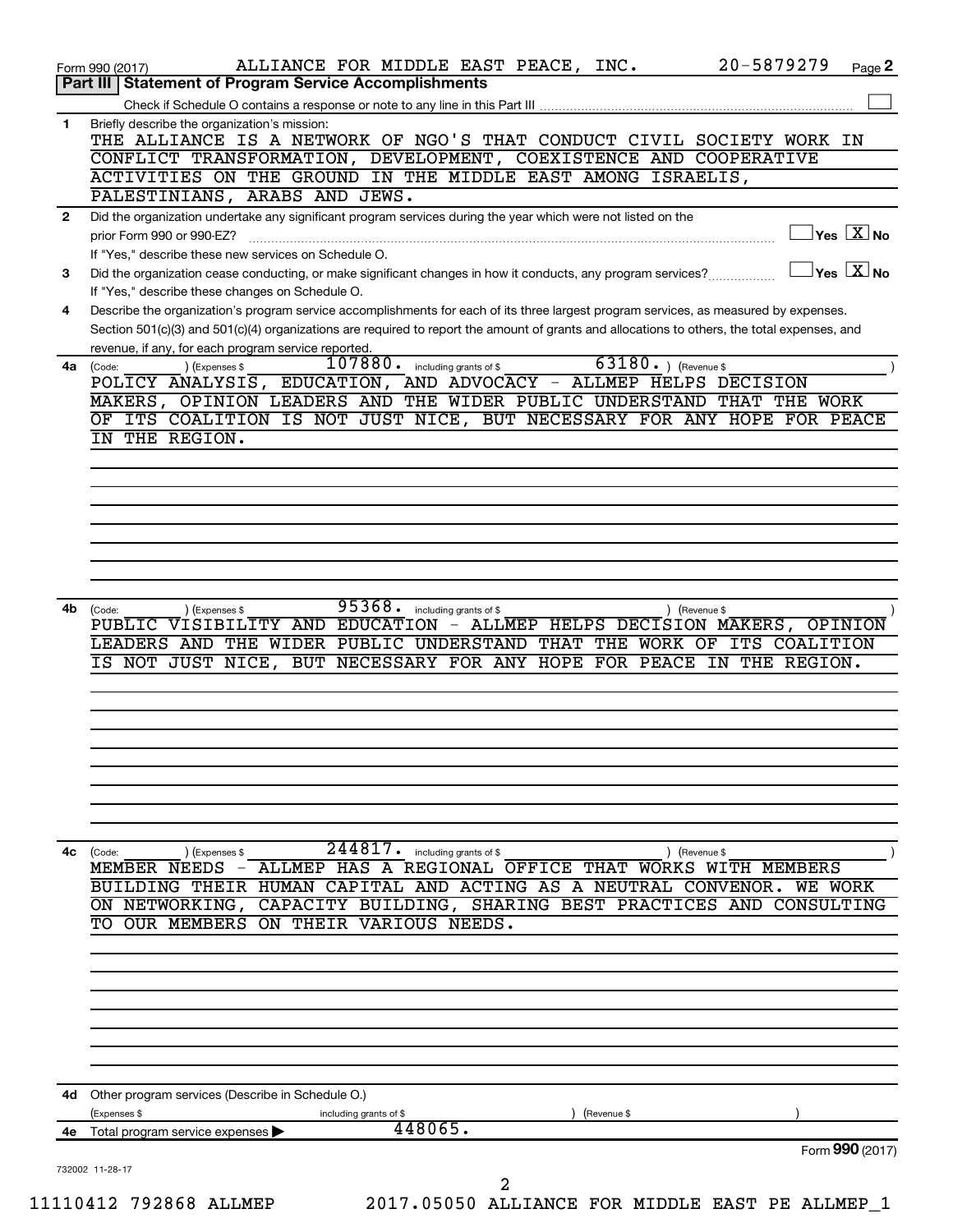| Form 990 (2017 |  |  |
|----------------|--|--|
|                |  |  |

|    | <b>Part IV   Checklist of Required Schedules</b>                                                                                                                                                                                     |                |                         |                       |
|----|--------------------------------------------------------------------------------------------------------------------------------------------------------------------------------------------------------------------------------------|----------------|-------------------------|-----------------------|
|    |                                                                                                                                                                                                                                      |                | Yes                     | No.                   |
| 1. | Is the organization described in section $501(c)(3)$ or $4947(a)(1)$ (other than a private foundation)?                                                                                                                              |                |                         |                       |
|    |                                                                                                                                                                                                                                      | 1              | х                       |                       |
| 2  |                                                                                                                                                                                                                                      | $\mathbf{2}$   | $\overline{\texttt{x}}$ |                       |
| 3  | Did the organization engage in direct or indirect political campaign activities on behalf of or in opposition to candidates for                                                                                                      |                |                         |                       |
|    |                                                                                                                                                                                                                                      | 3              |                         | x                     |
| 4  | Section 501(c)(3) organizations. Did the organization engage in lobbying activities, or have a section 501(h) election in effect                                                                                                     |                |                         |                       |
|    |                                                                                                                                                                                                                                      | 4              | х                       |                       |
| 5  | Is the organization a section 501(c)(4), 501(c)(5), or 501(c)(6) organization that receives membership dues, assessments, or                                                                                                         |                |                         |                       |
|    |                                                                                                                                                                                                                                      | 5              |                         | x                     |
| 6  | Did the organization maintain any donor advised funds or any similar funds or accounts for which donors have the right to                                                                                                            |                |                         |                       |
|    | provide advice on the distribution or investment of amounts in such funds or accounts? If "Yes," complete Schedule D, Part I                                                                                                         | 6              |                         | х                     |
| 7  |                                                                                                                                                                                                                                      |                |                         |                       |
|    | Did the organization receive or hold a conservation easement, including easements to preserve open space,                                                                                                                            | $\overline{7}$ |                         | х                     |
|    |                                                                                                                                                                                                                                      |                |                         |                       |
| 8  | Did the organization maintain collections of works of art, historical treasures, or other similar assets? If "Yes," complete                                                                                                         |                |                         | x                     |
|    | Schedule D, Part III <b>Marting Community Contract Contract Contract Contract Contract Contract Contract Contract Contract Contract Contract Contract Contract Contract Contract Contract Contract Contract Contract Contract Co</b> | 8              |                         |                       |
| 9  | Did the organization report an amount in Part X, line 21, for escrow or custodial account liability, serve as a custodian for                                                                                                        |                |                         |                       |
|    | amounts not listed in Part X; or provide credit counseling, debt management, credit repair, or debt negotiation services?                                                                                                            |                |                         | x                     |
|    |                                                                                                                                                                                                                                      | 9              |                         |                       |
| 10 | Did the organization, directly or through a related organization, hold assets in temporarily restricted endowments, permanent                                                                                                        |                |                         | x                     |
|    |                                                                                                                                                                                                                                      | 10             |                         |                       |
| 11 | If the organization's answer to any of the following questions is "Yes," then complete Schedule D, Parts VI, VII, VIII, IX, or X                                                                                                     |                |                         |                       |
|    | as applicable.                                                                                                                                                                                                                       |                |                         |                       |
|    | a Did the organization report an amount for land, buildings, and equipment in Part X, line 10? If "Yes," complete Schedule D,                                                                                                        |                |                         |                       |
|    | Part VI                                                                                                                                                                                                                              | 11a            | x                       |                       |
|    | <b>b</b> Did the organization report an amount for investments - other securities in Part X, line 12 that is 5% or more of its total                                                                                                 |                |                         |                       |
|    |                                                                                                                                                                                                                                      | 11b            |                         | x                     |
|    | c Did the organization report an amount for investments - program related in Part X, line 13 that is 5% or more of its total                                                                                                         |                |                         |                       |
|    |                                                                                                                                                                                                                                      | 11c            |                         | x                     |
|    | d Did the organization report an amount for other assets in Part X, line 15 that is 5% or more of its total assets reported in                                                                                                       |                |                         |                       |
|    |                                                                                                                                                                                                                                      | 11d            |                         | х                     |
|    |                                                                                                                                                                                                                                      | 11e            |                         | $\overline{\text{x}}$ |
| f  | Did the organization's separate or consolidated financial statements for the tax year include a footnote that addresses                                                                                                              |                |                         |                       |
|    | the organization's liability for uncertain tax positions under FIN 48 (ASC 740)? If "Yes," complete Schedule D, Part X                                                                                                               | 11f            | x                       |                       |
|    | 12a Did the organization obtain separate, independent audited financial statements for the tax year? If "Yes," complete                                                                                                              |                |                         |                       |
|    | Schedule D, Parts XI and XII                                                                                                                                                                                                         | 12a            | x                       |                       |
|    | <b>b</b> Was the organization included in consolidated, independent audited financial statements for the tax year?                                                                                                                   |                |                         |                       |
|    | If "Yes," and if the organization answered "No" to line 12a, then completing Schedule D, Parts XI and XII is optional <i></i>                                                                                                        | 12b            |                         | x                     |
| 13 |                                                                                                                                                                                                                                      | 13             |                         | $\overline{\text{x}}$ |
|    |                                                                                                                                                                                                                                      | 14a            | х                       |                       |
|    | <b>b</b> Did the organization have aggregate revenues or expenses of more than \$10,000 from grantmaking, fundraising, business,                                                                                                     |                |                         |                       |
|    | investment, and program service activities outside the United States, or aggregate foreign investments valued at \$100,000                                                                                                           |                |                         |                       |
|    |                                                                                                                                                                                                                                      | 14b            | x                       |                       |
| 15 | Did the organization report on Part IX, column (A), line 3, more than \$5,000 of grants or other assistance to or for any                                                                                                            |                |                         |                       |
|    |                                                                                                                                                                                                                                      | 15             | х                       |                       |
| 16 | Did the organization report on Part IX, column (A), line 3, more than \$5,000 of aggregate grants or other assistance to                                                                                                             |                |                         |                       |
|    |                                                                                                                                                                                                                                      | 16             |                         | X.                    |
| 17 | Did the organization report a total of more than \$15,000 of expenses for professional fundraising services on Part IX,                                                                                                              |                |                         |                       |
|    |                                                                                                                                                                                                                                      | 17             |                         | x                     |
| 18 | Did the organization report more than \$15,000 total of fundraising event gross income and contributions on Part VIII, lines                                                                                                         |                |                         |                       |
|    |                                                                                                                                                                                                                                      | 18             |                         | x                     |
| 19 | Did the organization report more than \$15,000 of gross income from gaming activities on Part VIII, line 9a? If "Yes,"                                                                                                               |                |                         |                       |
|    |                                                                                                                                                                                                                                      | 19             |                         | x                     |

Form (2017) **990**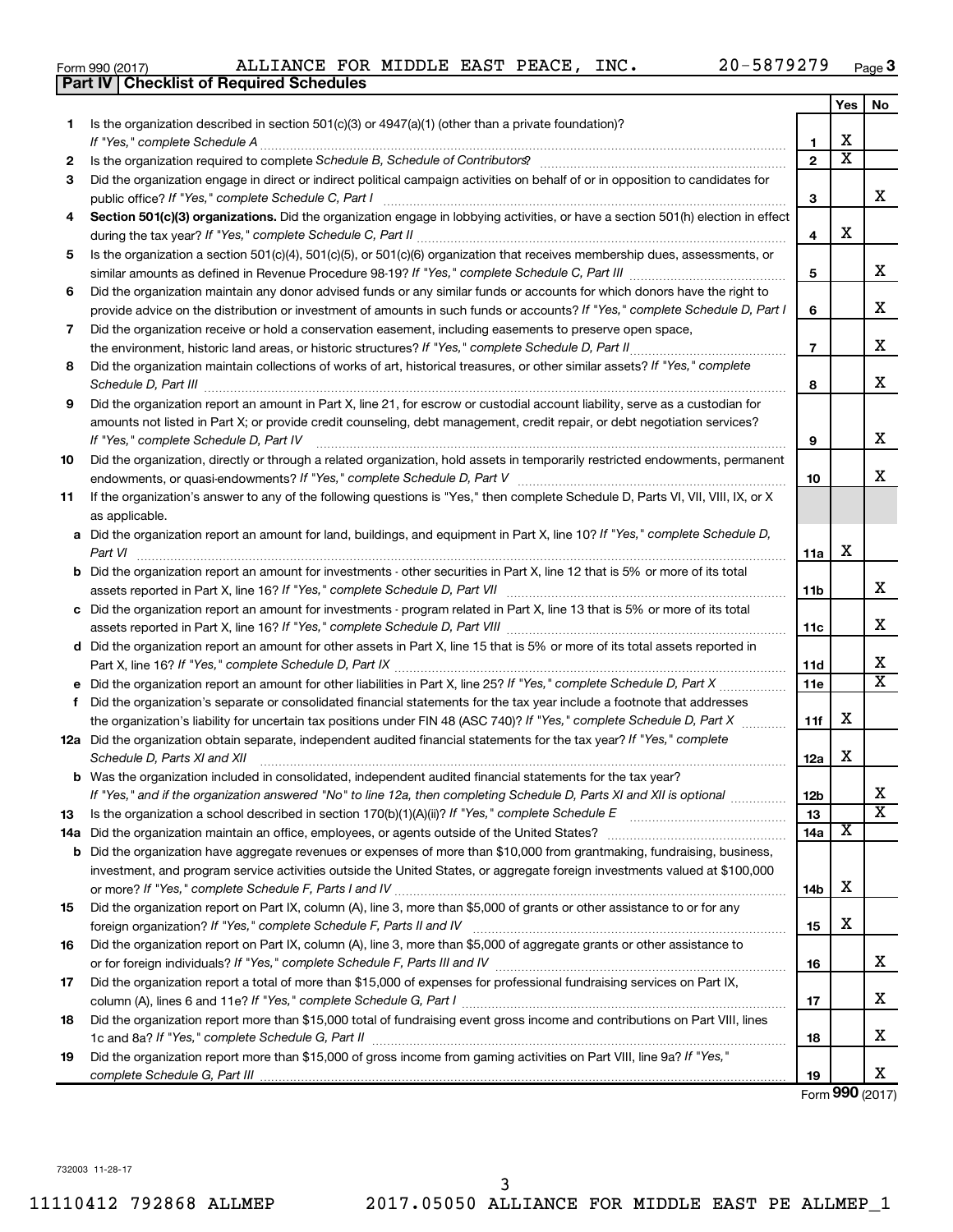| Form 990 (2017) | ALLIANCE FOR MIDDLE EAST PEACE, INC. |  |  |  |  |  | 20-5879279 | Page |  |
|-----------------|--------------------------------------|--|--|--|--|--|------------|------|--|
|-----------------|--------------------------------------|--|--|--|--|--|------------|------|--|

|    | <b>Part IV   Checklist of Required Schedules (continued)</b>                                                                      |                 |     |                         |
|----|-----------------------------------------------------------------------------------------------------------------------------------|-----------------|-----|-------------------------|
|    |                                                                                                                                   |                 | Yes | No                      |
|    | 20a Did the organization operate one or more hospital facilities? If "Yes," complete Schedule H                                   | 20a             |     | x                       |
| b  |                                                                                                                                   | 20 <sub>b</sub> |     |                         |
| 21 | Did the organization report more than \$5,000 of grants or other assistance to any domestic organization or                       |                 |     |                         |
|    |                                                                                                                                   | 21              |     | x                       |
| 22 | Did the organization report more than \$5,000 of grants or other assistance to or for domestic individuals on                     |                 |     |                         |
|    |                                                                                                                                   | 22              |     | х                       |
| 23 | Did the organization answer "Yes" to Part VII, Section A, line 3, 4, or 5 about compensation of the organization's current        |                 |     |                         |
|    | and former officers, directors, trustees, key employees, and highest compensated employees? If "Yes," complete                    |                 |     |                         |
|    | Schedule J                                                                                                                        | 23              |     | x                       |
|    | 24a Did the organization have a tax-exempt bond issue with an outstanding principal amount of more than \$100,000 as of the       |                 |     |                         |
|    | last day of the year, that was issued after December 31, 2002? If "Yes," answer lines 24b through 24d and complete                |                 |     |                         |
|    | Schedule K. If "No", go to line 25a                                                                                               | 24a             |     | x                       |
| b  |                                                                                                                                   | 24 <sub>b</sub> |     |                         |
|    | Did the organization maintain an escrow account other than a refunding escrow at any time during the year to defease              |                 |     |                         |
|    |                                                                                                                                   | 24c             |     |                         |
|    |                                                                                                                                   | 24d             |     |                         |
|    | 25a Section 501(c)(3), 501(c)(4), and 501(c)(29) organizations. Did the organization engage in an excess benefit                  |                 |     |                         |
|    |                                                                                                                                   | 25a             |     | x                       |
| b  | Is the organization aware that it engaged in an excess benefit transaction with a disqualified person in a prior year, and        |                 |     |                         |
|    | that the transaction has not been reported on any of the organization's prior Forms 990 or 990-EZ? If "Yes," complete             |                 |     |                         |
|    | Schedule L, Part I                                                                                                                | 25b             |     | х                       |
| 26 | Did the organization report any amount on Part X, line 5, 6, or 22 for receivables from or payables to any current or             |                 |     |                         |
|    | former officers, directors, trustees, key employees, highest compensated employees, or disqualified persons? If "Yes,"            |                 |     |                         |
|    | complete Schedule L, Part II                                                                                                      | 26              |     | х                       |
| 27 | Did the organization provide a grant or other assistance to an officer, director, trustee, key employee, substantial              |                 |     |                         |
|    | contributor or employee thereof, a grant selection committee member, or to a 35% controlled entity or family member               |                 |     |                         |
|    |                                                                                                                                   | 27              |     | x                       |
| 28 | Was the organization a party to a business transaction with one of the following parties (see Schedule L, Part IV                 |                 |     |                         |
|    | instructions for applicable filing thresholds, conditions, and exceptions):                                                       |                 |     |                         |
| а  | A current or former officer, director, trustee, or key employee? If "Yes," complete Schedule L, Part IV                           | 28a             |     | x                       |
| b  | A family member of a current or former officer, director, trustee, or key employee? If "Yes," complete Schedule L, Part IV        | 28 <sub>b</sub> |     | X                       |
|    | c An entity of which a current or former officer, director, trustee, or key employee (or a family member thereof) was an officer, |                 |     |                         |
|    | director, trustee, or direct or indirect owner? If "Yes," complete Schedule L, Part IV                                            | 28c             |     | X                       |
| 29 |                                                                                                                                   | 29              |     | $\overline{\textbf{X}}$ |
| 30 | Did the organization receive contributions of art, historical treasures, or other similar assets, or qualified conservation       |                 |     |                         |
|    |                                                                                                                                   | 30              |     | Χ                       |
| 31 | Did the organization liquidate, terminate, or dissolve and cease operations?                                                      |                 |     |                         |
|    |                                                                                                                                   | 31              |     | x                       |
| 32 | Did the organization sell, exchange, dispose of, or transfer more than 25% of its net assets? If "Yes," complete                  |                 |     |                         |
|    |                                                                                                                                   | 32              |     | x                       |
| 33 | Did the organization own 100% of an entity disregarded as separate from the organization under Regulations                        |                 |     |                         |
|    |                                                                                                                                   | 33              |     | x                       |
| 34 | Was the organization related to any tax-exempt or taxable entity? If "Yes," complete Schedule R, Part II, III, or IV, and         |                 |     |                         |
|    | Part V, line 1                                                                                                                    | 34              |     | х                       |
|    |                                                                                                                                   | 35a             |     | X                       |
|    | b If "Yes" to line 35a, did the organization receive any payment from or engage in any transaction with a controlled entity       |                 |     |                         |
|    |                                                                                                                                   | 35 <sub>b</sub> |     |                         |
| 36 | Section 501(c)(3) organizations. Did the organization make any transfers to an exempt non-charitable related organization?        |                 |     |                         |
|    |                                                                                                                                   | 36              |     | x                       |
| 37 | Did the organization conduct more than 5% of its activities through an entity that is not a related organization                  |                 |     |                         |
|    |                                                                                                                                   | 37              |     | x                       |
| 38 | Did the organization complete Schedule O and provide explanations in Schedule O for Part VI, lines 11b and 19?                    |                 |     |                         |
|    |                                                                                                                                   | 38              | X   |                         |

Form (2017) **990**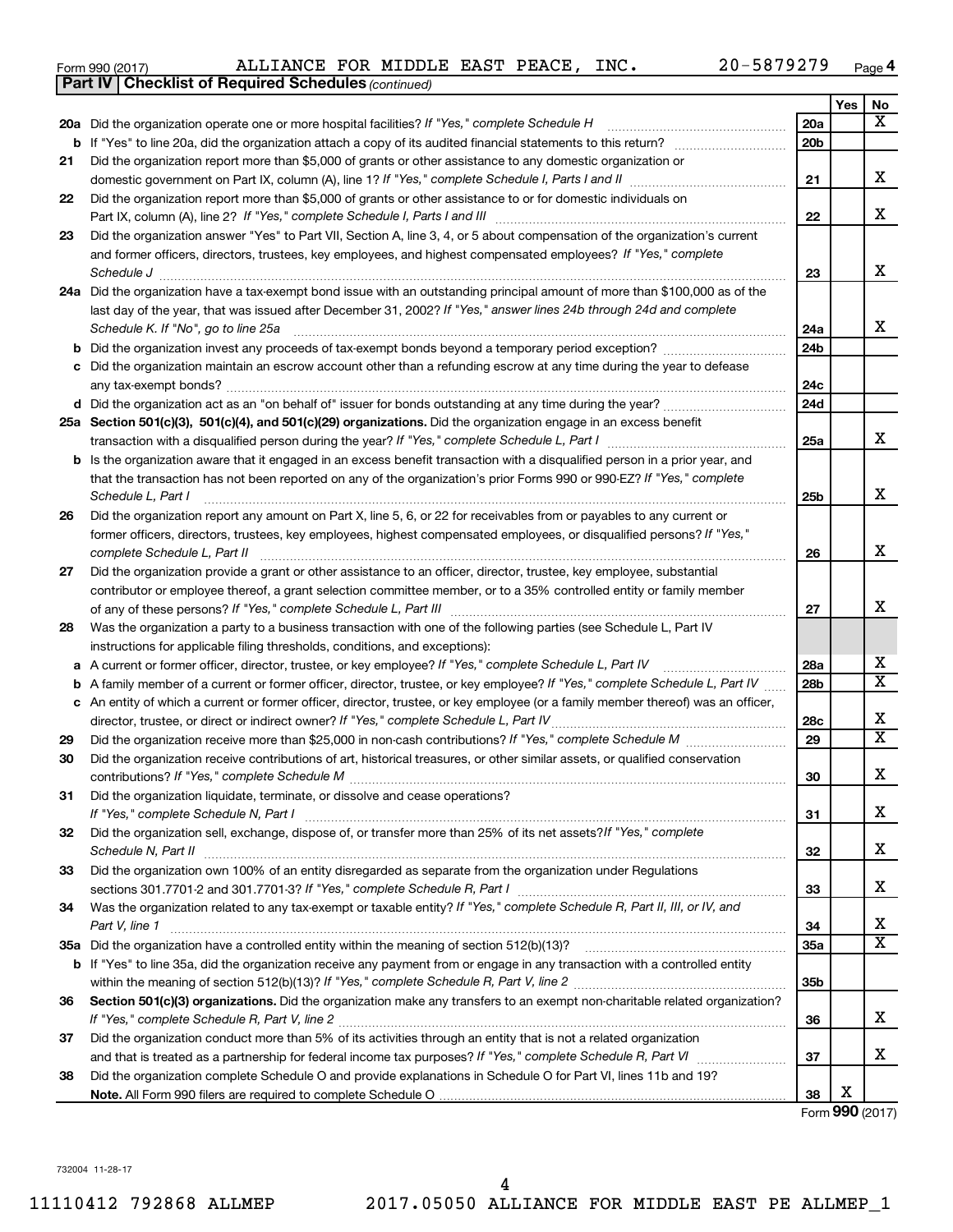|    | Part V<br><b>Statements Regarding Other IRS Filings and Tax Compliance</b>                                                                      |                 |        |                |                  |                         |
|----|-------------------------------------------------------------------------------------------------------------------------------------------------|-----------------|--------|----------------|------------------|-------------------------|
|    | Check if Schedule O contains a response or note to any line in this Part V                                                                      |                 |        |                |                  |                         |
|    |                                                                                                                                                 |                 |        |                | Yes              | No                      |
|    |                                                                                                                                                 | 1a              | 0<br>U |                |                  |                         |
|    | Enter the number of Forms W-2G included in line 1a. Enter -0- if not applicable                                                                 | 1 <sub>b</sub>  |        |                |                  |                         |
|    | Did the organization comply with backup withholding rules for reportable payments to vendors and reportable gaming                              |                 |        |                |                  |                         |
|    |                                                                                                                                                 |                 |        | 1c             |                  |                         |
|    | 2a Enter the number of employees reported on Form W-3, Transmittal of Wage and Tax Statements,                                                  |                 | 0      |                |                  |                         |
|    | filed for the calendar year ending with or within the year covered by this return <i>manumumumum</i>                                            | 2a              |        |                |                  |                         |
|    |                                                                                                                                                 |                 |        | 2 <sub>b</sub> |                  |                         |
|    | 3a Did the organization have unrelated business gross income of \$1,000 or more during the year?                                                |                 |        | За             |                  | х                       |
|    |                                                                                                                                                 |                 |        | 3b             |                  |                         |
|    | 4a At any time during the calendar year, did the organization have an interest in, or a signature or other authority over, a                    |                 |        |                |                  |                         |
|    |                                                                                                                                                 |                 |        | 4a             |                  | X                       |
|    | <b>b</b> If "Yes," enter the name of the foreign country: $\blacktriangleright$                                                                 |                 |        |                |                  |                         |
|    | See instructions for filing requirements for FinCEN Form 114, Report of Foreign Bank and Financial Accounts (FBAR).                             |                 |        |                |                  |                         |
|    |                                                                                                                                                 |                 |        | 5a             |                  | x                       |
|    | Did any taxable party notify the organization that it was or is a party to a prohibited tax shelter transaction?                                |                 |        | 5b             |                  | X                       |
|    |                                                                                                                                                 |                 |        | 5c             |                  |                         |
|    | 6a Does the organization have annual gross receipts that are normally greater than \$100,000, and did the organization solicit                  |                 |        |                |                  |                         |
|    |                                                                                                                                                 |                 |        | 6a             |                  | x                       |
|    | <b>b</b> If "Yes," did the organization include with every solicitation an express statement that such contributions or gifts                   |                 |        |                |                  |                         |
|    |                                                                                                                                                 |                 |        | 6b             |                  |                         |
| 7  | Organizations that may receive deductible contributions under section 170(c).                                                                   |                 |        |                |                  |                         |
|    | Did the organization receive a payment in excess of \$75 made partly as a contribution and partly for goods and services provided to the payor? |                 |        | 7a             |                  | x                       |
|    |                                                                                                                                                 |                 |        | 7b             |                  |                         |
|    | c Did the organization sell, exchange, or otherwise dispose of tangible personal property for which it was required                             |                 |        |                |                  |                         |
|    |                                                                                                                                                 |                 |        | 7c             |                  | х                       |
|    |                                                                                                                                                 | 7d              |        |                |                  |                         |
|    |                                                                                                                                                 |                 |        | 7е             |                  | х                       |
| f. | Did the organization, during the year, pay premiums, directly or indirectly, on a personal benefit contract?                                    |                 |        | 7f             |                  | $\overline{\textbf{X}}$ |
| g  | If the organization received a contribution of qualified intellectual property, did the organization file Form 8899 as required?                |                 |        | 7g             |                  |                         |
| h. | If the organization received a contribution of cars, boats, airplanes, or other vehicles, did the organization file a Form 1098-C?              |                 |        | 7h             |                  |                         |
| 8  | Sponsoring organizations maintaining donor advised funds. Did a donor advised fund maintained by the                                            |                 |        |                |                  |                         |
|    |                                                                                                                                                 |                 |        | 8              |                  |                         |
| 9  | Sponsoring organizations maintaining donor advised funds.                                                                                       |                 |        |                |                  |                         |
| b  | Did the sponsoring organization make a distribution to a donor, donor advisor, or related person?                                               |                 |        | эа<br>9b       |                  |                         |
| 10 | Section 501(c)(7) organizations. Enter:                                                                                                         |                 |        |                |                  |                         |
| а  |                                                                                                                                                 | 10a             |        |                |                  |                         |
| b  | Gross receipts, included on Form 990, Part VIII, line 12, for public use of club facilities                                                     | 10 <sub>b</sub> |        |                |                  |                         |
| 11 | Section 501(c)(12) organizations. Enter:                                                                                                        |                 |        |                |                  |                         |
| а  |                                                                                                                                                 | 11a             |        |                |                  |                         |
| b  | Gross income from other sources (Do not net amounts due or paid to other sources against                                                        |                 |        |                |                  |                         |
|    | amounts due or received from them.)                                                                                                             | 11b             |        |                |                  |                         |
|    | 12a Section 4947(a)(1) non-exempt charitable trusts. Is the organization filing Form 990 in lieu of Form 1041?                                  |                 |        | 12a            |                  |                         |
|    | <b>b</b> If "Yes," enter the amount of tax-exempt interest received or accrued during the year                                                  | 12b             |        |                |                  |                         |
| 13 | Section 501(c)(29) qualified nonprofit health insurance issuers.                                                                                |                 |        |                |                  |                         |
|    |                                                                                                                                                 |                 |        | 1За            |                  |                         |
|    | Note. See the instructions for additional information the organization must report on Schedule O.                                               |                 |        |                |                  |                         |
|    | <b>b</b> Enter the amount of reserves the organization is required to maintain by the states in which the                                       |                 |        |                |                  |                         |
|    |                                                                                                                                                 | 13b             |        |                |                  |                         |
| c  |                                                                                                                                                 | 13с             |        |                |                  |                         |
|    | 14a Did the organization receive any payments for indoor tanning services during the tax year?                                                  |                 |        | 14a            |                  | x                       |
|    |                                                                                                                                                 |                 |        | 14b            | $Form$ QQO $122$ |                         |

Form 990 (2017) Page ALLIANCE FOR MIDDLE EAST PEACE, INC. 20-5879279

| Form 990 (2017) |  |
|-----------------|--|
|-----------------|--|

20-5879279 <sub>Page 5</sub>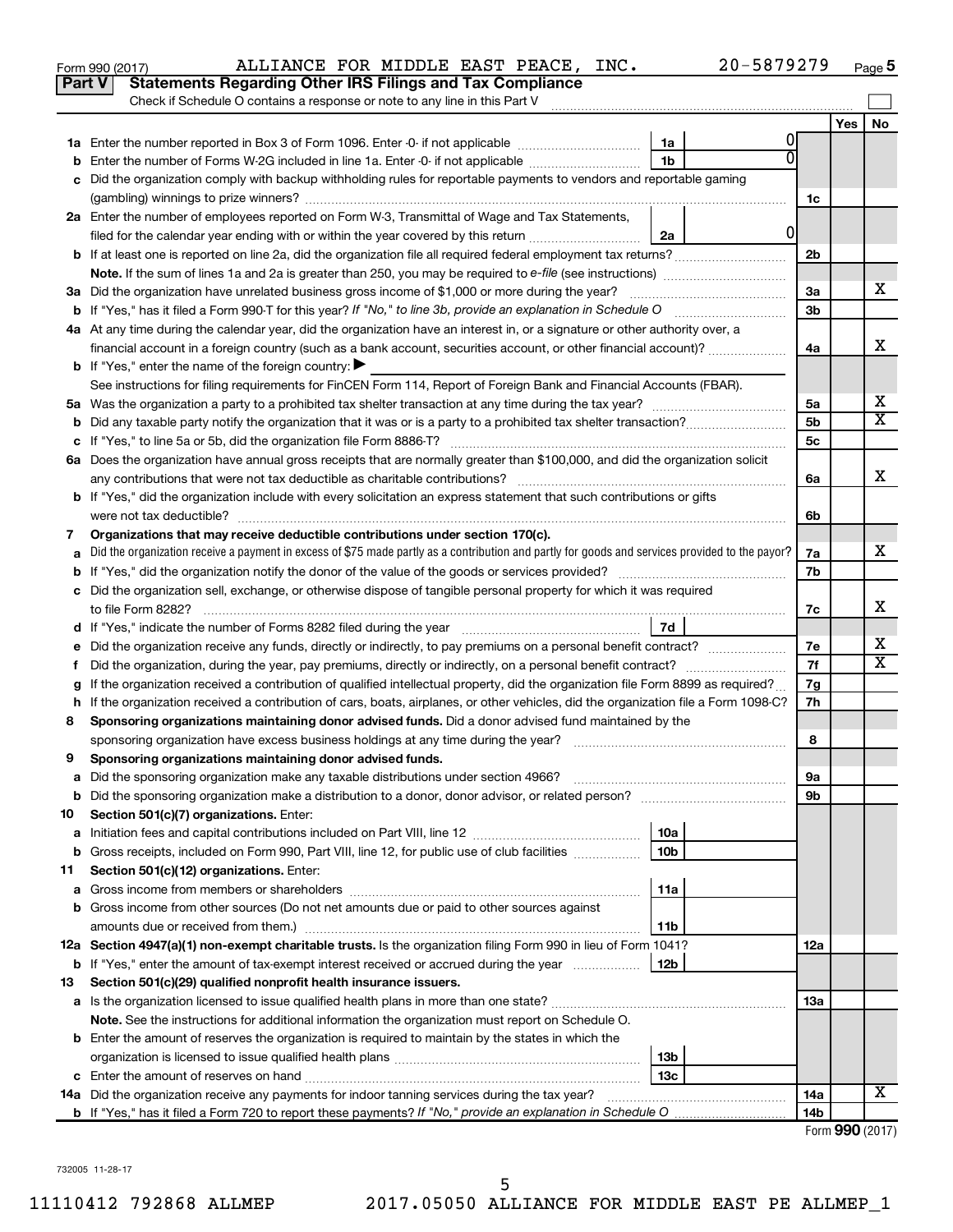| Form 990 (2017) |  |
|-----------------|--|
|-----------------|--|

#### Form 990 (2017) Page ALLIANCE FOR MIDDLE EAST PEACE, INC. 20-5879279

**Part VI** Governance, Management, and Disclosure For each "Yes" response to lines 2 through 7b below, and for a "No" response *to line 8a, 8b, or 10b below, describe the circumstances, processes, or changes in Schedule O. See instructions.*

| 2  | <b>Section A. Governing Body and Management</b><br>1a Enter the number of voting members of the governing body at the end of the tax year<br>If there are material differences in voting rights among members of the governing body, or if the governing | 1a |  | 18              | Yes                     | No |
|----|----------------------------------------------------------------------------------------------------------------------------------------------------------------------------------------------------------------------------------------------------------|----|--|-----------------|-------------------------|----|
|    |                                                                                                                                                                                                                                                          |    |  |                 |                         |    |
|    |                                                                                                                                                                                                                                                          |    |  |                 |                         |    |
|    |                                                                                                                                                                                                                                                          |    |  |                 |                         |    |
|    |                                                                                                                                                                                                                                                          |    |  |                 |                         |    |
|    | body delegated broad authority to an executive committee or similar committee, explain in Schedule O.                                                                                                                                                    |    |  |                 |                         |    |
|    | <b>b</b> Enter the number of voting members included in line 1a, above, who are independent <i>manumum</i>                                                                                                                                               | 1b |  | 18              |                         |    |
|    | Did any officer, director, trustee, or key employee have a family relationship or a business relationship with any other                                                                                                                                 |    |  |                 |                         |    |
|    |                                                                                                                                                                                                                                                          |    |  | 2               |                         |    |
| 3  | Did the organization delegate control over management duties customarily performed by or under the direct supervision                                                                                                                                    |    |  |                 |                         |    |
|    |                                                                                                                                                                                                                                                          |    |  | 3               |                         |    |
| 4  | Did the organization make any significant changes to its governing documents since the prior Form 990 was filed?                                                                                                                                         |    |  | 4               |                         |    |
| 5  |                                                                                                                                                                                                                                                          |    |  | 5               |                         |    |
| 6  |                                                                                                                                                                                                                                                          |    |  | 6               |                         |    |
|    |                                                                                                                                                                                                                                                          |    |  |                 |                         |    |
| 7a | Did the organization have members, stockholders, or other persons who had the power to elect or appoint one or                                                                                                                                           |    |  |                 |                         |    |
|    |                                                                                                                                                                                                                                                          |    |  | 7a              |                         |    |
|    | <b>b</b> Are any governance decisions of the organization reserved to (or subject to approval by) members, stockholders, or                                                                                                                              |    |  |                 |                         |    |
|    |                                                                                                                                                                                                                                                          |    |  | 7b              |                         |    |
| 8  | Did the organization contemporaneously document the meetings held or written actions undertaken during the year by the following:                                                                                                                        |    |  |                 |                         |    |
|    |                                                                                                                                                                                                                                                          |    |  | 8а              | х                       |    |
|    |                                                                                                                                                                                                                                                          |    |  | 8b              | $\overline{\mathbf{x}}$ |    |
| 9  | Is there any officer, director, trustee, or key employee listed in Part VII, Section A, who cannot be reached at the                                                                                                                                     |    |  |                 |                         |    |
|    |                                                                                                                                                                                                                                                          |    |  | 9               |                         |    |
|    | <b>Section B. Policies</b> (This Section B requests information about policies not required by the Internal Revenue Code.)                                                                                                                               |    |  |                 |                         |    |
|    |                                                                                                                                                                                                                                                          |    |  |                 | Yes                     |    |
|    |                                                                                                                                                                                                                                                          |    |  | 10a             |                         |    |
|    | b If "Yes," did the organization have written policies and procedures governing the activities of such chapters, affiliates,                                                                                                                             |    |  |                 |                         |    |
|    |                                                                                                                                                                                                                                                          |    |  | 10 <sub>b</sub> |                         |    |
|    |                                                                                                                                                                                                                                                          |    |  | 11a             | X                       |    |
|    | 11a Has the organization provided a complete copy of this Form 990 to all members of its governing body before filing the form?                                                                                                                          |    |  |                 |                         |    |
|    | <b>b</b> Describe in Schedule O the process, if any, used by the organization to review this Form 990.                                                                                                                                                   |    |  |                 |                         |    |
|    | 12a Did the organization have a written conflict of interest policy? If "No," go to line 13                                                                                                                                                              |    |  | 12a             | х                       |    |
|    | <b>b</b> Were officers, directors, or trustees, and key employees required to disclose annually interests that could give rise to conflicts?                                                                                                             |    |  | 12 <sub>b</sub> | х                       |    |
|    | c Did the organization regularly and consistently monitor and enforce compliance with the policy? If "Yes," describe                                                                                                                                     |    |  |                 |                         |    |
|    | in Schedule O how this was done <i>manufacture contract to the set of the set of the set of the set of the set of t</i>                                                                                                                                  |    |  | 12c             | х                       |    |
| 13 |                                                                                                                                                                                                                                                          |    |  | 13              |                         |    |
| 14 |                                                                                                                                                                                                                                                          |    |  | 14              |                         |    |
| 15 | Did the process for determining compensation of the following persons include a review and approval by independent                                                                                                                                       |    |  |                 |                         |    |
|    | persons, comparability data, and contemporaneous substantiation of the deliberation and decision?                                                                                                                                                        |    |  |                 |                         |    |
|    |                                                                                                                                                                                                                                                          |    |  | <b>15a</b>      | х                       |    |
|    |                                                                                                                                                                                                                                                          |    |  |                 |                         |    |
|    |                                                                                                                                                                                                                                                          |    |  | 15b             |                         |    |
|    | If "Yes" to line 15a or 15b, describe the process in Schedule O (see instructions).                                                                                                                                                                      |    |  |                 |                         |    |
|    | 16a Did the organization invest in, contribute assets to, or participate in a joint venture or similar arrangement with a                                                                                                                                |    |  |                 |                         |    |
|    | taxable entity during the year?                                                                                                                                                                                                                          |    |  | 16a             |                         |    |
|    | b If "Yes," did the organization follow a written policy or procedure requiring the organization to evaluate its participation                                                                                                                           |    |  |                 |                         |    |
|    | in joint venture arrangements under applicable federal tax law, and take steps to safeguard the organization's                                                                                                                                           |    |  |                 |                         |    |
|    | exempt status with respect to such arrangements?                                                                                                                                                                                                         |    |  | 16b             |                         |    |
|    | <b>Section C. Disclosure</b>                                                                                                                                                                                                                             |    |  |                 |                         |    |
| 17 | List the states with which a copy of this Form 990 is required to be filed $\blacktriangleright$ DE, IL, NY                                                                                                                                              |    |  |                 |                         |    |
| 18 | Section 6104 requires an organization to make its Forms 1023 (or 1024 if applicable), 990, and 990-T (Section 501(c)(3)s only) available                                                                                                                 |    |  |                 |                         |    |
|    | for public inspection. Indicate how you made these available. Check all that apply.                                                                                                                                                                      |    |  |                 |                         |    |
|    | $\lfloor x \rfloor$ Upon request<br>Own website<br>Another's website<br>Other (explain in Schedule O)                                                                                                                                                    |    |  |                 |                         |    |
| 19 | Describe in Schedule O whether (and if so, how) the organization made its governing documents, conflict of interest policy, and financial                                                                                                                |    |  |                 |                         |    |
|    |                                                                                                                                                                                                                                                          |    |  |                 |                         |    |
|    | statements available to the public during the tax year.                                                                                                                                                                                                  |    |  |                 |                         |    |
| 20 | State the name, address, and telephone number of the person who possesses the organization's books and records:                                                                                                                                          |    |  |                 |                         |    |
|    | THE ORGANIZATION - 202-618-4600                                                                                                                                                                                                                          |    |  |                 |                         |    |
|    | 1725 I STREET NW, NO. 300, WASHINGTON,<br>20006<br>DC                                                                                                                                                                                                    |    |  |                 |                         |    |
|    |                                                                                                                                                                                                                                                          |    |  |                 | Form 990 (2017)         |    |
|    | 732006 11-28-17<br>6                                                                                                                                                                                                                                     |    |  |                 |                         |    |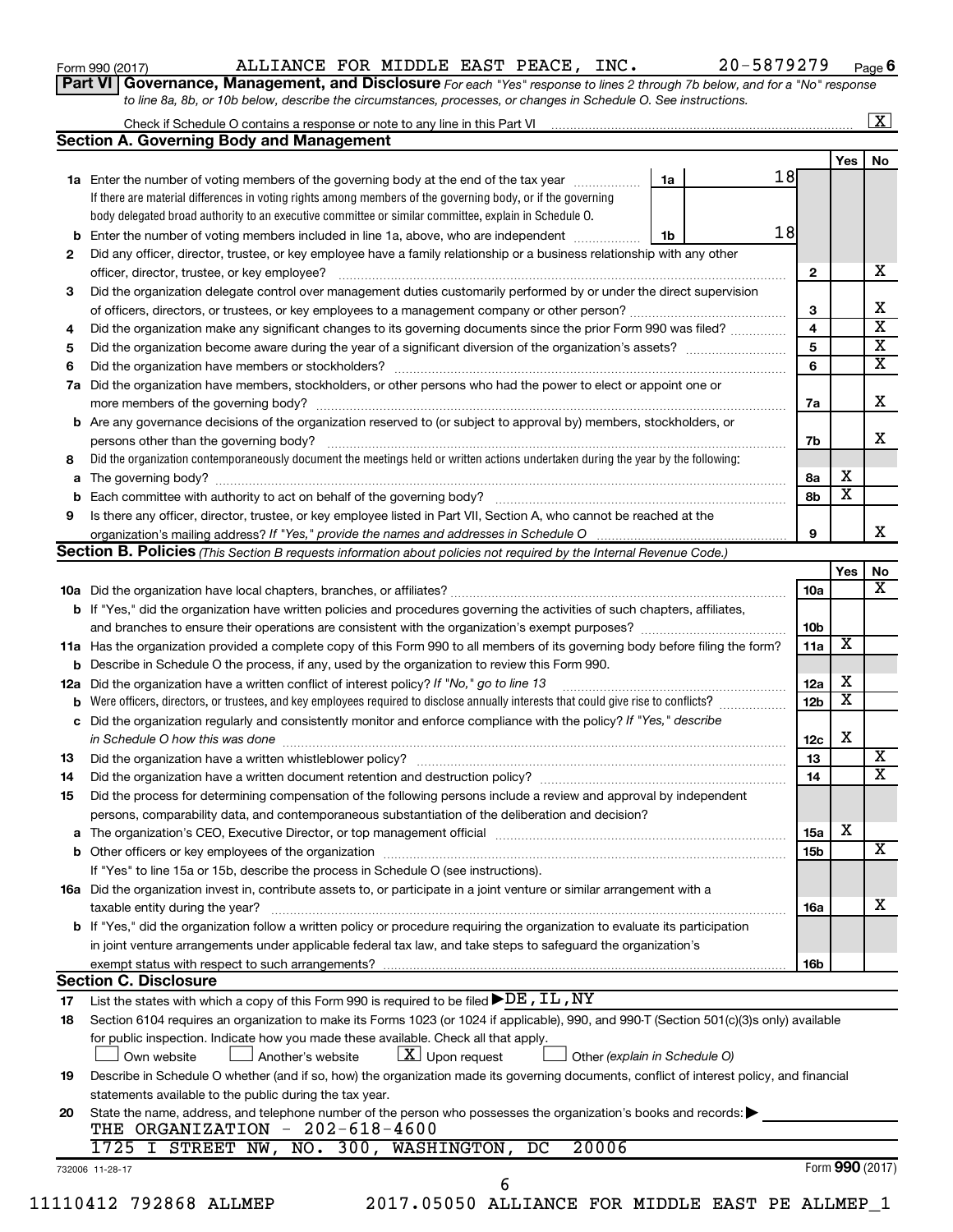$\Box$ 

| Part VII Compensation of Officers, Directors, Trustees, Key Employees, Highest Compensated |
|--------------------------------------------------------------------------------------------|
| <b>Employees, and Independent Contractors</b>                                              |

#### Check if Schedule O contains a response or note to any line in this Part VII

**Section A. Officers, Directors, Trustees, Key Employees, and Highest Compensated Employees**

**1a**  Complete this table for all persons required to be listed. Report compensation for the calendar year ending with or within the organization's tax year.

**•** List all of the organization's current officers, directors, trustees (whether individuals or organizations), regardless of amount of compensation.

**•** List all of the organization's **current** key employees, if any. See instructions for definition of "key employee." Enter -0- in columns  $(D)$ ,  $(E)$ , and  $(F)$  if no compensation was paid.

**•** List the organization's five current highest compensated employees (other than an officer, director, trustee, or key employee) who received report-

**•** List all of the organization's former officers, key employees, and highest compensated employees who received more than \$100,000 of able compensation (Box 5 of Form W-2 and/or Box 7 of Form 1099-MISC) of more than \$100,000 from the organization and any related organizations. reportable compensation from the organization and any related organizations.

**•** List all of the organization's former directors or trustees that received, in the capacity as a former director or trustee of the organization, more than \$10,000 of reportable compensation from the organization and any related organizations.

List persons in the following order: individual trustees or directors; institutional trustees; officers; key employees; highest compensated employees; and former such persons.

Check this box if neither the organization nor any related organization compensated any current officer, director, or trustee.  $\Box$ 

| (A)                             | (B)                    |                                |                                                                  | (C)         |              |                                 |        | (D)             | (E)                              | (F)                      |
|---------------------------------|------------------------|--------------------------------|------------------------------------------------------------------|-------------|--------------|---------------------------------|--------|-----------------|----------------------------------|--------------------------|
| Name and Title                  | Average                |                                | Position<br>(do not check more than one                          |             |              |                                 |        | Reportable      | Reportable                       | Estimated                |
|                                 | hours per              |                                | box, unless person is both an<br>officer and a director/trustee) |             |              |                                 |        | compensation    | compensation                     | amount of                |
|                                 | week                   |                                |                                                                  |             |              |                                 |        | from<br>the     | from related                     | other                    |
|                                 | (list any<br>hours for | Individual trustee or director |                                                                  |             |              |                                 |        | organization    | organizations<br>(W-2/1099-MISC) | compensation<br>from the |
|                                 | related                |                                |                                                                  |             |              |                                 |        | (W-2/1099-MISC) |                                  | organization             |
|                                 | organizations          |                                |                                                                  |             |              |                                 |        |                 |                                  | and related              |
|                                 | below                  |                                | Institutional trustee                                            |             | Key employee |                                 |        |                 |                                  | organizations            |
|                                 | line)                  |                                |                                                                  | Officer     |              | Highest compensated<br>employee | Former |                 |                                  |                          |
| (1)<br>MAYSA BARANSI-SINIORA    | 0.50                   |                                |                                                                  |             |              |                                 |        |                 |                                  |                          |
| <b>DIRECTOR</b>                 |                        | X                              |                                                                  |             |              |                                 |        | 0.              | $\mathbf 0$ .                    | 0.                       |
| (2)<br>AVI MEYERSTEIN           | 4.00                   |                                |                                                                  |             |              |                                 |        |                 |                                  |                          |
| PRESIDENT AND FOUNDER           |                        | X                              |                                                                  | X           |              |                                 |        | 0               | $\mathbf 0$ .                    | $\mathbf 0$ .            |
| (3)<br>CARL PERKAL              | 0.50                   |                                |                                                                  |             |              |                                 |        |                 |                                  |                          |
| RESOURCE DIRECTOR               |                        | X                              |                                                                  | $\rm X$     |              |                                 |        | $\mathbf 0$     | $\mathbf 0$ .                    | $\mathbf 0$ .            |
| GIDON BROMBERG<br>(4)           | 0.50                   |                                |                                                                  |             |              |                                 |        |                 |                                  |                          |
| <b>ISRAEL DIRECTOR</b>          |                        | $\mathbf X$                    |                                                                  | $\rm X$     |              |                                 |        | 0.              | $\mathbf 0$ .                    | $\mathbf 0$ .            |
| (5) MICHAL CASPI                | 0.50                   |                                |                                                                  |             |              |                                 |        |                 |                                  |                          |
| <b>DIRECTOR</b>                 |                        | $\mathbf X$                    |                                                                  |             |              |                                 |        | $\mathbf 0$     | $\mathbf 0$ .                    | $\mathbf 0$ .            |
| (6)<br>GIORGIO GOMEL            | 0.50                   |                                |                                                                  |             |              |                                 |        |                 |                                  |                          |
| PRESIDENT, ALLMEP EUROPE        |                        | X                              |                                                                  |             |              |                                 |        | $\mathbf 0$     | $\mathbf 0$ .                    | $\mathbf 0$ .            |
| <b>DEANNA ARMBRUSTER</b><br>(7) | 1.50                   |                                |                                                                  |             |              |                                 |        |                 |                                  |                          |
| <b>BOARD CHAIR</b>              |                        | $\mathbf X$                    |                                                                  | $\mathbf X$ |              |                                 |        | $\mathbf 0$     | $\mathbf 0$ .                    | $\mathbf 0$ .            |
| JOANNA GOODWIN FRIEDMAN<br>(8)  | 1.50                   |                                |                                                                  |             |              |                                 |        |                 |                                  |                          |
| <b>DIRECTOR</b>                 |                        | $\mathbf X$                    |                                                                  |             |              |                                 |        | 0.              | $\mathbf 0$ .                    | $\mathbf 0$ .            |
| (9) RIMAN BARAKAT               | 0.50                   |                                |                                                                  |             |              |                                 |        |                 |                                  |                          |
| <b>DIRECTOR</b>                 |                        | X                              |                                                                  |             |              |                                 |        | $\mathbf 0$     | $\mathbf 0$ .                    | $\boldsymbol{0}$ .       |
| (10) MICHAEL D YOUNG ESQ        | 1.50                   |                                |                                                                  |             |              |                                 |        |                 |                                  |                          |
| <b>DIRECTOR</b>                 |                        | X                              |                                                                  |             |              |                                 |        | 0               | $\mathbf 0$                      | $\mathbf 0$ .            |
| (11) ANNIE KAPLAN SPAR          | 1.50                   |                                |                                                                  |             |              |                                 |        |                 |                                  |                          |
| <b>SECRETARY</b>                |                        | $\mathbf X$                    |                                                                  | $\mathbf X$ |              |                                 |        | $\mathbf 0$     | 0.                               | $\mathbf 0$ .            |
| (12) JOSH THOMAS                | 0.50                   |                                |                                                                  |             |              |                                 |        |                 |                                  |                          |
| <b>DIRECTOR</b>                 |                        | $\mathbf X$                    |                                                                  |             |              |                                 |        | 0.              | $\mathbf 0$                      | $\mathbf 0$ .            |
| (13) RAFIQ MASRI                | 0.50                   |                                |                                                                  |             |              |                                 |        |                 |                                  |                          |
| <b>DIRECTOR</b>                 |                        | X                              |                                                                  |             |              |                                 |        | $\mathbf 0$     | $\mathbf 0$ .                    | 0.                       |
| (14) RUTH JARMUL                | 1.50                   |                                |                                                                  |             |              |                                 |        |                 |                                  |                          |
| <b>DIRECTOR</b>                 |                        | $\mathbf x$                    |                                                                  |             |              |                                 |        | $\mathbf 0$     | 0                                | $\mathbf 0$ .            |
| (15) FORSAN HUSSEIN             | 0.50                   |                                |                                                                  |             |              |                                 |        |                 |                                  |                          |
| <b>DIRECTOR</b>                 |                        | $\mathbf X$                    |                                                                  |             |              |                                 |        | $\mathbf 0$     | $\mathbf 0$                      | $\mathbf 0$ .            |
| (16) DAVID SHERMAN              | 0.50                   |                                |                                                                  |             |              |                                 |        |                 |                                  |                          |
| <b>DIRECTOR</b>                 |                        | $\rm X$                        |                                                                  |             |              |                                 |        | $\mathbf 0$     | $\mathbf 0$                      | 0.                       |
| (17) MAX SHULMAN                | 3.00                   |                                |                                                                  |             |              |                                 |        |                 |                                  |                          |
| <b>TREASURER</b>                |                        | X                              |                                                                  | $\rm X$     |              |                                 |        | $\mathbf 0$     | $\mathbf 0$ .                    | $\boldsymbol{0}$ .       |

732007 11-28-17

7

Form (2017) **990**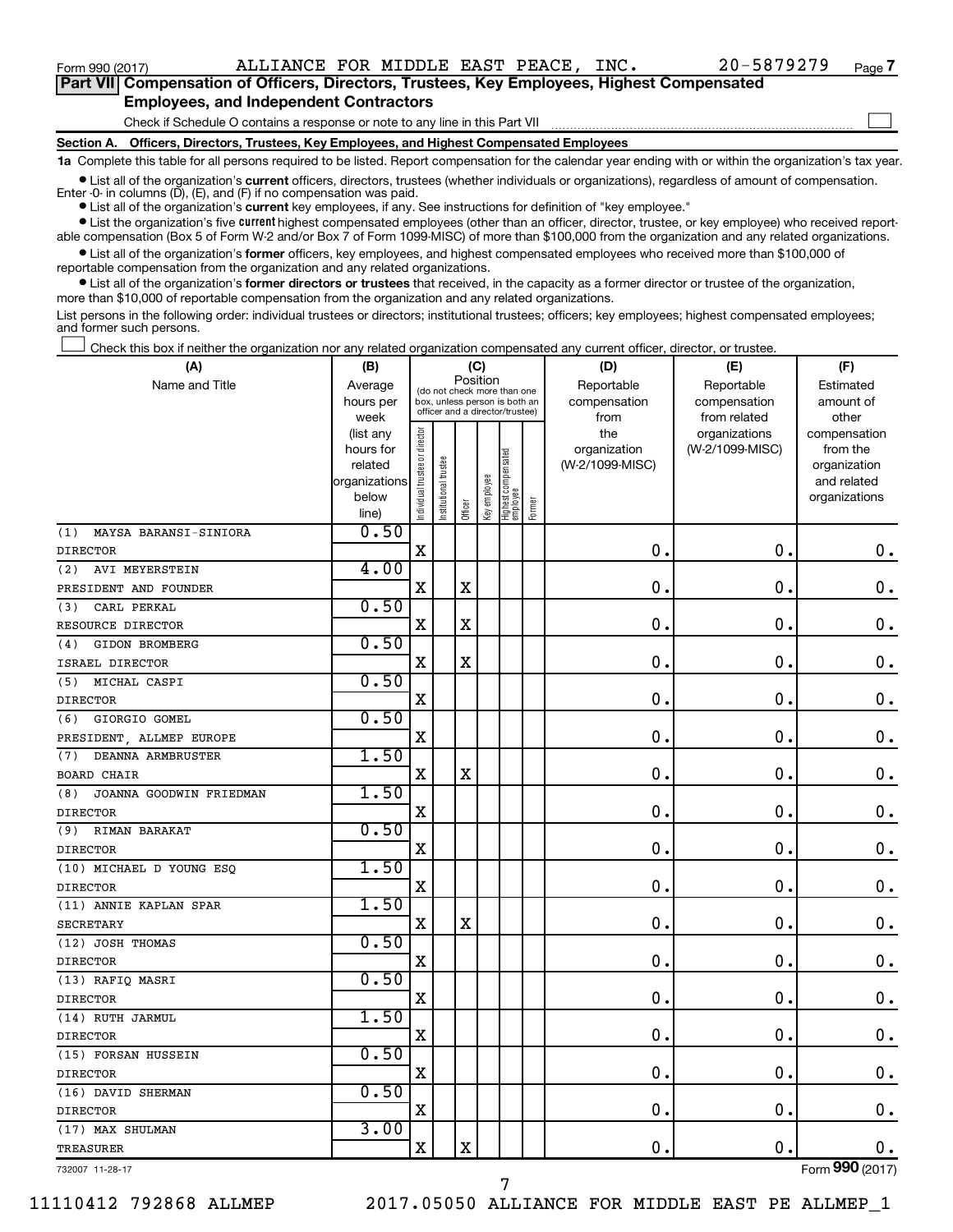|                 | ALLIANCE FOR MIDDLE EAST PEACE, INC.<br>Form 990 (2017)                                                                                                                                                                                                |                                                         |                                |                       |         |                                                                                                             |                                   |        |                                        |                                | 20-5879279                       |                                           |                             |                                                                          | Page 8                               |  |                                        |  |
|-----------------|--------------------------------------------------------------------------------------------------------------------------------------------------------------------------------------------------------------------------------------------------------|---------------------------------------------------------|--------------------------------|-----------------------|---------|-------------------------------------------------------------------------------------------------------------|-----------------------------------|--------|----------------------------------------|--------------------------------|----------------------------------|-------------------------------------------|-----------------------------|--------------------------------------------------------------------------|--------------------------------------|--|----------------------------------------|--|
| <b>Part VII</b> | Section A. Officers, Directors, Trustees, Key Employees, and Highest Compensated Employees (continued)                                                                                                                                                 |                                                         |                                |                       |         |                                                                                                             |                                   |        |                                        |                                |                                  |                                           |                             |                                                                          |                                      |  |                                        |  |
|                 | (A)<br>Name and title                                                                                                                                                                                                                                  | (B)<br>Average<br>hours per<br>week                     | (list any                      |                       |         | Position<br>(do not check more than one<br>box, unless person is both an<br>officer and a director/trustee) |                                   |        | (C)                                    |                                |                                  | (D)<br>Reportable<br>compensation<br>from |                             | (E)<br>Reportable<br>compensation<br>from related                        |                                      |  | (F)<br>Estimated<br>amount of<br>other |  |
|                 |                                                                                                                                                                                                                                                        | hours for<br>related<br>organizations<br>below<br>line) | Individual trustee or director | Institutional trustee | Officer | Key employee                                                                                                | Highest compensated<br>  employee | Former | the<br>organization<br>(W-2/1099-MISC) |                                | organizations<br>(W-2/1099-MISC) |                                           |                             | compensation<br>from the<br>organization<br>and related<br>organizations |                                      |  |                                        |  |
| <b>DIRECTOR</b> | (18) DR. IZZELDIN ABUELAISH                                                                                                                                                                                                                            | 0.50                                                    | $\mathbf X$                    |                       |         |                                                                                                             |                                   |        |                                        | 0.                             |                                  | 0.                                        |                             |                                                                          | 0.                                   |  |                                        |  |
|                 | (19) JOEL BRAUNOLD                                                                                                                                                                                                                                     | 40.00                                                   |                                |                       |         |                                                                                                             |                                   |        |                                        |                                |                                  |                                           |                             |                                                                          |                                      |  |                                        |  |
|                 | EXECUTIVE DIRECTOR                                                                                                                                                                                                                                     |                                                         | X                              |                       |         |                                                                                                             |                                   |        |                                        | 120000.                        |                                  | 0.                                        |                             |                                                                          | 0.                                   |  |                                        |  |
|                 |                                                                                                                                                                                                                                                        |                                                         |                                |                       |         |                                                                                                             |                                   |        |                                        |                                |                                  |                                           |                             |                                                                          |                                      |  |                                        |  |
|                 |                                                                                                                                                                                                                                                        |                                                         |                                |                       |         |                                                                                                             |                                   |        |                                        |                                |                                  |                                           |                             |                                                                          |                                      |  |                                        |  |
|                 |                                                                                                                                                                                                                                                        |                                                         |                                |                       |         |                                                                                                             |                                   |        |                                        |                                |                                  |                                           |                             |                                                                          |                                      |  |                                        |  |
|                 |                                                                                                                                                                                                                                                        |                                                         |                                |                       |         |                                                                                                             |                                   |        |                                        |                                |                                  |                                           |                             |                                                                          |                                      |  |                                        |  |
|                 |                                                                                                                                                                                                                                                        |                                                         |                                |                       |         |                                                                                                             |                                   |        |                                        |                                |                                  |                                           |                             |                                                                          |                                      |  |                                        |  |
|                 | 1b Sub-total                                                                                                                                                                                                                                           |                                                         |                                |                       |         |                                                                                                             |                                   |        |                                        | 120000.<br>$\Omega$ .          |                                  | Ο.<br>σ.                                  |                             |                                                                          | $\overline{0}$ .<br>$\overline{0}$ . |  |                                        |  |
|                 | c Total from continuation sheets to Part VII, Section A manufactured by                                                                                                                                                                                |                                                         |                                |                       |         |                                                                                                             |                                   |        |                                        | 120000.                        |                                  | σ.                                        |                             |                                                                          | σ.                                   |  |                                        |  |
| 2               | Total number of individuals (including but not limited to those listed above) who received more than \$100,000 of reportable<br>compensation from the organization $\blacktriangleright$                                                               |                                                         |                                |                       |         |                                                                                                             |                                   |        |                                        |                                |                                  |                                           |                             |                                                                          | 1                                    |  |                                        |  |
| 3               | Did the organization list any former officer, director, or trustee, key employee, or highest compensated employee on                                                                                                                                   |                                                         |                                |                       |         |                                                                                                             |                                   |        |                                        |                                |                                  |                                           |                             | Yes                                                                      | No                                   |  |                                        |  |
|                 | For any individual listed on line 1a, is the sum of reportable compensation and other compensation from the organization                                                                                                                               |                                                         |                                |                       |         |                                                                                                             |                                   |        |                                        |                                |                                  |                                           | 3                           |                                                                          | X                                    |  |                                        |  |
|                 | and related organizations greater than \$150,000? If "Yes," complete Schedule J for such individual                                                                                                                                                    |                                                         |                                |                       |         |                                                                                                             |                                   |        |                                        |                                |                                  |                                           | 4                           |                                                                          | х                                    |  |                                        |  |
| 5               | Did any person listed on line 1a receive or accrue compensation from any unrelated organization or individual for services<br>rendered to the organization? If "Yes," complete Schedule J for such person.                                             |                                                         |                                |                       |         |                                                                                                             |                                   |        |                                        |                                |                                  |                                           | 5                           |                                                                          | x                                    |  |                                        |  |
|                 | <b>Section B. Independent Contractors</b>                                                                                                                                                                                                              |                                                         |                                |                       |         |                                                                                                             |                                   |        |                                        |                                |                                  |                                           |                             |                                                                          |                                      |  |                                        |  |
| 1               | Complete this table for your five highest compensated independent contractors that received more than \$100,000 of compensation from<br>the organization. Report compensation for the calendar year ending with or within the organization's tax year. |                                                         |                                |                       |         |                                                                                                             |                                   |        |                                        |                                |                                  |                                           |                             |                                                                          |                                      |  |                                        |  |
|                 | (A)<br>Name and business address                                                                                                                                                                                                                       |                                                         |                                | <b>NONE</b>           |         |                                                                                                             |                                   |        |                                        | (B)<br>Description of services |                                  |                                           | (C)<br>Compensation         |                                                                          |                                      |  |                                        |  |
|                 |                                                                                                                                                                                                                                                        |                                                         |                                |                       |         |                                                                                                             |                                   |        |                                        |                                |                                  |                                           |                             |                                                                          |                                      |  |                                        |  |
|                 |                                                                                                                                                                                                                                                        |                                                         |                                |                       |         |                                                                                                             |                                   |        |                                        |                                |                                  |                                           |                             |                                                                          |                                      |  |                                        |  |
|                 |                                                                                                                                                                                                                                                        |                                                         |                                |                       |         |                                                                                                             |                                   |        |                                        |                                |                                  |                                           |                             |                                                                          |                                      |  |                                        |  |
|                 |                                                                                                                                                                                                                                                        |                                                         |                                |                       |         |                                                                                                             |                                   |        |                                        |                                |                                  |                                           |                             |                                                                          |                                      |  |                                        |  |
| 2               | Total number of independent contractors (including but not limited to those listed above) who received more than<br>\$100,000 of compensation from the organization                                                                                    |                                                         |                                |                       |         |                                                                                                             | 0                                 |        |                                        |                                |                                  |                                           | $F_{\text{sum}}$ 000 (2017) |                                                                          |                                      |  |                                        |  |

732008 11-28-17

Form (2017) **990**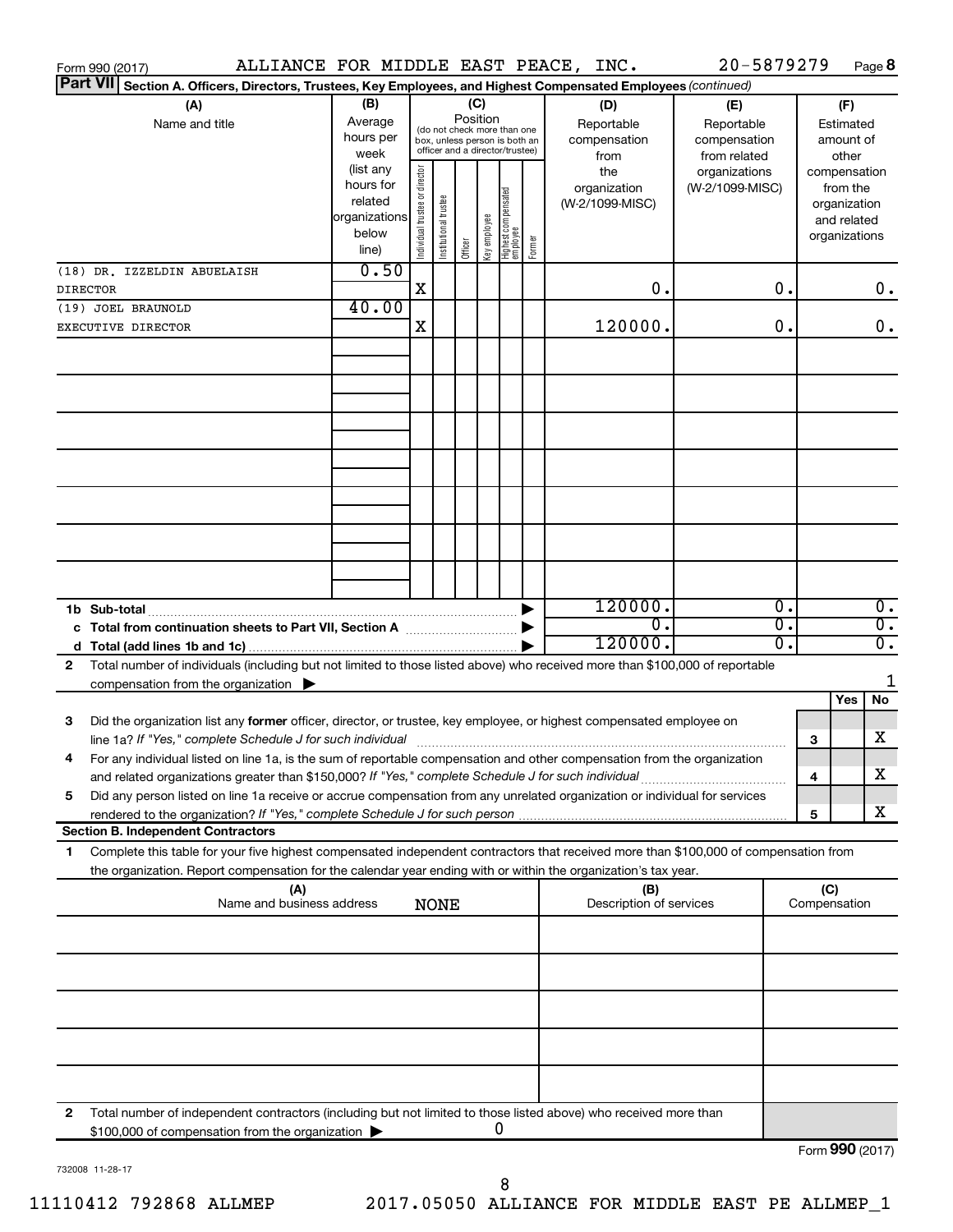| Form 990 (2017)                                           |                  |        |                                                                            |                |                       | ALLIANCE FOR MIDDLE EAST PEACE, INC. |                                                 | 20-5879279                              | Page 9                                                      |
|-----------------------------------------------------------|------------------|--------|----------------------------------------------------------------------------|----------------|-----------------------|--------------------------------------|-------------------------------------------------|-----------------------------------------|-------------------------------------------------------------|
|                                                           | <b>Part VIII</b> |        | <b>Statement of Revenue</b>                                                |                |                       |                                      |                                                 |                                         |                                                             |
|                                                           |                  |        |                                                                            |                |                       |                                      |                                                 |                                         |                                                             |
|                                                           |                  |        |                                                                            |                |                       | (A)<br>Total revenue                 | (B)<br>Related or<br>exempt function<br>revenue | (C)<br>Unrelated<br>business<br>revenue | Revenue excluded<br>from tax under<br>sections<br>512 - 514 |
|                                                           |                  |        | 1 a Federated campaigns                                                    | 1a             |                       |                                      |                                                 |                                         |                                                             |
| Contributions, Gifts, Grants<br>and Other Similar Amounts |                  |        |                                                                            | 1 <sub>b</sub> | 40351.                |                                      |                                                 |                                         |                                                             |
|                                                           |                  |        |                                                                            | 1 <sub>c</sub> |                       |                                      |                                                 |                                         |                                                             |
|                                                           |                  |        | d Related organizations                                                    | 1d             |                       |                                      |                                                 |                                         |                                                             |
|                                                           |                  |        | e Government grants (contributions)                                        | 1e             |                       |                                      |                                                 |                                         |                                                             |
|                                                           |                  |        | f All other contributions, gifts, grants, and                              |                |                       |                                      |                                                 |                                         |                                                             |
|                                                           |                  |        | similar amounts not included above                                         | 1f             | 523407.               |                                      |                                                 |                                         |                                                             |
|                                                           |                  |        | g Noncash contributions included in lines 1a-1f: \$                        |                |                       | 563758.                              |                                                 |                                         |                                                             |
|                                                           |                  |        |                                                                            |                |                       |                                      |                                                 |                                         |                                                             |
|                                                           |                  |        |                                                                            |                | <b>Business Code</b>  |                                      |                                                 |                                         |                                                             |
| Program Service<br>Revenue                                | 2 a              | b      |                                                                            |                |                       |                                      |                                                 |                                         |                                                             |
|                                                           |                  | c      |                                                                            |                |                       |                                      |                                                 |                                         |                                                             |
|                                                           |                  | d      |                                                                            |                |                       |                                      |                                                 |                                         |                                                             |
|                                                           |                  | e      | the control of the control of the control of the control of the control of |                |                       |                                      |                                                 |                                         |                                                             |
|                                                           |                  | f.     |                                                                            |                |                       |                                      |                                                 |                                         |                                                             |
|                                                           |                  |        |                                                                            |                | $\blacktriangleright$ |                                      |                                                 |                                         |                                                             |
|                                                           | 3                |        | Investment income (including dividends, interest, and                      |                |                       |                                      |                                                 |                                         |                                                             |
|                                                           |                  |        |                                                                            |                | ▶                     |                                      |                                                 |                                         |                                                             |
|                                                           | 4                |        | Income from investment of tax-exempt bond proceeds                         |                | ▶                     |                                      |                                                 |                                         |                                                             |
|                                                           | 5                |        |                                                                            |                |                       |                                      |                                                 |                                         |                                                             |
|                                                           |                  |        |                                                                            | (i) Real       | (ii) Personal         |                                      |                                                 |                                         |                                                             |
|                                                           |                  |        | 6 a Gross rents                                                            |                |                       |                                      |                                                 |                                         |                                                             |
|                                                           |                  |        | <b>b</b> Less: rental expenses                                             |                |                       |                                      |                                                 |                                         |                                                             |
|                                                           |                  |        | <b>c</b> Rental income or (loss) $\ldots$                                  |                |                       |                                      |                                                 |                                         |                                                             |
|                                                           |                  |        |                                                                            |                | ▶                     |                                      |                                                 |                                         |                                                             |
|                                                           |                  |        | 7 a Gross amount from sales of                                             | (i) Securities | (ii) Other            |                                      |                                                 |                                         |                                                             |
|                                                           |                  |        | assets other than inventory<br><b>b</b> Less: cost or other basis          |                |                       |                                      |                                                 |                                         |                                                             |
|                                                           |                  |        | and sales expenses                                                         |                |                       |                                      |                                                 |                                         |                                                             |
|                                                           |                  |        |                                                                            |                |                       |                                      |                                                 |                                         |                                                             |
|                                                           |                  |        |                                                                            |                |                       |                                      |                                                 |                                         |                                                             |
|                                                           |                  |        | 8 a Gross income from fundraising events (not                              |                |                       |                                      |                                                 |                                         |                                                             |
| <b>Other Revenue</b>                                      |                  |        | including \$<br><u>of</u> of<br>contributions reported on line 1c). See    |                |                       |                                      |                                                 |                                         |                                                             |
|                                                           |                  |        |                                                                            |                |                       |                                      |                                                 |                                         |                                                             |
|                                                           |                  |        | <b>b</b> Less: direct expenses <b>manually b</b>                           |                |                       |                                      |                                                 |                                         |                                                             |
|                                                           |                  |        | c Net income or (loss) from fundraising events                             |                | ▶                     |                                      |                                                 |                                         |                                                             |
|                                                           |                  |        | 9 a Gross income from gaming activities. See                               |                |                       |                                      |                                                 |                                         |                                                             |
|                                                           |                  |        |                                                                            |                |                       |                                      |                                                 |                                         |                                                             |
|                                                           |                  |        |                                                                            |                |                       |                                      |                                                 |                                         |                                                             |
|                                                           |                  |        |                                                                            |                |                       |                                      |                                                 |                                         |                                                             |
|                                                           |                  |        | <b>10 a</b> Gross sales of inventory, less returns                         |                |                       |                                      |                                                 |                                         |                                                             |
|                                                           |                  |        |                                                                            |                |                       |                                      |                                                 |                                         |                                                             |
|                                                           |                  |        | <b>b</b> Less: cost of goods sold $\ldots$ $\ldots$ $\ldots$ <b>b</b>      |                |                       |                                      |                                                 |                                         |                                                             |
|                                                           |                  |        | c Net income or (loss) from sales of inventory                             |                |                       |                                      |                                                 |                                         |                                                             |
|                                                           |                  |        | Miscellaneous Revenue                                                      |                | <b>Business Code</b>  |                                      |                                                 |                                         |                                                             |
|                                                           | 11 a             |        | <u> 1989 - Andrea Andrew Maria (h. 1989).</u>                              |                |                       |                                      |                                                 |                                         |                                                             |
|                                                           |                  | b<br>c |                                                                            |                |                       |                                      |                                                 |                                         |                                                             |
|                                                           |                  | d      |                                                                            |                |                       |                                      |                                                 |                                         |                                                             |
|                                                           |                  |        |                                                                            |                | ▶                     |                                      |                                                 |                                         |                                                             |
|                                                           | 12               |        |                                                                            |                |                       | 563758.                              | 0.                                              | 0.                                      | 0.                                                          |
| 732009 11-28-17                                           |                  |        |                                                                            |                |                       |                                      |                                                 |                                         | Form 990 (2017)                                             |

9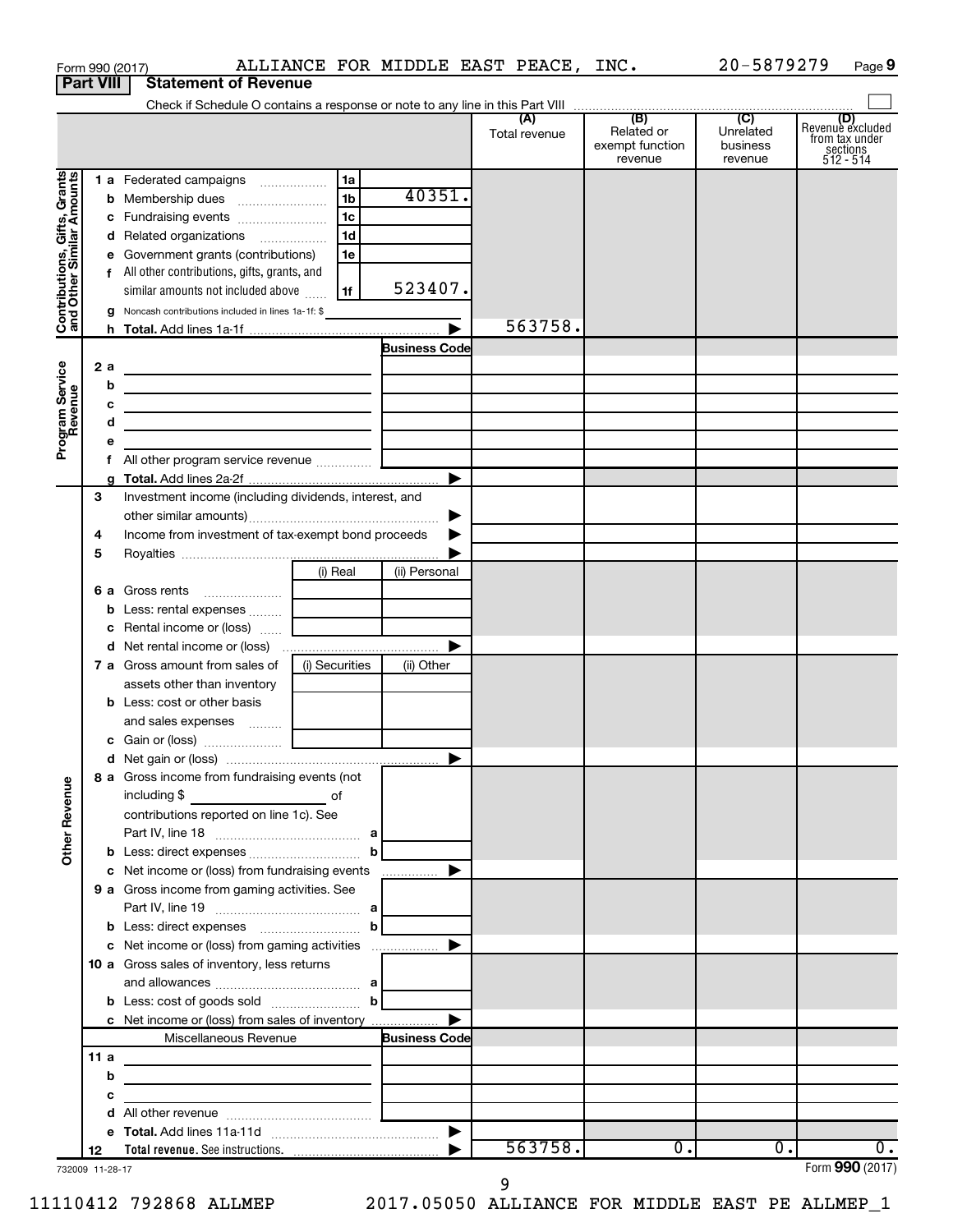**Part IX | Statement of Functional Expenses** 

|        | Section 501(c)(3) and 501(c)(4) organizations must complete all columns. All other organizations must complete column (A).                                                                                  |                |                             |                                    |                         |
|--------|-------------------------------------------------------------------------------------------------------------------------------------------------------------------------------------------------------------|----------------|-----------------------------|------------------------------------|-------------------------|
|        | Do not include amounts reported on lines 6b,                                                                                                                                                                | (A)            | (B)                         | (C)                                | (D)                     |
|        | 7b, 8b, 9b, and 10b of Part VIII.                                                                                                                                                                           | Total expenses | Program service<br>expenses | Management and<br>general expenses | Fundraising<br>expenses |
| 1      | Grants and other assistance to domestic organizations                                                                                                                                                       |                |                             |                                    |                         |
|        | and domestic governments. See Part IV, line 21                                                                                                                                                              |                |                             |                                    |                         |
| 2      | Grants and other assistance to domestic                                                                                                                                                                     |                |                             |                                    |                         |
|        | individuals. See Part IV, line 22                                                                                                                                                                           |                |                             |                                    |                         |
| 3      | Grants and other assistance to foreign                                                                                                                                                                      |                |                             |                                    |                         |
|        | organizations, foreign governments, and foreign                                                                                                                                                             |                |                             |                                    |                         |
|        | individuals. See Part IV, lines 15 and 16                                                                                                                                                                   | 63180.         | 63180.                      |                                    |                         |
| 4      | Benefits paid to or for members                                                                                                                                                                             |                |                             |                                    |                         |
| 5      | Compensation of current officers, directors,                                                                                                                                                                |                |                             |                                    |                         |
|        | trustees, and key employees                                                                                                                                                                                 | 135000.        | 67500.                      | 27000.                             | 40500.                  |
| 6      | Compensation not included above, to disqualified                                                                                                                                                            |                |                             |                                    |                         |
|        | persons (as defined under section 4958(f)(1)) and                                                                                                                                                           |                |                             |                                    |                         |
|        | persons described in section 4958(c)(3)(B)<br><b>Barbara</b>                                                                                                                                                | 223013.        | 190653.                     | 4860.                              | 27500.                  |
| 7      |                                                                                                                                                                                                             |                |                             |                                    |                         |
| 8      | Pension plan accruals and contributions (include                                                                                                                                                            |                |                             |                                    |                         |
|        | section 401(k) and 403(b) employer contributions)                                                                                                                                                           |                |                             |                                    |                         |
| 9      |                                                                                                                                                                                                             | 46217.         | 26679.                      | 7815.                              | 11723.                  |
| 10     |                                                                                                                                                                                                             |                |                             |                                    |                         |
| 11     | Fees for services (non-employees):                                                                                                                                                                          |                |                             |                                    |                         |
| а      |                                                                                                                                                                                                             |                |                             |                                    |                         |
| b<br>С |                                                                                                                                                                                                             | 8625.          |                             | 8625.                              |                         |
| d      |                                                                                                                                                                                                             |                |                             |                                    |                         |
| е      | Professional fundraising services. See Part IV, line 17                                                                                                                                                     |                |                             |                                    |                         |
| f      | Investment management fees                                                                                                                                                                                  |                |                             |                                    |                         |
| g      | Other. (If line 11g amount exceeds 10% of line 25,                                                                                                                                                          |                |                             |                                    |                         |
|        | column (A) amount, list line 11g expenses on Sch O.)                                                                                                                                                        | 650.           | 650.                        |                                    |                         |
| 12     |                                                                                                                                                                                                             |                |                             |                                    |                         |
| 13     |                                                                                                                                                                                                             | 29702.         | 25254.                      | 2707.                              | 1741.                   |
| 14     |                                                                                                                                                                                                             | 1992.          | 90.                         | 1381.                              | 521.                    |
| 15     |                                                                                                                                                                                                             |                |                             |                                    |                         |
| 16     |                                                                                                                                                                                                             | 713.           |                             | 713.                               |                         |
| 17     |                                                                                                                                                                                                             | 68129.         | 50337.                      | 5750.                              | 12042.                  |
| 18     | Payments of travel or entertainment expenses                                                                                                                                                                |                |                             |                                    |                         |
|        | for any federal, state, or local public officials                                                                                                                                                           |                |                             |                                    |                         |
| 19     | Conferences, conventions, and meetings                                                                                                                                                                      | 37396.         | 20534.                      | 8601.                              | 8261.                   |
| 20     | Interest                                                                                                                                                                                                    |                |                             |                                    |                         |
| 21     |                                                                                                                                                                                                             |                |                             |                                    |                         |
| 22     | Depreciation, depletion, and amortization                                                                                                                                                                   | 231.           |                             | 231.                               |                         |
| 23     | Insurance                                                                                                                                                                                                   | 13916.         |                             | 13916.                             |                         |
| 24     | Other expenses. Itemize expenses not covered<br>above. (List miscellaneous expenses in line 24e. If line<br>24e amount exceeds 10% of line 25, column (A)<br>amount, list line 24e expenses on Schedule O.) |                |                             |                                    |                         |
| a      | MISCELLANEOUS                                                                                                                                                                                               | 8268.          |                             | 8268.                              |                         |
| b      | MEALS AND ENTERTAINMENT                                                                                                                                                                                     | 3687.          | 2104.                       |                                    | 1583.                   |
| C      | TRAININGS                                                                                                                                                                                                   | 1084.          | 1084.                       |                                    |                         |
| d      |                                                                                                                                                                                                             |                |                             |                                    |                         |
|        | e All other expenses                                                                                                                                                                                        |                |                             |                                    |                         |
| 25     | Total functional expenses. Add lines 1 through 24e                                                                                                                                                          | 641803.        | 448065.                     | 89867.                             | 103871.                 |
| 26     | Joint costs. Complete this line only if the organization                                                                                                                                                    |                |                             |                                    |                         |
|        | reported in column (B) joint costs from a combined                                                                                                                                                          |                |                             |                                    |                         |
|        | educational campaign and fundraising solicitation.                                                                                                                                                          |                |                             |                                    |                         |
|        | Check here $\blacktriangleright$<br>if following SOP 98-2 (ASC 958-720)                                                                                                                                     |                |                             |                                    |                         |

732010 11-28-17

Form (2017) **990**

11110412 792868 ALLMEP 2017.05050 ALLIANCE FOR MIDDLE EAST PE ALLMEP\_1 10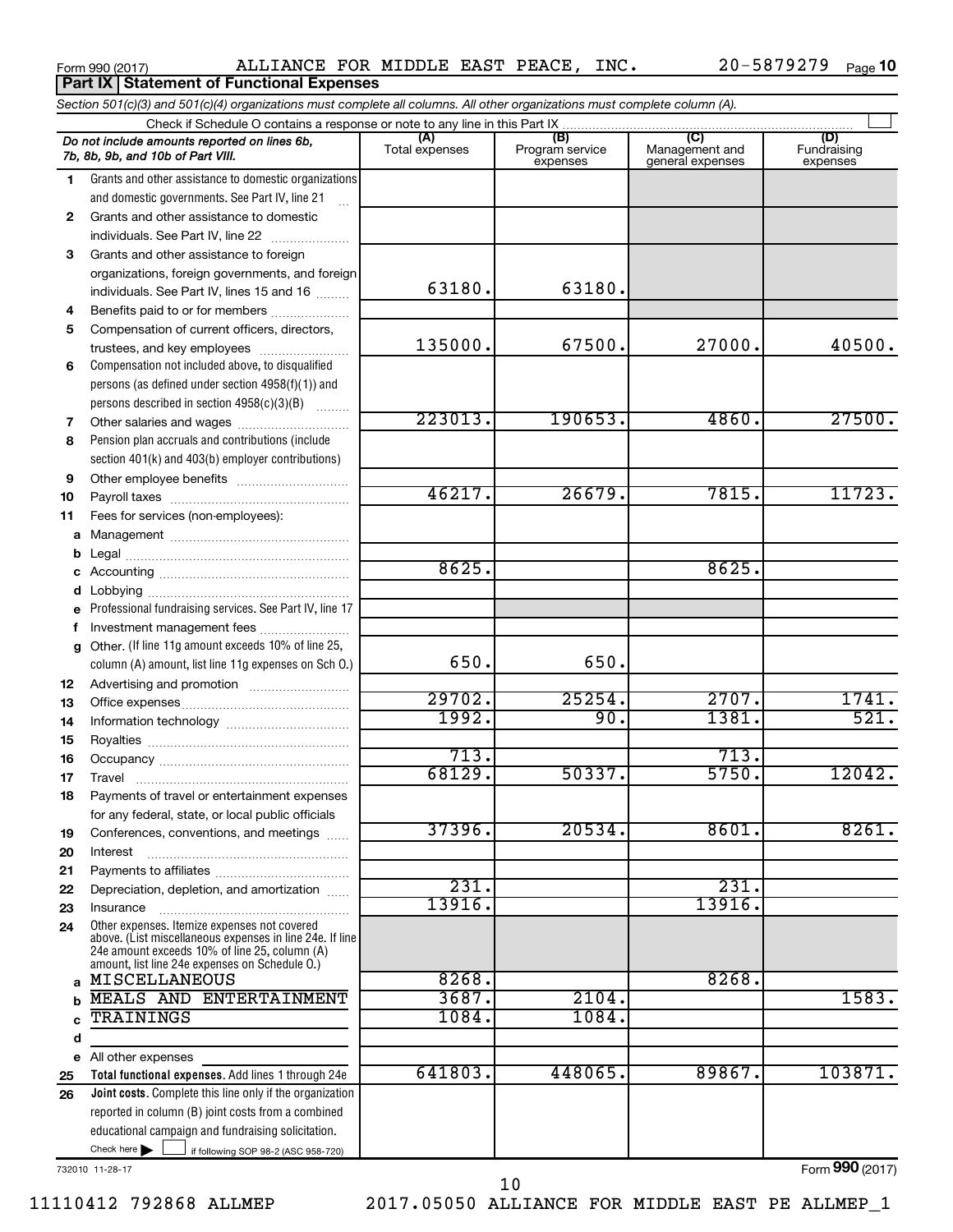|                                                                          | 178483. | 171399. |
|--------------------------------------------------------------------------|---------|---------|
|                                                                          |         |         |
|                                                                          |         | 50000.  |
| Accounts receivable, net                                                 |         |         |
| Loans and other receivables from current and former officers, directors, |         |         |
| trustees, key employees, and highest compensated employees. Complete     |         |         |
| Part II of Schedule L                                                    |         |         |

Check if Schedule O contains a response or note to any line in this Part X

|               | 4  |                                                                                                                              |  |        |         | 4               |                 |
|---------------|----|------------------------------------------------------------------------------------------------------------------------------|--|--------|---------|-----------------|-----------------|
|               | 5  | Loans and other receivables from current and former officers, directors,                                                     |  |        |         |                 |                 |
|               |    | trustees, key employees, and highest compensated employees. Complete                                                         |  |        |         |                 |                 |
|               |    |                                                                                                                              |  |        |         | 5               |                 |
|               | 6  | Loans and other receivables from other disqualified persons (as defined under                                                |  |        |         |                 |                 |
|               |    | section 4958(f)(1)), persons described in section 4958(c)(3)(B), and contributing                                            |  |        |         |                 |                 |
|               |    | employers and sponsoring organizations of section 501(c)(9) voluntary                                                        |  |        |         |                 |                 |
|               |    | employees' beneficiary organizations (see instr). Complete Part II of Sch L                                                  |  |        |         | 6               |                 |
| Assets        | 7  |                                                                                                                              |  |        |         | $\overline{7}$  |                 |
|               | 8  |                                                                                                                              |  |        |         | 8               |                 |
|               | 9  |                                                                                                                              |  | 15784. | 9       | 8121.           |                 |
|               |    |                                                                                                                              |  |        |         |                 |                 |
|               |    | 10a Land, buildings, and equipment: cost or other                                                                            |  | 2629.  |         |                 |                 |
|               |    | basis. Complete Part VI of Schedule D    10a                                                                                 |  | 915.   | $0$ .   |                 | 1714.           |
|               |    |                                                                                                                              |  |        |         | 10 <sub>c</sub> |                 |
|               | 11 |                                                                                                                              |  |        |         | 11              |                 |
|               | 12 |                                                                                                                              |  |        |         | 12              |                 |
|               | 13 |                                                                                                                              |  |        |         | 13              |                 |
|               | 14 |                                                                                                                              |  |        |         | 14              |                 |
|               | 15 |                                                                                                                              |  |        |         | 15              |                 |
|               | 16 |                                                                                                                              |  |        | 251267. | 16              | 231234.         |
|               | 17 |                                                                                                                              |  |        | 11664.  | 17              | 44676.          |
|               | 18 |                                                                                                                              |  |        |         | 18              |                 |
|               | 19 |                                                                                                                              |  |        |         | 19              | 25000.          |
|               | 20 |                                                                                                                              |  |        |         | 20              |                 |
|               | 21 | Escrow or custodial account liability. Complete Part IV of Schedule D                                                        |  |        |         | 21              |                 |
|               | 22 | Loans and other payables to current and former officers, directors, trustees,                                                |  |        |         |                 |                 |
|               |    | key employees, highest compensated employees, and disqualified persons.                                                      |  |        |         |                 |                 |
| Liabilities   |    |                                                                                                                              |  |        |         | 22              |                 |
|               | 23 | Secured mortgages and notes payable to unrelated third parties                                                               |  |        |         | 23              |                 |
|               | 24 | Unsecured notes and loans payable to unrelated third parties                                                                 |  |        |         | 24              |                 |
|               | 25 | Other liabilities (including federal income tax, payables to related third                                                   |  |        |         |                 |                 |
|               |    | parties, and other liabilities not included on lines 17-24). Complete Part X of                                              |  |        |         |                 |                 |
|               |    | Schedule D                                                                                                                   |  |        |         | 25              |                 |
|               | 26 |                                                                                                                              |  |        | 11664.  | 26              | 69676.          |
|               |    | Organizations that follow SFAS 117 (ASC 958), check here $\blacktriangleright \begin{array}{c} \boxed{X} \\ \end{array}$ and |  |        |         |                 |                 |
|               |    | complete lines 27 through 29, and lines 33 and 34.                                                                           |  |        |         |                 |                 |
| alances       | 27 |                                                                                                                              |  |        | 239603. | 27              | 66558.          |
|               | 28 |                                                                                                                              |  |        |         | 28              | 95000.          |
|               | 29 | Permanently restricted net assets                                                                                            |  |        |         | 29              |                 |
| Fund B        |    | Organizations that do not follow SFAS 117 (ASC 958), check here $\blacktriangleright$                                        |  |        |         |                 |                 |
|               |    | and complete lines 30 through 34.                                                                                            |  |        |         |                 |                 |
| Net Assets or | 30 |                                                                                                                              |  |        |         | 30              |                 |
|               | 31 | Paid-in or capital surplus, or land, building, or equipment fund                                                             |  |        | 31      |                 |                 |
|               |    | Retained earnings, endowment, accumulated income, or other funds                                                             |  |        |         | 32              |                 |
|               | 32 |                                                                                                                              |  |        | 239603. |                 | 161558.         |
|               | 33 |                                                                                                                              |  |        | 251267. | 33<br>34        | 231234.         |
|               | 34 |                                                                                                                              |  |        |         |                 | Form 990 (2017) |
|               |    |                                                                                                                              |  |        |         |                 |                 |

Form 990 (2017) Page ALLIANCE FOR MIDDLE EAST PEACE, INC. 20-5879279

20-5879279 Page 11

 $\perp$ 

**(A) (B) (B) (B) (B) End of year** 

178483. 171399.

Beginning of year

**1 2 3**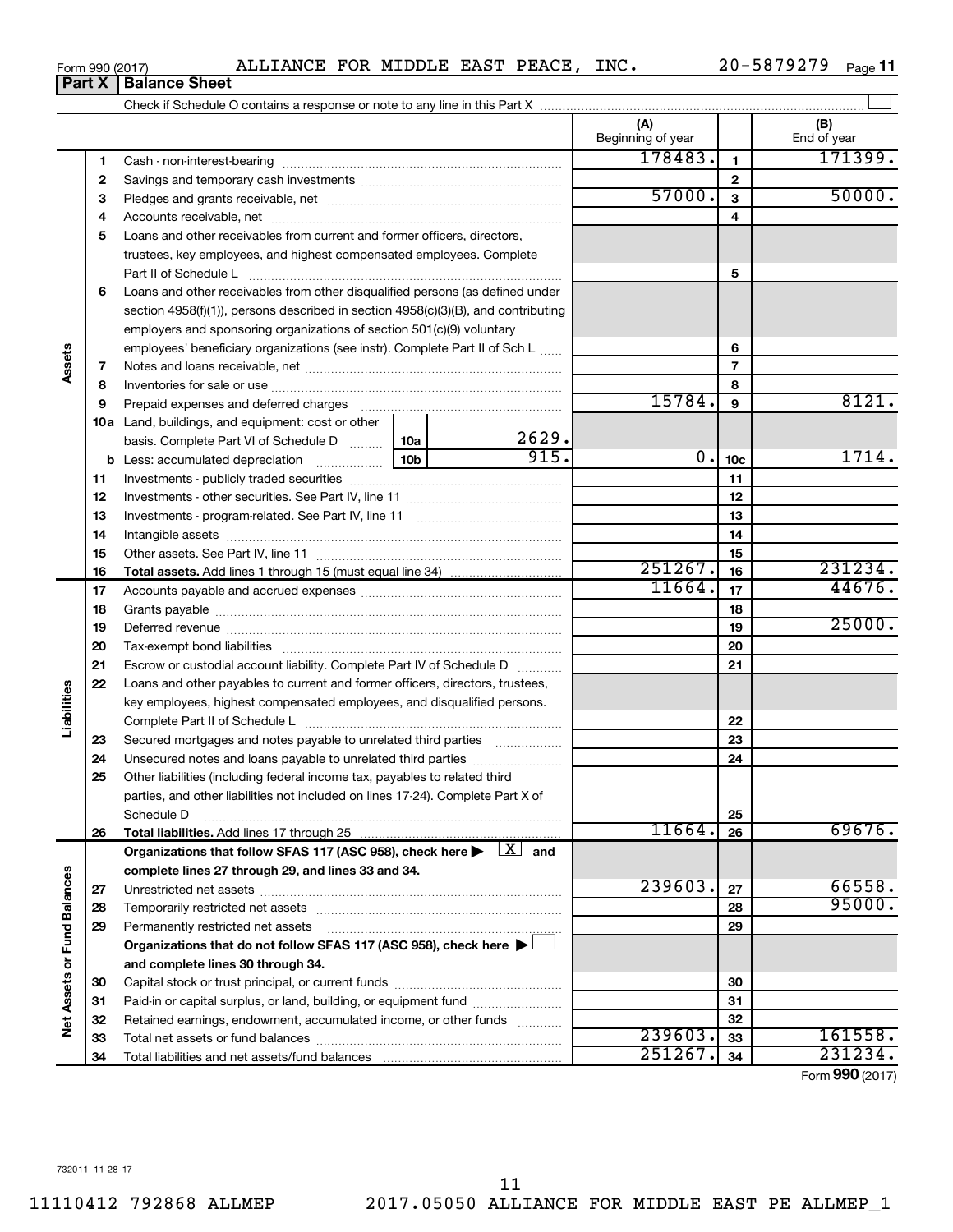|    | ALLIANCE FOR MIDDLE EAST PEACE, INC.<br>Form 990 (2017)                                                                                                                                                                        |                         | 20-5879279     |                       | Page 12          |
|----|--------------------------------------------------------------------------------------------------------------------------------------------------------------------------------------------------------------------------------|-------------------------|----------------|-----------------------|------------------|
|    | Part XI<br><b>Reconciliation of Net Assets</b>                                                                                                                                                                                 |                         |                |                       |                  |
|    |                                                                                                                                                                                                                                |                         |                |                       |                  |
|    |                                                                                                                                                                                                                                |                         |                |                       |                  |
| 1  |                                                                                                                                                                                                                                | $\mathbf{1}$            |                | 563758.               |                  |
| 2  |                                                                                                                                                                                                                                | $\mathbf{2}$            |                | 641803.               |                  |
| 3  | Revenue less expenses. Subtract line 2 from line 1                                                                                                                                                                             | 3                       |                |                       | $-78045.$        |
| 4  |                                                                                                                                                                                                                                | $\overline{\mathbf{4}}$ |                |                       | 239603.          |
| 5  | Net unrealized gains (losses) on investments [11] matter contracts and the state of the state of the state of the state of the state of the state of the state of the state of the state of the state of the state of the stat | 5                       |                |                       |                  |
| 6  | Donated services and use of facilities                                                                                                                                                                                         | 6                       |                |                       |                  |
| 7  | Investment expenses                                                                                                                                                                                                            | $\overline{7}$          |                |                       |                  |
| 8  | Prior period adjustments material contents and content and content and content and content and content and content and content and content and content and content and content and content and content and content and content | 8                       |                |                       |                  |
| 9  |                                                                                                                                                                                                                                | 9                       |                |                       | $\overline{0}$ . |
| 10 | Net assets or fund balances at end of year. Combine lines 3 through 9 (must equal Part X, line 33,                                                                                                                             |                         |                |                       |                  |
|    | column (B))                                                                                                                                                                                                                    | 10                      |                | 161558.               |                  |
|    | Part XII Financial Statements and Reporting                                                                                                                                                                                    |                         |                |                       |                  |
|    |                                                                                                                                                                                                                                |                         |                |                       |                  |
|    |                                                                                                                                                                                                                                |                         |                | Yes                   | <b>No</b>        |
| 1. | Accounting method used to prepare the Form 990: $\Box$ Cash $\Box$ Accrual $\Box$ Other                                                                                                                                        |                         |                |                       |                  |
|    | If the organization changed its method of accounting from a prior year or checked "Other," explain in Schedule O.                                                                                                              |                         |                |                       |                  |
|    |                                                                                                                                                                                                                                |                         | 2a             |                       | x                |
|    | If "Yes," check a box below to indicate whether the financial statements for the year were compiled or reviewed on a                                                                                                           |                         |                |                       |                  |
|    | separate basis, consolidated basis, or both:                                                                                                                                                                                   |                         |                |                       |                  |
|    | Both consolidated and separate basis<br>Separate basis<br>Consolidated basis                                                                                                                                                   |                         |                |                       |                  |
|    |                                                                                                                                                                                                                                |                         | 2 <sub>b</sub> | х                     |                  |
|    | If "Yes," check a box below to indicate whether the financial statements for the year were audited on a separate basis,                                                                                                        |                         |                |                       |                  |
|    | consolidated basis, or both:                                                                                                                                                                                                   |                         |                |                       |                  |
|    | $ \mathbf{X} $ Separate basis<br>Consolidated basis<br>Both consolidated and separate basis                                                                                                                                    |                         |                |                       |                  |
|    | c If "Yes" to line 2a or 2b, does the organization have a committee that assumes responsibility for oversight of the audit,                                                                                                    |                         |                |                       |                  |
|    |                                                                                                                                                                                                                                |                         | 2c             |                       | x                |
|    | If the organization changed either its oversight process or selection process during the tax year, explain in Schedule O.                                                                                                      |                         |                |                       |                  |
|    | 3a As a result of a federal award, was the organization required to undergo an audit or audits as set forth in the Single Audit                                                                                                |                         |                |                       |                  |
|    |                                                                                                                                                                                                                                |                         | За             |                       | x                |
|    | b If "Yes," did the organization undergo the required audit or audits? If the organization did not undergo the required audit                                                                                                  |                         |                |                       |                  |
|    |                                                                                                                                                                                                                                |                         | 3b             | $0.00 \times 10^{-1}$ |                  |

Form (2017) **990**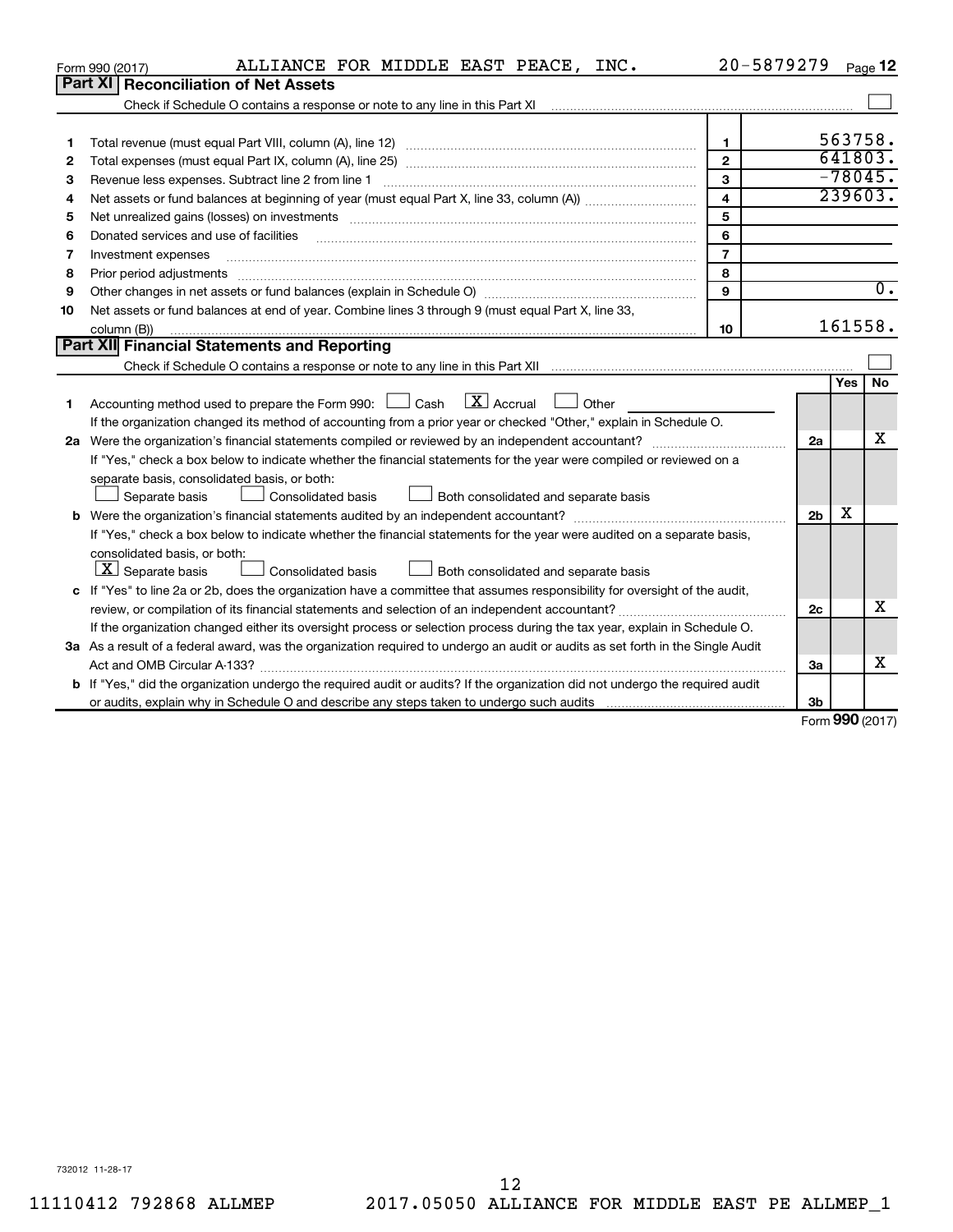| <b>SCHEDULE A</b> |  |
|-------------------|--|
|-------------------|--|

| (Form 990 or 990-EZ) |  |  |
|----------------------|--|--|
|                      |  |  |

Form 990 or 990-EZ)<br>
Complete if the organization is a section 501(c)(3) organization or a section<br> **Public Charity Status and Public Support 4947(a)(1) nonexempt charitable trust.**

**| Attach to Form 990 or Form 990-EZ.** 

| OMB No. 1545-0047                   |
|-------------------------------------|
|                                     |
| <b>Open to Public</b><br>Inspection |

| Department of the Treasury<br>Internal Revenue Service |                                                                                                                                                                                                                                                                                  |                          |  | Attach to Form 990 or Form 990-EZ.<br>$\blacktriangleright$ Go to www.irs.gov/Form990 for instructions and the latest information. |                                                                                                                                               | <b>Open to Public</b><br>Inspection |                             |                            |  |                                       |  |
|--------------------------------------------------------|----------------------------------------------------------------------------------------------------------------------------------------------------------------------------------------------------------------------------------------------------------------------------------|--------------------------|--|------------------------------------------------------------------------------------------------------------------------------------|-----------------------------------------------------------------------------------------------------------------------------------------------|-------------------------------------|-----------------------------|----------------------------|--|---------------------------------------|--|
|                                                        |                                                                                                                                                                                                                                                                                  | Name of the organization |  |                                                                                                                                    |                                                                                                                                               |                                     |                             |                            |  | <b>Employer identification number</b> |  |
|                                                        |                                                                                                                                                                                                                                                                                  |                          |  |                                                                                                                                    | ALLIANCE FOR MIDDLE EAST PEACE,                                                                                                               |                                     | INC.                        |                            |  | 20-5879279                            |  |
| Part I                                                 |                                                                                                                                                                                                                                                                                  |                          |  |                                                                                                                                    | Reason for Public Charity Status (All organizations must complete this part.) See instructions.                                               |                                     |                             |                            |  |                                       |  |
|                                                        |                                                                                                                                                                                                                                                                                  |                          |  |                                                                                                                                    | The organization is not a private foundation because it is: (For lines 1 through 12, check only one box.)                                     |                                     |                             |                            |  |                                       |  |
| 1                                                      |                                                                                                                                                                                                                                                                                  |                          |  |                                                                                                                                    | A church, convention of churches, or association of churches described in section 170(b)(1)(A)(i).                                            |                                     |                             |                            |  |                                       |  |
| 2                                                      |                                                                                                                                                                                                                                                                                  |                          |  |                                                                                                                                    | A school described in section 170(b)(1)(A)(ii). (Attach Schedule E (Form 990 or 990-EZ).)                                                     |                                     |                             |                            |  |                                       |  |
| 3                                                      |                                                                                                                                                                                                                                                                                  |                          |  |                                                                                                                                    | A hospital or a cooperative hospital service organization described in section 170(b)(1)(A)(iii).                                             |                                     |                             |                            |  |                                       |  |
| 4                                                      |                                                                                                                                                                                                                                                                                  |                          |  |                                                                                                                                    | A medical research organization operated in conjunction with a hospital described in section 170(b)(1)(A)(iii). Enter the hospital's name,    |                                     |                             |                            |  |                                       |  |
|                                                        |                                                                                                                                                                                                                                                                                  | city, and state:         |  |                                                                                                                                    |                                                                                                                                               |                                     |                             |                            |  |                                       |  |
| 5                                                      |                                                                                                                                                                                                                                                                                  |                          |  |                                                                                                                                    | An organization operated for the benefit of a college or university owned or operated by a governmental unit described in                     |                                     |                             |                            |  |                                       |  |
|                                                        | section 170(b)(1)(A)(iv). (Complete Part II.)                                                                                                                                                                                                                                    |                          |  |                                                                                                                                    |                                                                                                                                               |                                     |                             |                            |  |                                       |  |
| 6                                                      | A federal, state, or local government or governmental unit described in section 170(b)(1)(A)(v).                                                                                                                                                                                 |                          |  |                                                                                                                                    |                                                                                                                                               |                                     |                             |                            |  |                                       |  |
| 7                                                      | An organization that normally receives a substantial part of its support from a governmental unit or from the general public described in                                                                                                                                        |                          |  |                                                                                                                                    |                                                                                                                                               |                                     |                             |                            |  |                                       |  |
|                                                        |                                                                                                                                                                                                                                                                                  |                          |  | section 170(b)(1)(A)(vi). (Complete Part II.)                                                                                      |                                                                                                                                               |                                     |                             |                            |  |                                       |  |
| 8                                                      |                                                                                                                                                                                                                                                                                  |                          |  |                                                                                                                                    | A community trust described in section 170(b)(1)(A)(vi). (Complete Part II.)                                                                  |                                     |                             |                            |  |                                       |  |
| 9                                                      |                                                                                                                                                                                                                                                                                  |                          |  |                                                                                                                                    | An agricultural research organization described in section 170(b)(1)(A)(ix) operated in conjunction with a land-grant college                 |                                     |                             |                            |  |                                       |  |
|                                                        |                                                                                                                                                                                                                                                                                  |                          |  |                                                                                                                                    | or university or a non-land-grant college of agriculture (see instructions). Enter the name, city, and state of the college or                |                                     |                             |                            |  |                                       |  |
|                                                        |                                                                                                                                                                                                                                                                                  | university:              |  |                                                                                                                                    |                                                                                                                                               |                                     |                             |                            |  |                                       |  |
|                                                        | $10 \quad \boxed{X}$                                                                                                                                                                                                                                                             |                          |  |                                                                                                                                    | An organization that normally receives: (1) more than 33 1/3% of its support from contributions, membership fees, and gross receipts from     |                                     |                             |                            |  |                                       |  |
|                                                        |                                                                                                                                                                                                                                                                                  |                          |  |                                                                                                                                    | activities related to its exempt functions - subject to certain exceptions, and (2) no more than 33 1/3% of its support from gross investment |                                     |                             |                            |  |                                       |  |
|                                                        |                                                                                                                                                                                                                                                                                  |                          |  |                                                                                                                                    | income and unrelated business taxable income (less section 511 tax) from businesses acquired by the organization after June 30, 1975.         |                                     |                             |                            |  |                                       |  |
|                                                        |                                                                                                                                                                                                                                                                                  |                          |  | See section 509(a)(2). (Complete Part III.)                                                                                        |                                                                                                                                               |                                     |                             |                            |  |                                       |  |
| 11                                                     |                                                                                                                                                                                                                                                                                  |                          |  |                                                                                                                                    | An organization organized and operated exclusively to test for public safety. See section 509(a)(4).                                          |                                     |                             |                            |  |                                       |  |
| 12                                                     |                                                                                                                                                                                                                                                                                  |                          |  |                                                                                                                                    |                                                                                                                                               |                                     |                             |                            |  |                                       |  |
|                                                        | An organization organized and operated exclusively for the benefit of, to perform the functions of, or to carry out the purposes of one or<br>more publicly supported organizations described in section 509(a)(1) or section 509(a)(2). See section 509(a)(3). Check the box in |                          |  |                                                                                                                                    |                                                                                                                                               |                                     |                             |                            |  |                                       |  |
|                                                        |                                                                                                                                                                                                                                                                                  |                          |  |                                                                                                                                    | lines 12a through 12d that describes the type of supporting organization and complete lines 12e, 12f, and 12g.                                |                                     |                             |                            |  |                                       |  |
| а                                                      |                                                                                                                                                                                                                                                                                  |                          |  |                                                                                                                                    | Type I. A supporting organization operated, supervised, or controlled by its supported organization(s), typically by giving                   |                                     |                             |                            |  |                                       |  |
|                                                        |                                                                                                                                                                                                                                                                                  |                          |  |                                                                                                                                    | the supported organization(s) the power to regularly appoint or elect a majority of the directors or trustees of the supporting               |                                     |                             |                            |  |                                       |  |
|                                                        |                                                                                                                                                                                                                                                                                  |                          |  | organization. You must complete Part IV, Sections A and B.                                                                         |                                                                                                                                               |                                     |                             |                            |  |                                       |  |
| b                                                      |                                                                                                                                                                                                                                                                                  |                          |  |                                                                                                                                    | Type II. A supporting organization supervised or controlled in connection with its supported organization(s), by having                       |                                     |                             |                            |  |                                       |  |
|                                                        |                                                                                                                                                                                                                                                                                  |                          |  |                                                                                                                                    | control or management of the supporting organization vested in the same persons that control or manage the supported                          |                                     |                             |                            |  |                                       |  |
|                                                        |                                                                                                                                                                                                                                                                                  |                          |  | organization(s). You must complete Part IV, Sections A and C.                                                                      |                                                                                                                                               |                                     |                             |                            |  |                                       |  |
| с                                                      |                                                                                                                                                                                                                                                                                  |                          |  |                                                                                                                                    | Type III functionally integrated. A supporting organization operated in connection with, and functionally integrated with,                    |                                     |                             |                            |  |                                       |  |
|                                                        |                                                                                                                                                                                                                                                                                  |                          |  |                                                                                                                                    | its supported organization(s) (see instructions). You must complete Part IV, Sections A, D, and E.                                            |                                     |                             |                            |  |                                       |  |
| d                                                      |                                                                                                                                                                                                                                                                                  |                          |  |                                                                                                                                    | Type III non-functionally integrated. A supporting organization operated in connection with its supported organization(s)                     |                                     |                             |                            |  |                                       |  |
|                                                        |                                                                                                                                                                                                                                                                                  |                          |  |                                                                                                                                    | that is not functionally integrated. The organization generally must satisfy a distribution requirement and an attentiveness                  |                                     |                             |                            |  |                                       |  |
|                                                        |                                                                                                                                                                                                                                                                                  |                          |  |                                                                                                                                    | requirement (see instructions). You must complete Part IV, Sections A and D, and Part V.                                                      |                                     |                             |                            |  |                                       |  |
| е                                                      |                                                                                                                                                                                                                                                                                  |                          |  |                                                                                                                                    | Check this box if the organization received a written determination from the IRS that it is a Type I, Type II, Type III                       |                                     |                             |                            |  |                                       |  |
|                                                        |                                                                                                                                                                                                                                                                                  |                          |  |                                                                                                                                    | functionally integrated, or Type III non-functionally integrated supporting organization.                                                     |                                     |                             |                            |  |                                       |  |
|                                                        |                                                                                                                                                                                                                                                                                  |                          |  |                                                                                                                                    |                                                                                                                                               |                                     |                             |                            |  |                                       |  |
| a                                                      |                                                                                                                                                                                                                                                                                  |                          |  | Provide the following information about the supported organization(s).                                                             |                                                                                                                                               |                                     |                             |                            |  |                                       |  |
|                                                        |                                                                                                                                                                                                                                                                                  | (i) Name of supported    |  | (ii) EIN                                                                                                                           | (iii) Type of organization                                                                                                                    | (iv) Is the organization listed     | in your governing document? | (v) Amount of monetary     |  | (vi) Amount of other                  |  |
|                                                        |                                                                                                                                                                                                                                                                                  | organization             |  |                                                                                                                                    | (described on lines 1-10<br>above (see instructions))                                                                                         | Yes                                 | No                          | support (see instructions) |  | support (see instructions)            |  |
|                                                        |                                                                                                                                                                                                                                                                                  |                          |  |                                                                                                                                    |                                                                                                                                               |                                     |                             |                            |  |                                       |  |
|                                                        |                                                                                                                                                                                                                                                                                  |                          |  |                                                                                                                                    |                                                                                                                                               |                                     |                             |                            |  |                                       |  |
|                                                        |                                                                                                                                                                                                                                                                                  |                          |  |                                                                                                                                    |                                                                                                                                               |                                     |                             |                            |  |                                       |  |
|                                                        |                                                                                                                                                                                                                                                                                  |                          |  |                                                                                                                                    |                                                                                                                                               |                                     |                             |                            |  |                                       |  |
|                                                        |                                                                                                                                                                                                                                                                                  |                          |  |                                                                                                                                    |                                                                                                                                               |                                     |                             |                            |  |                                       |  |
|                                                        |                                                                                                                                                                                                                                                                                  |                          |  |                                                                                                                                    |                                                                                                                                               |                                     |                             |                            |  |                                       |  |
|                                                        |                                                                                                                                                                                                                                                                                  |                          |  |                                                                                                                                    |                                                                                                                                               |                                     |                             |                            |  |                                       |  |
|                                                        |                                                                                                                                                                                                                                                                                  |                          |  |                                                                                                                                    |                                                                                                                                               |                                     |                             |                            |  |                                       |  |
|                                                        |                                                                                                                                                                                                                                                                                  |                          |  |                                                                                                                                    |                                                                                                                                               |                                     |                             |                            |  |                                       |  |
|                                                        |                                                                                                                                                                                                                                                                                  |                          |  |                                                                                                                                    |                                                                                                                                               |                                     |                             |                            |  |                                       |  |
| Total                                                  |                                                                                                                                                                                                                                                                                  |                          |  |                                                                                                                                    |                                                                                                                                               |                                     |                             |                            |  |                                       |  |

LHA For Paperwork Reduction Act Notice, see the Instructions for Form 990 or 990-EZ. 732021 10-06-17 Schedule A (Form 990 or 990-EZ) 2017 13

11110412 792868 ALLMEP 2017.05050 ALLIANCE FOR MIDDLE EAST PE ALLMEP\_1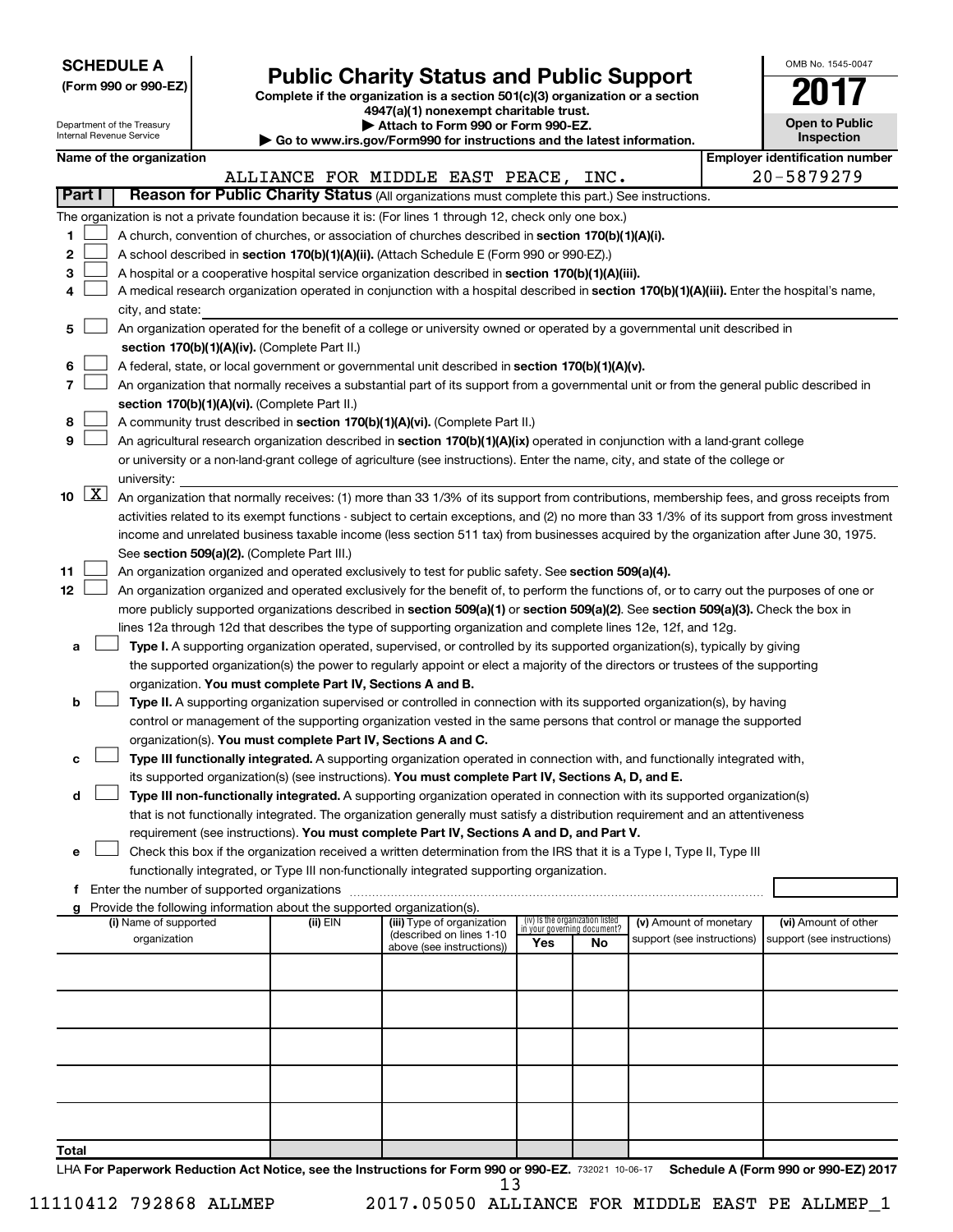#### 20-5879279 Page 2 Schedule A (Form 990 or 990-EZ) 2017 ALLIANCE FOR MIDDLE EAST PEACE, INC.  $20-5879279$   $_{\rm Page}$ **Part II Support Schedule for Organizations Described in Sections 170(b)(1)(A)(iv) and 170(b)(1)(A)(vi)**

(Complete only if you checked the box on line 5, 7, or 8 of Part I or if the organization failed to qualify under Part III. If the organization fails to qualify under the tests listed below, please complete Part III.)

|    | <b>Section A. Public Support</b>                                                                                                                                                                                               |          |          |            |            |                                             |           |
|----|--------------------------------------------------------------------------------------------------------------------------------------------------------------------------------------------------------------------------------|----------|----------|------------|------------|---------------------------------------------|-----------|
|    | Calendar year (or fiscal year beginning in) $\blacktriangleright$                                                                                                                                                              | (a) 2013 | (b) 2014 | $(c)$ 2015 | $(d)$ 2016 | (e) 2017                                    | (f) Total |
|    | 1 Gifts, grants, contributions, and                                                                                                                                                                                            |          |          |            |            |                                             |           |
|    | membership fees received. (Do not                                                                                                                                                                                              |          |          |            |            |                                             |           |
|    | include any "unusual grants.")                                                                                                                                                                                                 |          |          |            |            |                                             |           |
|    | 2 Tax revenues levied for the organ-                                                                                                                                                                                           |          |          |            |            |                                             |           |
|    | ization's benefit and either paid to                                                                                                                                                                                           |          |          |            |            |                                             |           |
|    | or expended on its behalf                                                                                                                                                                                                      |          |          |            |            |                                             |           |
|    | 3 The value of services or facilities                                                                                                                                                                                          |          |          |            |            |                                             |           |
|    | furnished by a governmental unit to                                                                                                                                                                                            |          |          |            |            |                                             |           |
|    | the organization without charge                                                                                                                                                                                                |          |          |            |            |                                             |           |
|    | 4 Total. Add lines 1 through 3                                                                                                                                                                                                 |          |          |            |            |                                             |           |
| 5. | The portion of total contributions                                                                                                                                                                                             |          |          |            |            |                                             |           |
|    | by each person (other than a                                                                                                                                                                                                   |          |          |            |            |                                             |           |
|    | governmental unit or publicly                                                                                                                                                                                                  |          |          |            |            |                                             |           |
|    | supported organization) included                                                                                                                                                                                               |          |          |            |            |                                             |           |
|    | on line 1 that exceeds 2% of the                                                                                                                                                                                               |          |          |            |            |                                             |           |
|    | amount shown on line 11,                                                                                                                                                                                                       |          |          |            |            |                                             |           |
|    | column (f)                                                                                                                                                                                                                     |          |          |            |            |                                             |           |
|    | 6 Public support. Subtract line 5 from line 4.                                                                                                                                                                                 |          |          |            |            |                                             |           |
|    | <b>Section B. Total Support</b>                                                                                                                                                                                                |          |          |            |            |                                             |           |
|    | Calendar year (or fiscal year beginning in)                                                                                                                                                                                    | (a) 2013 | (b) 2014 | $(c)$ 2015 | $(d)$ 2016 | (e) 2017                                    | (f) Total |
|    | 7 Amounts from line 4                                                                                                                                                                                                          |          |          |            |            |                                             |           |
| 8  | Gross income from interest,                                                                                                                                                                                                    |          |          |            |            |                                             |           |
|    | dividends, payments received on                                                                                                                                                                                                |          |          |            |            |                                             |           |
|    | securities loans, rents, royalties,                                                                                                                                                                                            |          |          |            |            |                                             |           |
|    | and income from similar sources                                                                                                                                                                                                |          |          |            |            |                                             |           |
| 9  | Net income from unrelated business                                                                                                                                                                                             |          |          |            |            |                                             |           |
|    | activities, whether or not the                                                                                                                                                                                                 |          |          |            |            |                                             |           |
|    | business is regularly carried on                                                                                                                                                                                               |          |          |            |            |                                             |           |
|    | <b>10</b> Other income. Do not include gain                                                                                                                                                                                    |          |          |            |            |                                             |           |
|    | or loss from the sale of capital                                                                                                                                                                                               |          |          |            |            |                                             |           |
|    | assets (Explain in Part VI.)                                                                                                                                                                                                   |          |          |            |            |                                             |           |
|    | 11 Total support. Add lines 7 through 10                                                                                                                                                                                       |          |          |            |            |                                             |           |
|    | <b>12</b> Gross receipts from related activities, etc. (see instructions)                                                                                                                                                      |          |          |            |            | 12                                          |           |
|    | 13 First five years. If the Form 990 is for the organization's first, second, third, fourth, or fifth tax year as a section 501(c)(3)                                                                                          |          |          |            |            |                                             |           |
|    | organization, check this box and stop here                                                                                                                                                                                     |          |          |            |            |                                             |           |
|    | <b>Section C. Computation of Public Support Percentage</b>                                                                                                                                                                     |          |          |            |            |                                             |           |
|    |                                                                                                                                                                                                                                |          |          |            |            | 14                                          | %         |
|    |                                                                                                                                                                                                                                |          |          |            |            | 15                                          | %         |
|    | 16a 33 1/3% support test - 2017. If the organization did not check the box on line 13, and line 14 is 33 1/3% or more, check this box and                                                                                      |          |          |            |            |                                             |           |
|    | stop here. The organization qualifies as a publicly supported organization manufactured content and the content of the state of the state of the state of the state of the state of the state of the state of the state of the |          |          |            |            |                                             |           |
|    | b 33 1/3% support test - 2016. If the organization did not check a box on line 13 or 16a, and line 15 is 33 1/3% or more, check this box                                                                                       |          |          |            |            |                                             |           |
|    |                                                                                                                                                                                                                                |          |          |            |            |                                             |           |
|    | 17a 10% -facts-and-circumstances test - 2017. If the organization did not check a box on line 13, 16a, or 16b, and line 14 is 10% or more,                                                                                     |          |          |            |            |                                             |           |
|    | and if the organization meets the "facts-and-circumstances" test, check this box and stop here. Explain in Part VI how the organization                                                                                        |          |          |            |            |                                             |           |
|    | meets the "facts-and-circumstances" test. The organization qualifies as a publicly supported organization <i>manumumumum</i>                                                                                                   |          |          |            |            |                                             |           |
|    | b 10% -facts-and-circumstances test - 2016. If the organization did not check a box on line 13, 16a, 16b, or 17a, and line 15 is 10% or                                                                                        |          |          |            |            |                                             |           |
|    | more, and if the organization meets the "facts-and-circumstances" test, check this box and stop here. Explain in Part VI how the                                                                                               |          |          |            |            |                                             |           |
|    | organization meets the "facts-and-circumstances" test. The organization qualifies as a publicly supported organization                                                                                                         |          |          |            |            |                                             |           |
| 18 | Private foundation. If the organization did not check a box on line 13, 16a, 16b, 17a, or 17b, check this box and see instructions                                                                                             |          |          |            |            | <b>Cohodulo A (Form 000 or 000 E7) 2017</b> |           |

**Schedule A (Form 990 or 990-EZ) 2017**

732022 10-06-17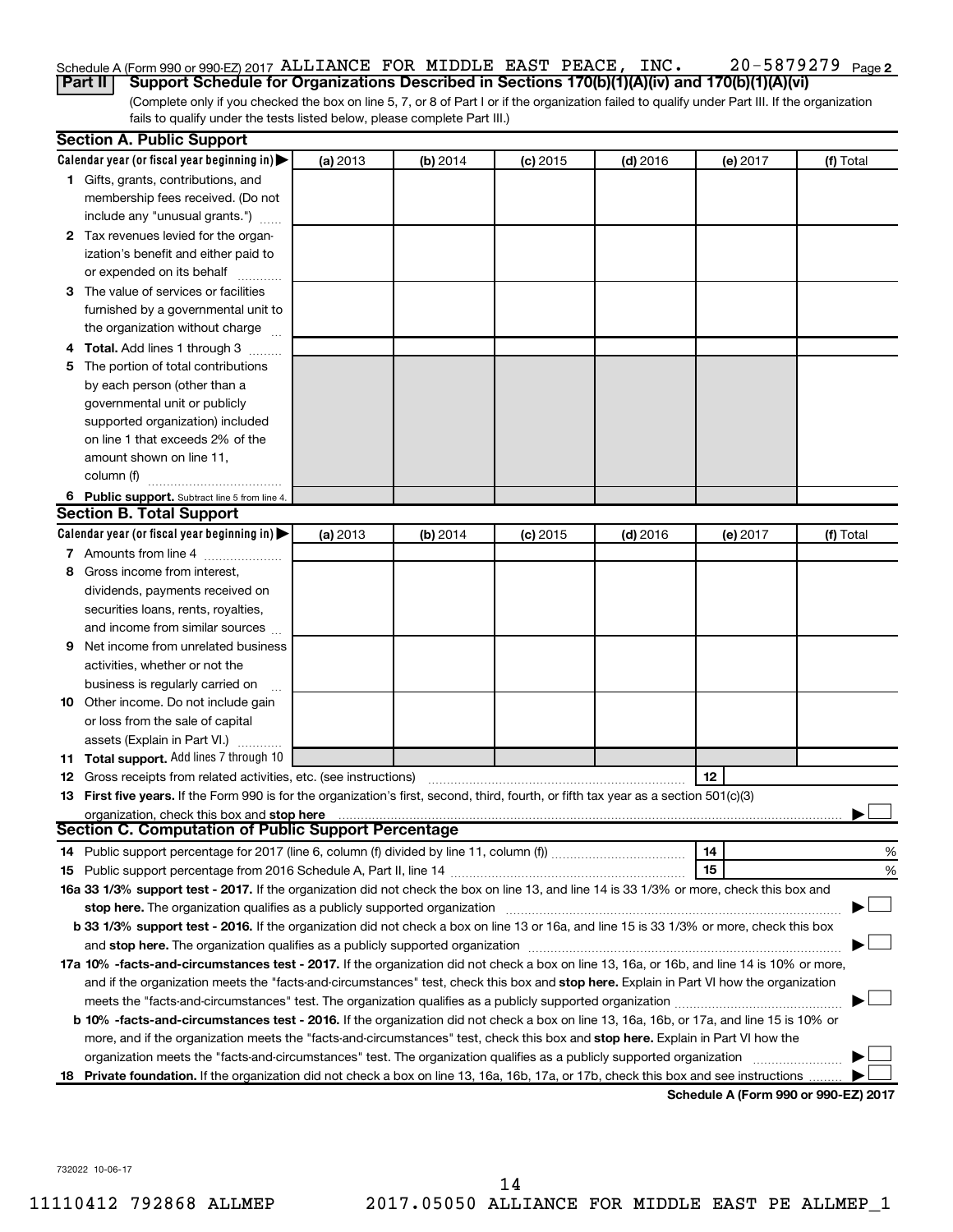#### Schedule A (Form 990 or 990-EZ) 2017 ALLIANCE FOR MIDDLE EAST PEACE, INC.  $20-5879279$   $_{\rm Page}$ **Part III Support Schedule for Organizations Described in Section 509(a)(2)**

(Complete only if you checked the box on line 10 of Part I or if the organization failed to qualify under Part II. If the organization fails to qualify under the tests listed below, please complete Part II.)

| <b>Section A. Public Support</b>                                                                                                                                                         |          |                  |            |            |                                      |                                          |
|------------------------------------------------------------------------------------------------------------------------------------------------------------------------------------------|----------|------------------|------------|------------|--------------------------------------|------------------------------------------|
| Calendar year (or fiscal year beginning in)                                                                                                                                              | (a) 2013 | (b) 2014         | $(c)$ 2015 | $(d)$ 2016 | (e) 2017                             | (f) Total                                |
| 1 Gifts, grants, contributions, and                                                                                                                                                      |          |                  |            |            |                                      |                                          |
| membership fees received. (Do not                                                                                                                                                        |          |                  |            |            |                                      |                                          |
| include any "unusual grants.")                                                                                                                                                           | 145278.  | 474076.          | 286898.    | 378874.    | 563758.                              | 1848884.                                 |
| 2 Gross receipts from admissions,<br>merchandise sold or services per-<br>formed, or facilities furnished in<br>any activity that is related to the<br>organization's tax-exempt purpose |          |                  |            |            |                                      |                                          |
| 3 Gross receipts from activities that                                                                                                                                                    |          |                  |            |            |                                      |                                          |
| are not an unrelated trade or bus-                                                                                                                                                       |          |                  |            |            |                                      |                                          |
| iness under section 513                                                                                                                                                                  |          |                  |            |            |                                      |                                          |
| 4 Tax revenues levied for the organ-                                                                                                                                                     |          |                  |            |            |                                      |                                          |
| ization's benefit and either paid to                                                                                                                                                     |          |                  |            |            |                                      |                                          |
| or expended on its behalf                                                                                                                                                                |          |                  |            |            |                                      |                                          |
| 5 The value of services or facilities                                                                                                                                                    |          |                  |            |            |                                      |                                          |
| furnished by a governmental unit to                                                                                                                                                      |          |                  |            |            |                                      |                                          |
| the organization without charge                                                                                                                                                          |          |                  |            |            |                                      |                                          |
| <b>6 Total.</b> Add lines 1 through 5                                                                                                                                                    | 145278.  | 474076.          | 286898.    | 378874.    | 563758.                              | 1848884.                                 |
| 7a Amounts included on lines 1, 2, and                                                                                                                                                   |          |                  |            |            |                                      |                                          |
| 3 received from disqualified persons                                                                                                                                                     |          |                  |            |            |                                      | 0.                                       |
| <b>b</b> Amounts included on lines 2 and 3 received<br>from other than disqualified persons that<br>exceed the greater of \$5,000 or 1% of the                                           |          |                  |            |            |                                      | $0 \cdot$                                |
| amount on line 13 for the year<br>c Add lines 7a and 7b                                                                                                                                  |          |                  |            |            |                                      | σ.                                       |
|                                                                                                                                                                                          |          |                  |            |            |                                      | 1848884.                                 |
| 8 Public support. (Subtract line 7c from line 6.)<br><b>Section B. Total Support</b>                                                                                                     |          |                  |            |            |                                      |                                          |
| Calendar year (or fiscal year beginning in)                                                                                                                                              | (a) 2013 | $(b)$ 2014       | $(c)$ 2015 | $(d)$ 2016 | (e) 2017                             | (f) Total                                |
| 9 Amounts from line 6                                                                                                                                                                    | 145278.  | $\frac{174076}{$ | 286898.    | 378874.    | 563758                               | 1848884.                                 |
| <b>10a</b> Gross income from interest,<br>dividends, payments received on<br>securities loans, rents, royalties,<br>and income from similar sources                                      |          |                  |            |            |                                      |                                          |
| <b>b</b> Unrelated business taxable income<br>(less section 511 taxes) from businesses<br>acquired after June 30, 1975                                                                   |          |                  |            |            |                                      |                                          |
| c Add lines 10a and 10b                                                                                                                                                                  |          |                  |            |            |                                      |                                          |
| <b>11</b> Net income from unrelated business<br>activities not included in line 10b,<br>whether or not the business is<br>regularly carried on                                           |          |                  |            |            |                                      |                                          |
| <b>12</b> Other income. Do not include gain<br>or loss from the sale of capital                                                                                                          |          |                  |            |            |                                      |                                          |
| assets (Explain in Part VI.)<br><b>13</b> Total support. (Add lines 9, 10c, 11, and 12.)                                                                                                 | 145278.  | 474076.          | 286898.    | 378874.    | 563758.                              | 1848884.                                 |
| 14 First five years. If the Form 990 is for the organization's first, second, third, fourth, or fifth tax year as a section 501(c)(3) organization,                                      |          |                  |            |            |                                      |                                          |
| check this box and stop here                                                                                                                                                             |          |                  |            |            |                                      |                                          |
| <b>Section C. Computation of Public Support Percentage</b>                                                                                                                               |          |                  |            |            |                                      |                                          |
|                                                                                                                                                                                          |          |                  |            |            | 15                                   | 100.00<br>%                              |
| 16 Public support percentage from 2016 Schedule A, Part III, line 15                                                                                                                     |          |                  |            |            | 16                                   | 100.00<br>$\%$                           |
| Section D. Computation of Investment Income Percentage                                                                                                                                   |          |                  |            |            |                                      |                                          |
| 17 Investment income percentage for 2017 (line 10c, column (f) divided by line 13, column (f))                                                                                           |          |                  |            |            | 17                                   | $\overline{.00}$<br>$\%$                 |
| 18 Investment income percentage from 2016 Schedule A, Part III, line 17                                                                                                                  |          |                  |            |            | 18                                   | $\%$                                     |
| 19a 33 1/3% support tests - 2017. If the organization did not check the box on line 14, and line 15 is more than 33 1/3%, and line 17 is not                                             |          |                  |            |            |                                      |                                          |
| more than 33 1/3%, check this box and stop here. The organization qualifies as a publicly supported organization                                                                         |          |                  |            |            |                                      | $\blacktriangleright$ $\boxed{\text{X}}$ |
| <b>b 33 1/3% support tests - 2016.</b> If the organization did not check a box on line 14 or line 19a, and line 16 is more than 33 1/3%, and                                             |          |                  |            |            |                                      |                                          |
| line 18 is not more than 33 1/3%, check this box and stop here. The organization qualifies as a publicly supported organization                                                          |          |                  |            |            |                                      |                                          |
|                                                                                                                                                                                          |          |                  |            |            |                                      |                                          |
| 732023 10-06-17                                                                                                                                                                          |          |                  | 15         |            | Schedule A (Form 990 or 990-EZ) 2017 |                                          |

11110412 792868 ALLMEP 2017.05050 ALLIANCE FOR MIDDLE EAST PE ALLMEP\_1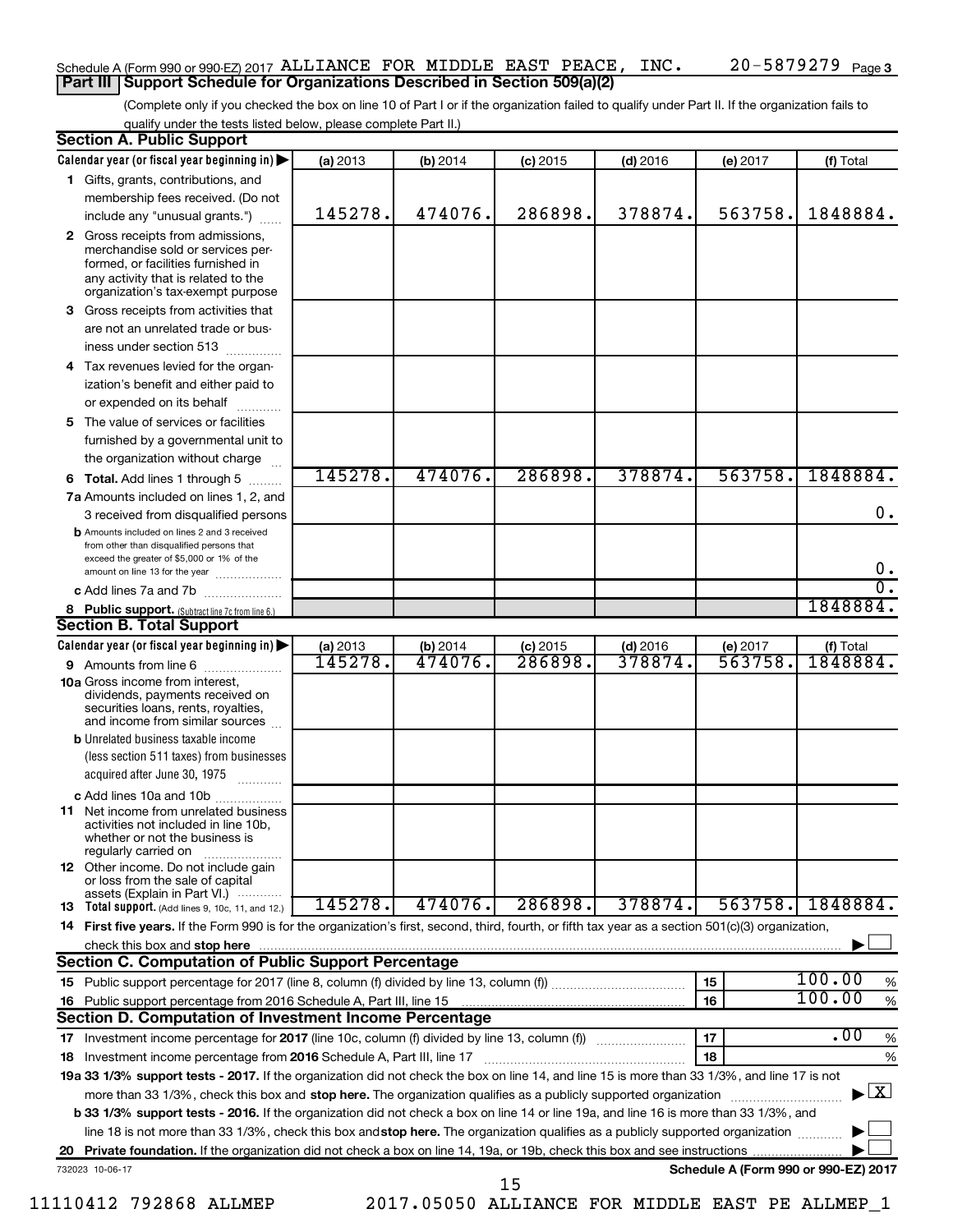**1**

**2**

**3a**

**3b**

**3c**

**4a**

**4b**

**4c**

**5a**

**5b 5c**

**6**

**7**

**8**

**9a**

**9b**

**9c**

**10a**

**10b**

**Yes No**

## **Part IV Supporting Organizations**

(Complete only if you checked a box in line 12 on Part I. If you checked 12a of Part I, complete Sections A and B. If you checked 12b of Part I, complete Sections A and C. If you checked 12c of Part I, complete Sections A, D, and E. If you checked 12d of Part I, complete Sections A and D, and complete Part V.)

#### **Section A. All Supporting Organizations**

- **1** Are all of the organization's supported organizations listed by name in the organization's governing documents? If "No," describe in Part VI how the supported organizations are designated. If designated by *class or purpose, describe the designation. If historic and continuing relationship, explain.*
- **2** Did the organization have any supported organization that does not have an IRS determination of status under section 509(a)(1) or (2)? If "Yes," explain in Part **VI** how the organization determined that the supported *organization was described in section 509(a)(1) or (2).*
- **3a** Did the organization have a supported organization described in section 501(c)(4), (5), or (6)? If "Yes," answer *(b) and (c) below.*
- **b** Did the organization confirm that each supported organization qualified under section 501(c)(4), (5), or (6) and satisfied the public support tests under section 509(a)(2)? If "Yes," describe in Part VI when and how the *organization made the determination.*
- **c** Did the organization ensure that all support to such organizations was used exclusively for section 170(c)(2)(B) purposes? If "Yes," explain in Part VI what controls the organization put in place to ensure such use.
- **4 a** *If* Was any supported organization not organized in the United States ("foreign supported organization")? *"Yes," and if you checked 12a or 12b in Part I, answer (b) and (c) below.*
- **b** Did the organization have ultimate control and discretion in deciding whether to make grants to the foreign supported organization? If "Yes," describe in Part VI how the organization had such control and discretion *despite being controlled or supervised by or in connection with its supported organizations.*
- **c** Did the organization support any foreign supported organization that does not have an IRS determination under sections 501(c)(3) and 509(a)(1) or (2)? If "Yes," explain in Part VI what controls the organization used *to ensure that all support to the foreign supported organization was used exclusively for section 170(c)(2)(B) purposes.*
- **5a** Did the organization add, substitute, or remove any supported organizations during the tax year? If "Yes," answer (b) and (c) below (if applicable). Also, provide detail in **Part VI,** including (i) the names and EIN *numbers of the supported organizations added, substituted, or removed; (ii) the reasons for each such action; (iii) the authority under the organization's organizing document authorizing such action; and (iv) how the action was accomplished (such as by amendment to the organizing document).*
- **b** Type I or Type II only. Was any added or substituted supported organization part of a class already designated in the organization's organizing document?
- **c Substitutions only.**  Was the substitution the result of an event beyond the organization's control?
- **6** Did the organization provide support (whether in the form of grants or the provision of services or facilities) to **Part VI.** support or benefit one or more of the filing organization's supported organizations? If "Yes," provide detail in anyone other than (i) its supported organizations, (ii) individuals that are part of the charitable class benefited by one or more of its supported organizations, or (iii) other supporting organizations that also
- **7** Did the organization provide a grant, loan, compensation, or other similar payment to a substantial contributor regard to a substantial contributor? If "Yes," complete Part I of Schedule L (Form 990 or 990-EZ). (defined in section 4958(c)(3)(C)), a family member of a substantial contributor, or a 35% controlled entity with
- **8** Did the organization make a loan to a disqualified person (as defined in section 4958) not described in line 7? *If "Yes," complete Part I of Schedule L (Form 990 or 990-EZ).*
- **9 a** Was the organization controlled directly or indirectly at any time during the tax year by one or more in section 509(a)(1) or (2))? If "Yes," provide detail in **Part VI.** disqualified persons as defined in section 4946 (other than foundation managers and organizations described
- **b** Did one or more disqualified persons (as defined in line 9a) hold a controlling interest in any entity in which the supporting organization had an interest? If "Yes," provide detail in Part VI.
- **c** Did a disqualified person (as defined in line 9a) have an ownership interest in, or derive any personal benefit from, assets in which the supporting organization also had an interest? If "Yes," provide detail in Part VI.
- **10 a** Was the organization subject to the excess business holdings rules of section 4943 because of section supporting organizations)? If "Yes," answer 10b below. 4943(f) (regarding certain Type II supporting organizations, and all Type III non-functionally integrated
	- **b** Did the organization have any excess business holdings in the tax year? (Use Schedule C, Form 4720, to *determine whether the organization had excess business holdings.)*

732024 10-06-17

**Schedule A (Form 990 or 990-EZ) 2017**

11110412 792868 ALLMEP 2017.05050 ALLIANCE FOR MIDDLE EAST PE ALLMEP\_1

16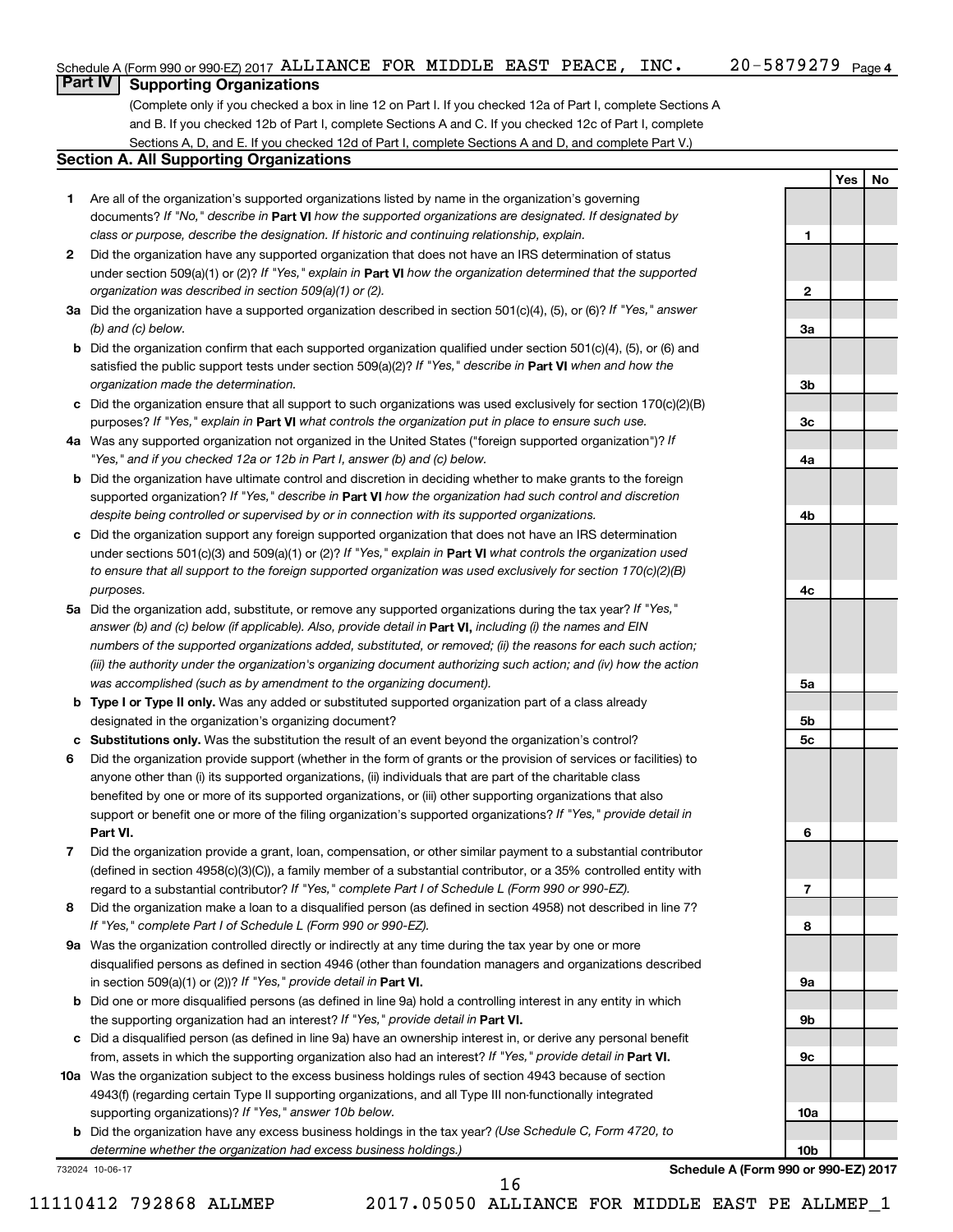#### 20-5879279 Page 5 Schedule A (Form 990 or 990-EZ) 2017 ALLIANCE FOR MIDDLE EAST PEACE, INC.  $20-5879279$  Page **Part IV Supporting Organizations** *(continued)* ALLIANCE FOR MIDDLE EAST PEACE, INC. 20-5879279

|    | <b>uit iv</b><br>Supporting Organizations (continued)                                                                           |                 |            |    |
|----|---------------------------------------------------------------------------------------------------------------------------------|-----------------|------------|----|
|    |                                                                                                                                 |                 | Yes        | No |
| 11 | Has the organization accepted a gift or contribution from any of the following persons?                                         |                 |            |    |
|    | a A person who directly or indirectly controls, either alone or together with persons described in (b) and (c)                  |                 |            |    |
|    | below, the governing body of a supported organization?                                                                          | 11a             |            |    |
|    | <b>b</b> A family member of a person described in (a) above?                                                                    | 11 <sub>b</sub> |            |    |
|    | c A 35% controlled entity of a person described in (a) or (b) above? If "Yes" to a, b, or c, provide detail in Part VI.         | 11c             |            |    |
|    | <b>Section B. Type I Supporting Organizations</b>                                                                               |                 |            |    |
|    |                                                                                                                                 |                 | <b>Yes</b> | No |
| 1. | Did the directors, trustees, or membership of one or more supported organizations have the power to                             |                 |            |    |
|    | regularly appoint or elect at least a majority of the organization's directors or trustees at all times during the              |                 |            |    |
|    | tax year? If "No," describe in Part VI how the supported organization(s) effectively operated, supervised, or                   |                 |            |    |
|    | controlled the organization's activities. If the organization had more than one supported organization,                         |                 |            |    |
|    | describe how the powers to appoint and/or remove directors or trustees were allocated among the supported                       |                 |            |    |
|    | organizations and what conditions or restrictions, if any, applied to such powers during the tax year.                          | 1               |            |    |
| 2  | Did the organization operate for the benefit of any supported organization other than the supported                             |                 |            |    |
|    | organization(s) that operated, supervised, or controlled the supporting organization? If "Yes," explain in                      |                 |            |    |
|    | Part VI how providing such benefit carried out the purposes of the supported organization(s) that operated,                     |                 |            |    |
|    | supervised, or controlled the supporting organization.                                                                          | 2               |            |    |
|    | <b>Section C. Type II Supporting Organizations</b>                                                                              |                 |            |    |
|    |                                                                                                                                 |                 | <b>Yes</b> | No |
| 1. | Were a majority of the organization's directors or trustees during the tax year also a majority of the directors                |                 |            |    |
|    | or trustees of each of the organization's supported organization(s)? If "No," describe in Part VI how control                   |                 |            |    |
|    |                                                                                                                                 |                 |            |    |
|    | or management of the supporting organization was vested in the same persons that controlled or managed                          |                 |            |    |
|    | the supported organization(s).                                                                                                  | 1               |            |    |
|    | <b>Section D. All Type III Supporting Organizations</b>                                                                         |                 |            |    |
|    |                                                                                                                                 |                 | <b>Yes</b> | No |
| 1  | Did the organization provide to each of its supported organizations, by the last day of the fifth month of the                  |                 |            |    |
|    | organization's tax year, (i) a written notice describing the type and amount of support provided during the prior tax           |                 |            |    |
|    | year, (ii) a copy of the Form 990 that was most recently filed as of the date of notification, and (iii) copies of the          |                 |            |    |
|    | organization's governing documents in effect on the date of notification, to the extent not previously provided?                | 1               |            |    |
| 2  | Were any of the organization's officers, directors, or trustees either (i) appointed or elected by the supported                |                 |            |    |
|    | organization(s) or (ii) serving on the governing body of a supported organization? If "No," explain in Part VI how              |                 |            |    |
|    | the organization maintained a close and continuous working relationship with the supported organization(s).                     | 2               |            |    |
| 3  | By reason of the relationship described in (2), did the organization's supported organizations have a                           |                 |            |    |
|    | significant voice in the organization's investment policies and in directing the use of the organization's                      |                 |            |    |
|    | income or assets at all times during the tax year? If "Yes," describe in Part VI the role the organization's                    |                 |            |    |
|    | supported organizations played in this regard.                                                                                  | З               |            |    |
|    | Section E. Type III Functionally Integrated Supporting Organizations                                                            |                 |            |    |
| 1  | Check the box next to the method that the organization used to satisfy the Integral Part Test during the yealsee instructions). |                 |            |    |
| а  | The organization satisfied the Activities Test. Complete line 2 below.                                                          |                 |            |    |
| b  | The organization is the parent of each of its supported organizations. Complete line 3 below.                                   |                 |            |    |
| с  | The organization supported a governmental entity. Describe in Part VI how you supported a government entity (see instructions). |                 |            |    |
| 2  | Activities Test. Answer (a) and (b) below.                                                                                      |                 | Yes        | No |
| а  | Did substantially all of the organization's activities during the tax year directly further the exempt purposes of              |                 |            |    |
|    | the supported organization(s) to which the organization was responsive? If "Yes," then in Part VI identify                      |                 |            |    |
|    | those supported organizations and explain how these activities directly furthered their exempt purposes,                        |                 |            |    |
|    | how the organization was responsive to those supported organizations, and how the organization determined                       |                 |            |    |
|    | that these activities constituted substantially all of its activities.                                                          | 2a              |            |    |
| b  | Did the activities described in (a) constitute activities that, but for the organization's involvement, one or more             |                 |            |    |
|    | of the organization's supported organization(s) would have been engaged in? If "Yes," explain in Part VI the                    |                 |            |    |
|    | reasons for the organization's position that its supported organization(s) would have engaged in these                          |                 |            |    |
|    | activities but for the organization's involvement.                                                                              | 2b              |            |    |
| З  | Parent of Supported Organizations. Answer (a) and (b) below.                                                                    |                 |            |    |
| а  | Did the organization have the power to regularly appoint or elect a majority of the officers, directors, or                     |                 |            |    |
|    | trustees of each of the supported organizations? Provide details in Part VI.                                                    | За              |            |    |
|    | Did the organization exercise a substantial degree of direction over the policies, programs, and activities of each             |                 |            |    |
| b  | of its supported organizations? If "Yes," describe in Part VI the role played by the organization in this regard.               | 3b              |            |    |
|    | Schedule A (Form 990 or 990-EZ) 2017                                                                                            |                 |            |    |
|    | 732025 10-06-17<br>17                                                                                                           |                 |            |    |

<sup>11110412 792868</sup> ALLMEP 2017.05050 ALLIANCE FOR MIDDLE EAST PE ALLMEP\_1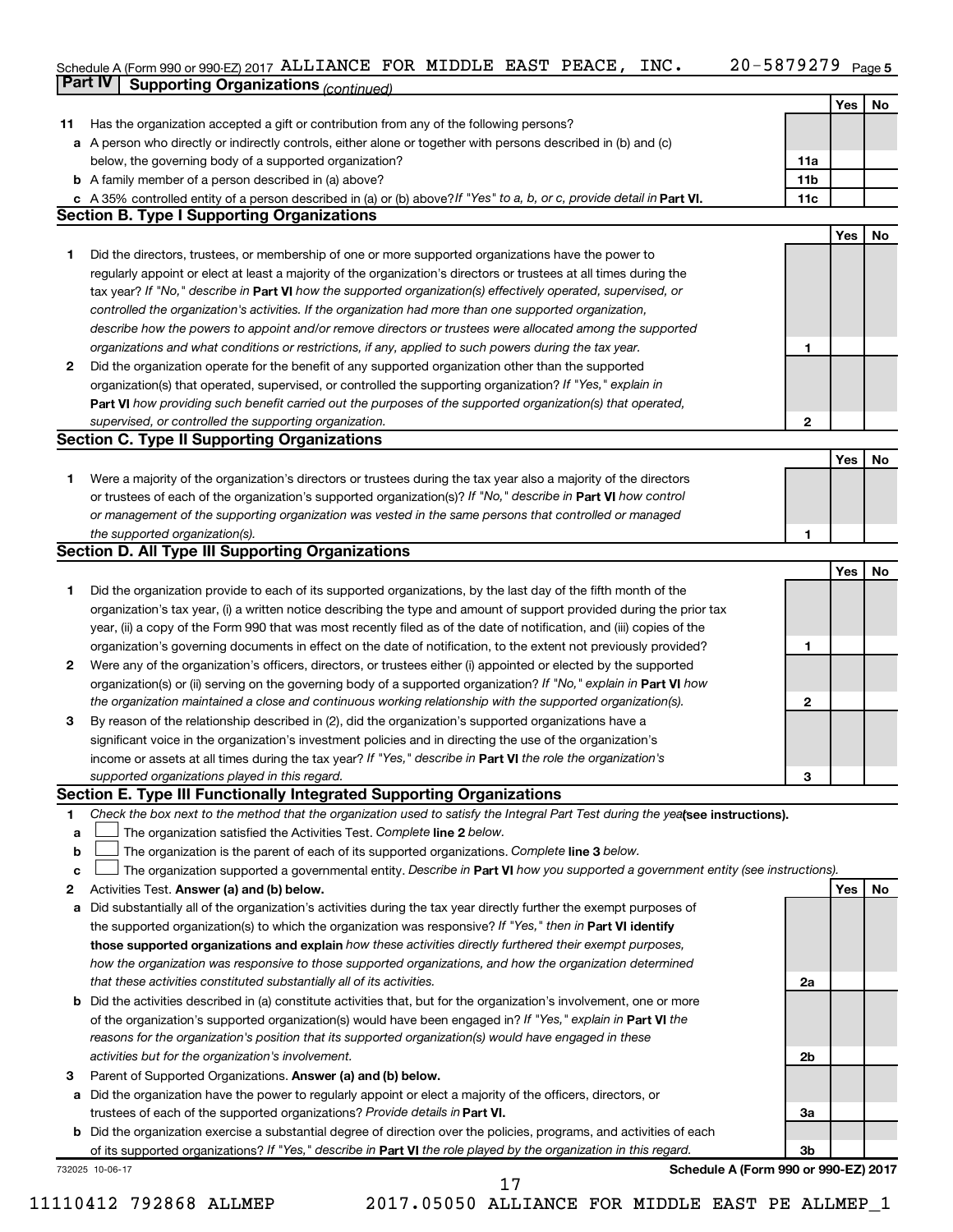| Schedule A (Form 990 or 990-EZ) 2017 ALLIANCE FOR MIDDLE EAST PEACE, INC.                                                   |  |   |  | $20 - 5879279$ Page 6 |  |
|-----------------------------------------------------------------------------------------------------------------------------|--|---|--|-----------------------|--|
| $\overline{R}$ and $\overline{M}$ $\overline{R}$ are constant $\overline{R}$ and $\overline{R}$ are constant $\overline{R}$ |  | . |  |                       |  |

**Part V Type III Non-Functionally Integrated 509(a)(3) Supporting Organizations** 

1 **Letter See instructions.** All Check here if the organization satisfied the Integral Part Test as a qualifying trust on Nov. 20, 1970 (explain in Part VI.) See instructions. All other Type III non-functionally integrated supporting organizations must complete Sections A through E.

|              | Section A - Adjusted Net Income                                              |                | (A) Prior Year | (B) Current Year<br>(optional) |
|--------------|------------------------------------------------------------------------------|----------------|----------------|--------------------------------|
| 1            | Net short-term capital gain                                                  | 1              |                |                                |
| $\mathbf{2}$ | Recoveries of prior-year distributions                                       | $\mathbf{2}$   |                |                                |
| З            | Other gross income (see instructions)                                        | 3              |                |                                |
| 4            | Add lines 1 through 3                                                        | 4              |                |                                |
| 5            | Depreciation and depletion                                                   | 5              |                |                                |
| 6            | Portion of operating expenses paid or incurred for production or             |                |                |                                |
|              | collection of gross income or for management, conservation, or               |                |                |                                |
|              | maintenance of property held for production of income (see instructions)     | 6              |                |                                |
| 7            | Other expenses (see instructions)                                            | $\overline{7}$ |                |                                |
| 8            | <b>Adjusted Net Income</b> (subtract lines 5, 6, and 7 from line 4)          | 8              |                |                                |
|              | <b>Section B - Minimum Asset Amount</b>                                      |                | (A) Prior Year | (B) Current Year<br>(optional) |
| 1            | Aggregate fair market value of all non-exempt-use assets (see                |                |                |                                |
|              | instructions for short tax year or assets held for part of year):            |                |                |                                |
|              | <b>a</b> Average monthly value of securities                                 | 1a             |                |                                |
|              | <b>b</b> Average monthly cash balances                                       | 1b             |                |                                |
|              | <b>c</b> Fair market value of other non-exempt-use assets                    | 1 <sub>c</sub> |                |                                |
|              | <b>d</b> Total (add lines 1a, 1b, and 1c)                                    | 1d             |                |                                |
|              | e Discount claimed for blockage or other                                     |                |                |                                |
|              | factors (explain in detail in <b>Part VI</b> ):                              |                |                |                                |
| $\mathbf{2}$ | Acquisition indebtedness applicable to non-exempt-use assets                 | $\mathbf{2}$   |                |                                |
| 3            | Subtract line 2 from line 1d                                                 | 3              |                |                                |
| 4            | Cash deemed held for exempt use. Enter 1-1/2% of line 3 (for greater amount, |                |                |                                |
|              | see instructions)                                                            | 4              |                |                                |
| 5            | Net value of non-exempt-use assets (subtract line 4 from line 3)             | 5              |                |                                |
| 6            | Multiply line 5 by .035                                                      | 6              |                |                                |
| 7            | Recoveries of prior-year distributions                                       | $\overline{7}$ |                |                                |
| 8            | Minimum Asset Amount (add line 7 to line 6)                                  | 8              |                |                                |
|              | <b>Section C - Distributable Amount</b>                                      |                |                | <b>Current Year</b>            |
| 1            | Adjusted net income for prior year (from Section A, line 8, Column A)        | 1              |                |                                |
| 2            | Enter 85% of line 1                                                          | $\overline{2}$ |                |                                |
| З            | Minimum asset amount for prior year (from Section B, line 8, Column A)       | 3              |                |                                |
| 4            | Enter greater of line 2 or line 3                                            | 4              |                |                                |
| 5            | Income tax imposed in prior year                                             | 5              |                |                                |
| 6            | <b>Distributable Amount.</b> Subtract line 5 from line 4, unless subject to  |                |                |                                |
|              | emergency temporary reduction (see instructions)                             | 6              |                |                                |
|              |                                                                              |                |                |                                |

**7** Check here if the current year is the organization's first as a non-functionally integrated Type III supporting organization (see † instructions).

**Schedule A (Form 990 or 990-EZ) 2017**

732026 10-06-17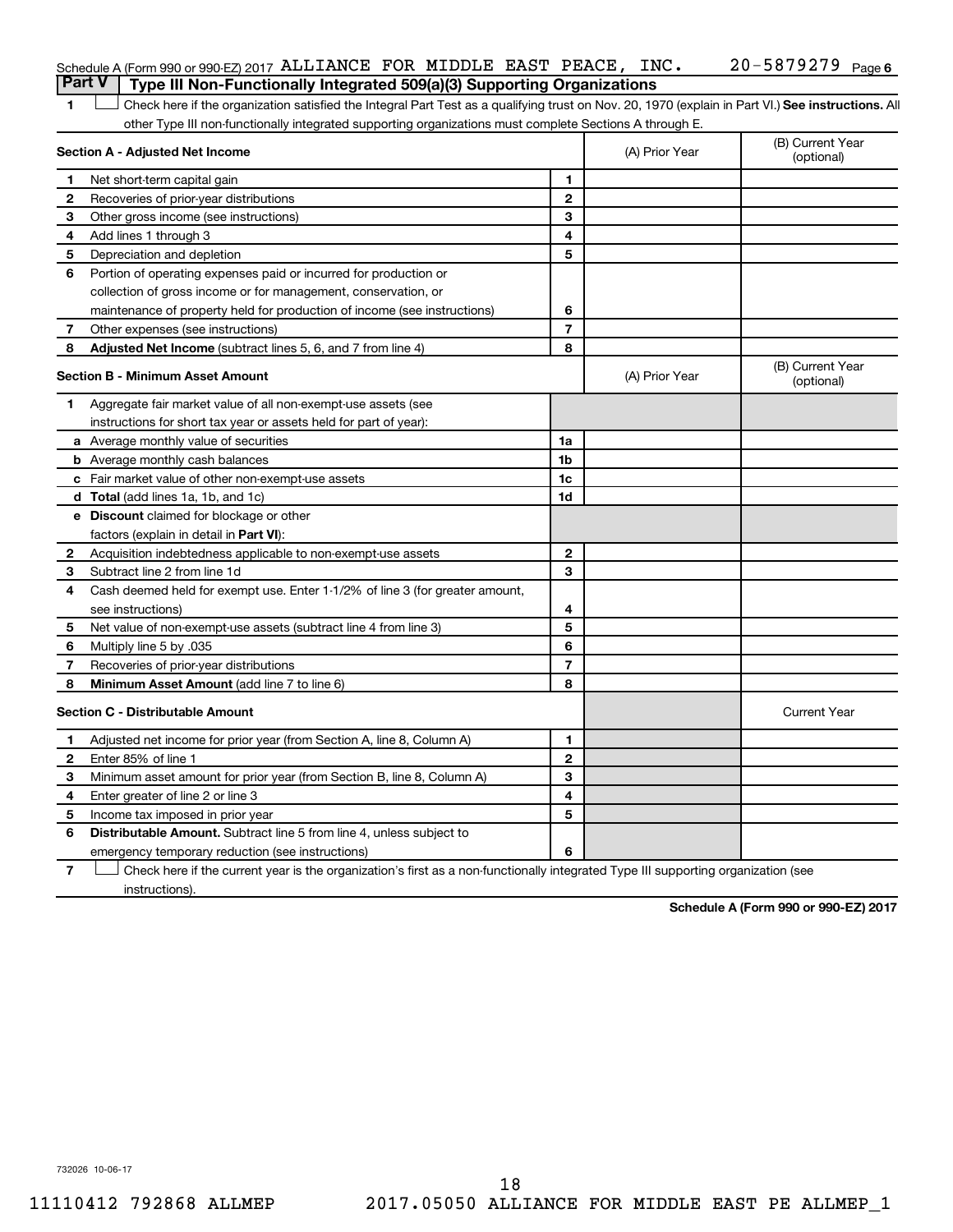#### Schedule A (Form 990 or 990-EZ) 2017 ALLIANCE FOR MIDDLE EAST PEACE, INC.  $20-5879279$  Page ALLIANCE FOR MIDDLE EAST PEACE, INC. 20-5879279

| <b>Part V</b> | Type III Non-Functionally Integrated 509(a)(3) Supporting Organizations (continued)        |                             |                                       |                                                |
|---------------|--------------------------------------------------------------------------------------------|-----------------------------|---------------------------------------|------------------------------------------------|
|               | <b>Section D - Distributions</b>                                                           |                             |                                       | <b>Current Year</b>                            |
| 1             | Amounts paid to supported organizations to accomplish exempt purposes                      |                             |                                       |                                                |
| $\mathbf{2}$  | Amounts paid to perform activity that directly furthers exempt purposes of supported       |                             |                                       |                                                |
|               | organizations, in excess of income from activity                                           |                             |                                       |                                                |
| 3             | Administrative expenses paid to accomplish exempt purposes of supported organizations      |                             |                                       |                                                |
| 4             | Amounts paid to acquire exempt-use assets                                                  |                             |                                       |                                                |
| 5             | Qualified set-aside amounts (prior IRS approval required)                                  |                             |                                       |                                                |
| 6             | Other distributions (describe in <b>Part VI</b> ). See instructions.                       |                             |                                       |                                                |
| 7             | Total annual distributions. Add lines 1 through 6.                                         |                             |                                       |                                                |
| 8             | Distributions to attentive supported organizations to which the organization is responsive |                             |                                       |                                                |
|               | (provide details in Part VI). See instructions.                                            |                             |                                       |                                                |
| 9             | Distributable amount for 2017 from Section C, line 6                                       |                             |                                       |                                                |
| 10            | Line 8 amount divided by line 9 amount                                                     |                             |                                       |                                                |
|               |                                                                                            | (i)                         | (ii)                                  | (iii)                                          |
|               | Section E - Distribution Allocations (see instructions)                                    | <b>Excess Distributions</b> | <b>Underdistributions</b><br>Pre-2017 | <b>Distributable</b><br><b>Amount for 2017</b> |
| 1             | Distributable amount for 2017 from Section C, line 6                                       |                             |                                       |                                                |
| $\mathbf{2}$  | Underdistributions, if any, for years prior to 2017 (reason-                               |                             |                                       |                                                |
|               | able cause required- explain in Part VI). See instructions.                                |                             |                                       |                                                |
| 3             | Excess distributions carryover, if any, to 2017                                            |                             |                                       |                                                |
| a             |                                                                                            |                             |                                       |                                                |
|               | <b>b</b> From 2013                                                                         |                             |                                       |                                                |
|               | c From 2014                                                                                |                             |                                       |                                                |
|               | d From 2015                                                                                |                             |                                       |                                                |
|               | e From 2016                                                                                |                             |                                       |                                                |
|               | f Total of lines 3a through e                                                              |                             |                                       |                                                |
|               | <b>g</b> Applied to underdistributions of prior years                                      |                             |                                       |                                                |
|               | <b>h</b> Applied to 2017 distributable amount                                              |                             |                                       |                                                |
| Ť.            | Carryover from 2012 not applied (see instructions)                                         |                             |                                       |                                                |
|               | Remainder. Subtract lines 3g, 3h, and 3i from 3f.                                          |                             |                                       |                                                |
| 4             | Distributions for 2017 from Section D,                                                     |                             |                                       |                                                |
|               | line $7:$                                                                                  |                             |                                       |                                                |
|               | a Applied to underdistributions of prior years                                             |                             |                                       |                                                |
|               | <b>b</b> Applied to 2017 distributable amount                                              |                             |                                       |                                                |
| c             | Remainder. Subtract lines 4a and 4b from 4.                                                |                             |                                       |                                                |
| 5             | Remaining underdistributions for years prior to 2017, if                                   |                             |                                       |                                                |
|               | any. Subtract lines 3g and 4a from line 2. For result greater                              |                             |                                       |                                                |
|               | than zero, explain in Part VI. See instructions.                                           |                             |                                       |                                                |
| 6             | Remaining underdistributions for 2017. Subtract lines 3h                                   |                             |                                       |                                                |
|               | and 4b from line 1. For result greater than zero, explain in                               |                             |                                       |                                                |
|               | <b>Part VI.</b> See instructions.                                                          |                             |                                       |                                                |
| $\mathbf{7}$  | Excess distributions carryover to 2018. Add lines 3j                                       |                             |                                       |                                                |
|               | and 4c.                                                                                    |                             |                                       |                                                |
| 8             | Breakdown of line 7:                                                                       |                             |                                       |                                                |
|               | a Excess from 2013                                                                         |                             |                                       |                                                |
|               | <b>b</b> Excess from 2014                                                                  |                             |                                       |                                                |
|               | c Excess from 2015                                                                         |                             |                                       |                                                |
|               | d Excess from 2016                                                                         |                             |                                       |                                                |
|               | e Excess from 2017                                                                         |                             |                                       |                                                |

**Schedule A (Form 990 or 990-EZ) 2017**

732027 10-06-17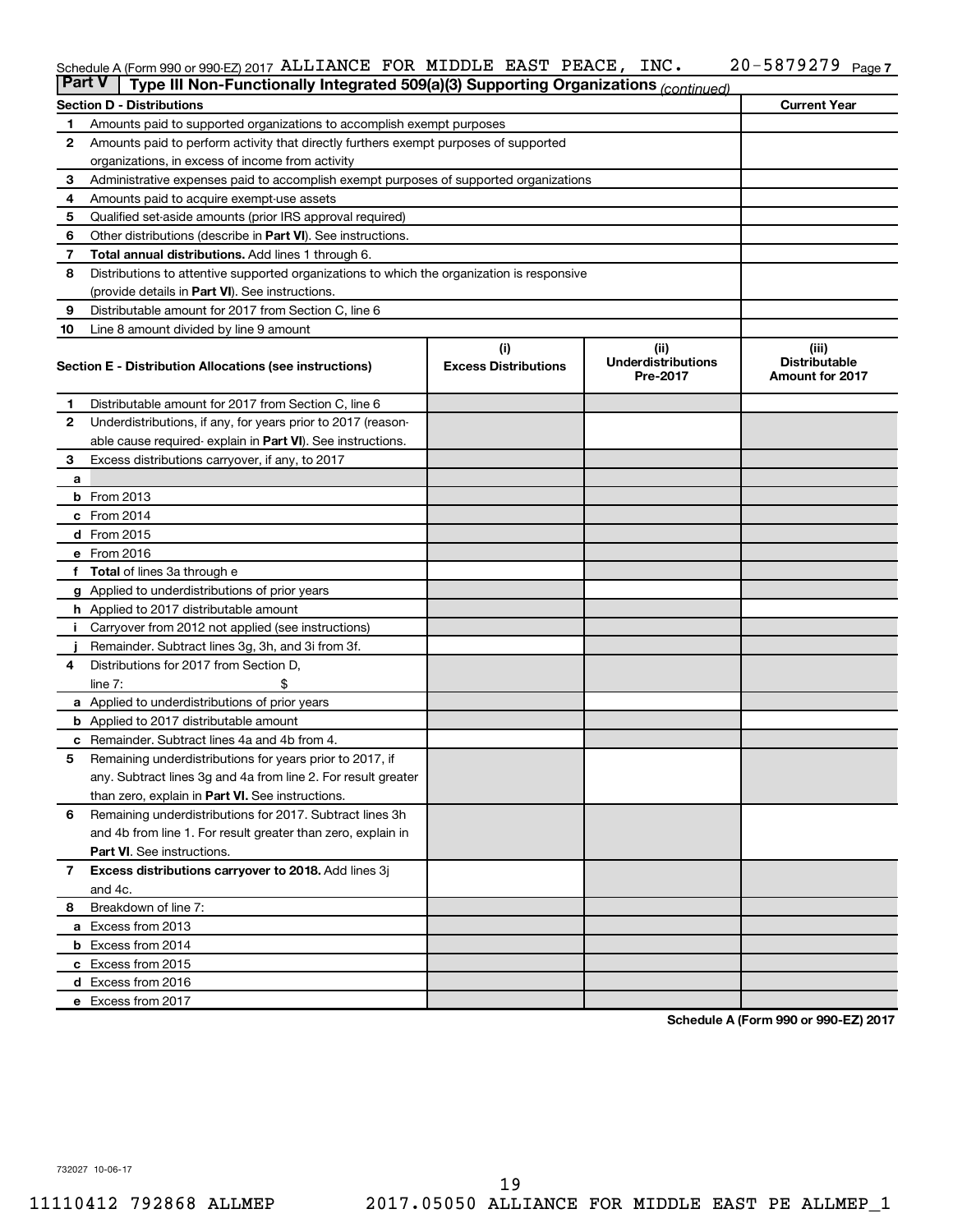|                 |                        | Schedule A (Form 990 or 990-EZ) 2017 ALLIANCE FOR MIDDLE EAST PEACE, INC.                                                       |  |    |  | 20-5879279 Page 8                                                                                                                                                                                                                                                             |  |
|-----------------|------------------------|---------------------------------------------------------------------------------------------------------------------------------|--|----|--|-------------------------------------------------------------------------------------------------------------------------------------------------------------------------------------------------------------------------------------------------------------------------------|--|
| <b>Part VI</b>  |                        |                                                                                                                                 |  |    |  | Supplemental Information. Provide the explanations required by Part II, line 10; Part II, line 17a or 17b; Part III, line 12;<br>Part IV, Section A, lines 1, 2, 3b, 3c, 4b, 4c, 5a, 6, 9a, 9b, 9c, 11a, 11b, and 11c; Part IV, Section B, lines 1 and 2; Part IV, Section C, |  |
|                 |                        |                                                                                                                                 |  |    |  | line 1; Part IV, Section D, lines 2 and 3; Part IV, Section E, lines 1c, 2a, 2b, 3a, and 3b; Part V, line 1; Part V, Section B, line 1e; Part V,                                                                                                                              |  |
|                 | (See instructions.)    | Section D, lines 5, 6, and 8; and Part V, Section E, lines 2, 5, and 6. Also complete this part for any additional information. |  |    |  |                                                                                                                                                                                                                                                                               |  |
|                 |                        |                                                                                                                                 |  |    |  |                                                                                                                                                                                                                                                                               |  |
|                 |                        |                                                                                                                                 |  |    |  |                                                                                                                                                                                                                                                                               |  |
|                 |                        |                                                                                                                                 |  |    |  |                                                                                                                                                                                                                                                                               |  |
|                 |                        |                                                                                                                                 |  |    |  |                                                                                                                                                                                                                                                                               |  |
|                 |                        |                                                                                                                                 |  |    |  |                                                                                                                                                                                                                                                                               |  |
|                 |                        |                                                                                                                                 |  |    |  |                                                                                                                                                                                                                                                                               |  |
|                 |                        |                                                                                                                                 |  |    |  |                                                                                                                                                                                                                                                                               |  |
|                 |                        |                                                                                                                                 |  |    |  |                                                                                                                                                                                                                                                                               |  |
|                 |                        |                                                                                                                                 |  |    |  |                                                                                                                                                                                                                                                                               |  |
|                 |                        |                                                                                                                                 |  |    |  |                                                                                                                                                                                                                                                                               |  |
|                 |                        |                                                                                                                                 |  |    |  |                                                                                                                                                                                                                                                                               |  |
|                 |                        |                                                                                                                                 |  |    |  |                                                                                                                                                                                                                                                                               |  |
|                 |                        |                                                                                                                                 |  |    |  |                                                                                                                                                                                                                                                                               |  |
|                 |                        |                                                                                                                                 |  |    |  |                                                                                                                                                                                                                                                                               |  |
|                 |                        |                                                                                                                                 |  |    |  |                                                                                                                                                                                                                                                                               |  |
|                 |                        |                                                                                                                                 |  |    |  |                                                                                                                                                                                                                                                                               |  |
|                 |                        |                                                                                                                                 |  |    |  |                                                                                                                                                                                                                                                                               |  |
|                 |                        |                                                                                                                                 |  |    |  |                                                                                                                                                                                                                                                                               |  |
|                 |                        |                                                                                                                                 |  |    |  |                                                                                                                                                                                                                                                                               |  |
|                 |                        |                                                                                                                                 |  |    |  |                                                                                                                                                                                                                                                                               |  |
|                 |                        |                                                                                                                                 |  |    |  |                                                                                                                                                                                                                                                                               |  |
|                 |                        |                                                                                                                                 |  |    |  |                                                                                                                                                                                                                                                                               |  |
|                 |                        |                                                                                                                                 |  |    |  |                                                                                                                                                                                                                                                                               |  |
|                 |                        |                                                                                                                                 |  |    |  |                                                                                                                                                                                                                                                                               |  |
|                 |                        |                                                                                                                                 |  |    |  |                                                                                                                                                                                                                                                                               |  |
|                 |                        |                                                                                                                                 |  |    |  |                                                                                                                                                                                                                                                                               |  |
|                 |                        |                                                                                                                                 |  |    |  |                                                                                                                                                                                                                                                                               |  |
|                 |                        |                                                                                                                                 |  |    |  |                                                                                                                                                                                                                                                                               |  |
|                 |                        |                                                                                                                                 |  |    |  |                                                                                                                                                                                                                                                                               |  |
|                 |                        |                                                                                                                                 |  |    |  |                                                                                                                                                                                                                                                                               |  |
|                 |                        |                                                                                                                                 |  |    |  |                                                                                                                                                                                                                                                                               |  |
|                 |                        |                                                                                                                                 |  |    |  |                                                                                                                                                                                                                                                                               |  |
|                 |                        |                                                                                                                                 |  |    |  |                                                                                                                                                                                                                                                                               |  |
|                 |                        |                                                                                                                                 |  |    |  |                                                                                                                                                                                                                                                                               |  |
|                 |                        |                                                                                                                                 |  |    |  |                                                                                                                                                                                                                                                                               |  |
|                 |                        |                                                                                                                                 |  |    |  |                                                                                                                                                                                                                                                                               |  |
|                 |                        |                                                                                                                                 |  |    |  |                                                                                                                                                                                                                                                                               |  |
|                 |                        |                                                                                                                                 |  |    |  |                                                                                                                                                                                                                                                                               |  |
|                 |                        |                                                                                                                                 |  |    |  |                                                                                                                                                                                                                                                                               |  |
|                 |                        |                                                                                                                                 |  |    |  |                                                                                                                                                                                                                                                                               |  |
|                 |                        |                                                                                                                                 |  |    |  |                                                                                                                                                                                                                                                                               |  |
|                 |                        |                                                                                                                                 |  |    |  |                                                                                                                                                                                                                                                                               |  |
|                 |                        |                                                                                                                                 |  |    |  |                                                                                                                                                                                                                                                                               |  |
|                 |                        |                                                                                                                                 |  |    |  | Schedule A (Form 990 or 990-EZ) 2017                                                                                                                                                                                                                                          |  |
| 732028 10-06-17 |                        |                                                                                                                                 |  | 20 |  |                                                                                                                                                                                                                                                                               |  |
|                 | 11110412 792868 ALLMEP |                                                                                                                                 |  |    |  | 2017.05050 ALLIANCE FOR MIDDLE EAST PE ALLMEP_1                                                                                                                                                                                                                               |  |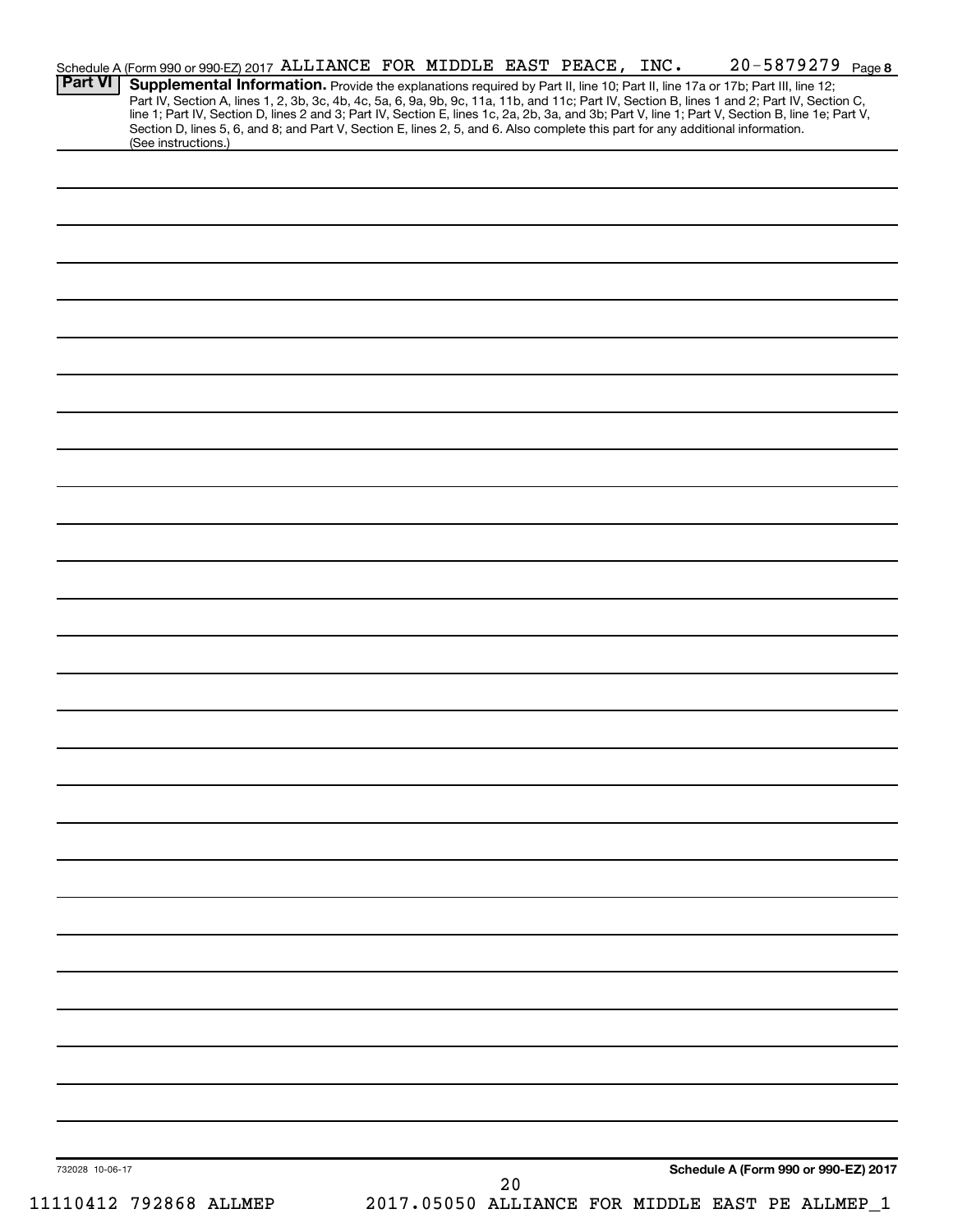# **Schedule B Schedule of Contributors**

**or 990-PF) | Attach to Form 990, Form 990-EZ, or Form 990-PF. | Go to www.irs.gov/Form990 for the latest information.** OMB No. 1545-0047

**2017**

**Employer identification number** 

|  | Name of the organization |
|--|--------------------------|

|                                       | ALLIANCE FOR MIDDLE EAST PEACE, |  |  | $\_$ INC . | 20-5879279 |
|---------------------------------------|---------------------------------|--|--|------------|------------|
| <b>Organization type (check one):</b> |                                 |  |  |            |            |
| Filers of:                            | Section:                        |  |  |            |            |
|                                       | $\overline{\phantom{a}}$        |  |  |            |            |

| Form 990 or 990-EZ | $\boxed{\mathbf{X}}$ 501(c)( 3) (enter number) organization               |
|--------------------|---------------------------------------------------------------------------|
|                    | 4947(a)(1) nonexempt charitable trust not treated as a private foundation |
|                    | 527 political organization                                                |
| Form 990-PF        | 501(c)(3) exempt private foundation                                       |
|                    | 4947(a)(1) nonexempt charitable trust treated as a private foundation     |
|                    | 501(c)(3) taxable private foundation                                      |

Check if your organization is covered by the General Rule or a Special Rule.

**Note:**  Only a section 501(c)(7), (8), or (10) organization can check boxes for both the General Rule and a Special Rule. See instructions.

#### **General Rule**

**K** For an organization filing Form 990, 990-EZ, or 990-PF that received, during the year, contributions totaling \$5,000 or more (in money or property) from any one contributor. Complete Parts I and II. See instructions for determining a contributor's total contributions.

#### **Special Rules**

 $\Box$ 

any one contributor, during the year, total contributions of the greater of (1) \$5,000; or (2) 2% of the amount on (i) Form 990, Part VIII, line 1h; For an organization described in section 501(c)(3) filing Form 990 or 990-EZ that met the 33 1/3% support test of the regulations under sections 509(a)(1) and 170(b)(1)(A)(vi), that checked Schedule A (Form 990 or 990-EZ), Part II, line 13, 16a, or 16b, and that received from or (ii) Form 990-EZ, line 1. Complete Parts I and II.  $\Box$ 

year, total contributions of more than \$1,000 *exclusively* for religious, charitable, scientific, literary, or educational purposes, or for For an organization described in section 501(c)(7), (8), or (10) filing Form 990 or 990-EZ that received from any one contributor, during the the prevention of cruelty to children or animals. Complete Parts I, II, and III.  $\Box$ 

purpose. Don't complete any of the parts unless the General Rule applies to this organization because it received nonexclusively year, contributions exclusively for religious, charitable, etc., purposes, but no such contributions totaled more than \$1,000. If this box is checked, enter here the total contributions that were received during the year for an exclusively religious, charitable, etc., For an organization described in section 501(c)(7), (8), or (10) filing Form 990 or 990-EZ that received from any one contributor, during the religious, charitable, etc., contributions totaling \$5,000 or more during the year  $\ldots$  $\ldots$  $\ldots$  $\ldots$  $\ldots$  $\ldots$ 

**Caution:**  An organization that isn't covered by the General Rule and/or the Special Rules doesn't file Schedule B (Form 990, 990-EZ, or 990-PF),  **must** but it answer "No" on Part IV, line 2, of its Form 990; or check the box on line H of its Form 990-EZ or on its Form 990-PF, Part I, line 2, to certify that it doesn't meet the filing requirements of Schedule B (Form 990, 990-EZ, or 990-PF).

LHA For Paperwork Reduction Act Notice, see the instructions for Form 990, 990-EZ, or 990-PF. Schedule B (Form 990, 990-EZ, or 990-PF) (2017)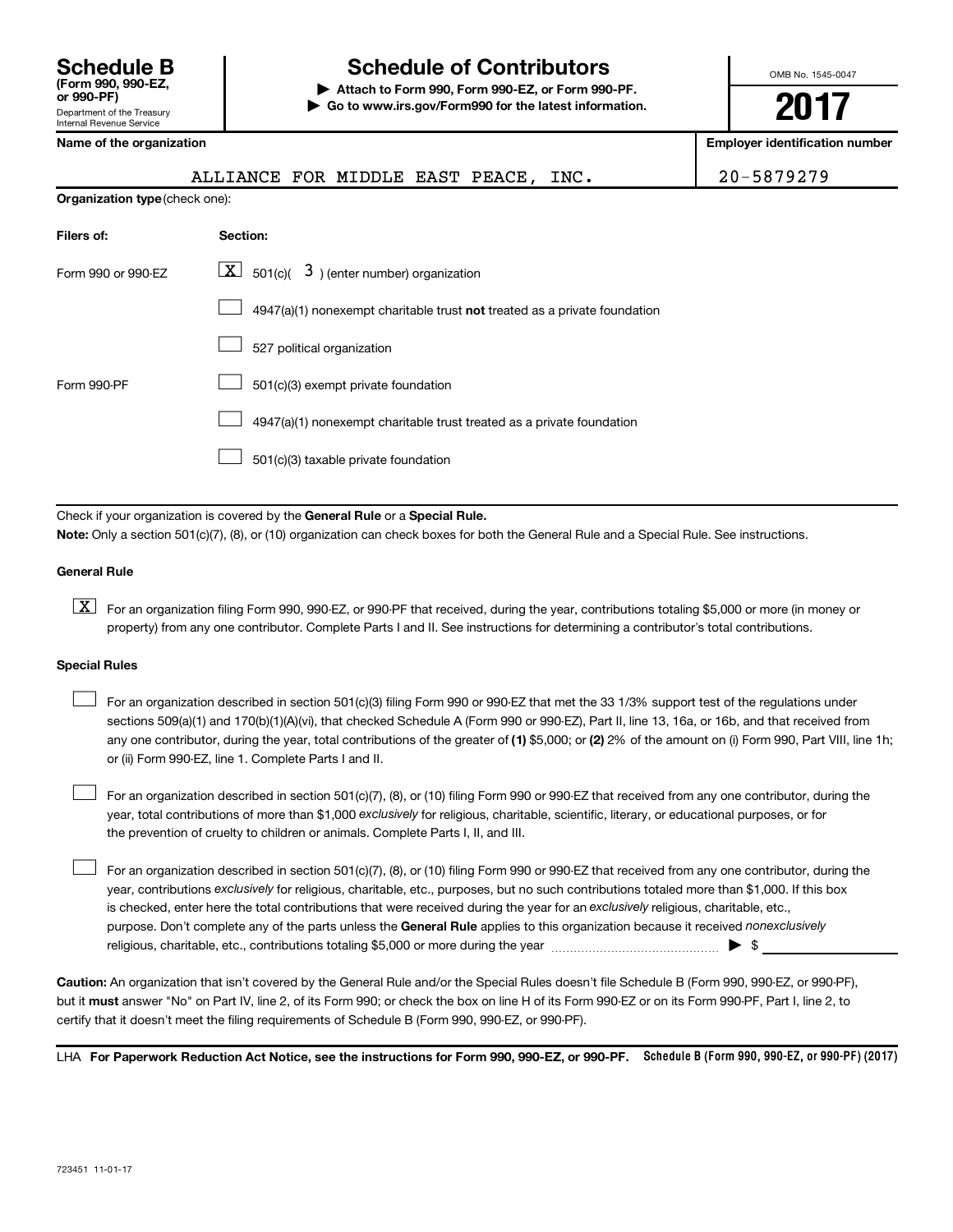#### Schedule B (Form 990, 990-EZ, or 990-PF) (2017)

### ALLIANCE FOR MIDDLE EAST PEACE, INC. 20-5879279

**Part I** Contributors (see instructions). Use duplicate copies of Part I if additional space is needed.

| (a)<br>No.           | (b)<br>Name, address, and ZIP + 4                                           | (c)<br><b>Total contributions</b> | (d)<br>Type of contribution                                                                                                                                |
|----------------------|-----------------------------------------------------------------------------|-----------------------------------|------------------------------------------------------------------------------------------------------------------------------------------------------------|
| 1                    | MICHAEL YOUNG<br>JAMS 620 EIGHTH AVE. 34TH FLOOR<br>NEW YORK, NY 10018      | 30000.<br>\$                      | $\overline{\mathbf{X}}$<br>Person<br>Payroll<br>Noncash<br>(Complete Part II for<br>noncash contributions.)                                                |
| (a)<br>No.           | (b)<br>Name, address, and ZIP + 4                                           | (c)<br><b>Total contributions</b> | (d)<br>Type of contribution                                                                                                                                |
| 2                    | SALLY GOTTESMAN<br>333 W 88TH ST<br>NEW YORK, NY 10024                      | 40000.<br>\$                      | $\mathbf{X}$<br>Person<br>Payroll<br>Noncash<br>(Complete Part II for<br>noncash contributions.)                                                           |
| (a)<br>No.           | (b)<br>Name, address, and ZIP + 4                                           | (c)<br><b>Total contributions</b> | (d)<br>Type of contribution                                                                                                                                |
| 3                    | ALBERT E MARKS CHARITABLE TRUST<br>118 YORK TERRENCE<br>BROOKLINE, MA 02446 | 10000.<br>\$                      | $\overline{\mathbf{X}}$<br>Person<br>Payroll<br><b>Noncash</b><br>(Complete Part II for<br>noncash contributions.)                                         |
|                      |                                                                             |                                   |                                                                                                                                                            |
| (a)<br>No.           | (b)<br>Name, address, and ZIP + 4                                           | (c)<br><b>Total contributions</b> | (d)<br>Type of contribution                                                                                                                                |
| 4                    | CHARLES KREMER<br>220 JUANA AVENUE<br>SAN LEANDRO, CA 94577                 | 11900.<br>\$                      | <u>x</u><br>Person<br>Payroll<br><b>Noncash</b><br>(Complete Part II for<br>noncash contributions.)                                                        |
| (a)<br>No.           | (b)<br>Name, address, and ZIP + 4                                           | (c)<br><b>Total contributions</b> | (d)<br><b>Type of contribution</b>                                                                                                                         |
| 5                    | CIRCLE OF SERVICE<br>S WACKER DR SUITE 2500<br>30.<br>CHICAGO, IL 60606     | 30000.<br>\$                      | $\boxed{\textbf{X}}$<br>Person<br>Payroll<br><b>Noncash</b><br>(Complete Part II for<br>noncash contributions.)                                            |
| (a)<br>No.           | (b)<br>Name, address, and ZIP + 4                                           | (c)<br><b>Total contributions</b> | (d)<br>Type of contribution                                                                                                                                |
| 6<br>723452 11-01-17 | DAVID SHERMAN<br>WENTWORTH AVE<br>77.<br>GLENCOE, IL 60022                  | 12000.<br>\$                      | $\mathbf{X}$<br>Person<br>Payroll<br><b>Noncash</b><br>(Complete Part II for<br>noncash contributions.)<br>Schedule B (Form 990, 990-EZ, or 990-PF) (2017) |

11110412 792868 ALLMEP 2017.05050 ALLIANCE FOR MIDDLE EAST PE ALLMEP\_1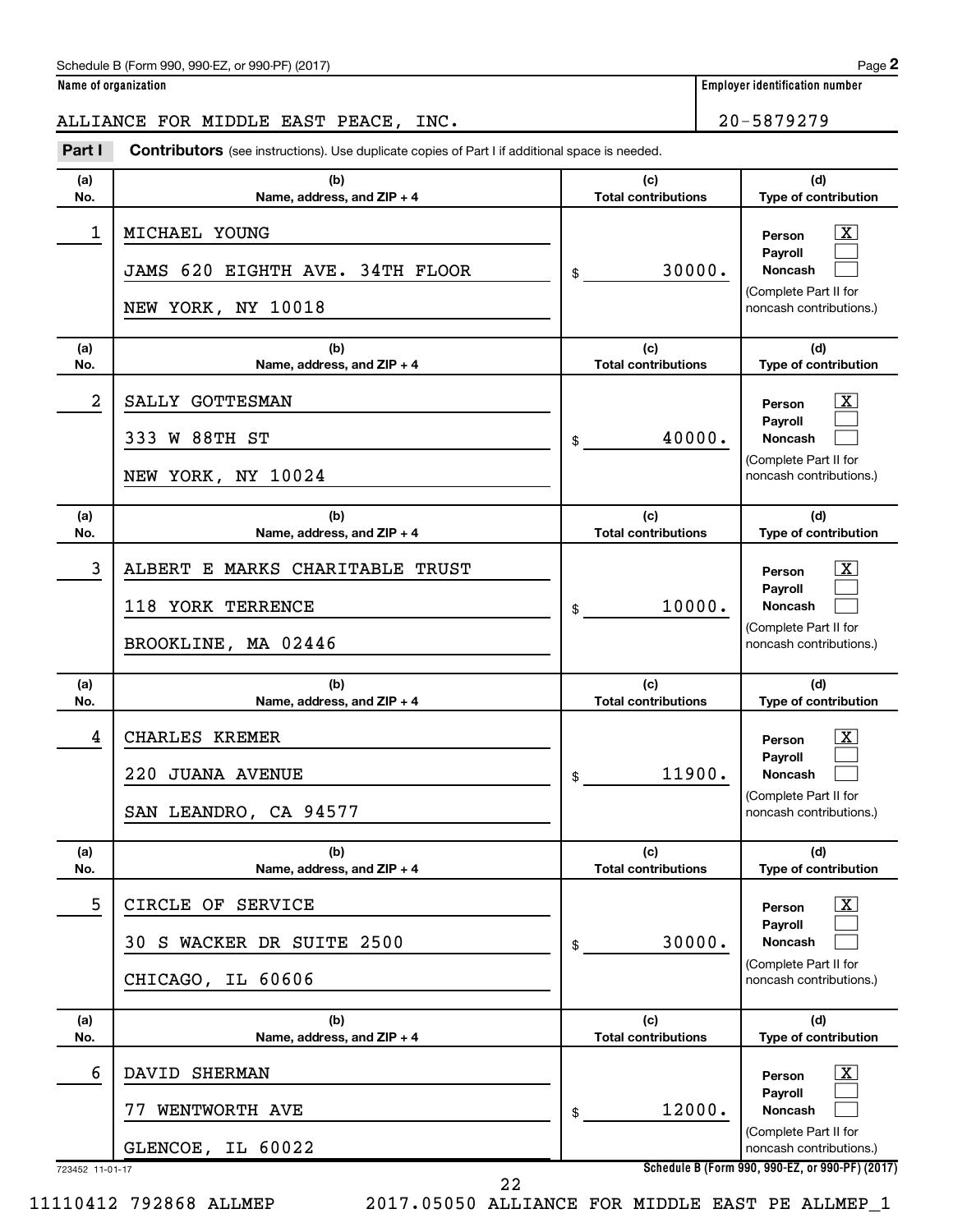#### Schedule B (Form 990, 990-EZ, or 990-PF) (2017)

#### ALLIANCE FOR MIDDLE EAST PEACE, INC. 20-5879279

**Part I** Contributors (see instructions). Use duplicate copies of Part I if additional space is needed.

| (a)<br>No.            | (b)<br>Name, address, and ZIP + 4                                               | (c)<br><b>Total contributions</b> | (d)<br>Type of contribution                                                                                                                                           |
|-----------------------|---------------------------------------------------------------------------------|-----------------------------------|-----------------------------------------------------------------------------------------------------------------------------------------------------------------------|
| 7                     | FRANKEL FOUNDATION<br>1040 N LAKE SHORE DR APT 18C<br>CHICAGO, IL 60611         | 22500.<br>\$                      | $\overline{\mathbf{X}}$<br>Person<br>Payroll<br><b>Noncash</b><br>(Complete Part II for<br>noncash contributions.)                                                    |
| (a)<br>No.            | (b)<br>Name, address, and ZIP + 4                                               | (c)<br><b>Total contributions</b> | (d)<br>Type of contribution                                                                                                                                           |
| 8                     | GOODWIN FOUNDATION<br>PO BOX 943<br>ATCO, NJ 08004                              | 30200.<br>\$                      | $\overline{\mathbf{X}}$<br>Person<br>Payroll<br><b>Noncash</b><br>(Complete Part II for<br>noncash contributions.)                                                    |
| (a)<br>No.            | (b)<br>Name, address, and ZIP + 4                                               | (c)<br><b>Total contributions</b> | (d)<br>Type of contribution                                                                                                                                           |
| 9                     | KAHN FAMILY FOUNDATION<br>7131 ARLINGTON ROAD APT. 306<br>BETHESDA, MD 20814    | 22500.<br>\$                      | $\overline{\mathbf{X}}$<br>Person<br>Payroll<br><b>Noncash</b><br>(Complete Part II for<br>noncash contributions.)                                                    |
| (a)<br>No.            | (b)<br>Name, address, and ZIP + 4                                               | (c)<br><b>Total contributions</b> | (d)<br>Type of contribution                                                                                                                                           |
| 10                    | LODESTAR FOUNDATION<br>4455 EAST CAMELBACK ROAD STE 215A<br>PHOENIX, AZ 85018   | 55000.<br>\$                      | $\overline{\mathbf{X}}$<br>Person<br>Payroll<br><b>Noncash</b><br>(Complete Part II for<br>noncash contributions.)                                                    |
| (a)<br>No.            | (b)<br>Name, address, and ZIP + 4                                               | (c)<br><b>Total contributions</b> | (d)<br>Type of contribution                                                                                                                                           |
| 11                    | OLIVESTONE<br>1290<br>AVENUE OF THE AMERICAS<br>NEW YORK, NY 10104              | 30000.<br>\$                      | $\boxed{\text{X}}$<br>Person<br>Payroll<br><b>Noncash</b><br>(Complete Part II for<br>noncash contributions.)                                                         |
| (a)<br>No.            |                                                                                 |                                   |                                                                                                                                                                       |
|                       | (b)<br>Name, address, and ZIP + 4                                               | (c)<br><b>Total contributions</b> | (d)<br>Type of contribution                                                                                                                                           |
| 12<br>723452 11-01-17 | ROBERT AND JANE TOLL FOUNDATION<br><b>2500 BAY AVE</b><br>MIAMI BEACH, FL 33140 | 15000.<br>\$                      | $\overline{\mathbf{X}}$<br>Person<br>Payroll<br><b>Noncash</b><br>(Complete Part II for<br>noncash contributions.)<br>Schedule B (Form 990, 990-EZ, or 990-PF) (2017) |

11110412 792868 ALLMEP 2017.05050 ALLIANCE FOR MIDDLE EAST PE ALLMEP\_1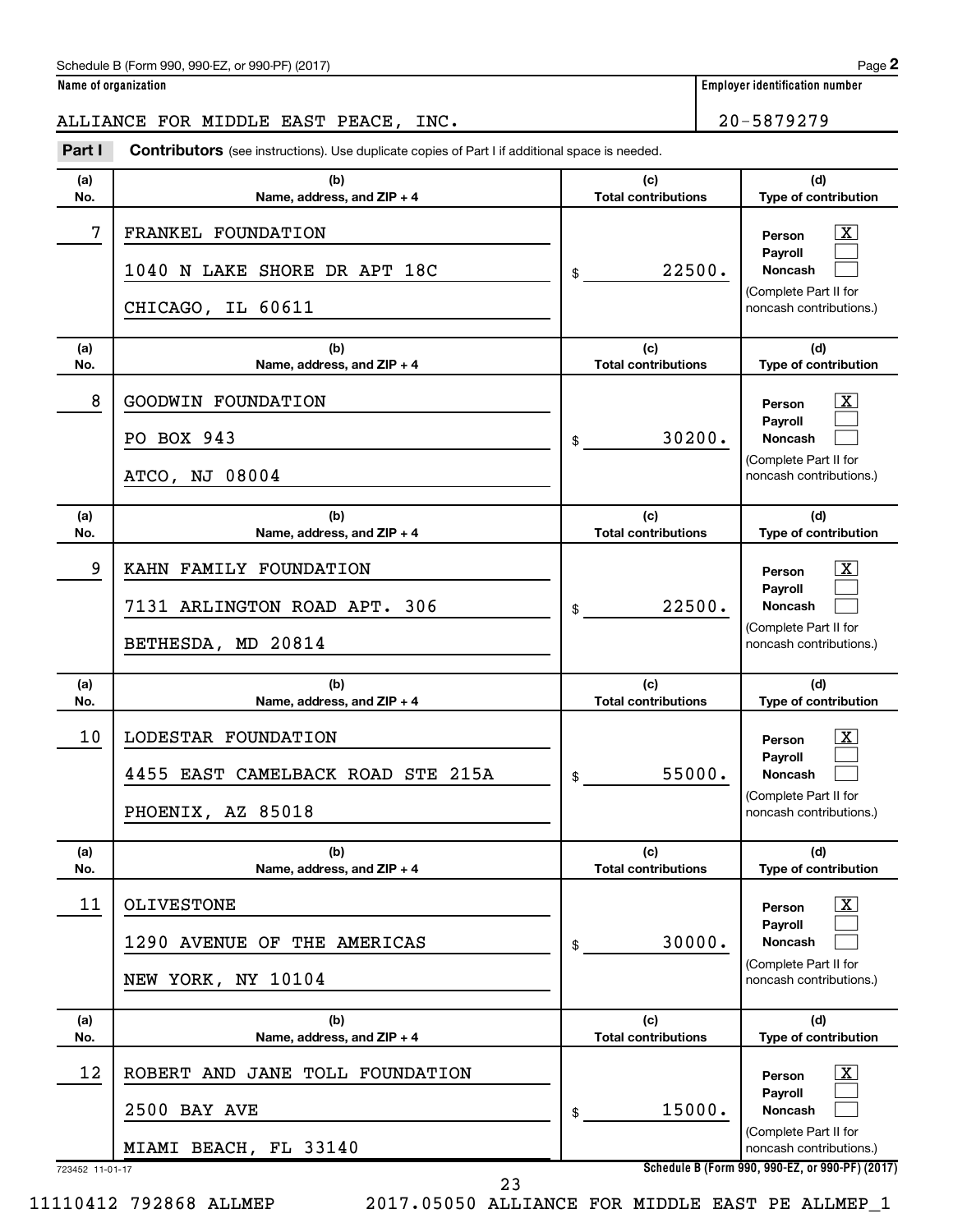#### Schedule B (Form 990, 990-EZ, or 990-PF) (2017)

#### ALLIANCE FOR MIDDLE EAST PEACE, INC. 20-5879279

**Part I** Contributors (see instructions). Use duplicate copies of Part I if additional space is needed.

| (a)<br>No. | (b)<br>Name, address, and ZIP + 4                                                           | (c)<br><b>Total contributions</b> | (d)<br>Type of contribution                                                                  |
|------------|---------------------------------------------------------------------------------------------|-----------------------------------|----------------------------------------------------------------------------------------------|
| 13         | DANIEL ABRAHAM<br>S<br>S FLAGLER DR. EAST TOWER STE 600<br>777<br>WEST PALM BEACH, FL 33401 | 10000.<br>\$                      | x<br>Person<br>Payroll<br><b>Noncash</b><br>(Complete Part II for<br>noncash contributions.) |
| (a)<br>No. | (b)<br>Name, address, and ZIP + 4                                                           | (c)<br><b>Total contributions</b> | (d)<br>Type of contribution                                                                  |
|            |                                                                                             | \$                                | Person<br>Payroll<br><b>Noncash</b><br>(Complete Part II for<br>noncash contributions.)      |
| (a)<br>No. | (b)<br>Name, address, and ZIP + 4                                                           | (c)<br><b>Total contributions</b> | (d)<br>Type of contribution                                                                  |
|            |                                                                                             | \$                                | Person<br>Payroll<br><b>Noncash</b><br>(Complete Part II for<br>noncash contributions.)      |
| (a)<br>No. | (b)<br>Name, address, and ZIP + 4                                                           | (c)<br><b>Total contributions</b> | (d)<br>Type of contribution                                                                  |
|            |                                                                                             | \$                                | Person<br>Payroll<br><b>Noncash</b><br>(Complete Part II for<br>noncash contributions.)      |
| (a)<br>No. | (b)<br>Name, address, and ZIP + 4                                                           | (c)<br><b>Total contributions</b> | (d)<br>Type of contribution                                                                  |
|            |                                                                                             | \$                                | Person<br>Payroll<br><b>Noncash</b><br>(Complete Part II for<br>noncash contributions.)      |
| (a)<br>No. | (b)<br>Name, address, and ZIP + 4                                                           | (c)<br><b>Total contributions</b> | (d)<br>Type of contribution                                                                  |
|            |                                                                                             | \$                                | Person<br>Payroll<br>Noncash<br>(Complete Part II for<br>noncash contributions.)             |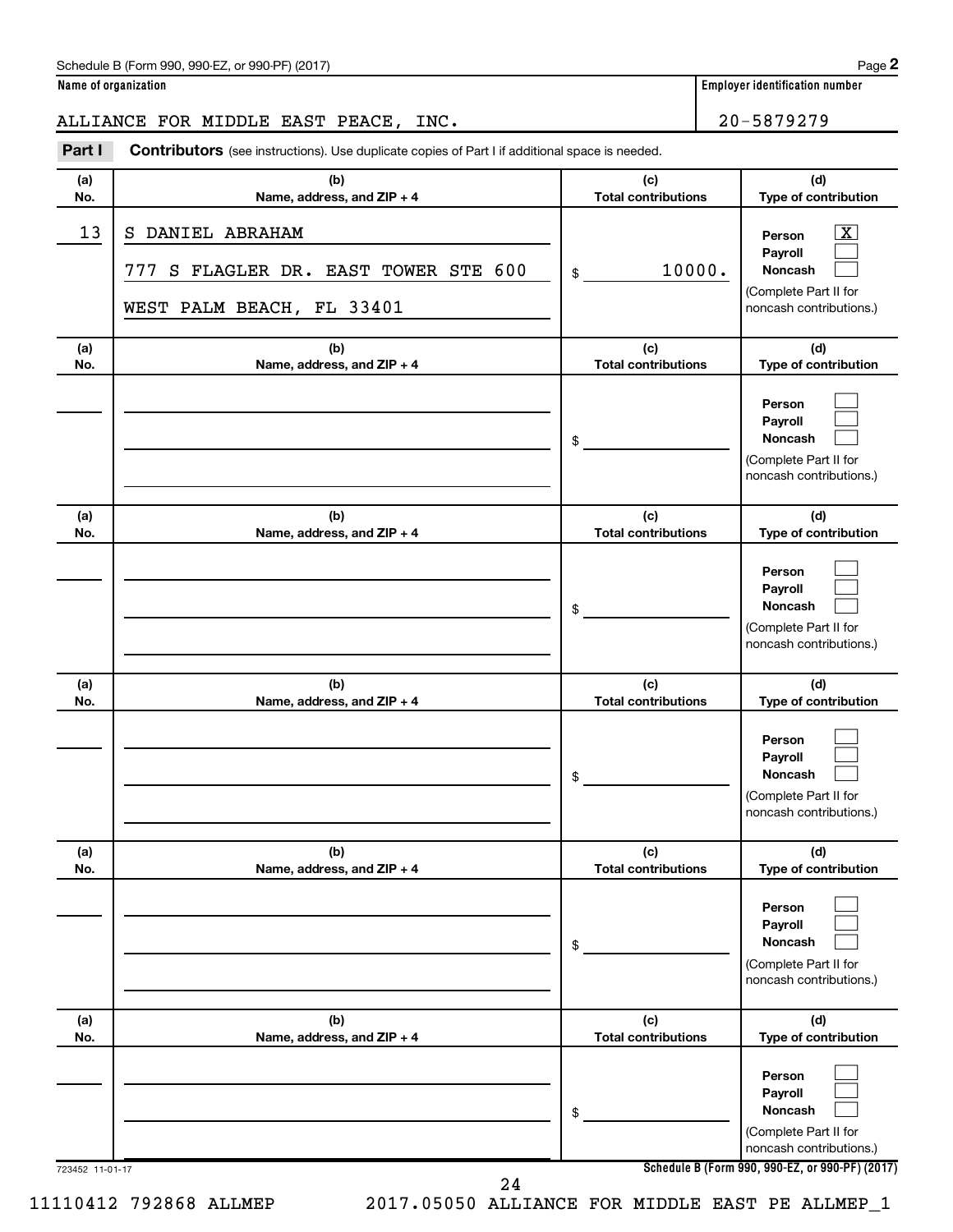#### ALLIANCE FOR MIDDLE EAST PEACE, INC. 20-5879279

Part II Noncash Property (see instructions). Use duplicate copies of Part II if additional space is needed.

| (a)<br>No.<br>from<br>Part I | (b)<br>Description of noncash property given | (c)<br>FMV (or estimate)<br>(See instructions.) | (d)<br>Date received                            |
|------------------------------|----------------------------------------------|-------------------------------------------------|-------------------------------------------------|
|                              |                                              |                                                 |                                                 |
|                              |                                              |                                                 |                                                 |
|                              |                                              | \$                                              |                                                 |
| (a)<br>No.<br>from<br>Part I | (b)<br>Description of noncash property given | (c)<br>FMV (or estimate)<br>(See instructions.) | (d)<br>Date received                            |
|                              |                                              |                                                 |                                                 |
|                              |                                              | \$                                              |                                                 |
| (a)<br>No.<br>from<br>Part I | (b)<br>Description of noncash property given | (c)<br>FMV (or estimate)<br>(See instructions.) | (d)<br>Date received                            |
|                              |                                              |                                                 |                                                 |
|                              |                                              | \$                                              |                                                 |
| (a)<br>No.<br>from<br>Part I | (b)<br>Description of noncash property given | (c)<br>FMV (or estimate)<br>(See instructions.) | (d)<br>Date received                            |
|                              |                                              |                                                 |                                                 |
|                              |                                              | \$                                              |                                                 |
| (a)<br>No.<br>from<br>Part I | (b)<br>Description of noncash property given | (c)<br>FMV (or estimate)<br>(See instructions.) | (d)<br>Date received                            |
|                              |                                              |                                                 |                                                 |
|                              |                                              | \$                                              |                                                 |
| (a)<br>No.<br>from<br>Part I | (b)<br>Description of noncash property given | (c)<br>FMV (or estimate)<br>(See instructions.) | (d)<br>Date received                            |
|                              |                                              |                                                 |                                                 |
|                              |                                              | \$                                              |                                                 |
| 723453 11-01-17              | 25                                           |                                                 | Schedule B (Form 990, 990-EZ, or 990-PF) (2017) |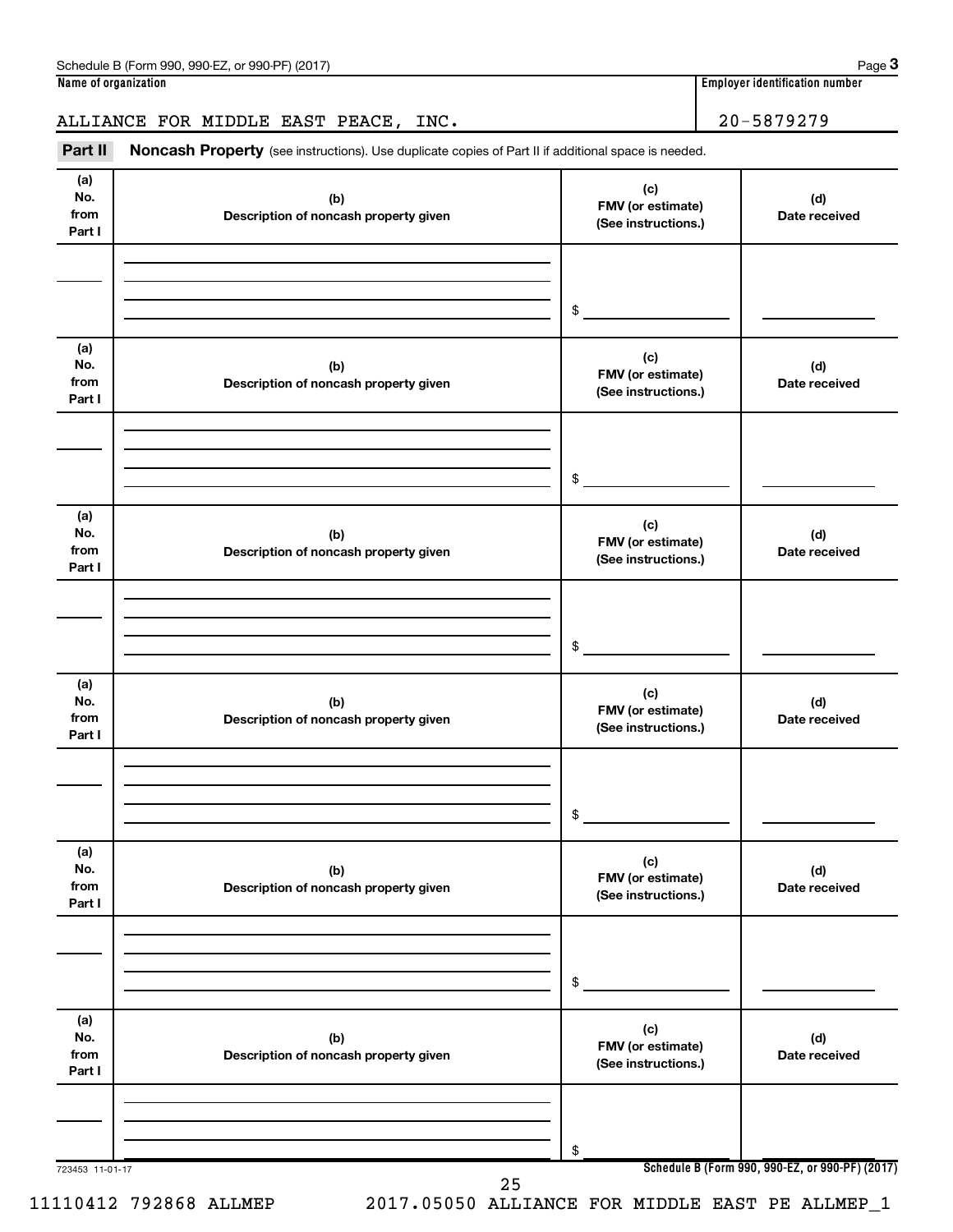| Name of organization      |                                                                                                                                                                                                                             |                      | <b>Employer identification number</b>                                                                                                                               |
|---------------------------|-----------------------------------------------------------------------------------------------------------------------------------------------------------------------------------------------------------------------------|----------------------|---------------------------------------------------------------------------------------------------------------------------------------------------------------------|
| Part III                  | ALLIANCE FOR MIDDLE EAST PEACE, INC.                                                                                                                                                                                        |                      | 20-5879279<br>Exclusively religious, charitable, etc., contributions to organizations described in section 501(c)(7), (8), or (10) that total more than \$1,000 for |
|                           | the year from any one contributor. Complete columns (a) through (e) and the following line entry. For organizations                                                                                                         |                      | $\blacktriangleright$ \$                                                                                                                                            |
|                           | completing Part III, enter the total of exclusively religious, charitable, etc., contributions of \$1,000 or less for the year. (Enter this info. once.)<br>Use duplicate copies of Part III if additional space is needed. |                      |                                                                                                                                                                     |
| (a) No.<br>from           | (b) Purpose of gift                                                                                                                                                                                                         | (c) Use of gift      | (d) Description of how gift is held                                                                                                                                 |
| Part I                    |                                                                                                                                                                                                                             |                      |                                                                                                                                                                     |
|                           |                                                                                                                                                                                                                             |                      |                                                                                                                                                                     |
|                           |                                                                                                                                                                                                                             | (e) Transfer of gift |                                                                                                                                                                     |
|                           | Transferee's name, address, and ZIP + 4                                                                                                                                                                                     |                      | Relationship of transferor to transferee                                                                                                                            |
|                           |                                                                                                                                                                                                                             |                      |                                                                                                                                                                     |
| (a) No.<br>from           |                                                                                                                                                                                                                             |                      |                                                                                                                                                                     |
| Part I                    | (b) Purpose of gift                                                                                                                                                                                                         | (c) Use of gift      | (d) Description of how gift is held                                                                                                                                 |
|                           |                                                                                                                                                                                                                             |                      |                                                                                                                                                                     |
|                           |                                                                                                                                                                                                                             | (e) Transfer of gift |                                                                                                                                                                     |
|                           | Transferee's name, address, and ZIP + 4                                                                                                                                                                                     |                      | Relationship of transferor to transferee                                                                                                                            |
|                           |                                                                                                                                                                                                                             |                      |                                                                                                                                                                     |
|                           |                                                                                                                                                                                                                             |                      |                                                                                                                                                                     |
| (a) No.<br>from<br>Part I | (b) Purpose of gift                                                                                                                                                                                                         | (c) Use of gift      | (d) Description of how gift is held                                                                                                                                 |
|                           |                                                                                                                                                                                                                             |                      |                                                                                                                                                                     |
|                           |                                                                                                                                                                                                                             | (e) Transfer of gift |                                                                                                                                                                     |
|                           | Transferee's name, address, and ZIP + 4                                                                                                                                                                                     |                      | Relationship of transferor to transferee                                                                                                                            |
|                           |                                                                                                                                                                                                                             |                      |                                                                                                                                                                     |
| (a) No.<br>from           |                                                                                                                                                                                                                             |                      |                                                                                                                                                                     |
| Part I                    | (b) Purpose of gift                                                                                                                                                                                                         | (c) Use of gift      | (d) Description of how gift is held                                                                                                                                 |
|                           |                                                                                                                                                                                                                             |                      |                                                                                                                                                                     |
|                           |                                                                                                                                                                                                                             | (e) Transfer of gift |                                                                                                                                                                     |
|                           | Transferee's name, address, and ZIP + 4                                                                                                                                                                                     |                      | Relationship of transferor to transferee                                                                                                                            |
|                           |                                                                                                                                                                                                                             |                      |                                                                                                                                                                     |
| 723454 11-01-17           |                                                                                                                                                                                                                             |                      | Schedule B (Form 990, 990-EZ, or 990-PF) (2017)                                                                                                                     |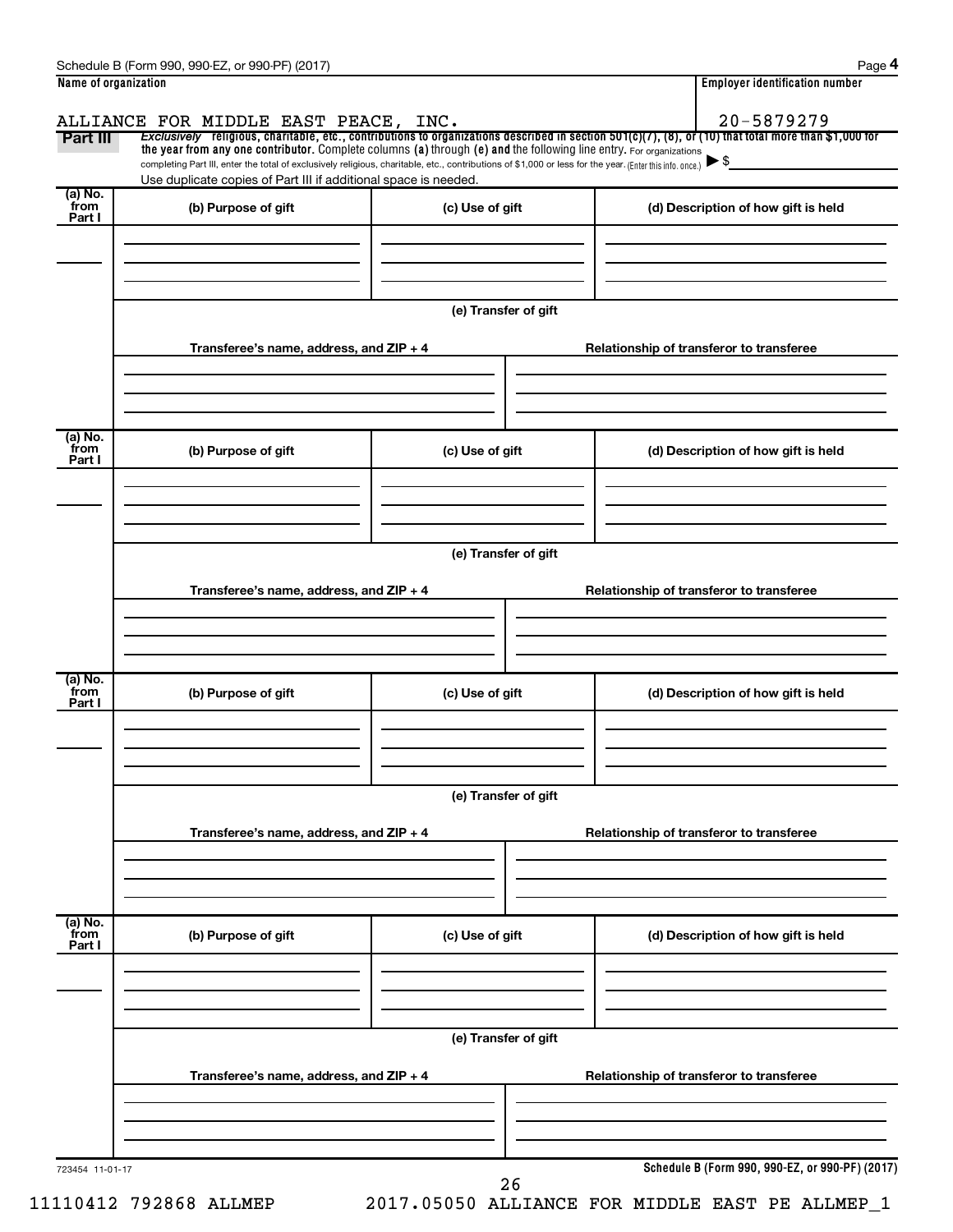| <b>SCHEDULE C</b>                       |                                                                                                                                                                        | OMB No. 1545-0047<br><b>Political Campaign and Lobbying Activities</b>                                                                           |         |                            |                                                  |  |
|-----------------------------------------|------------------------------------------------------------------------------------------------------------------------------------------------------------------------|--------------------------------------------------------------------------------------------------------------------------------------------------|---------|----------------------------|--------------------------------------------------|--|
| (Form 990 or 990-EZ)                    |                                                                                                                                                                        |                                                                                                                                                  |         |                            |                                                  |  |
|                                         | For Organizations Exempt From Income Tax Under section 501(c) and section 527<br>Complete if the organization is described below. > Attach to Form 990 or Form 990-EZ. |                                                                                                                                                  |         |                            |                                                  |  |
| Department of the Treasury              |                                                                                                                                                                        |                                                                                                                                                  |         |                            | <b>Open to Public</b>                            |  |
| Internal Revenue Service                |                                                                                                                                                                        | Go to www.irs.gov/Form990 for instructions and the latest information.                                                                           |         |                            | Inspection                                       |  |
|                                         |                                                                                                                                                                        | If the organization answered "Yes," on Form 990, Part IV, line 3, or Form 990-EZ, Part V, line 46 (Political Campaign Activities), then          |         |                            |                                                  |  |
|                                         |                                                                                                                                                                        | • Section 501(c)(3) organizations: Complete Parts I-A and B. Do not complete Part I-C.                                                           |         |                            |                                                  |  |
|                                         |                                                                                                                                                                        | • Section 501(c) (other than section 501(c)(3)) organizations: Complete Parts I-A and C below. Do not complete Part I-B.                         |         |                            |                                                  |  |
|                                         | • Section 527 organizations: Complete Part I-A only.                                                                                                                   |                                                                                                                                                  |         |                            |                                                  |  |
|                                         |                                                                                                                                                                        | If the organization answered "Yes," on Form 990, Part IV, line 4, or Form 990-EZ, Part VI, line 47 (Lobbying Activities), then                   |         |                            |                                                  |  |
|                                         |                                                                                                                                                                        | ● Section 501(c)(3) organizations that have filed Form 5768 (election under section 501(h)): Complete Part II-A. Do not complete Part II-B.      |         |                            |                                                  |  |
|                                         |                                                                                                                                                                        | • Section 501(c)(3) organizations that have NOT filed Form 5768 (election under section 501(h)): Complete Part II-B. Do not complete Part II-A.  |         |                            |                                                  |  |
| Tax) (see separate instructions), then  |                                                                                                                                                                        | If the organization answered "Yes," on Form 990, Part IV, line 5 (Proxy Tax) (see separate instructions) or Form 990-EZ, Part V, line 35c (Proxy |         |                            |                                                  |  |
|                                         |                                                                                                                                                                        | • Section 501(c)(4), (5), or (6) organizations: Complete Part III.                                                                               |         |                            |                                                  |  |
| Name of organization                    |                                                                                                                                                                        |                                                                                                                                                  |         |                            | <b>Employer identification number</b>            |  |
|                                         |                                                                                                                                                                        | ALLIANCE FOR MIDDLE EAST PEACE, INC.                                                                                                             |         |                            | 20-5879279                                       |  |
| Part I-A                                |                                                                                                                                                                        | Complete if the organization is exempt under section 501(c) or is a section 527 organization.                                                    |         |                            |                                                  |  |
|                                         |                                                                                                                                                                        |                                                                                                                                                  |         |                            |                                                  |  |
| 1.                                      |                                                                                                                                                                        | Provide a description of the organization's direct and indirect political campaign activities in Part IV.                                        |         |                            |                                                  |  |
|                                         |                                                                                                                                                                        | Political campaign activity expenditures [11] matter contracts and contracts are provided as a political campaign activity expenditures          |         | $\triangleright$ \$        |                                                  |  |
| З                                       |                                                                                                                                                                        |                                                                                                                                                  |         |                            |                                                  |  |
| Part I-B                                |                                                                                                                                                                        |                                                                                                                                                  |         |                            |                                                  |  |
|                                         |                                                                                                                                                                        | Complete if the organization is exempt under section 501(c)(3).                                                                                  |         |                            |                                                  |  |
|                                         |                                                                                                                                                                        |                                                                                                                                                  |         |                            |                                                  |  |
|                                         |                                                                                                                                                                        | Enter the amount of any excise tax incurred by organization managers under section 4955 [1001] [1001] \$                                         |         |                            | Yes<br>No                                        |  |
|                                         |                                                                                                                                                                        |                                                                                                                                                  |         |                            | No<br>Yes                                        |  |
| <b>b</b> If "Yes," describe in Part IV. |                                                                                                                                                                        |                                                                                                                                                  |         |                            |                                                  |  |
| Part I-C                                |                                                                                                                                                                        | Complete if the organization is exempt under section 501(c), except section 501(c)(3).                                                           |         |                            |                                                  |  |
|                                         |                                                                                                                                                                        | 1 Enter the amount directly expended by the filing organization for section 527 exempt function activities                                       |         | $\blacktriangleright$ \$   |                                                  |  |
| 2                                       |                                                                                                                                                                        | Enter the amount of the filing organization's funds contributed to other organizations for section 527                                           |         |                            |                                                  |  |
| exempt function activities              |                                                                                                                                                                        |                                                                                                                                                  |         | $\blacktriangleright$ \$   |                                                  |  |
| з                                       |                                                                                                                                                                        | Total exempt function expenditures. Add lines 1 and 2. Enter here and on Form 1120-POL,                                                          |         |                            |                                                  |  |
|                                         |                                                                                                                                                                        |                                                                                                                                                  |         | $\blacktriangleright$ \$   |                                                  |  |
|                                         |                                                                                                                                                                        |                                                                                                                                                  |         |                            | Yes<br>No                                        |  |
|                                         |                                                                                                                                                                        | Enter the names, addresses and employer identification number (EIN) of all section 527 political organizations to which the filing organization  |         |                            |                                                  |  |
|                                         |                                                                                                                                                                        | made payments. For each organization listed, enter the amount paid from the filing organization's funds. Also enter the amount of political      |         |                            |                                                  |  |
|                                         |                                                                                                                                                                        | contributions received that were promptly and directly delivered to a separate political organization, such as a separate segregated fund or a   |         |                            |                                                  |  |
|                                         |                                                                                                                                                                        | political action committee (PAC). If additional space is needed, provide information in Part IV.                                                 |         |                            |                                                  |  |
| (a) Name                                |                                                                                                                                                                        | (b) Address                                                                                                                                      | (c) EIN | (d) Amount paid from       | (e) Amount of political                          |  |
|                                         |                                                                                                                                                                        |                                                                                                                                                  |         | filing organization's      | contributions received and                       |  |
|                                         |                                                                                                                                                                        |                                                                                                                                                  |         | funds. If none, enter -0-. | promptly and directly<br>delivered to a separate |  |
|                                         |                                                                                                                                                                        |                                                                                                                                                  |         |                            | political organization.                          |  |
|                                         |                                                                                                                                                                        |                                                                                                                                                  |         |                            | If none, enter -0-.                              |  |
|                                         |                                                                                                                                                                        |                                                                                                                                                  |         |                            |                                                  |  |
|                                         |                                                                                                                                                                        |                                                                                                                                                  |         |                            |                                                  |  |
|                                         |                                                                                                                                                                        |                                                                                                                                                  |         |                            |                                                  |  |
|                                         |                                                                                                                                                                        |                                                                                                                                                  |         |                            |                                                  |  |
|                                         |                                                                                                                                                                        |                                                                                                                                                  |         |                            |                                                  |  |
|                                         |                                                                                                                                                                        |                                                                                                                                                  |         |                            |                                                  |  |
|                                         |                                                                                                                                                                        |                                                                                                                                                  |         |                            |                                                  |  |
|                                         |                                                                                                                                                                        |                                                                                                                                                  |         |                            |                                                  |  |
|                                         |                                                                                                                                                                        |                                                                                                                                                  |         |                            |                                                  |  |

**For Paperwork Reduction Act Notice, see the Instructions for Form 990 or 990-EZ. Schedule C (Form 990 or 990-EZ) 2017** LHA

732041 11-09-17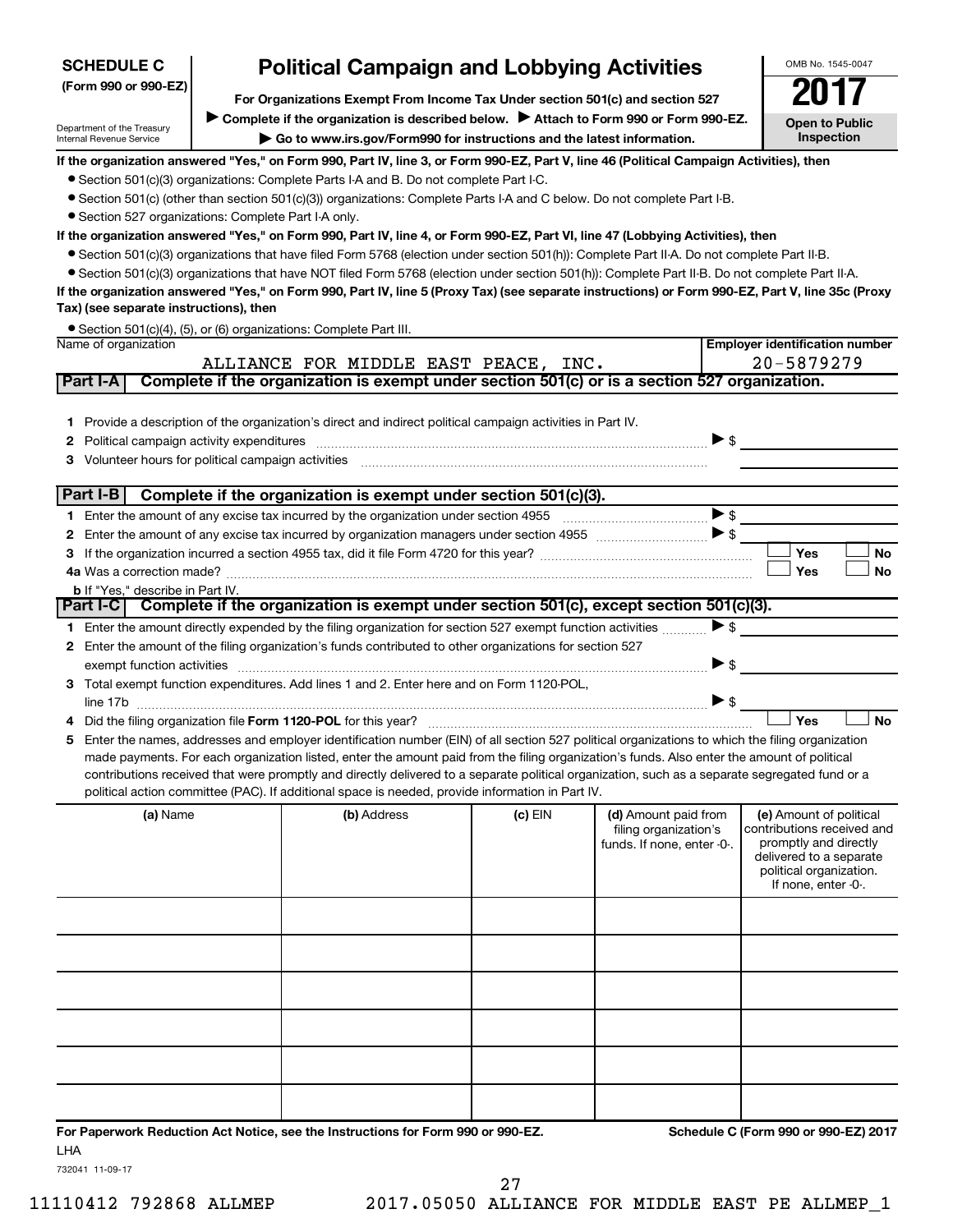| Schedule C (Form 990 or 990-EZ) 2017 ALLIANCE FOR MIDDLE EAST PEACE, INC.                                                                                                 |                                                                                                                                   |                                                      |            |                                        | 20-5879279 Page 2              |  |
|---------------------------------------------------------------------------------------------------------------------------------------------------------------------------|-----------------------------------------------------------------------------------------------------------------------------------|------------------------------------------------------|------------|----------------------------------------|--------------------------------|--|
| Part II-A   Complete if the organization is exempt under section 501(c)(3) and filed Form 5768 (election under<br>section 501(h)).                                        |                                                                                                                                   |                                                      |            |                                        |                                |  |
| A Check $\blacktriangleright$                                                                                                                                             | if the filing organization belongs to an affiliated group (and list in Part IV each affiliated group member's name, address, EIN, |                                                      |            |                                        |                                |  |
|                                                                                                                                                                           | expenses, and share of excess lobbying expenditures).                                                                             |                                                      |            |                                        |                                |  |
| B Check $\blacktriangleright$                                                                                                                                             | if the filing organization checked box A and "limited control" provisions apply.                                                  |                                                      |            |                                        |                                |  |
|                                                                                                                                                                           | <b>Limits on Lobbying Expenditures</b><br>(The term "expenditures" means amounts paid or incurred.)                               |                                                      |            | (a) Filing<br>organization's<br>totals | (b) Affiliated group<br>totals |  |
| 1a Total lobbying expenditures to influence public opinion (grass roots lobbying)                                                                                         |                                                                                                                                   |                                                      |            | 6750.                                  |                                |  |
|                                                                                                                                                                           |                                                                                                                                   |                                                      |            | 6750.                                  |                                |  |
|                                                                                                                                                                           |                                                                                                                                   |                                                      |            | 13500.                                 |                                |  |
| d Other exempt purpose expenditures                                                                                                                                       |                                                                                                                                   |                                                      |            | 688668.                                |                                |  |
|                                                                                                                                                                           |                                                                                                                                   |                                                      |            | 702168.                                |                                |  |
| f Lobbying nontaxable amount. Enter the amount from the following table in both columns.                                                                                  |                                                                                                                                   |                                                      |            | 130325.                                |                                |  |
| If the amount on line 1e, column (a) or (b) is:                                                                                                                           |                                                                                                                                   | The lobbying nontaxable amount is:                   |            |                                        |                                |  |
| Not over \$500,000                                                                                                                                                        |                                                                                                                                   | 20% of the amount on line 1e.                        |            |                                        |                                |  |
| Over \$500,000 but not over \$1,000,000                                                                                                                                   |                                                                                                                                   | \$100,000 plus 15% of the excess over \$500,000.     |            |                                        |                                |  |
| Over \$1,000,000 but not over \$1,500,000                                                                                                                                 |                                                                                                                                   | \$175,000 plus 10% of the excess over \$1,000,000    |            |                                        |                                |  |
| Over \$1,500,000 but not over \$17,000,000                                                                                                                                |                                                                                                                                   | \$225,000 plus 5% of the excess over \$1,500,000.    |            |                                        |                                |  |
| Over \$17,000,000                                                                                                                                                         | \$1,000,000.                                                                                                                      |                                                      |            |                                        |                                |  |
|                                                                                                                                                                           |                                                                                                                                   |                                                      |            |                                        |                                |  |
| g Grassroots nontaxable amount (enter 25% of line 1f)                                                                                                                     |                                                                                                                                   |                                                      |            | 32581.                                 |                                |  |
| h Subtract line 1g from line 1a. If zero or less, enter -0-                                                                                                               |                                                                                                                                   |                                                      |            | 0.                                     |                                |  |
| Subtract line 1f from line 1c. If zero or less, enter -0-<br>Ť                                                                                                            |                                                                                                                                   | 0.                                                   |            |                                        |                                |  |
| If there is an amount other than zero on either line 1h or line 1i, did the organization file Form 4720                                                                   |                                                                                                                                   |                                                      |            |                                        |                                |  |
| reporting section 4911 tax for this year?                                                                                                                                 |                                                                                                                                   |                                                      |            |                                        | Yes<br>No                      |  |
|                                                                                                                                                                           |                                                                                                                                   | 4-Year Averaging Period Under section 501(h)         |            |                                        |                                |  |
| (Some organizations that made a section 501(h) election do not have to complete all of the five columns below.<br>See the separate instructions for lines 2a through 2f.) |                                                                                                                                   |                                                      |            |                                        |                                |  |
|                                                                                                                                                                           |                                                                                                                                   | Lobbying Expenditures During 4-Year Averaging Period |            |                                        |                                |  |
| Calendar year<br>(or fiscal year beginning in)                                                                                                                            | (a) 2014                                                                                                                          | (b) 2015                                             | $(c)$ 2016 | $(d)$ 2017                             | (e) Total                      |  |
| 2a Lobbying nontaxable amount                                                                                                                                             | 24792.                                                                                                                            | 47000.                                               | 68892.     | 130325.                                | 271009.                        |  |
| <b>b</b> Lobbying ceiling amount                                                                                                                                          |                                                                                                                                   |                                                      |            |                                        |                                |  |

7556. 8742. 10614. 13500. 40412.

6198. 11750. 17223. 32581. 67752.

3778. 4371. 5307. 6750. 20206.

**Schedule C (Form 990 or 990-EZ) 2017**

406514.

101628.

**c** Total lobbying expenditures

(150% of line 2a, column(e))

**d** Grassroots nontaxable amount **e** Grassroots ceiling amount

(150% of line 2d, column (e))

**f** Grassroots lobbying expenditures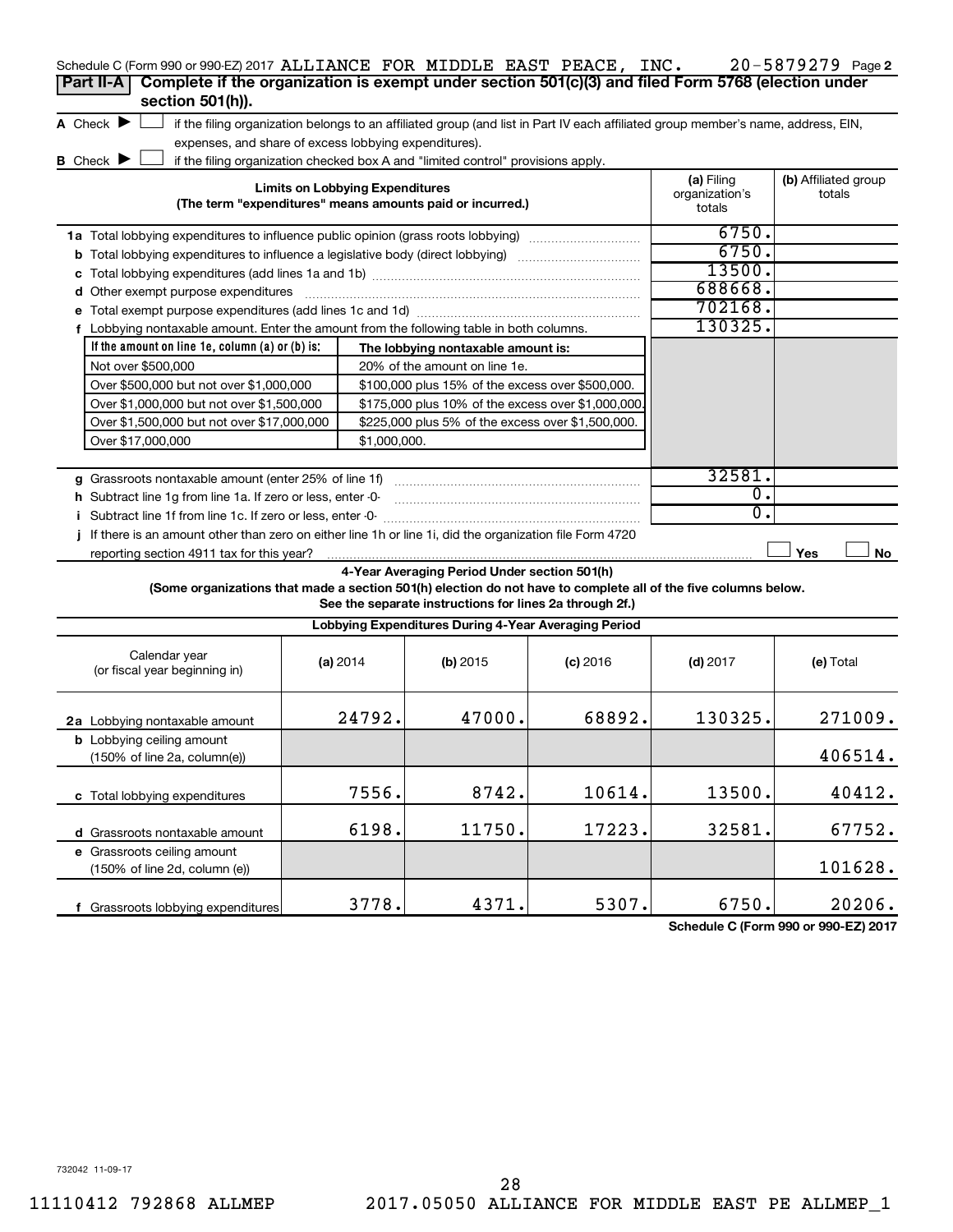#### 20-5879279 Page 3 Schedule C (Form 990 or 990-EZ) 2017 ALLIANCE FOR MIDDLE EAST PEACE, INC.  $20-5879279$  Page **Part II-B Complete if the organization is exempt under section 501(c)(3) and has NOT filed Form 5768**

## **(election under section 501(h)).**

|                | For each "Yes," response on lines 1a through 1i below, provide in Part IV a detailed description                                                                                                                                               | (b)<br>(a)<br>Yes<br>No<br>Amount |              |     |    |
|----------------|------------------------------------------------------------------------------------------------------------------------------------------------------------------------------------------------------------------------------------------------|-----------------------------------|--------------|-----|----|
|                | of the lobbying activity.                                                                                                                                                                                                                      |                                   |              |     |    |
| 1              | During the year, did the filing organization attempt to influence foreign, national, state or<br>local legislation, including any attempt to influence public opinion on a legislative matter<br>or referendum, through the use of:            |                                   |              |     |    |
|                | <b>b</b> Paid staff or management (include compensation in expenses reported on lines 1c through 1i)?                                                                                                                                          |                                   |              |     |    |
|                |                                                                                                                                                                                                                                                |                                   |              |     |    |
|                |                                                                                                                                                                                                                                                |                                   |              |     |    |
|                |                                                                                                                                                                                                                                                |                                   |              |     |    |
|                | g Direct contact with legislators, their staffs, government officials, or a legislative body?<br>h Rallies, demonstrations, seminars, conventions, speeches, lectures, or any similar means?                                                   |                                   |              |     |    |
|                | <i>i</i> Other activities?                                                                                                                                                                                                                     |                                   |              |     |    |
|                | 2a Did the activities in line 1 cause the organization to be not described in section 501(c)(3)?                                                                                                                                               |                                   |              |     |    |
|                |                                                                                                                                                                                                                                                |                                   |              |     |    |
|                | c If "Yes," enter the amount of any tax incurred by organization managers under section 4912                                                                                                                                                   |                                   |              |     |    |
|                | d If the filing organization incurred a section 4912 tax, did it file Form 4720 for this year?                                                                                                                                                 |                                   |              |     |    |
|                | Part III-A Complete if the organization is exempt under section $501(c)(4)$ , section $501(c)(5)$ , or section                                                                                                                                 |                                   |              |     |    |
|                | $501(c)(6)$ .                                                                                                                                                                                                                                  |                                   |              |     |    |
|                |                                                                                                                                                                                                                                                |                                   |              | Yes | No |
| 1              |                                                                                                                                                                                                                                                |                                   | 1            |     |    |
| $\mathbf{2}$   |                                                                                                                                                                                                                                                |                                   | $\mathbf{2}$ |     |    |
| з              | Did the organization agree to carry over lobbying and political campaign activity expenditures from the prior year?                                                                                                                            |                                   | 3            |     |    |
|                | Complete if the organization is exempt under section 501(c)(4), section 501(c)(5), or section<br>Part III-B<br>501(c)(6) and if either (a) BOTH Part III-A, lines 1 and 2, are answered "No," OR (b) Part III-A, line 3, is<br>answered "Yes." |                                   |              |     |    |
| 1.             | Dues, assessments and similar amounts from members [11] matter content and similar amounts from members [11] matter content and similar amounts from members [11] matter content and similar amounts from members [11] matter                  |                                   | 1            |     |    |
| 2              | Section 162(e) nondeductible lobbying and political expenditures (do not include amounts of political                                                                                                                                          |                                   |              |     |    |
|                | expenses for which the section 527(f) tax was paid).                                                                                                                                                                                           |                                   |              |     |    |
|                |                                                                                                                                                                                                                                                |                                   | 2a           |     |    |
|                | b Carryover from last year manufactured and content to content the content of the content of the content of the content of the content of the content of the content of the content of the content of the content of the conte                 |                                   | 2b           |     |    |
|                |                                                                                                                                                                                                                                                |                                   | 2c           |     |    |
| з              |                                                                                                                                                                                                                                                |                                   | 3            |     |    |
| 4              | If notices were sent and the amount on line 2c exceeds the amount on line 3, what portion of the excess                                                                                                                                        |                                   |              |     |    |
|                | does the organization agree to carryover to the reasonable estimate of nondeductible lobbying and political                                                                                                                                    |                                   |              |     |    |
|                |                                                                                                                                                                                                                                                |                                   | 4            |     |    |
| 5              |                                                                                                                                                                                                                                                |                                   | 5            |     |    |
| <b>Part IV</b> | <b>Supplemental Information</b>                                                                                                                                                                                                                |                                   |              |     |    |
|                | Provide the descriptions required for Part I-A, line 1; Part I-B, line 4; Part I-C, line 5; Part II-A (affiliated group list); Part II-A, lines 1 and 2 (see                                                                                   |                                   |              |     |    |

instructions); and Part II-B, line 1. Also, complete this part for any additional information.

**Schedule C (Form 990 or 990-EZ) 2017**

732043 11-09-17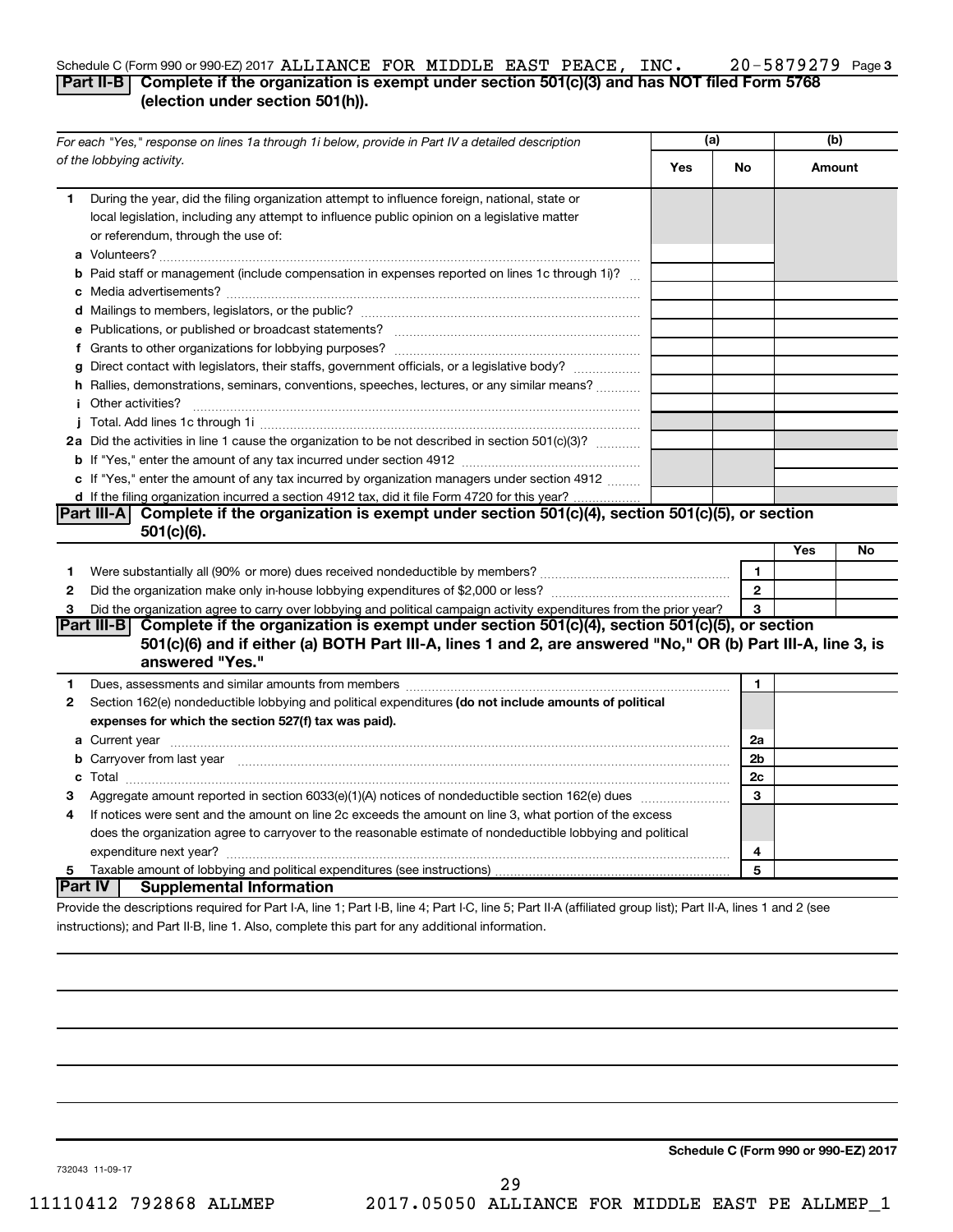| <b>SCHEDULE D</b> |  |
|-------------------|--|
|-------------------|--|

| (Form 990) |
|------------|
|            |

# **SCHEDULE D Supplemental Financial Statements**<br> **Form 990 2017**<br> **Part IV** line 6.7.8.9.10, 11a, 11b, 11d, 11d, 11d, 11d, 11d, 12a, 0r, 12b

**(Form 990) | Complete if the organization answered "Yes" on Form 990, Part IV, line 6, 7, 8, 9, 10, 11a, 11b, 11c, 11d, 11e, 11f, 12a, or 12b.**



Department of the Treasury Internal Revenue Service **Name of the organization Employer identification number**

**| Attach to Form 990. |Go to www.irs.gov/Form990 for instructions and the latest information.**

|         | ALLIANCE FOR MIDDLE EAST PEACE, INC.                                                                                                                      |                                                | 20-5879279                                         |
|---------|-----------------------------------------------------------------------------------------------------------------------------------------------------------|------------------------------------------------|----------------------------------------------------|
| Part I  | Organizations Maintaining Donor Advised Funds or Other Similar Funds or Accounts. Complete if the                                                         |                                                |                                                    |
|         | organization answered "Yes" on Form 990, Part IV, line 6.                                                                                                 |                                                |                                                    |
|         |                                                                                                                                                           | (a) Donor advised funds                        | (b) Funds and other accounts                       |
| 1.      |                                                                                                                                                           |                                                |                                                    |
| 2       | Aggregate value of contributions to (during year)                                                                                                         |                                                |                                                    |
| з       | Aggregate value of grants from (during year)                                                                                                              |                                                |                                                    |
| 4       |                                                                                                                                                           |                                                |                                                    |
| 5       | Did the organization inform all donors and donor advisors in writing that the assets held in donor advised funds                                          |                                                |                                                    |
|         |                                                                                                                                                           |                                                | Yes<br>No                                          |
| 6       | Did the organization inform all grantees, donors, and donor advisors in writing that grant funds can be used only                                         |                                                |                                                    |
|         | for charitable purposes and not for the benefit of the donor or donor advisor, or for any other purpose conferring                                        |                                                |                                                    |
|         | impermissible private benefit?                                                                                                                            |                                                | Yes<br>No                                          |
| Part II | <b>Conservation Easements.</b> Complete if the organization answered "Yes" on Form 990, Part IV, line 7.                                                  |                                                |                                                    |
| 1.      | Purpose(s) of conservation easements held by the organization (check all that apply).                                                                     |                                                |                                                    |
|         | Preservation of land for public use (e.g., recreation or education)                                                                                       |                                                | Preservation of a historically important land area |
|         | Protection of natural habitat                                                                                                                             | Preservation of a certified historic structure |                                                    |
|         | Preservation of open space                                                                                                                                |                                                |                                                    |
| 2       | Complete lines 2a through 2d if the organization held a qualified conservation contribution in the form of a conservation easement on the last            |                                                |                                                    |
|         | day of the tax year.                                                                                                                                      |                                                | Held at the End of the Tax Year                    |
|         |                                                                                                                                                           |                                                | 2a                                                 |
| b       | Total acreage restricted by conservation easements                                                                                                        |                                                | 2b                                                 |
| с       |                                                                                                                                                           |                                                | 2c                                                 |
| d       | Number of conservation easements included in (c) acquired after 7/25/06, and not on a historic structure                                                  |                                                |                                                    |
|         |                                                                                                                                                           |                                                | 2d                                                 |
| 3       | Number of conservation easements modified, transferred, released, extinguished, or terminated by the organization during the tax                          |                                                |                                                    |
|         | year                                                                                                                                                      |                                                |                                                    |
| 4       | Number of states where property subject to conservation easement is located >                                                                             |                                                |                                                    |
| 5       | Does the organization have a written policy regarding the periodic monitoring, inspection, handling of                                                    |                                                |                                                    |
|         | violations, and enforcement of the conservation easements it holds?                                                                                       |                                                | Yes<br>No                                          |
| 6       | Staff and volunteer hours devoted to monitoring, inspecting, handling of violations, and enforcing conservation easements during the year                 |                                                |                                                    |
|         |                                                                                                                                                           |                                                |                                                    |
| 7       | Amount of expenses incurred in monitoring, inspecting, handling of violations, and enforcing conservation easements during the year                       |                                                |                                                    |
|         | $\blacktriangleright$ \$                                                                                                                                  |                                                |                                                    |
| 8       | Does each conservation easement reported on line 2(d) above satisfy the requirements of section 170(h)(4)(B)(i)                                           |                                                |                                                    |
|         |                                                                                                                                                           |                                                | No<br>Yes                                          |
| 9       | In Part XIII, describe how the organization reports conservation easements in its revenue and expense statement, and balance sheet, and                   |                                                |                                                    |
|         | include, if applicable, the text of the footnote to the organization's financial statements that describes the organization's accounting for              |                                                |                                                    |
|         | conservation easements.                                                                                                                                   |                                                |                                                    |
|         | Organizations Maintaining Collections of Art, Historical Treasures, or Other Similar Assets.<br>Part III                                                  |                                                |                                                    |
|         | Complete if the organization answered "Yes" on Form 990, Part IV, line 8.                                                                                 |                                                |                                                    |
|         | 1a If the organization elected, as permitted under SFAS 116 (ASC 958), not to report in its revenue statement and balance sheet works of art,             |                                                |                                                    |
|         | historical treasures, or other similar assets held for public exhibition, education, or research in furtherance of public service, provide, in Part XIII, |                                                |                                                    |
|         | the text of the footnote to its financial statements that describes these items.                                                                          |                                                |                                                    |
|         | b If the organization elected, as permitted under SFAS 116 (ASC 958), to report in its revenue statement and balance sheet works of art, historical       |                                                |                                                    |
|         | treasures, or other similar assets held for public exhibition, education, or research in furtherance of public service, provide the following amounts     |                                                |                                                    |
|         | relating to these items:                                                                                                                                  |                                                |                                                    |
|         | (i)                                                                                                                                                       |                                                | \$                                                 |
|         | (ii) Assets included in Form 990, Part X [11] [2000] [2010] Assets included in Form 990, Part X [11] [11] [200                                            |                                                | $\blacktriangleright$ \$                           |
| 2       | If the organization received or held works of art, historical treasures, or other similar assets for financial gain, provide                              |                                                |                                                    |
|         | the following amounts required to be reported under SFAS 116 (ASC 958) relating to these items:                                                           |                                                |                                                    |
| а       | Revenue included on Form 990, Part VIII, line 1 [2000] [2000] [2000] [2000] [3000] [3000] [3000] [3000] [3000                                             |                                                | -\$                                                |
|         |                                                                                                                                                           |                                                | - \$                                               |
|         | LHA For Paperwork Reduction Act Notice, see the Instructions for Form 990.                                                                                |                                                | Schedule D (Form 990) 2017                         |
|         | 732051 10-09-17                                                                                                                                           | 30                                             |                                                    |
|         |                                                                                                                                                           |                                                |                                                    |

11110412 792868 ALLMEP 2017.05050 ALLIANCE FOR MIDDLE EAST PE ALLMEP\_1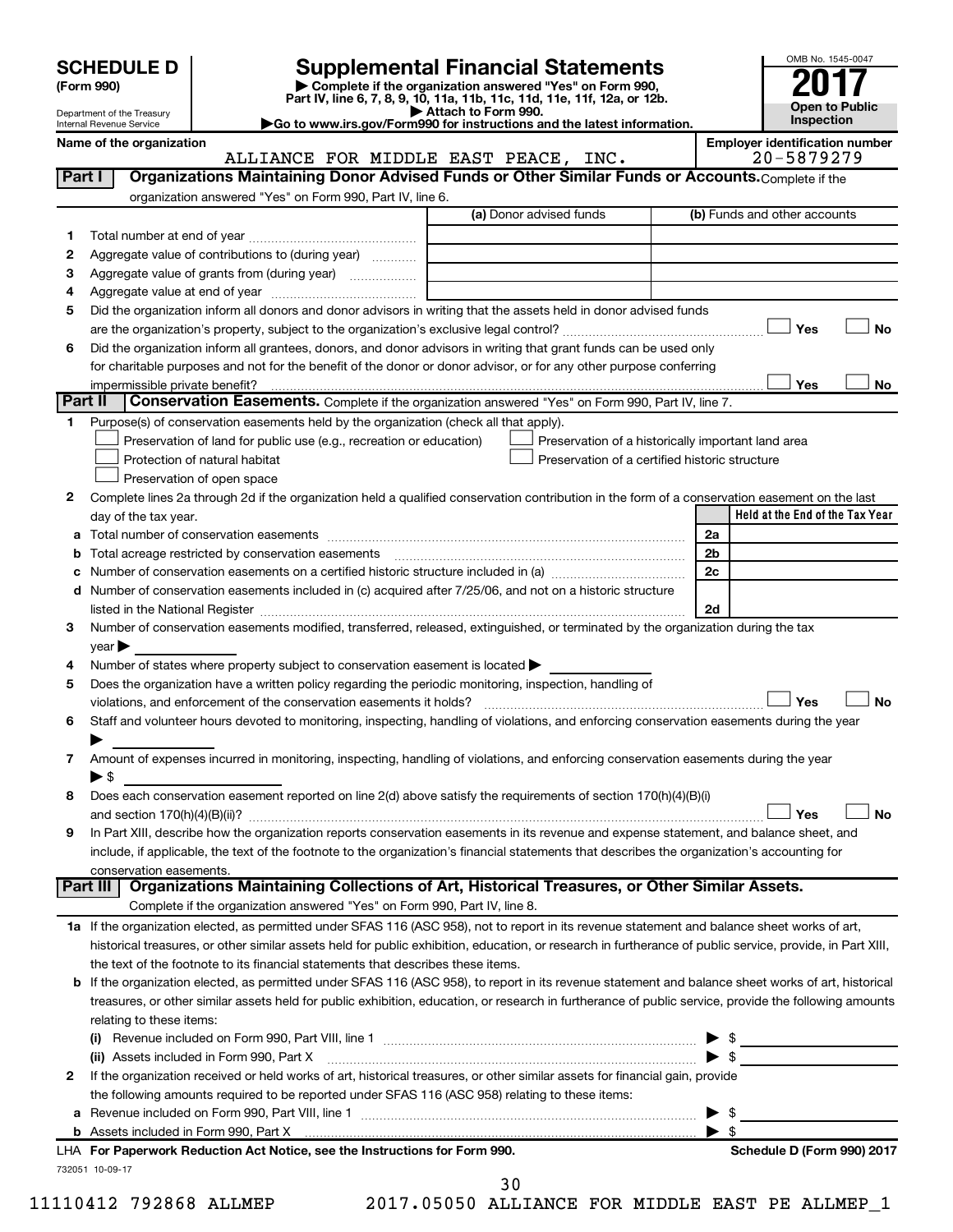| Part III<br>Organizations Maintaining Collections of Art, Historical Treasures, or Other Similar Assets (continued)<br>Using the organization's acquisition, accession, and other records, check any of the following that are a significant use of its collection items<br>З<br>(check all that apply):<br>Public exhibition<br>Loan or exchange programs<br>a<br>Other and the contract of the contract of the contract of the contract of the contract of the contract of the contract of the contract of the contract of the contract of the contract of the contract of the contract of the<br>Scholarly research<br>b<br>Preservation for future generations<br>c<br>Provide a description of the organization's collections and explain how they further the organization's exempt purpose in Part XIII.<br>4<br>During the year, did the organization solicit or receive donations of art, historical treasures, or other similar assets<br>5<br>Yes<br>No<br>Part IV<br><b>Escrow and Custodial Arrangements.</b> Complete if the organization answered "Yes" on Form 990, Part IV, line 9, or<br>reported an amount on Form 990, Part X, line 21.<br>1a Is the organization an agent, trustee, custodian or other intermediary for contributions or other assets not included<br>Yes<br><b>No</b><br>b If "Yes," explain the arrangement in Part XIII and complete the following table:<br>Amount<br>1c<br>1d<br>e Distributions during the year manufactured and continuum control of the control of the control of the state of the control of the control of the control of the control of the control of the control of the control of the<br>1e<br>1f<br>f.<br>2a Did the organization include an amount on Form 990, Part X, line 21, for escrow or custodial account liability?<br>Yes<br>No<br><b>b</b> If "Yes," explain the arrangement in Part XIII. Check here if the explanation has been provided on Part XIII<br><b>Part V</b><br><b>Endowment Funds.</b> Complete if the organization answered "Yes" on Form 990, Part IV, line 10.<br>(c) Two years back $\vert$ (d) Three years back $\vert$ (e) Four years back<br>(a) Current year<br>(b) Prior year<br>1a Beginning of year balance<br>b<br>Net investment earnings, gains, and losses<br>c<br>e Other expenditures for facilities<br>and programs<br>g<br>Provide the estimated percentage of the current year end balance (line 1g, column (a)) held as:<br>2<br>Board designated or quasi-endowment ><br>%<br>а<br>Permanent endowment<br>%<br>b<br><b>c</b> Temporarily restricted endowment $\blacktriangleright$<br>%<br>The percentages on lines 2a, 2b, and 2c should equal 100%.<br>3a Are there endowment funds not in the possession of the organization that are held and administered for the organization<br>Yes<br>No<br>by:<br>(i)<br>3a(i)<br>3a(ii)<br>3b<br>Describe in Part XIII the intended uses of the organization's endowment funds.<br>4<br><b>Land, Buildings, and Equipment.</b><br><b>Part VI</b><br>Complete if the organization answered "Yes" on Form 990, Part IV, line 11a. See Form 990, Part X, line 10.<br>Description of property<br>(a) Cost or other<br>(b) Cost or other<br>(c) Accumulated<br>(d) Book value<br>basis (investment)<br>depreciation<br>basis (other)<br>2629.<br>915.<br>1714.<br>1714<br>Total. Add lines 1a through 1e. (Column (d) must equal Form 990, Part X, column (B), line 10c.) | Schedule D (Form 990) 2017 | ALLIANCE FOR MIDDLE EAST PEACE, INC. |  |  | 20-5879279 Page 2 |  |  |
|-----------------------------------------------------------------------------------------------------------------------------------------------------------------------------------------------------------------------------------------------------------------------------------------------------------------------------------------------------------------------------------------------------------------------------------------------------------------------------------------------------------------------------------------------------------------------------------------------------------------------------------------------------------------------------------------------------------------------------------------------------------------------------------------------------------------------------------------------------------------------------------------------------------------------------------------------------------------------------------------------------------------------------------------------------------------------------------------------------------------------------------------------------------------------------------------------------------------------------------------------------------------------------------------------------------------------------------------------------------------------------------------------------------------------------------------------------------------------------------------------------------------------------------------------------------------------------------------------------------------------------------------------------------------------------------------------------------------------------------------------------------------------------------------------------------------------------------------------------------------------------------------------------------------------------------------------------------------------------------------------------------------------------------------------------------------------------------------------------------------------------------------------------------------------------------------------------------------------------------------------------------------------------------------------------------------------------------------------------------------------------------------------------------------------------------------------------------------------------------------------------------------------------------------------------------------------------------------------------------------------------------------------------------------------------------------------------------------------------------------------------------------------------------------------------------------------------------------------------------------------------------------------------------------------------------------------------------------------------------------------------------------------------------------------------------------------------------------------------------------------------------------------------------------------------------------------------------------------------------------------------------------------------------------------------------------------------------------------------------------------------------------------------------------------------------|----------------------------|--------------------------------------|--|--|-------------------|--|--|
|                                                                                                                                                                                                                                                                                                                                                                                                                                                                                                                                                                                                                                                                                                                                                                                                                                                                                                                                                                                                                                                                                                                                                                                                                                                                                                                                                                                                                                                                                                                                                                                                                                                                                                                                                                                                                                                                                                                                                                                                                                                                                                                                                                                                                                                                                                                                                                                                                                                                                                                                                                                                                                                                                                                                                                                                                                                                                                                                                                                                                                                                                                                                                                                                                                                                                                                                                                                                                                   |                            |                                      |  |  |                   |  |  |
|                                                                                                                                                                                                                                                                                                                                                                                                                                                                                                                                                                                                                                                                                                                                                                                                                                                                                                                                                                                                                                                                                                                                                                                                                                                                                                                                                                                                                                                                                                                                                                                                                                                                                                                                                                                                                                                                                                                                                                                                                                                                                                                                                                                                                                                                                                                                                                                                                                                                                                                                                                                                                                                                                                                                                                                                                                                                                                                                                                                                                                                                                                                                                                                                                                                                                                                                                                                                                                   |                            |                                      |  |  |                   |  |  |
|                                                                                                                                                                                                                                                                                                                                                                                                                                                                                                                                                                                                                                                                                                                                                                                                                                                                                                                                                                                                                                                                                                                                                                                                                                                                                                                                                                                                                                                                                                                                                                                                                                                                                                                                                                                                                                                                                                                                                                                                                                                                                                                                                                                                                                                                                                                                                                                                                                                                                                                                                                                                                                                                                                                                                                                                                                                                                                                                                                                                                                                                                                                                                                                                                                                                                                                                                                                                                                   |                            |                                      |  |  |                   |  |  |
|                                                                                                                                                                                                                                                                                                                                                                                                                                                                                                                                                                                                                                                                                                                                                                                                                                                                                                                                                                                                                                                                                                                                                                                                                                                                                                                                                                                                                                                                                                                                                                                                                                                                                                                                                                                                                                                                                                                                                                                                                                                                                                                                                                                                                                                                                                                                                                                                                                                                                                                                                                                                                                                                                                                                                                                                                                                                                                                                                                                                                                                                                                                                                                                                                                                                                                                                                                                                                                   |                            |                                      |  |  |                   |  |  |
|                                                                                                                                                                                                                                                                                                                                                                                                                                                                                                                                                                                                                                                                                                                                                                                                                                                                                                                                                                                                                                                                                                                                                                                                                                                                                                                                                                                                                                                                                                                                                                                                                                                                                                                                                                                                                                                                                                                                                                                                                                                                                                                                                                                                                                                                                                                                                                                                                                                                                                                                                                                                                                                                                                                                                                                                                                                                                                                                                                                                                                                                                                                                                                                                                                                                                                                                                                                                                                   |                            |                                      |  |  |                   |  |  |
|                                                                                                                                                                                                                                                                                                                                                                                                                                                                                                                                                                                                                                                                                                                                                                                                                                                                                                                                                                                                                                                                                                                                                                                                                                                                                                                                                                                                                                                                                                                                                                                                                                                                                                                                                                                                                                                                                                                                                                                                                                                                                                                                                                                                                                                                                                                                                                                                                                                                                                                                                                                                                                                                                                                                                                                                                                                                                                                                                                                                                                                                                                                                                                                                                                                                                                                                                                                                                                   |                            |                                      |  |  |                   |  |  |
|                                                                                                                                                                                                                                                                                                                                                                                                                                                                                                                                                                                                                                                                                                                                                                                                                                                                                                                                                                                                                                                                                                                                                                                                                                                                                                                                                                                                                                                                                                                                                                                                                                                                                                                                                                                                                                                                                                                                                                                                                                                                                                                                                                                                                                                                                                                                                                                                                                                                                                                                                                                                                                                                                                                                                                                                                                                                                                                                                                                                                                                                                                                                                                                                                                                                                                                                                                                                                                   |                            |                                      |  |  |                   |  |  |
|                                                                                                                                                                                                                                                                                                                                                                                                                                                                                                                                                                                                                                                                                                                                                                                                                                                                                                                                                                                                                                                                                                                                                                                                                                                                                                                                                                                                                                                                                                                                                                                                                                                                                                                                                                                                                                                                                                                                                                                                                                                                                                                                                                                                                                                                                                                                                                                                                                                                                                                                                                                                                                                                                                                                                                                                                                                                                                                                                                                                                                                                                                                                                                                                                                                                                                                                                                                                                                   |                            |                                      |  |  |                   |  |  |
|                                                                                                                                                                                                                                                                                                                                                                                                                                                                                                                                                                                                                                                                                                                                                                                                                                                                                                                                                                                                                                                                                                                                                                                                                                                                                                                                                                                                                                                                                                                                                                                                                                                                                                                                                                                                                                                                                                                                                                                                                                                                                                                                                                                                                                                                                                                                                                                                                                                                                                                                                                                                                                                                                                                                                                                                                                                                                                                                                                                                                                                                                                                                                                                                                                                                                                                                                                                                                                   |                            |                                      |  |  |                   |  |  |
|                                                                                                                                                                                                                                                                                                                                                                                                                                                                                                                                                                                                                                                                                                                                                                                                                                                                                                                                                                                                                                                                                                                                                                                                                                                                                                                                                                                                                                                                                                                                                                                                                                                                                                                                                                                                                                                                                                                                                                                                                                                                                                                                                                                                                                                                                                                                                                                                                                                                                                                                                                                                                                                                                                                                                                                                                                                                                                                                                                                                                                                                                                                                                                                                                                                                                                                                                                                                                                   |                            |                                      |  |  |                   |  |  |
|                                                                                                                                                                                                                                                                                                                                                                                                                                                                                                                                                                                                                                                                                                                                                                                                                                                                                                                                                                                                                                                                                                                                                                                                                                                                                                                                                                                                                                                                                                                                                                                                                                                                                                                                                                                                                                                                                                                                                                                                                                                                                                                                                                                                                                                                                                                                                                                                                                                                                                                                                                                                                                                                                                                                                                                                                                                                                                                                                                                                                                                                                                                                                                                                                                                                                                                                                                                                                                   |                            |                                      |  |  |                   |  |  |
|                                                                                                                                                                                                                                                                                                                                                                                                                                                                                                                                                                                                                                                                                                                                                                                                                                                                                                                                                                                                                                                                                                                                                                                                                                                                                                                                                                                                                                                                                                                                                                                                                                                                                                                                                                                                                                                                                                                                                                                                                                                                                                                                                                                                                                                                                                                                                                                                                                                                                                                                                                                                                                                                                                                                                                                                                                                                                                                                                                                                                                                                                                                                                                                                                                                                                                                                                                                                                                   |                            |                                      |  |  |                   |  |  |
|                                                                                                                                                                                                                                                                                                                                                                                                                                                                                                                                                                                                                                                                                                                                                                                                                                                                                                                                                                                                                                                                                                                                                                                                                                                                                                                                                                                                                                                                                                                                                                                                                                                                                                                                                                                                                                                                                                                                                                                                                                                                                                                                                                                                                                                                                                                                                                                                                                                                                                                                                                                                                                                                                                                                                                                                                                                                                                                                                                                                                                                                                                                                                                                                                                                                                                                                                                                                                                   |                            |                                      |  |  |                   |  |  |
|                                                                                                                                                                                                                                                                                                                                                                                                                                                                                                                                                                                                                                                                                                                                                                                                                                                                                                                                                                                                                                                                                                                                                                                                                                                                                                                                                                                                                                                                                                                                                                                                                                                                                                                                                                                                                                                                                                                                                                                                                                                                                                                                                                                                                                                                                                                                                                                                                                                                                                                                                                                                                                                                                                                                                                                                                                                                                                                                                                                                                                                                                                                                                                                                                                                                                                                                                                                                                                   |                            |                                      |  |  |                   |  |  |
|                                                                                                                                                                                                                                                                                                                                                                                                                                                                                                                                                                                                                                                                                                                                                                                                                                                                                                                                                                                                                                                                                                                                                                                                                                                                                                                                                                                                                                                                                                                                                                                                                                                                                                                                                                                                                                                                                                                                                                                                                                                                                                                                                                                                                                                                                                                                                                                                                                                                                                                                                                                                                                                                                                                                                                                                                                                                                                                                                                                                                                                                                                                                                                                                                                                                                                                                                                                                                                   |                            |                                      |  |  |                   |  |  |
|                                                                                                                                                                                                                                                                                                                                                                                                                                                                                                                                                                                                                                                                                                                                                                                                                                                                                                                                                                                                                                                                                                                                                                                                                                                                                                                                                                                                                                                                                                                                                                                                                                                                                                                                                                                                                                                                                                                                                                                                                                                                                                                                                                                                                                                                                                                                                                                                                                                                                                                                                                                                                                                                                                                                                                                                                                                                                                                                                                                                                                                                                                                                                                                                                                                                                                                                                                                                                                   |                            |                                      |  |  |                   |  |  |
|                                                                                                                                                                                                                                                                                                                                                                                                                                                                                                                                                                                                                                                                                                                                                                                                                                                                                                                                                                                                                                                                                                                                                                                                                                                                                                                                                                                                                                                                                                                                                                                                                                                                                                                                                                                                                                                                                                                                                                                                                                                                                                                                                                                                                                                                                                                                                                                                                                                                                                                                                                                                                                                                                                                                                                                                                                                                                                                                                                                                                                                                                                                                                                                                                                                                                                                                                                                                                                   |                            |                                      |  |  |                   |  |  |
|                                                                                                                                                                                                                                                                                                                                                                                                                                                                                                                                                                                                                                                                                                                                                                                                                                                                                                                                                                                                                                                                                                                                                                                                                                                                                                                                                                                                                                                                                                                                                                                                                                                                                                                                                                                                                                                                                                                                                                                                                                                                                                                                                                                                                                                                                                                                                                                                                                                                                                                                                                                                                                                                                                                                                                                                                                                                                                                                                                                                                                                                                                                                                                                                                                                                                                                                                                                                                                   |                            |                                      |  |  |                   |  |  |
|                                                                                                                                                                                                                                                                                                                                                                                                                                                                                                                                                                                                                                                                                                                                                                                                                                                                                                                                                                                                                                                                                                                                                                                                                                                                                                                                                                                                                                                                                                                                                                                                                                                                                                                                                                                                                                                                                                                                                                                                                                                                                                                                                                                                                                                                                                                                                                                                                                                                                                                                                                                                                                                                                                                                                                                                                                                                                                                                                                                                                                                                                                                                                                                                                                                                                                                                                                                                                                   |                            |                                      |  |  |                   |  |  |
|                                                                                                                                                                                                                                                                                                                                                                                                                                                                                                                                                                                                                                                                                                                                                                                                                                                                                                                                                                                                                                                                                                                                                                                                                                                                                                                                                                                                                                                                                                                                                                                                                                                                                                                                                                                                                                                                                                                                                                                                                                                                                                                                                                                                                                                                                                                                                                                                                                                                                                                                                                                                                                                                                                                                                                                                                                                                                                                                                                                                                                                                                                                                                                                                                                                                                                                                                                                                                                   |                            |                                      |  |  |                   |  |  |
|                                                                                                                                                                                                                                                                                                                                                                                                                                                                                                                                                                                                                                                                                                                                                                                                                                                                                                                                                                                                                                                                                                                                                                                                                                                                                                                                                                                                                                                                                                                                                                                                                                                                                                                                                                                                                                                                                                                                                                                                                                                                                                                                                                                                                                                                                                                                                                                                                                                                                                                                                                                                                                                                                                                                                                                                                                                                                                                                                                                                                                                                                                                                                                                                                                                                                                                                                                                                                                   |                            |                                      |  |  |                   |  |  |
|                                                                                                                                                                                                                                                                                                                                                                                                                                                                                                                                                                                                                                                                                                                                                                                                                                                                                                                                                                                                                                                                                                                                                                                                                                                                                                                                                                                                                                                                                                                                                                                                                                                                                                                                                                                                                                                                                                                                                                                                                                                                                                                                                                                                                                                                                                                                                                                                                                                                                                                                                                                                                                                                                                                                                                                                                                                                                                                                                                                                                                                                                                                                                                                                                                                                                                                                                                                                                                   |                            |                                      |  |  |                   |  |  |
|                                                                                                                                                                                                                                                                                                                                                                                                                                                                                                                                                                                                                                                                                                                                                                                                                                                                                                                                                                                                                                                                                                                                                                                                                                                                                                                                                                                                                                                                                                                                                                                                                                                                                                                                                                                                                                                                                                                                                                                                                                                                                                                                                                                                                                                                                                                                                                                                                                                                                                                                                                                                                                                                                                                                                                                                                                                                                                                                                                                                                                                                                                                                                                                                                                                                                                                                                                                                                                   |                            |                                      |  |  |                   |  |  |
|                                                                                                                                                                                                                                                                                                                                                                                                                                                                                                                                                                                                                                                                                                                                                                                                                                                                                                                                                                                                                                                                                                                                                                                                                                                                                                                                                                                                                                                                                                                                                                                                                                                                                                                                                                                                                                                                                                                                                                                                                                                                                                                                                                                                                                                                                                                                                                                                                                                                                                                                                                                                                                                                                                                                                                                                                                                                                                                                                                                                                                                                                                                                                                                                                                                                                                                                                                                                                                   |                            |                                      |  |  |                   |  |  |
|                                                                                                                                                                                                                                                                                                                                                                                                                                                                                                                                                                                                                                                                                                                                                                                                                                                                                                                                                                                                                                                                                                                                                                                                                                                                                                                                                                                                                                                                                                                                                                                                                                                                                                                                                                                                                                                                                                                                                                                                                                                                                                                                                                                                                                                                                                                                                                                                                                                                                                                                                                                                                                                                                                                                                                                                                                                                                                                                                                                                                                                                                                                                                                                                                                                                                                                                                                                                                                   |                            |                                      |  |  |                   |  |  |
|                                                                                                                                                                                                                                                                                                                                                                                                                                                                                                                                                                                                                                                                                                                                                                                                                                                                                                                                                                                                                                                                                                                                                                                                                                                                                                                                                                                                                                                                                                                                                                                                                                                                                                                                                                                                                                                                                                                                                                                                                                                                                                                                                                                                                                                                                                                                                                                                                                                                                                                                                                                                                                                                                                                                                                                                                                                                                                                                                                                                                                                                                                                                                                                                                                                                                                                                                                                                                                   |                            |                                      |  |  |                   |  |  |
|                                                                                                                                                                                                                                                                                                                                                                                                                                                                                                                                                                                                                                                                                                                                                                                                                                                                                                                                                                                                                                                                                                                                                                                                                                                                                                                                                                                                                                                                                                                                                                                                                                                                                                                                                                                                                                                                                                                                                                                                                                                                                                                                                                                                                                                                                                                                                                                                                                                                                                                                                                                                                                                                                                                                                                                                                                                                                                                                                                                                                                                                                                                                                                                                                                                                                                                                                                                                                                   |                            |                                      |  |  |                   |  |  |
|                                                                                                                                                                                                                                                                                                                                                                                                                                                                                                                                                                                                                                                                                                                                                                                                                                                                                                                                                                                                                                                                                                                                                                                                                                                                                                                                                                                                                                                                                                                                                                                                                                                                                                                                                                                                                                                                                                                                                                                                                                                                                                                                                                                                                                                                                                                                                                                                                                                                                                                                                                                                                                                                                                                                                                                                                                                                                                                                                                                                                                                                                                                                                                                                                                                                                                                                                                                                                                   |                            |                                      |  |  |                   |  |  |
|                                                                                                                                                                                                                                                                                                                                                                                                                                                                                                                                                                                                                                                                                                                                                                                                                                                                                                                                                                                                                                                                                                                                                                                                                                                                                                                                                                                                                                                                                                                                                                                                                                                                                                                                                                                                                                                                                                                                                                                                                                                                                                                                                                                                                                                                                                                                                                                                                                                                                                                                                                                                                                                                                                                                                                                                                                                                                                                                                                                                                                                                                                                                                                                                                                                                                                                                                                                                                                   |                            |                                      |  |  |                   |  |  |
|                                                                                                                                                                                                                                                                                                                                                                                                                                                                                                                                                                                                                                                                                                                                                                                                                                                                                                                                                                                                                                                                                                                                                                                                                                                                                                                                                                                                                                                                                                                                                                                                                                                                                                                                                                                                                                                                                                                                                                                                                                                                                                                                                                                                                                                                                                                                                                                                                                                                                                                                                                                                                                                                                                                                                                                                                                                                                                                                                                                                                                                                                                                                                                                                                                                                                                                                                                                                                                   |                            |                                      |  |  |                   |  |  |
|                                                                                                                                                                                                                                                                                                                                                                                                                                                                                                                                                                                                                                                                                                                                                                                                                                                                                                                                                                                                                                                                                                                                                                                                                                                                                                                                                                                                                                                                                                                                                                                                                                                                                                                                                                                                                                                                                                                                                                                                                                                                                                                                                                                                                                                                                                                                                                                                                                                                                                                                                                                                                                                                                                                                                                                                                                                                                                                                                                                                                                                                                                                                                                                                                                                                                                                                                                                                                                   |                            |                                      |  |  |                   |  |  |
|                                                                                                                                                                                                                                                                                                                                                                                                                                                                                                                                                                                                                                                                                                                                                                                                                                                                                                                                                                                                                                                                                                                                                                                                                                                                                                                                                                                                                                                                                                                                                                                                                                                                                                                                                                                                                                                                                                                                                                                                                                                                                                                                                                                                                                                                                                                                                                                                                                                                                                                                                                                                                                                                                                                                                                                                                                                                                                                                                                                                                                                                                                                                                                                                                                                                                                                                                                                                                                   |                            |                                      |  |  |                   |  |  |
|                                                                                                                                                                                                                                                                                                                                                                                                                                                                                                                                                                                                                                                                                                                                                                                                                                                                                                                                                                                                                                                                                                                                                                                                                                                                                                                                                                                                                                                                                                                                                                                                                                                                                                                                                                                                                                                                                                                                                                                                                                                                                                                                                                                                                                                                                                                                                                                                                                                                                                                                                                                                                                                                                                                                                                                                                                                                                                                                                                                                                                                                                                                                                                                                                                                                                                                                                                                                                                   |                            |                                      |  |  |                   |  |  |
|                                                                                                                                                                                                                                                                                                                                                                                                                                                                                                                                                                                                                                                                                                                                                                                                                                                                                                                                                                                                                                                                                                                                                                                                                                                                                                                                                                                                                                                                                                                                                                                                                                                                                                                                                                                                                                                                                                                                                                                                                                                                                                                                                                                                                                                                                                                                                                                                                                                                                                                                                                                                                                                                                                                                                                                                                                                                                                                                                                                                                                                                                                                                                                                                                                                                                                                                                                                                                                   |                            |                                      |  |  |                   |  |  |
|                                                                                                                                                                                                                                                                                                                                                                                                                                                                                                                                                                                                                                                                                                                                                                                                                                                                                                                                                                                                                                                                                                                                                                                                                                                                                                                                                                                                                                                                                                                                                                                                                                                                                                                                                                                                                                                                                                                                                                                                                                                                                                                                                                                                                                                                                                                                                                                                                                                                                                                                                                                                                                                                                                                                                                                                                                                                                                                                                                                                                                                                                                                                                                                                                                                                                                                                                                                                                                   |                            |                                      |  |  |                   |  |  |
|                                                                                                                                                                                                                                                                                                                                                                                                                                                                                                                                                                                                                                                                                                                                                                                                                                                                                                                                                                                                                                                                                                                                                                                                                                                                                                                                                                                                                                                                                                                                                                                                                                                                                                                                                                                                                                                                                                                                                                                                                                                                                                                                                                                                                                                                                                                                                                                                                                                                                                                                                                                                                                                                                                                                                                                                                                                                                                                                                                                                                                                                                                                                                                                                                                                                                                                                                                                                                                   |                            |                                      |  |  |                   |  |  |
|                                                                                                                                                                                                                                                                                                                                                                                                                                                                                                                                                                                                                                                                                                                                                                                                                                                                                                                                                                                                                                                                                                                                                                                                                                                                                                                                                                                                                                                                                                                                                                                                                                                                                                                                                                                                                                                                                                                                                                                                                                                                                                                                                                                                                                                                                                                                                                                                                                                                                                                                                                                                                                                                                                                                                                                                                                                                                                                                                                                                                                                                                                                                                                                                                                                                                                                                                                                                                                   |                            |                                      |  |  |                   |  |  |
|                                                                                                                                                                                                                                                                                                                                                                                                                                                                                                                                                                                                                                                                                                                                                                                                                                                                                                                                                                                                                                                                                                                                                                                                                                                                                                                                                                                                                                                                                                                                                                                                                                                                                                                                                                                                                                                                                                                                                                                                                                                                                                                                                                                                                                                                                                                                                                                                                                                                                                                                                                                                                                                                                                                                                                                                                                                                                                                                                                                                                                                                                                                                                                                                                                                                                                                                                                                                                                   |                            |                                      |  |  |                   |  |  |
|                                                                                                                                                                                                                                                                                                                                                                                                                                                                                                                                                                                                                                                                                                                                                                                                                                                                                                                                                                                                                                                                                                                                                                                                                                                                                                                                                                                                                                                                                                                                                                                                                                                                                                                                                                                                                                                                                                                                                                                                                                                                                                                                                                                                                                                                                                                                                                                                                                                                                                                                                                                                                                                                                                                                                                                                                                                                                                                                                                                                                                                                                                                                                                                                                                                                                                                                                                                                                                   |                            |                                      |  |  |                   |  |  |
|                                                                                                                                                                                                                                                                                                                                                                                                                                                                                                                                                                                                                                                                                                                                                                                                                                                                                                                                                                                                                                                                                                                                                                                                                                                                                                                                                                                                                                                                                                                                                                                                                                                                                                                                                                                                                                                                                                                                                                                                                                                                                                                                                                                                                                                                                                                                                                                                                                                                                                                                                                                                                                                                                                                                                                                                                                                                                                                                                                                                                                                                                                                                                                                                                                                                                                                                                                                                                                   |                            |                                      |  |  |                   |  |  |
|                                                                                                                                                                                                                                                                                                                                                                                                                                                                                                                                                                                                                                                                                                                                                                                                                                                                                                                                                                                                                                                                                                                                                                                                                                                                                                                                                                                                                                                                                                                                                                                                                                                                                                                                                                                                                                                                                                                                                                                                                                                                                                                                                                                                                                                                                                                                                                                                                                                                                                                                                                                                                                                                                                                                                                                                                                                                                                                                                                                                                                                                                                                                                                                                                                                                                                                                                                                                                                   |                            |                                      |  |  |                   |  |  |
|                                                                                                                                                                                                                                                                                                                                                                                                                                                                                                                                                                                                                                                                                                                                                                                                                                                                                                                                                                                                                                                                                                                                                                                                                                                                                                                                                                                                                                                                                                                                                                                                                                                                                                                                                                                                                                                                                                                                                                                                                                                                                                                                                                                                                                                                                                                                                                                                                                                                                                                                                                                                                                                                                                                                                                                                                                                                                                                                                                                                                                                                                                                                                                                                                                                                                                                                                                                                                                   |                            |                                      |  |  |                   |  |  |
|                                                                                                                                                                                                                                                                                                                                                                                                                                                                                                                                                                                                                                                                                                                                                                                                                                                                                                                                                                                                                                                                                                                                                                                                                                                                                                                                                                                                                                                                                                                                                                                                                                                                                                                                                                                                                                                                                                                                                                                                                                                                                                                                                                                                                                                                                                                                                                                                                                                                                                                                                                                                                                                                                                                                                                                                                                                                                                                                                                                                                                                                                                                                                                                                                                                                                                                                                                                                                                   |                            |                                      |  |  |                   |  |  |
|                                                                                                                                                                                                                                                                                                                                                                                                                                                                                                                                                                                                                                                                                                                                                                                                                                                                                                                                                                                                                                                                                                                                                                                                                                                                                                                                                                                                                                                                                                                                                                                                                                                                                                                                                                                                                                                                                                                                                                                                                                                                                                                                                                                                                                                                                                                                                                                                                                                                                                                                                                                                                                                                                                                                                                                                                                                                                                                                                                                                                                                                                                                                                                                                                                                                                                                                                                                                                                   |                            |                                      |  |  |                   |  |  |
|                                                                                                                                                                                                                                                                                                                                                                                                                                                                                                                                                                                                                                                                                                                                                                                                                                                                                                                                                                                                                                                                                                                                                                                                                                                                                                                                                                                                                                                                                                                                                                                                                                                                                                                                                                                                                                                                                                                                                                                                                                                                                                                                                                                                                                                                                                                                                                                                                                                                                                                                                                                                                                                                                                                                                                                                                                                                                                                                                                                                                                                                                                                                                                                                                                                                                                                                                                                                                                   |                            |                                      |  |  |                   |  |  |
|                                                                                                                                                                                                                                                                                                                                                                                                                                                                                                                                                                                                                                                                                                                                                                                                                                                                                                                                                                                                                                                                                                                                                                                                                                                                                                                                                                                                                                                                                                                                                                                                                                                                                                                                                                                                                                                                                                                                                                                                                                                                                                                                                                                                                                                                                                                                                                                                                                                                                                                                                                                                                                                                                                                                                                                                                                                                                                                                                                                                                                                                                                                                                                                                                                                                                                                                                                                                                                   |                            |                                      |  |  |                   |  |  |
|                                                                                                                                                                                                                                                                                                                                                                                                                                                                                                                                                                                                                                                                                                                                                                                                                                                                                                                                                                                                                                                                                                                                                                                                                                                                                                                                                                                                                                                                                                                                                                                                                                                                                                                                                                                                                                                                                                                                                                                                                                                                                                                                                                                                                                                                                                                                                                                                                                                                                                                                                                                                                                                                                                                                                                                                                                                                                                                                                                                                                                                                                                                                                                                                                                                                                                                                                                                                                                   |                            |                                      |  |  |                   |  |  |
|                                                                                                                                                                                                                                                                                                                                                                                                                                                                                                                                                                                                                                                                                                                                                                                                                                                                                                                                                                                                                                                                                                                                                                                                                                                                                                                                                                                                                                                                                                                                                                                                                                                                                                                                                                                                                                                                                                                                                                                                                                                                                                                                                                                                                                                                                                                                                                                                                                                                                                                                                                                                                                                                                                                                                                                                                                                                                                                                                                                                                                                                                                                                                                                                                                                                                                                                                                                                                                   |                            |                                      |  |  |                   |  |  |
|                                                                                                                                                                                                                                                                                                                                                                                                                                                                                                                                                                                                                                                                                                                                                                                                                                                                                                                                                                                                                                                                                                                                                                                                                                                                                                                                                                                                                                                                                                                                                                                                                                                                                                                                                                                                                                                                                                                                                                                                                                                                                                                                                                                                                                                                                                                                                                                                                                                                                                                                                                                                                                                                                                                                                                                                                                                                                                                                                                                                                                                                                                                                                                                                                                                                                                                                                                                                                                   |                            |                                      |  |  |                   |  |  |

**Schedule D (Form 990) 2017**

732052 10-09-17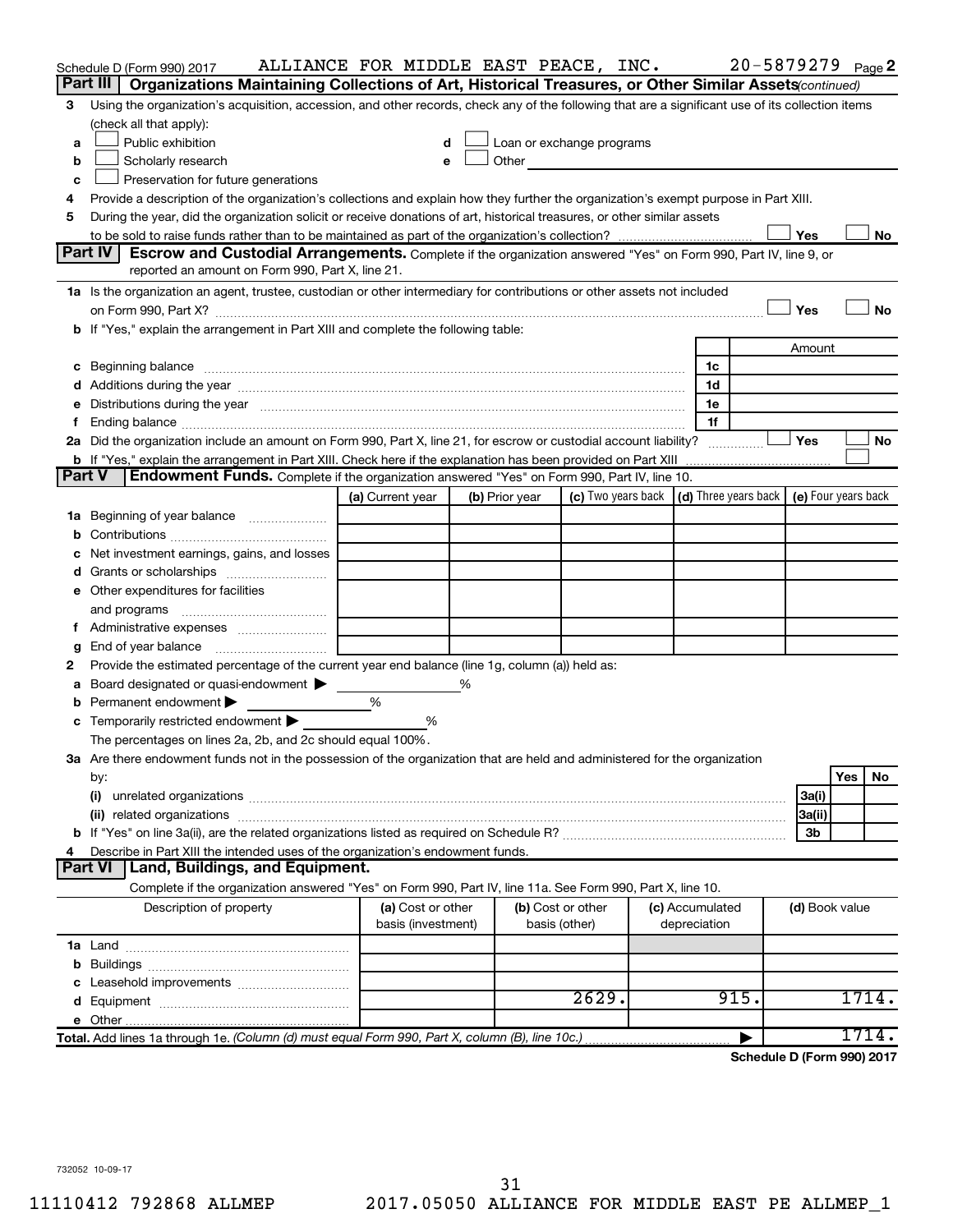| <b>Part VII</b> Investments - Other Securities.<br>Complete if the organization answered "Yes" on Form 990, Part IV, line 11b. See Form 990, Part X, line 12. |                 |                |                                                           |
|---------------------------------------------------------------------------------------------------------------------------------------------------------------|-----------------|----------------|-----------------------------------------------------------|
| (a) Description of security or category (including name of security)                                                                                          | (b) Book value  |                | (c) Method of valuation: Cost or end-of-year market value |
| (1) Financial derivatives                                                                                                                                     |                 |                |                                                           |
|                                                                                                                                                               |                 |                |                                                           |
| (3) Other                                                                                                                                                     |                 |                |                                                           |
| (A)                                                                                                                                                           |                 |                |                                                           |
| (B)                                                                                                                                                           |                 |                |                                                           |
| (C)                                                                                                                                                           |                 |                |                                                           |
| (D)                                                                                                                                                           |                 |                |                                                           |
| (E)                                                                                                                                                           |                 |                |                                                           |
| (F)                                                                                                                                                           |                 |                |                                                           |
| (G)<br>(H)                                                                                                                                                    |                 |                |                                                           |
| Total. (Col. (b) must equal Form 990, Part X, col. (B) line 12.)                                                                                              |                 |                |                                                           |
| Part VIII Investments - Program Related.                                                                                                                      |                 |                |                                                           |
| Complete if the organization answered "Yes" on Form 990, Part IV, line 11c. See Form 990, Part X, line 13.                                                    |                 |                |                                                           |
| (a) Description of investment                                                                                                                                 | (b) Book value  |                | (c) Method of valuation: Cost or end-of-year market value |
| (1)                                                                                                                                                           |                 |                |                                                           |
| (2)                                                                                                                                                           |                 |                |                                                           |
| (3)                                                                                                                                                           |                 |                |                                                           |
| (4)                                                                                                                                                           |                 |                |                                                           |
| (5)                                                                                                                                                           |                 |                |                                                           |
| (6)                                                                                                                                                           |                 |                |                                                           |
| (7)                                                                                                                                                           |                 |                |                                                           |
| (8)                                                                                                                                                           |                 |                |                                                           |
| (9)                                                                                                                                                           |                 |                |                                                           |
| Total. (Col. (b) must equal Form 990, Part X, col. (B) line 13.)<br><b>Part IX</b><br><b>Other Assets.</b>                                                    |                 |                |                                                           |
| Complete if the organization answered "Yes" on Form 990, Part IV, line 11d. See Form 990, Part X, line 15.                                                    |                 |                |                                                           |
|                                                                                                                                                               | (a) Description |                | (b) Book value                                            |
| (1)                                                                                                                                                           |                 |                |                                                           |
| (2)                                                                                                                                                           |                 |                |                                                           |
| (3)                                                                                                                                                           |                 |                |                                                           |
| (4)                                                                                                                                                           |                 |                |                                                           |
| (5)                                                                                                                                                           |                 |                |                                                           |
| (6)                                                                                                                                                           |                 |                |                                                           |
| (7)                                                                                                                                                           |                 |                |                                                           |
| (8)                                                                                                                                                           |                 |                |                                                           |
| (9)                                                                                                                                                           |                 |                |                                                           |
| Total. (Column (b) must equal Form 990, Part X, col. (B) line 15.)                                                                                            |                 |                |                                                           |
| <b>Other Liabilities.</b><br><b>Part X</b>                                                                                                                    |                 |                |                                                           |
| Complete if the organization answered "Yes" on Form 990, Part IV, line 11e or 11f. See Form 990, Part X, line 25.<br>(a) Description of liability             |                 | (b) Book value |                                                           |
| 1.<br>Federal income taxes                                                                                                                                    |                 |                |                                                           |
| (1)<br>(2)                                                                                                                                                    |                 |                |                                                           |
| (3)                                                                                                                                                           |                 |                |                                                           |
| (4)                                                                                                                                                           |                 |                |                                                           |
| (5)                                                                                                                                                           |                 |                |                                                           |
| (6)                                                                                                                                                           |                 |                |                                                           |
| (7)                                                                                                                                                           |                 |                |                                                           |
| (8)                                                                                                                                                           |                 |                |                                                           |
| (9)                                                                                                                                                           |                 |                |                                                           |
| Total. (Column (b) must equal Form 990, Part X, col. (B) line 25.)                                                                                            |                 |                |                                                           |
| 2. Liability for uncertain tax positions. In Part XIII, provide the text of the footnote to the organization's financial statements that reports the          |                 |                |                                                           |
| organization's liability for uncertain tax positions under FIN 48 (ASC 740). Check here if the text of the footnote has been provided in Part XIII $ X $      |                 |                |                                                           |
|                                                                                                                                                               |                 |                | Schedule D (Form 990) 2017                                |

Schedule D (Form 990) 2017 ALLIANCE FOR MIDDLE EAST PEACE , INC 20-5879279 <sub>Page</sub> 3

ALLIANCE FOR MIDDLE EAST PEACE, INC. 20-5879279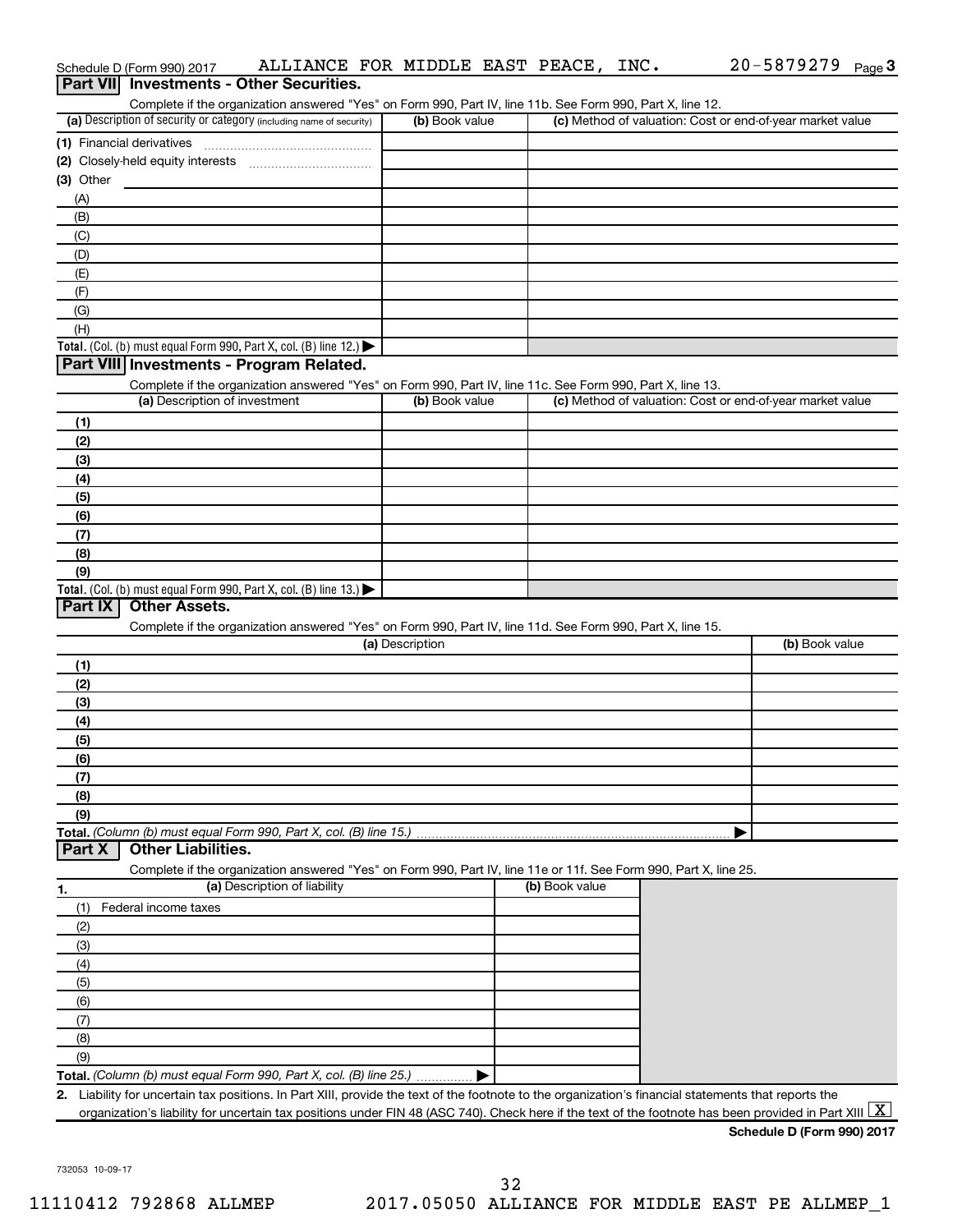|    | ALLIANCE FOR MIDDLE EAST PEACE, INC.<br>Schedule D (Form 990) 2017                                              |                |         |                | $20 - 5879279$ Page 4 |
|----|-----------------------------------------------------------------------------------------------------------------|----------------|---------|----------------|-----------------------|
|    | Reconciliation of Revenue per Audited Financial Statements With Revenue per Return.<br><b>Part XI</b>           |                |         |                |                       |
|    | Complete if the organization answered "Yes" on Form 990, Part IV, line 12a.                                     |                |         |                |                       |
| 1  | Total revenue, gains, and other support per audited financial statements                                        |                |         | $\overline{1}$ | 797611.               |
| 2  | Amounts included on line 1 but not on Form 990, Part VIII, line 12:                                             |                |         |                |                       |
| a  |                                                                                                                 | 2a             |         |                |                       |
| b  |                                                                                                                 | 2 <sub>b</sub> | 233853. |                |                       |
| c  |                                                                                                                 | 2c             |         |                |                       |
| d  |                                                                                                                 | 2d             |         |                |                       |
| е  |                                                                                                                 |                |         | <b>2e</b>      | 233853.               |
| З  |                                                                                                                 |                |         | 3              | 563758.               |
| 4  | Amounts included on Form 990, Part VIII, line 12, but not on line 1:                                            |                |         |                |                       |
|    |                                                                                                                 | l 4a           |         |                |                       |
| b  | Other (Describe in Part XIII.) (2000) (2000) (2000) (2010) (2010) (2010) (2010) (2010) (2010) (2010) (2010) (20 | 4 <sub>b</sub> |         |                |                       |
| c. | Add lines 4a and 4b                                                                                             |                |         | 4с             | 0.                    |
|    |                                                                                                                 |                |         | 5              | 563758.               |
|    |                                                                                                                 |                |         |                |                       |
|    | Part XII   Reconciliation of Expenses per Audited Financial Statements With Expenses per Return.                |                |         |                |                       |
|    | Complete if the organization answered "Yes" on Form 990, Part IV, line 12a.                                     |                |         |                |                       |
| 1  |                                                                                                                 |                |         | $\mathbf{1}$   | 875656.               |
| 2  | Amounts included on line 1 but not on Form 990, Part IX, line 25:                                               |                |         |                |                       |
| a  |                                                                                                                 | 2a             | 233853. |                |                       |
| b  | Prior year adjustments [ www.communications of the contract of the contract of the contract of the contract of  | 2 <sub>b</sub> |         |                |                       |
| c. |                                                                                                                 | 2 <sub>c</sub> |         |                |                       |
| d  |                                                                                                                 | 2d             |         |                |                       |
|    |                                                                                                                 |                |         | <b>2e</b>      | 233853.               |
| З  |                                                                                                                 |                |         | 3              | 641803.               |
| 4  | Amounts included on Form 990, Part IX, line 25, but not on line 1:                                              |                |         |                |                       |
| a  |                                                                                                                 | 4a             |         |                |                       |
| b  |                                                                                                                 | 4 <sub>b</sub> |         |                |                       |
| c. | Add lines 4a and 4b                                                                                             |                |         | 4с             | 0.                    |
|    | Part XIII Supplemental Information.                                                                             |                |         | 5              | 641803.               |

Provide the descriptions required for Part II, lines 3, 5, and 9; Part III, lines 1a and 4; Part IV, lines 1b and 2b; Part V, line 4; Part X, line 2; Part XI, lines 2d and 4b; and Part XII, lines 2d and 4b. Also complete this part to provide any additional information.

#### PART X, LINE 2:

| IN ACCORDANCE WITH AUTHORITATIVE GUIDANCE ON ACCOUNTING FOR UNCERTAINTY<br>IN |
|-------------------------------------------------------------------------------|
| INCOME TAXES ISSUED BY THE FASB, THE ORGANIZATION RECOGNIZES TAX              |
| LIABILITIES FOR UNCERTAIN TAX POSITIONS WHEN IT IS MORE LIKELY THAN NOT       |
| THAT A TAX POSITION WILL NOT BE SUSTAINED UPON EXAMINATION AND SETTLEMENT     |
| WITH VARIOUS TAXING AUTHORITIES. LIABILITIES FOR UNCERTAIN TAX POSITIONS      |
| ARE MEASURED BASED UPON THE LARGEST AMOUNT OF BENEFIT THAT IS GREATER THAN    |
| 50% LIKELY OF BEING REALIZED UPON SETTLEMENT. THE GUIDANCE ON ACCOUNTING      |
| FOR UNCERTAINTY IN INCOME TAXES ALSO ADDRESSES DE-RECOGNITION,                |
| CLASSIFICATION, INTEREST AND PENALTIES ON INCOME TAXES, AND ACCOUNTING IN     |
| INTERIM PERIODS.                                                              |
|                                                                               |

33

732054 10-09-17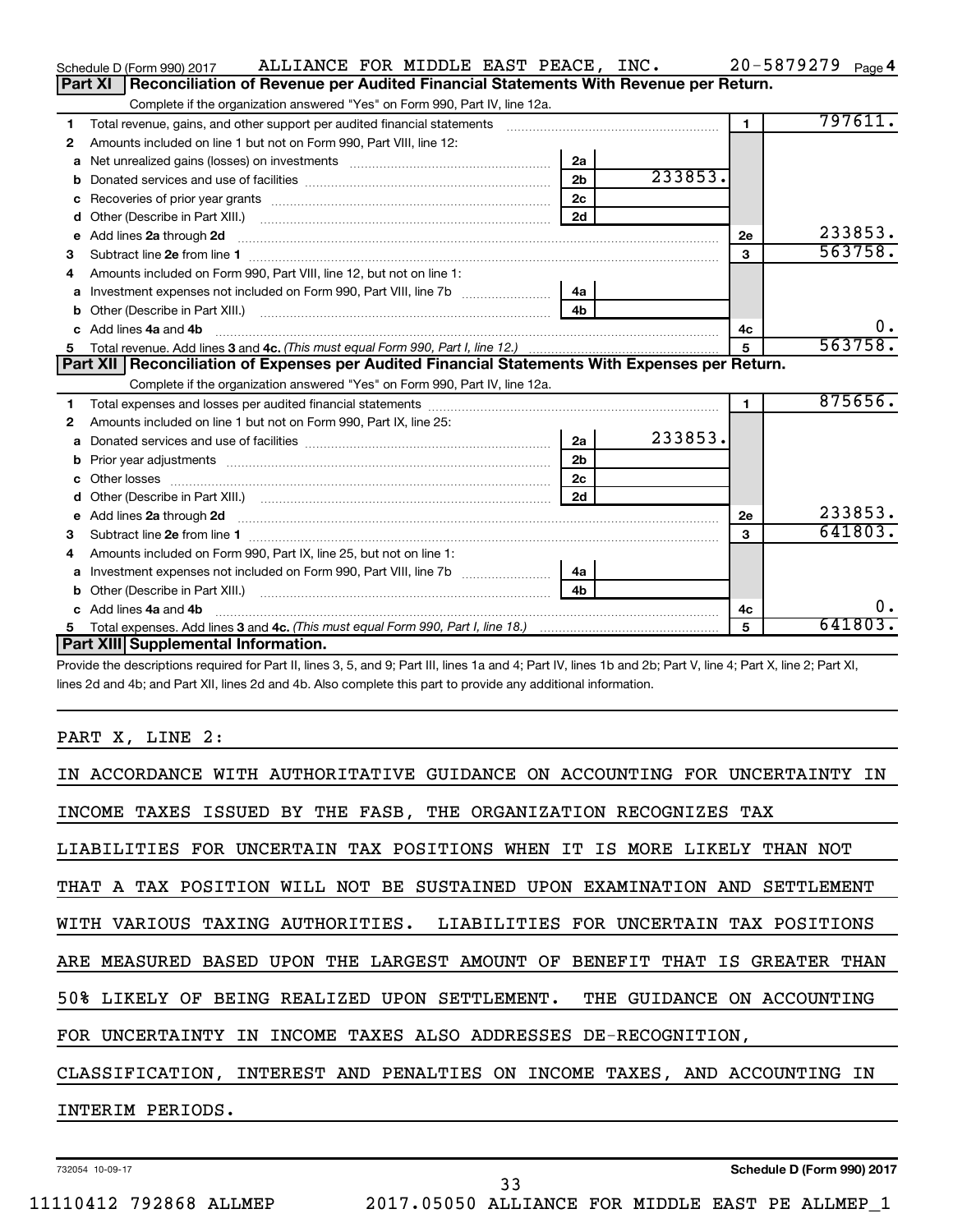|                                                                                         | ALLIANCE FOR MIDDLE EAST PEACE, INC. 20-5879279 Page 5 |    |  |                            |  |
|-----------------------------------------------------------------------------------------|--------------------------------------------------------|----|--|----------------------------|--|
| Schedule D (Form 990) 2017 ALLIANCE F<br>Part XIII Supplemental Information (continued) |                                                        |    |  |                            |  |
|                                                                                         |                                                        |    |  |                            |  |
|                                                                                         |                                                        |    |  |                            |  |
|                                                                                         |                                                        |    |  |                            |  |
|                                                                                         |                                                        |    |  |                            |  |
|                                                                                         |                                                        |    |  |                            |  |
|                                                                                         |                                                        |    |  |                            |  |
|                                                                                         |                                                        |    |  |                            |  |
|                                                                                         |                                                        |    |  |                            |  |
|                                                                                         |                                                        |    |  |                            |  |
|                                                                                         |                                                        |    |  |                            |  |
|                                                                                         |                                                        |    |  |                            |  |
|                                                                                         |                                                        |    |  |                            |  |
|                                                                                         |                                                        |    |  |                            |  |
|                                                                                         |                                                        |    |  |                            |  |
|                                                                                         |                                                        |    |  |                            |  |
|                                                                                         |                                                        |    |  |                            |  |
|                                                                                         |                                                        |    |  |                            |  |
|                                                                                         |                                                        |    |  |                            |  |
|                                                                                         |                                                        |    |  |                            |  |
|                                                                                         |                                                        |    |  |                            |  |
|                                                                                         |                                                        |    |  |                            |  |
|                                                                                         |                                                        |    |  |                            |  |
|                                                                                         |                                                        |    |  |                            |  |
|                                                                                         |                                                        |    |  |                            |  |
|                                                                                         |                                                        |    |  |                            |  |
|                                                                                         |                                                        |    |  |                            |  |
|                                                                                         |                                                        |    |  |                            |  |
|                                                                                         |                                                        |    |  |                            |  |
|                                                                                         |                                                        |    |  |                            |  |
|                                                                                         |                                                        |    |  |                            |  |
|                                                                                         |                                                        |    |  |                            |  |
|                                                                                         |                                                        |    |  |                            |  |
|                                                                                         |                                                        |    |  |                            |  |
|                                                                                         |                                                        |    |  |                            |  |
|                                                                                         |                                                        |    |  |                            |  |
|                                                                                         |                                                        |    |  |                            |  |
|                                                                                         |                                                        |    |  |                            |  |
|                                                                                         |                                                        |    |  |                            |  |
|                                                                                         |                                                        |    |  |                            |  |
|                                                                                         |                                                        |    |  |                            |  |
|                                                                                         |                                                        |    |  |                            |  |
| 732055 10-09-17                                                                         |                                                        |    |  | Schedule D (Form 990) 2017 |  |
|                                                                                         |                                                        | 21 |  |                            |  |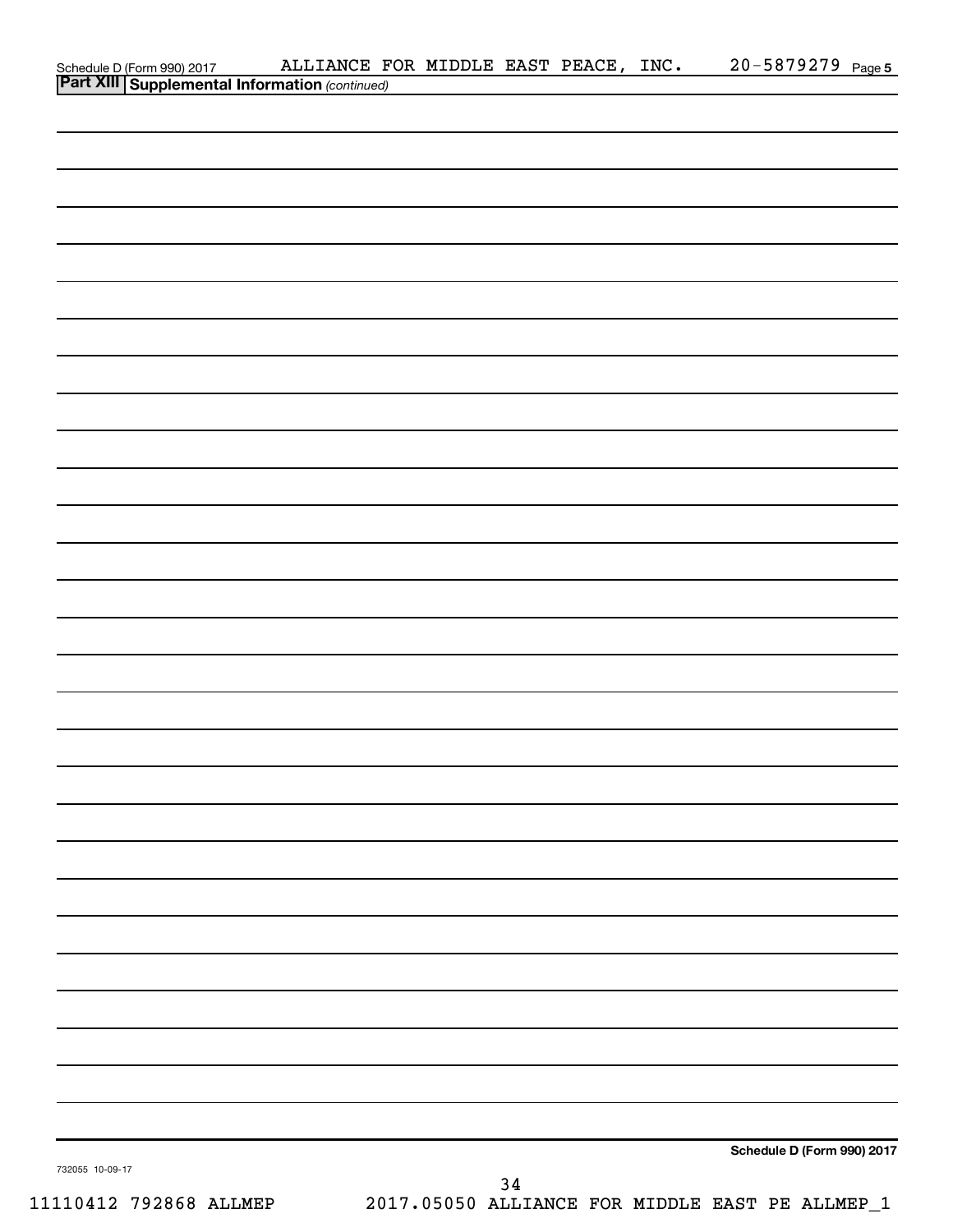| <b>SCHEDULE F</b>                                      |                                           |                                                                                           | <b>Statement of Activities Outside the United States</b>                                                                                                                                                                                             |                    |                                                                                                                 | OMB No. 1545-0047                                                    |
|--------------------------------------------------------|-------------------------------------------|-------------------------------------------------------------------------------------------|------------------------------------------------------------------------------------------------------------------------------------------------------------------------------------------------------------------------------------------------------|--------------------|-----------------------------------------------------------------------------------------------------------------|----------------------------------------------------------------------|
| (Form 990)                                             |                                           |                                                                                           | Complete if the organization answered "Yes" on Form 990, Part IV, line 14b, 15, or 16.                                                                                                                                                               |                    |                                                                                                                 |                                                                      |
| Department of the Treasury<br>Internal Revenue Service |                                           |                                                                                           | Attach to Form 990.<br>Go to www.irs.gov/Form990 for instructions and the latest information.                                                                                                                                                        |                    |                                                                                                                 | <b>Open to Public</b><br>Inspection                                  |
| Name of the organization                               |                                           |                                                                                           |                                                                                                                                                                                                                                                      |                    |                                                                                                                 | <b>Employer identification number</b>                                |
| ALLIANCE FOR MIDDLE EAST PEACE, INC.                   |                                           |                                                                                           |                                                                                                                                                                                                                                                      |                    | 20-5879279                                                                                                      |                                                                      |
| Part I                                                 |                                           |                                                                                           | General Information on Activities Outside the United States. Complete if the organization answered "Yes" on                                                                                                                                          |                    |                                                                                                                 |                                                                      |
| Form 990, Part IV, line 14b.                           |                                           |                                                                                           |                                                                                                                                                                                                                                                      |                    |                                                                                                                 |                                                                      |
| 1.                                                     |                                           |                                                                                           | For grantmakers. Does the organization maintain records to substantiate the amount of its grants and other assistance,<br>the grantees' eligibility for the grants or assistance, and the selection criteria used to award the grants or assistance? |                    |                                                                                                                 | $\boxed{\text{X}}$ No<br>Yes                                         |
| 2<br>United States.                                    |                                           |                                                                                           | For grantmakers. Describe in Part V the organization's procedures for monitoring the use of its grants and other assistance outside the                                                                                                              |                    |                                                                                                                 |                                                                      |
| 3                                                      |                                           |                                                                                           | Activities per Region. (The following Part I, line 3 table can be duplicated if additional space is needed.)                                                                                                                                         |                    |                                                                                                                 |                                                                      |
| (a) Region                                             | (b) Number of<br>offices<br>in the region | (c) Number of<br>employees,<br>agents, and<br>independent<br>contractors<br>in the region | (d) Activities conducted in the region<br>(by type) (such as, fundraising, pro-<br>gram services, investments, grants to<br>recipients located in the region)                                                                                        |                    | (e) If activity listed in (d)<br>is a program service,<br>describe specific type<br>of service(s) in the region | (f) Total<br>expenditures<br>for and<br>investments<br>in the region |
| MIDDLE EAST, EUROPE,                                   |                                           |                                                                                           |                                                                                                                                                                                                                                                      |                    |                                                                                                                 |                                                                      |
| AND NORTH AFRICA -                                     |                                           |                                                                                           |                                                                                                                                                                                                                                                      | CAPACITY BUILDING, |                                                                                                                 |                                                                      |
| ALGERIA, BAHRAIN,                                      |                                           | $\mathbf{1}$                                                                              | PROGRAM SERVICES                                                                                                                                                                                                                                     | MEMBER RELATIONS,  | ADVOCACY AND EDUCATION                                                                                          |                                                                      |
| DJIBOUTI, EGYPT,                                       | 1                                         |                                                                                           |                                                                                                                                                                                                                                                      |                    |                                                                                                                 | 63180.                                                               |
|                                                        |                                           |                                                                                           |                                                                                                                                                                                                                                                      |                    |                                                                                                                 |                                                                      |
|                                                        |                                           |                                                                                           |                                                                                                                                                                                                                                                      |                    |                                                                                                                 |                                                                      |
|                                                        |                                           |                                                                                           |                                                                                                                                                                                                                                                      |                    |                                                                                                                 |                                                                      |
|                                                        |                                           |                                                                                           |                                                                                                                                                                                                                                                      |                    |                                                                                                                 |                                                                      |
|                                                        |                                           |                                                                                           |                                                                                                                                                                                                                                                      |                    |                                                                                                                 |                                                                      |
|                                                        |                                           |                                                                                           |                                                                                                                                                                                                                                                      |                    |                                                                                                                 |                                                                      |
|                                                        |                                           |                                                                                           |                                                                                                                                                                                                                                                      |                    |                                                                                                                 |                                                                      |
| 3 a Sub-total                                          |                                           | 1                                                                                         |                                                                                                                                                                                                                                                      |                    |                                                                                                                 | 63180.                                                               |
| <b>b</b> Total from continuation<br>sheets to Part I   | 0                                         | 0                                                                                         |                                                                                                                                                                                                                                                      |                    |                                                                                                                 | 0.                                                                   |
| c Totals (add lines 3a<br>and 3b)                      |                                           | $\mathbf{1}$                                                                              |                                                                                                                                                                                                                                                      |                    |                                                                                                                 | 63180.                                                               |

**For Paperwork Reduction Act Notice, see the Instructions for Form 990. Schedule F (Form 990) 2017** LHA

OMB No. 1545-0047

732071 10-06-17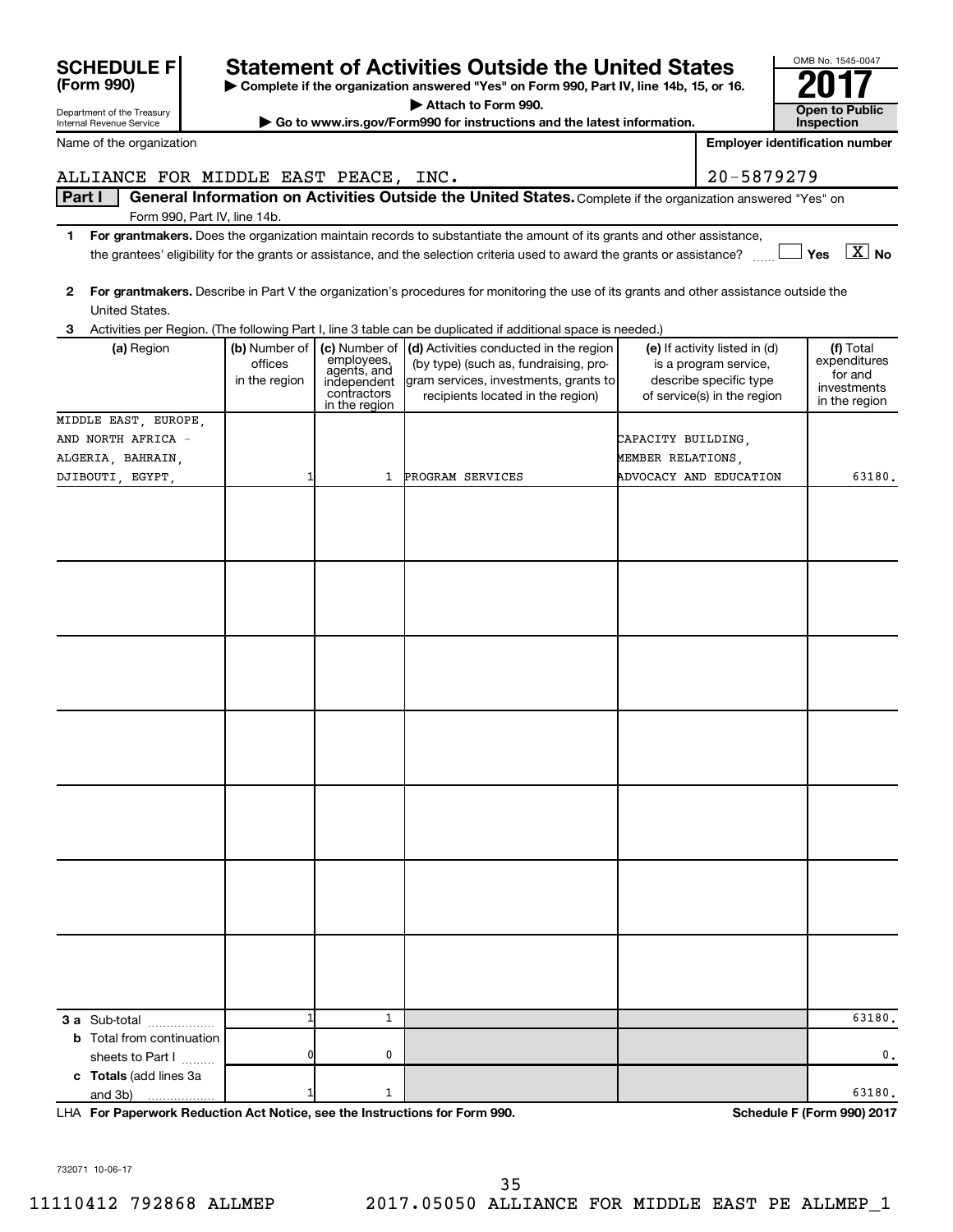Part II | Grants and Other Assistance to Organizations or Entities Outside the United States. Complete if the organization answered "Yes" on Form 990, Part IV, line 15, for any recipient who received more than \$5,000. Part II can be duplicated if additional space is needed.

| $\mathbf{1}$<br>(a) Name of organization | (b) IRS code section<br>and EIN (if applicable) | (c) Region    | (d) Purpose of<br>grant                                                                                                                      | (e) Amount | (f) Manner of<br>of cash grant cash disbursement | (g) Amount of<br>noncash<br>assistance | (h) Description<br>of noncash<br>assistance | (i) Method of<br>valuation (book, FMV,<br>appraisal, other) |
|------------------------------------------|-------------------------------------------------|---------------|----------------------------------------------------------------------------------------------------------------------------------------------|------------|--------------------------------------------------|----------------------------------------|---------------------------------------------|-------------------------------------------------------------|
|                                          |                                                 |               |                                                                                                                                              |            |                                                  |                                        |                                             |                                                             |
|                                          |                                                 |               |                                                                                                                                              |            |                                                  |                                        |                                             |                                                             |
|                                          |                                                 | <b>EUROPE</b> | PROGRAM SERVICES                                                                                                                             | 63180.     |                                                  | $\mathbf{0}$ .                         |                                             |                                                             |
|                                          |                                                 |               |                                                                                                                                              |            |                                                  |                                        |                                             |                                                             |
|                                          |                                                 |               |                                                                                                                                              |            |                                                  |                                        |                                             |                                                             |
|                                          |                                                 |               |                                                                                                                                              |            |                                                  |                                        |                                             |                                                             |
|                                          |                                                 |               |                                                                                                                                              |            |                                                  |                                        |                                             |                                                             |
|                                          |                                                 |               |                                                                                                                                              |            |                                                  |                                        |                                             |                                                             |
|                                          |                                                 |               |                                                                                                                                              |            |                                                  |                                        |                                             |                                                             |
|                                          |                                                 |               |                                                                                                                                              |            |                                                  |                                        |                                             |                                                             |
|                                          |                                                 |               |                                                                                                                                              |            |                                                  |                                        |                                             |                                                             |
|                                          |                                                 |               |                                                                                                                                              |            |                                                  |                                        |                                             |                                                             |
|                                          |                                                 |               |                                                                                                                                              |            |                                                  |                                        |                                             |                                                             |
|                                          |                                                 |               |                                                                                                                                              |            |                                                  |                                        |                                             |                                                             |
|                                          |                                                 |               |                                                                                                                                              |            |                                                  |                                        |                                             |                                                             |
|                                          |                                                 |               |                                                                                                                                              |            |                                                  |                                        |                                             |                                                             |
|                                          |                                                 |               |                                                                                                                                              |            |                                                  |                                        |                                             |                                                             |
|                                          |                                                 |               |                                                                                                                                              |            |                                                  |                                        |                                             |                                                             |
|                                          |                                                 |               |                                                                                                                                              |            |                                                  |                                        |                                             |                                                             |
|                                          |                                                 |               |                                                                                                                                              |            |                                                  |                                        |                                             |                                                             |
| $\mathbf{2}$                             |                                                 |               | Enter total number of recipient organizations listed above that are recognized as charities by the foreign country, recognized as tax-exempt |            |                                                  |                                        |                                             |                                                             |
|                                          |                                                 |               |                                                                                                                                              |            |                                                  |                                        |                                             | 0                                                           |
|                                          |                                                 |               |                                                                                                                                              |            |                                                  |                                        |                                             | $\overline{1}$                                              |

**Schedule F (Form 990) 2017**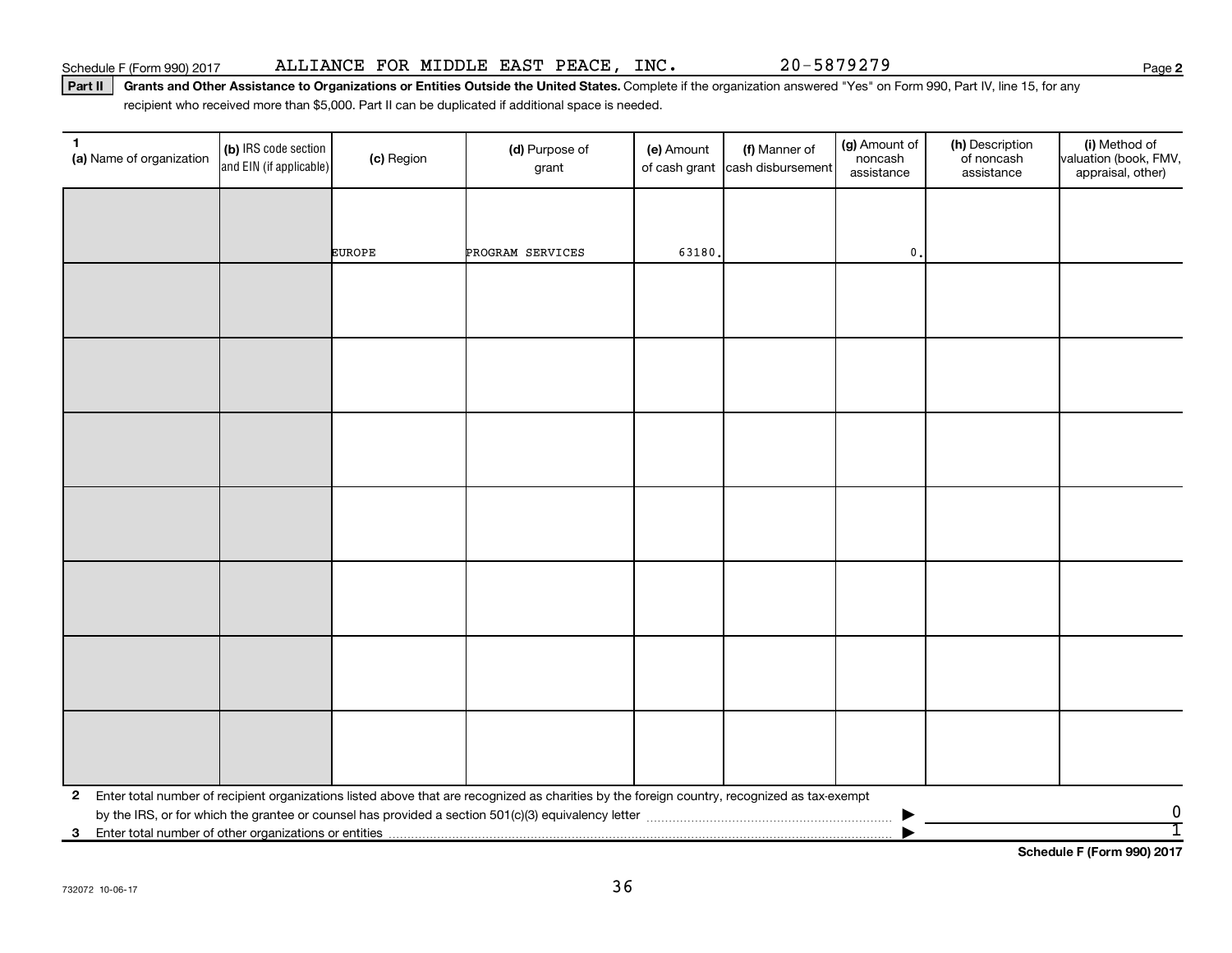| Schedule F (Form 990) 2017 |                 |                                |                   | Page |
|----------------------------|-----------------|--------------------------------|-------------------|------|
|                            | ALLIANCE<br>FOR | INC.<br>. MIDDLE EAST<br>PEACE | 5879270<br>$20 -$ |      |

**Part III Grants and Other Assistance to Individuals Outside the United States.**  Complete if the organization answered "Yes" on Form 990, Part IV, line 16. Part III can be duplicated if additional space is needed.

| (a) Type of grant or assistance | (b) Region | (c) Number of (d) Amount of recipients cash grant | (e) Manner of<br>cash disbursement | (f) Amount of<br>noncash<br>assistance | (g) Description of<br>noncash assistance | (h) Method of<br>valuation<br>(book, FMV,<br>appraisal, other) |
|---------------------------------|------------|---------------------------------------------------|------------------------------------|----------------------------------------|------------------------------------------|----------------------------------------------------------------|
|                                 |            |                                                   |                                    |                                        |                                          |                                                                |
|                                 |            |                                                   |                                    |                                        |                                          |                                                                |
|                                 |            |                                                   |                                    |                                        |                                          |                                                                |
|                                 |            |                                                   |                                    |                                        |                                          |                                                                |
|                                 |            |                                                   |                                    |                                        |                                          |                                                                |
|                                 |            |                                                   |                                    |                                        |                                          |                                                                |
|                                 |            |                                                   |                                    |                                        |                                          |                                                                |
|                                 |            |                                                   |                                    |                                        |                                          |                                                                |
|                                 |            |                                                   |                                    |                                        |                                          |                                                                |

**Schedule F (Form 990) 2017**

**3**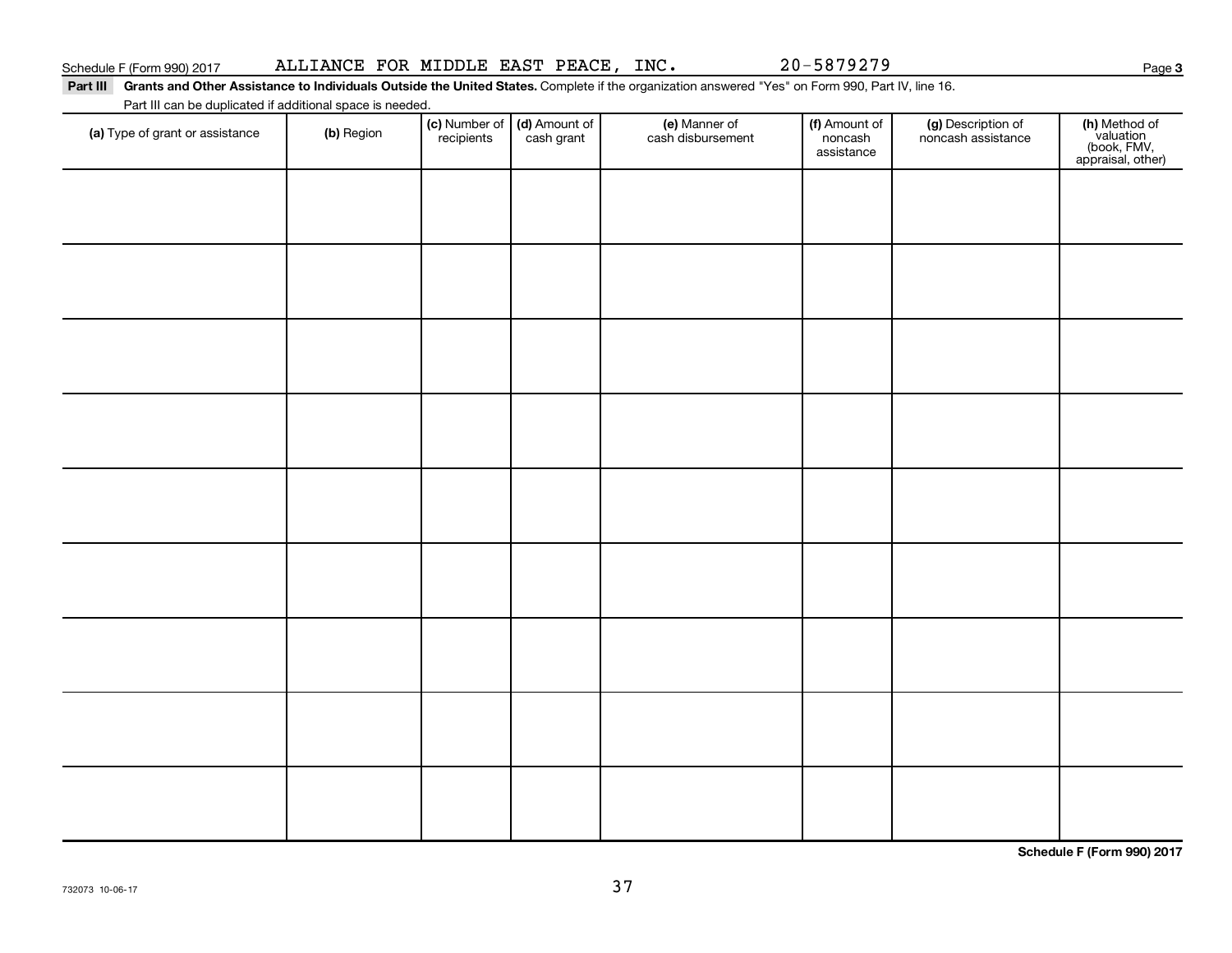| Schedule F (Form 990) 2017 ALLIANCE FOR MIDDLE EAST PEACE, |  |  | INC. | 20-5879279 | Page |
|------------------------------------------------------------|--|--|------|------------|------|
| <b>Part IV   Foreign Forms</b>                             |  |  |      |            |      |

| 1            | Was the organization a U.S. transferor of property to a foreign corporation during the tax year? If "Yes," the<br>organization may be required to file Form 926, Return by a U.S. Transferor of Property to a Foreign<br>Corporation (see Instructions for Form 926) manufactured contract to the contract of the contract of the contract of                                                                          | Yes | $\boxed{\text{X}}$ No |
|--------------|------------------------------------------------------------------------------------------------------------------------------------------------------------------------------------------------------------------------------------------------------------------------------------------------------------------------------------------------------------------------------------------------------------------------|-----|-----------------------|
| $\mathbf{2}$ | Did the organization have an interest in a foreign trust during the tax year? If "Yes," the organization<br>may be required to separately file Form 3520, Annual Return To Report Transactions With Foreign<br>Trusts and Receipt of Certain Foreign Gifts, and/or Form 3520-A, Annual Information Return of Foreign<br>Trust With a U.S. Owner (see Instructions for Forms 3520 and 3520-A, don't file with Form 990) | Yes | $ X _{\sf No}$        |
| 3            | Did the organization have an ownership interest in a foreign corporation during the tax year? If "Yes,"<br>the organization may be required to file Form 5471, Information Return of U.S. Persons With Respect To                                                                                                                                                                                                      | Yes | $ X _{\text{No}}$     |
| 4            | Was the organization a direct or indirect shareholder of a passive foreign investment company or a<br>qualified electing fund during the tax year? If "Yes," the organization may be required to file Form 8621,<br>Information Return by a Shareholder of a Passive Foreign Investment Company or Qualified Electing Fund<br>(see Instructions for Form 8621)                                                         | Yes | $\boxed{\text{X}}$ No |
| 5            | Did the organization have an ownership interest in a foreign partnership during the tax year? If "Yes,"<br>the organization may be required to file Form 8865, Return of U.S. Persons With Respect to Certain                                                                                                                                                                                                          | Yes | $\boxed{\text{X}}$ No |
| 6            | Did the organization have any operations in or related to any boycotting countries during the tax year? If<br>"Yes," the organization may be required to separately file Form 5713, International Boycott Report (see                                                                                                                                                                                                  | Yes | $\mathbf{X}$<br>No    |

**Schedule F (Form 990) 2017**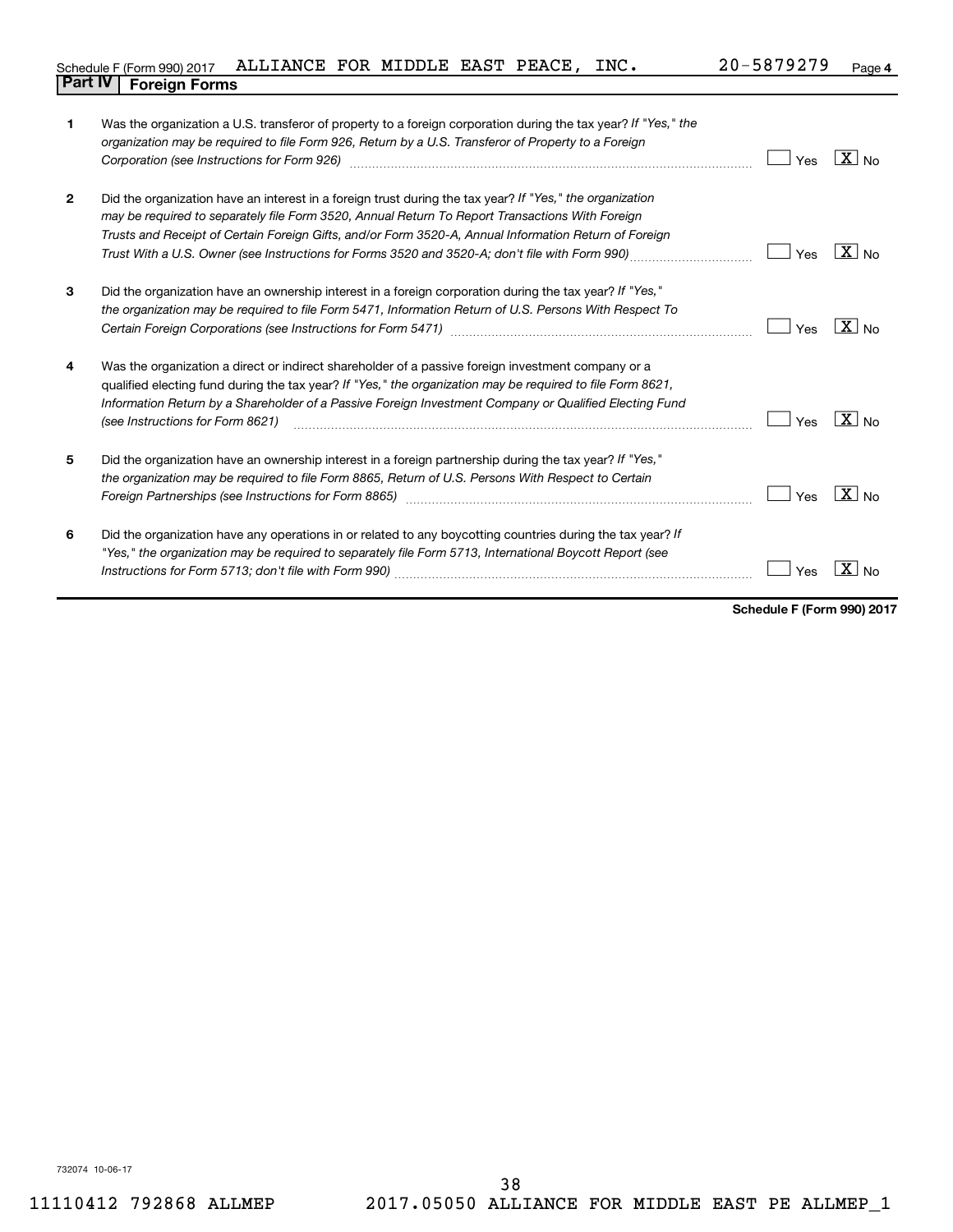|                 | Schedule F (Form 990) 2017      | ALLIANCE FOR MIDDLE EAST PEACE, INC. |  |    |  | $20 - 5879279$                                                                                                                        | Page 5 |
|-----------------|---------------------------------|--------------------------------------|--|----|--|---------------------------------------------------------------------------------------------------------------------------------------|--------|
| <b>Part V</b>   | <b>Supplemental Information</b> |                                      |  |    |  |                                                                                                                                       |        |
|                 |                                 |                                      |  |    |  | Provide the information required by Part I, line 2 (monitoring of funds); Part I, line 3, column (f) (accounting method; amounts of   |        |
|                 |                                 |                                      |  |    |  | investments vs. expenditures per region); Part II, line 1 (accounting method); Part III (accounting method); and Part III, column (c) |        |
|                 |                                 |                                      |  |    |  | (estimated number of recipients), as applicable. Also complete this part to provide any additional information. See instructions.     |        |
|                 |                                 |                                      |  |    |  |                                                                                                                                       |        |
|                 |                                 |                                      |  |    |  |                                                                                                                                       |        |
|                 |                                 |                                      |  |    |  |                                                                                                                                       |        |
|                 |                                 |                                      |  |    |  |                                                                                                                                       |        |
|                 |                                 |                                      |  |    |  |                                                                                                                                       |        |
|                 |                                 |                                      |  |    |  |                                                                                                                                       |        |
|                 |                                 |                                      |  |    |  |                                                                                                                                       |        |
|                 |                                 |                                      |  |    |  |                                                                                                                                       |        |
|                 |                                 |                                      |  |    |  |                                                                                                                                       |        |
|                 |                                 |                                      |  |    |  |                                                                                                                                       |        |
|                 |                                 |                                      |  |    |  |                                                                                                                                       |        |
|                 |                                 |                                      |  |    |  |                                                                                                                                       |        |
|                 |                                 |                                      |  |    |  |                                                                                                                                       |        |
|                 |                                 |                                      |  |    |  |                                                                                                                                       |        |
|                 |                                 |                                      |  |    |  |                                                                                                                                       |        |
|                 |                                 |                                      |  |    |  |                                                                                                                                       |        |
|                 |                                 |                                      |  |    |  |                                                                                                                                       |        |
|                 |                                 |                                      |  |    |  |                                                                                                                                       |        |
|                 |                                 |                                      |  |    |  |                                                                                                                                       |        |
|                 |                                 |                                      |  |    |  |                                                                                                                                       |        |
|                 |                                 |                                      |  |    |  |                                                                                                                                       |        |
|                 |                                 |                                      |  |    |  |                                                                                                                                       |        |
|                 |                                 |                                      |  |    |  |                                                                                                                                       |        |
|                 |                                 |                                      |  |    |  |                                                                                                                                       |        |
|                 |                                 |                                      |  |    |  |                                                                                                                                       |        |
|                 |                                 |                                      |  |    |  |                                                                                                                                       |        |
|                 |                                 |                                      |  |    |  |                                                                                                                                       |        |
|                 |                                 |                                      |  |    |  |                                                                                                                                       |        |
|                 |                                 |                                      |  |    |  |                                                                                                                                       |        |
|                 |                                 |                                      |  |    |  |                                                                                                                                       |        |
|                 |                                 |                                      |  |    |  |                                                                                                                                       |        |
|                 |                                 |                                      |  |    |  |                                                                                                                                       |        |
|                 |                                 |                                      |  |    |  |                                                                                                                                       |        |
|                 |                                 |                                      |  |    |  |                                                                                                                                       |        |
|                 |                                 |                                      |  |    |  |                                                                                                                                       |        |
|                 |                                 |                                      |  |    |  |                                                                                                                                       |        |
|                 |                                 |                                      |  |    |  |                                                                                                                                       |        |
|                 |                                 |                                      |  |    |  |                                                                                                                                       |        |
|                 |                                 |                                      |  |    |  |                                                                                                                                       |        |
|                 |                                 |                                      |  |    |  |                                                                                                                                       |        |
|                 |                                 |                                      |  |    |  |                                                                                                                                       |        |
|                 |                                 |                                      |  |    |  |                                                                                                                                       |        |
|                 |                                 |                                      |  |    |  |                                                                                                                                       |        |
|                 |                                 |                                      |  |    |  |                                                                                                                                       |        |
|                 |                                 |                                      |  |    |  |                                                                                                                                       |        |
|                 |                                 |                                      |  |    |  |                                                                                                                                       |        |
|                 |                                 |                                      |  |    |  |                                                                                                                                       |        |
|                 |                                 |                                      |  |    |  |                                                                                                                                       |        |
|                 |                                 |                                      |  |    |  |                                                                                                                                       |        |
|                 |                                 |                                      |  |    |  |                                                                                                                                       |        |
|                 |                                 |                                      |  |    |  |                                                                                                                                       |        |
|                 |                                 |                                      |  |    |  |                                                                                                                                       |        |
|                 |                                 |                                      |  |    |  |                                                                                                                                       |        |
|                 |                                 |                                      |  |    |  |                                                                                                                                       |        |
|                 |                                 |                                      |  |    |  |                                                                                                                                       |        |
| 732075 10-06-17 |                                 |                                      |  |    |  | Schedule F (Form 990) 2017                                                                                                            |        |
|                 |                                 |                                      |  | 39 |  |                                                                                                                                       |        |
|                 | 11110412 792868 ALLMEP          |                                      |  |    |  | 2017.05050 ALLIANCE FOR MIDDLE EAST PE ALLMEP_1                                                                                       |        |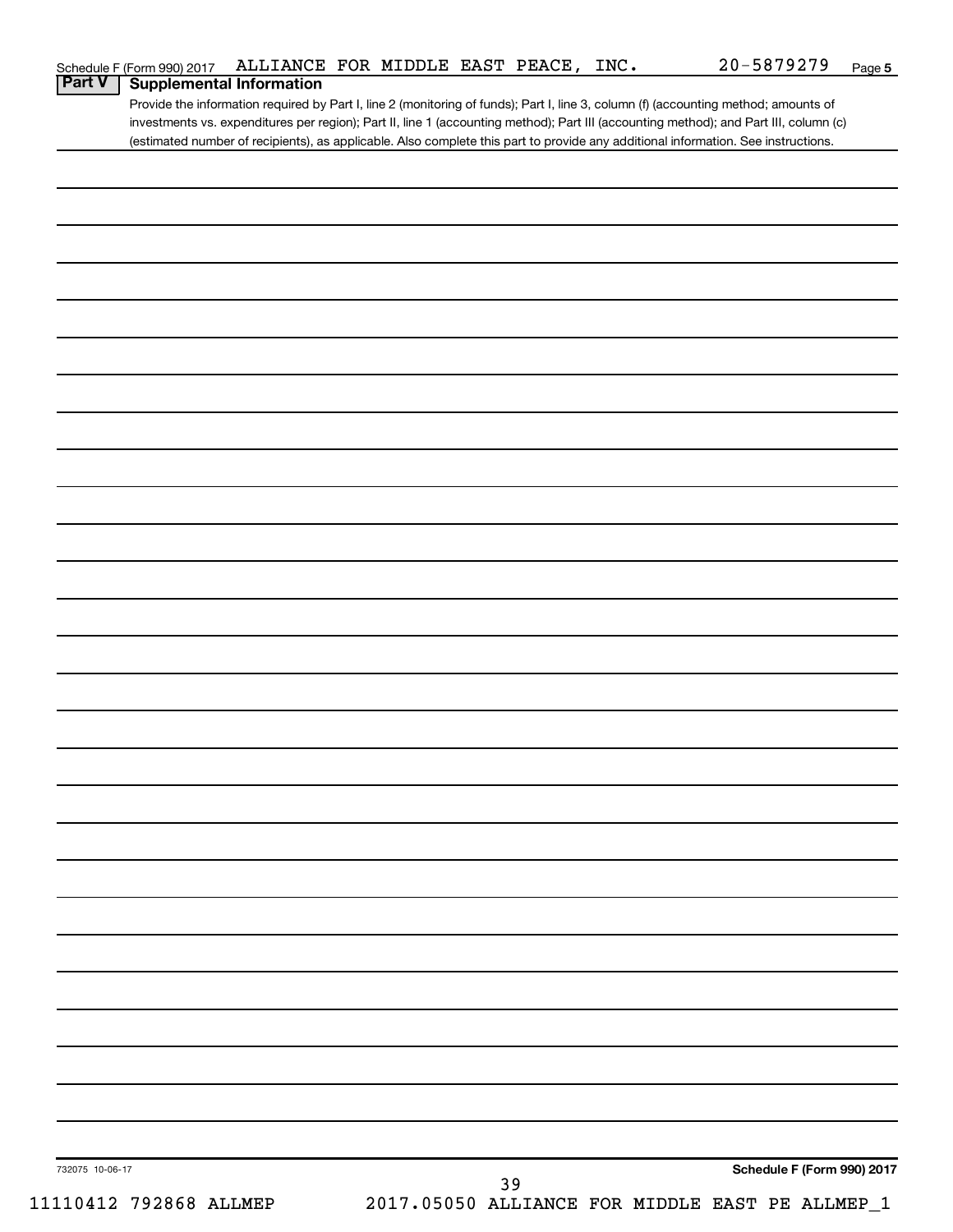**(Form 990 or 990-EZ)**

Department of the Treasury Internal Revenue Service Name of the organization

**Complete to provide information for responses to specific questions on SCHEDULE O Supplemental Information to Form 990 or 990-EZ** <br> **Complete to provide information for responses to specific questions on** 

**Form 990 or 990-EZ or to provide any additional information. | Attach to Form 990 or 990-EZ.**

**| Go to www.irs.gov/Form990 for the latest information.**

OMB No. 1545-0047 **Open to Public Inspection**

ALLIANCE FOR MIDDLE EAST PEACE, INC. 20-5879279

**Employer identification number**

## FORM 990, PART I, LINE 1, DESCRIPTION OF ORGANIZATION MISSION:

RECONCILIATION.

FORM 990, PART VI, SECTION B, LINE 11B:

THE BOARD OF DIRECTORS REVIEWS THE FORM 990 BEFORE IT IS FILED

FORM 990, PART VI, SECTION B, LINE 12C:

THE BOARD OF DIRECTORS ANNUALLY REVIEWS ITS ASSOCIATIONS WITH VENDORS AND

CONTRIBUTORS TO INSURE THERE ARE NO CONFLICTS OF INTEREST

FORM 990, PART VI, SECTION B, LINE 15A:

INDEPENDENT BOARD MEMBERS APPROVE THE SALARY OF THE EXECUTIVE DIRECTOR

FORM 990, PART VI, SECTION C, LINE 19:

THE ORGANIZATION MAKES ITS GOVERNING DOCUMENTS, CONFLICT OF INTEREST POLICY AND FINANCIAL STATEMENTS AVAILABLE TO THE PUBLIC UPON REQUEST

732211 09-07-17 LHA For Paperwork Reduction Act Notice, see the Instructions for Form 990 or 990-EZ. Schedule O (Form 990 or 990-EZ) (2017)

11110412 792868 ALLMEP 2017.05050 ALLIANCE FOR MIDDLE EAST PE ALLMEP\_1 40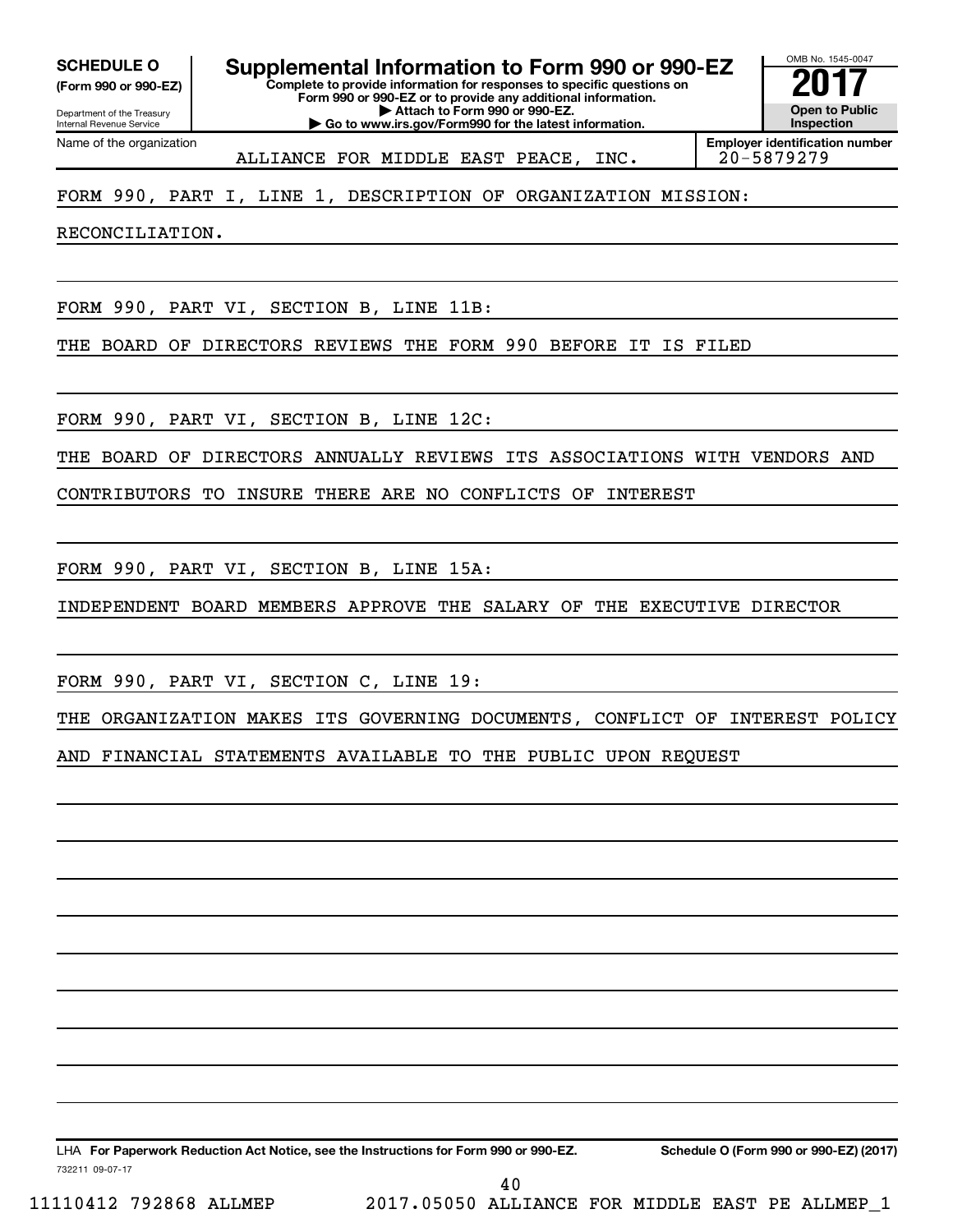| 8868<br>Form |  |
|--------------|--|
|--------------|--|

## (Rev. January 2017) **Exempt Organization Return** and  $\overline{\text{C}}$  OMB No. 1545-1709 **Form 8868 Application for Automatic Extension of Time To File an**<br>**Exempt Organization Beturn**

**Enter filer's identifying number**

Department of the Treasury Internal Revenue Service

**| File a separate application for each return.**

**Information about Form 8868 and its instructions is at www.irs.gov/form8868.** 

Electronic filing (e-file). You can electronically file Form 8868 to request a 6-month automatic extension of time to file any of the filing of this form, visit www.irs.gov/efile, click on Charities & Non-Profits, and click on e-file for Charities and Non-Profits. forms listed below with the exception of Form 8870, Information Return for Transfers Associated With Certain Personal Benefit Contracts, for which an extension request must be sent to the IRS in paper format (see instructions). For more details on the electronic

#### **Automatic 6-Month Extension of Time.** Only submit original (no copies needed).

All corporations required to file an income tax return other than Form 990-T (including 1120-C filers), partnerships, REMICs, and trusts must use Form 7004 to request an extension of time to file income tax returns.

|                                             |                                                                                                                                                                                                                                                                                                                                                                                                                                                                                                                                                                                                                                                   |           |                                                                        |              | Enter mer 3 identifying number           |                                         |  |  |
|---------------------------------------------|---------------------------------------------------------------------------------------------------------------------------------------------------------------------------------------------------------------------------------------------------------------------------------------------------------------------------------------------------------------------------------------------------------------------------------------------------------------------------------------------------------------------------------------------------------------------------------------------------------------------------------------------------|-----------|------------------------------------------------------------------------|--------------|------------------------------------------|-----------------------------------------|--|--|
| Type or                                     | Name of exempt organization or other filer, see instructions.                                                                                                                                                                                                                                                                                                                                                                                                                                                                                                                                                                                     |           |                                                                        |              |                                          | Employer identification number (EIN) or |  |  |
| print                                       |                                                                                                                                                                                                                                                                                                                                                                                                                                                                                                                                                                                                                                                   |           |                                                                        |              |                                          |                                         |  |  |
| File by the                                 | ALLIANCE FOR MIDDLE EAST PEACE, INC.                                                                                                                                                                                                                                                                                                                                                                                                                                                                                                                                                                                                              |           |                                                                        |              | 20-5879279                               |                                         |  |  |
| due date for<br>filing your<br>return. See  | Number, street, and room or suite no. If a P.O. box, see instructions.<br>1725 I STREET NW, NO. 300                                                                                                                                                                                                                                                                                                                                                                                                                                                                                                                                               |           |                                                                        |              | Social security number (SSN)             |                                         |  |  |
| instructions.                               | City, town or post office, state, and ZIP code. For a foreign address, see instructions.<br>WASHINGTON, DC<br>20006                                                                                                                                                                                                                                                                                                                                                                                                                                                                                                                               |           |                                                                        |              |                                          |                                         |  |  |
|                                             | Enter the Return Code for the return that this application is for (file a separate application for each return)                                                                                                                                                                                                                                                                                                                                                                                                                                                                                                                                   |           |                                                                        |              |                                          | $\overline{0}$<br>ı                     |  |  |
| Application                                 |                                                                                                                                                                                                                                                                                                                                                                                                                                                                                                                                                                                                                                                   | Return    | Application                                                            |              |                                          | Return                                  |  |  |
| Is For                                      |                                                                                                                                                                                                                                                                                                                                                                                                                                                                                                                                                                                                                                                   | Code      | Is For                                                                 |              |                                          | Code                                    |  |  |
|                                             | Form 990 or Form 990-EZ                                                                                                                                                                                                                                                                                                                                                                                                                                                                                                                                                                                                                           | 01        | Form 990-T (corporation)                                               |              |                                          | 07                                      |  |  |
| Form 990-BL                                 |                                                                                                                                                                                                                                                                                                                                                                                                                                                                                                                                                                                                                                                   | 02        | Form 1041-A                                                            |              |                                          | 08                                      |  |  |
|                                             | Form 4720 (individual)                                                                                                                                                                                                                                                                                                                                                                                                                                                                                                                                                                                                                            | 03        | Form 4720 (other than individual)                                      |              |                                          | 09                                      |  |  |
| Form 990-PF                                 |                                                                                                                                                                                                                                                                                                                                                                                                                                                                                                                                                                                                                                                   | 04        | Form 5227                                                              |              |                                          | 10                                      |  |  |
|                                             | Form 990-T (sec. 401(a) or 408(a) trust)                                                                                                                                                                                                                                                                                                                                                                                                                                                                                                                                                                                                          | 05        | Form 6069                                                              |              |                                          | 11                                      |  |  |
|                                             | Form 990-T (trust other than above)<br>THE ORGANIZATION                                                                                                                                                                                                                                                                                                                                                                                                                                                                                                                                                                                           | Form 8870 |                                                                        |              | 12                                       |                                         |  |  |
| $box \rightarrow \Box$<br>1<br>$\mathbf{2}$ | • If this is for a Group Return, enter the organization's four digit Group Exemption Number (GEN) [16] If this is for the whole group, check this<br>. If it is for part of the group, check this box $\blacktriangleright$   and attach a list with the names and EINs of all members the extension is for.<br>I request an automatic 6-month extension of time until<br>for the organization named above. The extension is for the organization's return for:<br>$\Box$ calendar year<br>$\blacktriangleright$ $\boxed{\text{X}}$ tax year beginning SEP 1, 2017<br>If the tax year entered in line 1 is for less than 12 months, check reason: |           | <b>JULY 15, 2019</b><br>AUG 31, 2018<br>, and ending<br>Initial return | Final return | , to file the exempt organization return |                                         |  |  |
|                                             | Change in accounting period                                                                                                                                                                                                                                                                                                                                                                                                                                                                                                                                                                                                                       |           |                                                                        |              |                                          |                                         |  |  |
| За                                          | If this application is for Forms 990-BL, 990-PF, 990-T, 4720, or 6069, enter the tentative tax, less any                                                                                                                                                                                                                                                                                                                                                                                                                                                                                                                                          |           |                                                                        |              |                                          |                                         |  |  |
|                                             | nonrefundable credits. See instructions.                                                                                                                                                                                                                                                                                                                                                                                                                                                                                                                                                                                                          |           |                                                                        | За           | \$                                       | 0.                                      |  |  |
| b                                           | If this application is for Forms 990-PF, 990-T, 4720, or 6069, enter any refundable credits and                                                                                                                                                                                                                                                                                                                                                                                                                                                                                                                                                   |           |                                                                        |              |                                          |                                         |  |  |
|                                             | estimated tax payments made. Include any prior year overpayment allowed as a credit.                                                                                                                                                                                                                                                                                                                                                                                                                                                                                                                                                              |           |                                                                        | 3b           | \$                                       | 0.                                      |  |  |
| c                                           | Balance due. Subtract line 3b from line 3a. Include your payment with this form, if required,                                                                                                                                                                                                                                                                                                                                                                                                                                                                                                                                                     |           |                                                                        |              |                                          |                                         |  |  |
|                                             | by using EFTPS (Electronic Federal Tax Payment System). See instructions.                                                                                                                                                                                                                                                                                                                                                                                                                                                                                                                                                                         |           |                                                                        | Зс           |                                          | 0.                                      |  |  |
| instructions.                               | Caution: If you are going to make an electronic funds withdrawal (direct debit) with this Form 8868, see Form 8453-EO and Form 8879-EO for payment                                                                                                                                                                                                                                                                                                                                                                                                                                                                                                |           |                                                                        |              |                                          |                                         |  |  |
| LHA                                         | For Privacy Act and Paperwork Reduction Act Notice, see instructions.                                                                                                                                                                                                                                                                                                                                                                                                                                                                                                                                                                             |           |                                                                        |              |                                          | Form 8868 (Rev. 1-2017)                 |  |  |

723841 04-01-17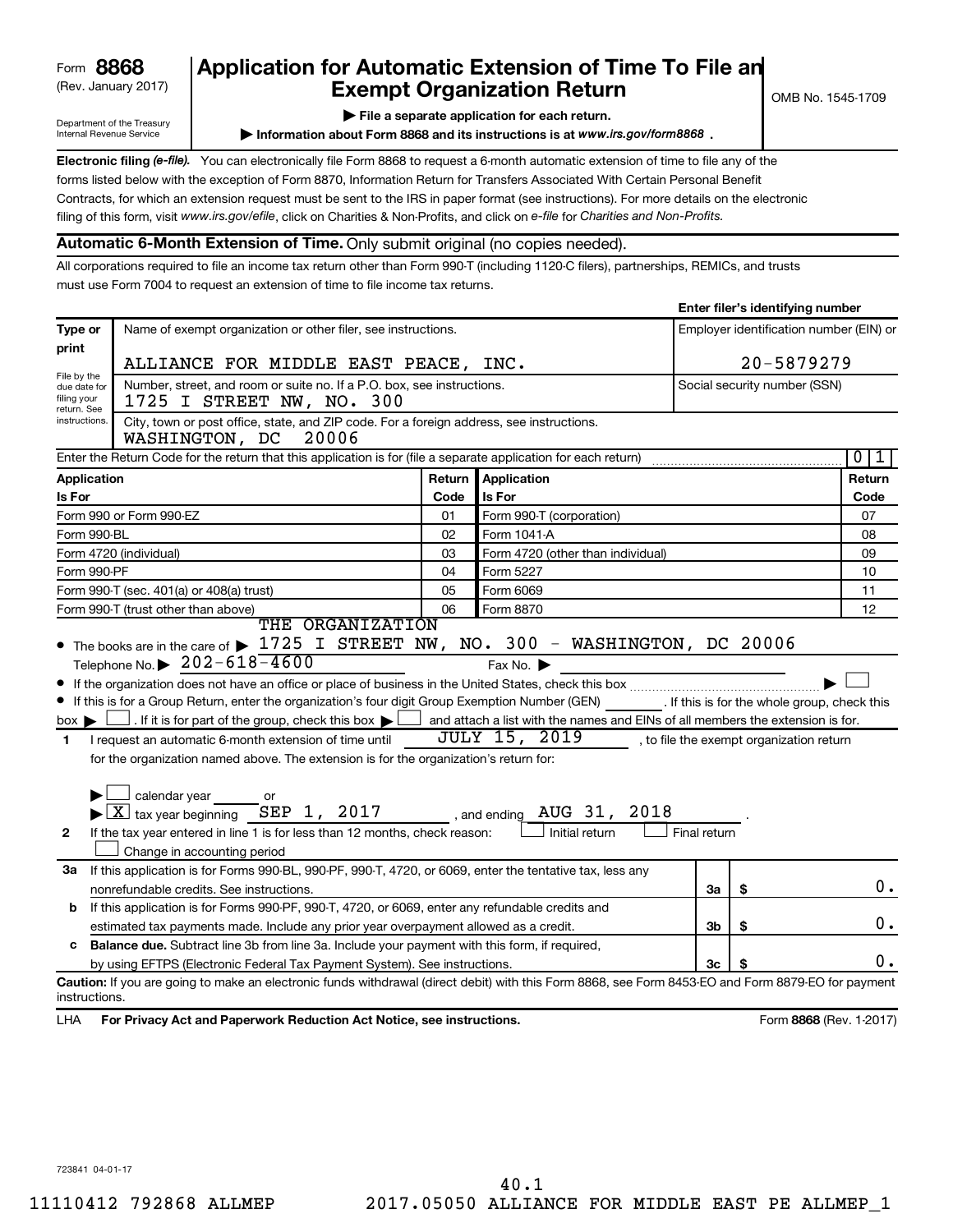|                 | For Office Use Only                                   | <b>ILLINOIS CHARITABLE ORGANIZATION ANNUAL REPORT</b>                                                               |                                  |                      |                    | Form AG990-IL<br>Revised 3/05                                       |
|-----------------|-------------------------------------------------------|---------------------------------------------------------------------------------------------------------------------|----------------------------------|----------------------|--------------------|---------------------------------------------------------------------|
| PMT#            |                                                       | <b>Attorney General LISA MADIGAN State of Illinois</b>                                                              |                                  |                      |                    |                                                                     |
|                 |                                                       | Charitable Trust Bureau, 100 West Randolph<br>11th Floor, Chicago, Illinois 60601                                   |                                  |                      |                    | $CO# 01-69840582$                                                   |
|                 |                                                       |                                                                                                                     |                                  |                      |                    | Check all items attached:                                           |
| AMT             |                                                       | <b>Report for the Fiscal Period:</b>                                                                                |                                  | $\boxed{\textbf{X}}$ | Copy of IRS Return |                                                                     |
|                 |                                                       | Beginning 09/01/2017                                                                                                | <b>Make Checks</b><br>Payable to |                      |                    | $\boxed{\mathbf{X}}$ Audited Financial Statements                   |
|                 |                                                       |                                                                                                                     | the Illinois                     | $\boxed{\text{X}}$   | Copy of Form IFC   |                                                                     |
| <b>INIT</b>     |                                                       | & Ending<br>08/31/2018                                                                                              | Charity<br>Bureau Fund           |                      |                    | \$15.00 Annual Report Filing Fee<br>\$100.00 Late Report Filing Fee |
|                 | Federal ID # 20-5879279                               | M <sub>0</sub><br>DAY<br><b>YR</b>                                                                                  |                                  |                      | M <sub>0</sub>     | <b>DAY</b><br><b>YR</b>                                             |
|                 | Are contributions to the organization tax deductible? | $X$ Yes<br>No                                                                                                       | Date Organization was created:   |                      |                    |                                                                     |
|                 | LEGAL                                                 |                                                                                                                     | Year-end                         |                      |                    |                                                                     |
|                 |                                                       | NAME ALLIANCE FOR MIDDLE EAST PEACE, INC.                                                                           | amounts                          |                      |                    |                                                                     |
|                 | MAIL                                                  |                                                                                                                     | A) ASSETS                        |                      | $A)$ \$            | 231234.                                                             |
|                 |                                                       | ADDRESS 1725 I STREET NW, NO. 300                                                                                   | <b>B) LIABILITIES</b>            |                      | $B)$ \$            | 69676.                                                              |
|                 | CITY, STATE WASHINGTON, DC                            |                                                                                                                     | C) NET ASSETS                    |                      | $C)$ \$            | 161558.                                                             |
|                 | ZIP CODE 20006                                        |                                                                                                                     |                                  |                      |                    |                                                                     |
| L.              |                                                       | <b>SUMMARY OF ALL REVENUE ITEMS DURING THE YEAR:</b>                                                                | PERCENTAGE                       |                      |                    | <b>AMOUNT</b>                                                       |
|                 |                                                       | D) PUBLIC SUPPORT, CONTRIBUTIONS & PROGRAM SERVICE REV. (GROSS AMTS.)                                               | 92.842%                          |                      | $D)$ \$            | 523407.                                                             |
|                 | GOVERNMENT GRANTS & MEMBERSHIP DUES<br>E)             |                                                                                                                     | 7.158%                           |                      | $E)$ \$            | 40351.                                                              |
|                 | OTHER REVENUES<br>F)                                  |                                                                                                                     |                                  | $\%$                 | $F)$ \$            |                                                                     |
|                 |                                                       |                                                                                                                     |                                  |                      | $G)$ \$            | 563758.                                                             |
| Ш.              |                                                       | G) TOTAL REVENUE, INCOME AND CONTRIBUTIONS RECEIVED (ADD D, E, & F)<br>SUMMARY OF ALL EXPENDITURES DURING THE YEAR: |                                  | 100 %                |                    |                                                                     |
|                 | H) OPERATING CHARITABLE PROGRAM EXPENSE               |                                                                                                                     | 59.969%                          |                      | $H)$ \$            | 384885.                                                             |
|                 |                                                       |                                                                                                                     |                                  |                      |                    |                                                                     |
|                 | EDUCATION PROGRAM SERVICE EXPENSE<br>$\mathsf{I}$     |                                                                                                                     |                                  | $\%$                 | $1)$ \$            |                                                                     |
|                 |                                                       |                                                                                                                     |                                  |                      |                    |                                                                     |
|                 | J)                                                    | TOTAL CHARITABLE PROGRAM SERVICE EXPENSE (ADD H & I)                                                                | 59.969%                          |                      | $J)$ \$            | 384885.                                                             |
|                 |                                                       |                                                                                                                     |                                  |                      |                    |                                                                     |
|                 |                                                       | J1) JOINT COSTS ALLOCATED TO PROGRAM SERVICES (INCLUDED IN J):<br>\$                                                |                                  |                      |                    |                                                                     |
|                 |                                                       |                                                                                                                     |                                  |                      |                    |                                                                     |
|                 | K)                                                    | GRANTS TO OTHER CHARITABLE ORGANIZATIONS                                                                            | 9.844%                           |                      | $K)$ \$            | 63180.                                                              |
|                 |                                                       |                                                                                                                     | 69.813%                          |                      |                    | 448065.                                                             |
|                 | L)                                                    | TOTAL CHARITABLE PROGRAM SERVICE EXPENDITURE (ADD J & K)                                                            |                                  |                      | $L)$ \$            |                                                                     |
|                 | M) MANAGEMENT AND GENERAL EXPENSE                     |                                                                                                                     | 14.002%                          |                      | $M)$ \$            | 89867.                                                              |
|                 |                                                       |                                                                                                                     |                                  |                      |                    |                                                                     |
|                 | N) FUNDRAISING EXPENSE                                |                                                                                                                     | 16.184%                          |                      | $N)$ \$            | 103871.                                                             |
|                 |                                                       |                                                                                                                     |                                  |                      |                    |                                                                     |
|                 | 0) TOTAL EXPENDITURES THIS PERIOD (ADD L, M, & N)     |                                                                                                                     |                                  | 100 %                | $0)$ \$            | 641803.                                                             |
|                 |                                                       | III. SUMMARY OF ALL PAID FUNDRAISER AND CONSULTANT ACTIVITIES:                                                      |                                  |                      |                    |                                                                     |
|                 |                                                       | (Attach Attorney General Report of Individual Fundraising Campaign-Form IFC. One for each PFR.)                     |                                  |                      |                    |                                                                     |
|                 | <b>PROFESSIONAL FUNDRAISERS:</b>                      |                                                                                                                     |                                  |                      |                    |                                                                     |
|                 | P)                                                    | TOTAL AMOUNT RAISED BY PAID PROFESSIONAL FUNDRAISERS                                                                |                                  | 100%                 | $P)$ \$            | 0.                                                                  |
|                 |                                                       |                                                                                                                     |                                  |                      |                    |                                                                     |
|                 | TOTAL FUNDRAISERS FEES AND EXPENSES<br>$\Omega$       |                                                                                                                     |                                  | $\%$                 | $Q)$ \$            |                                                                     |
|                 | NET RECEIVED BY THE CHARITY (P MINUS Q=R)<br>R)       |                                                                                                                     |                                  | $\%$                 | $R)$ \$            |                                                                     |
|                 |                                                       |                                                                                                                     |                                  |                      |                    |                                                                     |
|                 | PROFESSIONAL FUNDRAISING CONSULTANTS;                 | S) TOTAL AMOUNT PAID TO PROFESSIONAL FUNDRAISING CONSULTANTS                                                        |                                  |                      | $S)$ \$            | 0.                                                                  |
|                 |                                                       | IV. COMPENSATION TO THE (3) HIGHEST PAID PERSONS DURING THE YEAR:                                                   |                                  |                      |                    |                                                                     |
|                 |                                                       | T) NAME, TITLE;JOEL BRAUNOLD, EXECUTIVE DIRECTOR                                                                    |                                  |                      | $T)$ \$            | 120000.                                                             |
|                 | U) NAME, TITLE:                                       |                                                                                                                     |                                  |                      | $U)$ \$            |                                                                     |
|                 | V) NAME, TITLE:                                       |                                                                                                                     |                                  |                      | $V)$ \$            |                                                                     |
| V.              |                                                       | <b>CHARITABLE PROGRAM DESCRIPTION: CHARITABLE PROGRAM (3 HIGHEST BY \$ EXPENDED)</b>                                |                                  |                      |                    | List on back side of instructions                                   |
|                 |                                                       |                                                                                                                     |                                  |                      |                    | CODE                                                                |
| 798091 04-01-17 |                                                       | W) DESCRIPTION: POLICY ANALYSIS, EDUCATION, AND ADVOCACY                                                            |                                  |                      | $W)$ #             | 100                                                                 |
|                 | X)                                                    | DESCRIPTION: PUBLIC EDUCATION AND VISIBILITY                                                                        |                                  |                      | $X)$ #             | 101<br>300                                                          |
|                 | Y)                                                    | DESCRIPTION: MEETING MEMBERS NEEDS                                                                                  |                                  |                      | $Y)$ #             |                                                                     |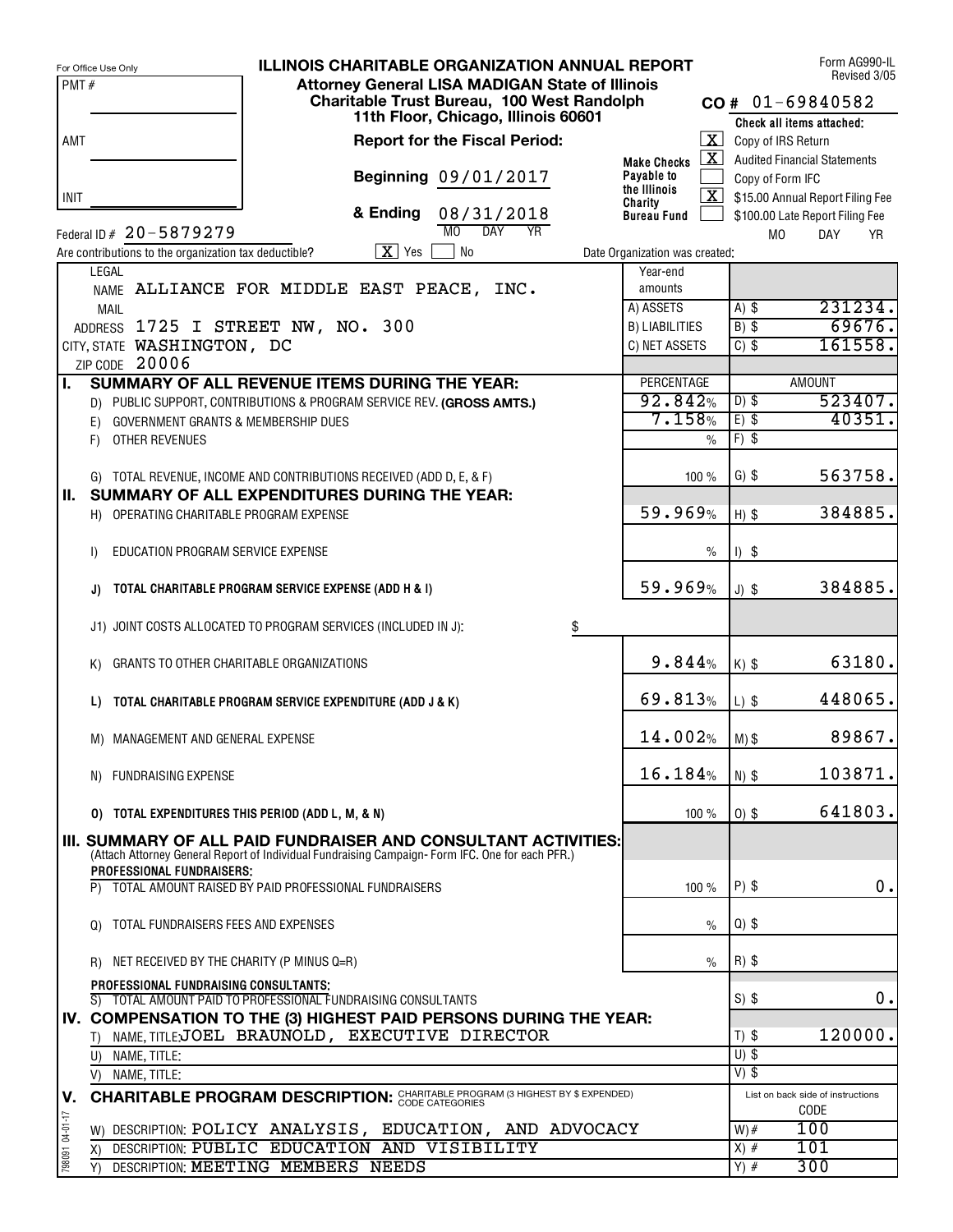|    | IF THE ANSWER TO ANY OF THE FOLLOWING IS YES, ATTACH A DETAILED EXPLANATION:                                                                                                                                                                                                                                                                                                           |     | <b>YES</b> | NO.                     |
|----|----------------------------------------------------------------------------------------------------------------------------------------------------------------------------------------------------------------------------------------------------------------------------------------------------------------------------------------------------------------------------------------|-----|------------|-------------------------|
|    |                                                                                                                                                                                                                                                                                                                                                                                        | 1.  |            | $\overline{\textbf{x}}$ |
|    | 2. HAS THE ORGANIZATION OR A CURRENT DIRECTOR, TRUSTEE, OFFICER OR EMPLOYEE THEREOF, EVER BEEN CONVICTED BY ANY<br>COURT OF ANY MISDEMEANOR INVOLVING THE MISUSE OR MISAPPROPRIATION OF FUNDS OR ANY FELONY?                                                                                                                                                                           | 2.  |            | $\overline{\textbf{x}}$ |
| 3. | DID THE ORGANIZATION MAKE A GRANT AWARD OR CONTRIBUTION TO ANY ORGANIZATION IN WHICH ANY OF ITS OFFICERS,<br>DIRECTORS OR TRUSTEES OWNS AN INTEREST; OR WAS IT A PARTY TO ANY TRANSACTION IN WHICH ANY OF ITS OFFICERS,<br>DIRECTORS OR TRUSTEES HAS A MATERIAL FINANCIAL INTEREST; OR DID ANY OFFICER, DIRECTOR OR TRUSTEE RECEIVE<br>ANYTHING OF VALUE NOT REPORTED AS COMPENSATION? | 3.  |            | х                       |
|    | HAS THE ORGANIZATION INVESTED IN ANY CORPORATE STOCK IN WHICH ANY OFFICER, DIRECTOR OR TRUSTEE OWNS MORE<br>THAN 10% OF THE OUTSTANDING SHARES?                                                                                                                                                                                                                                        | 4.  |            | $\overline{\textbf{x}}$ |
| 5. | IS ANY PROPERTY OF THE ORGANIZATION HELD IN THE NAME OF OR COMMINGLED WITH THE PROPERTY OF ANY OTHER PERSON<br>OR ORGANIZATION?                                                                                                                                                                                                                                                        | 5.  |            | х                       |
|    |                                                                                                                                                                                                                                                                                                                                                                                        | 6.  |            | х                       |
|    | 7a. DID THE ORGANIZATION ALLOCATE THE COST OF ANY SOLICITATION, MAILING, ADVERTISEMENT OR LITERATURE COSTS                                                                                                                                                                                                                                                                             | 7.  |            | X                       |
|    | 7b. IF "YES", ENTER (i) THE AGGREGATE AMOUNT OF THESE JOINT COSTS \$ ________________________; (ii) THE AMOUNT<br>ALLOCATED TO PROGRAM SERVICES \$<br>TAND (iv) THE AMOUNT ALLOCATED TO FUNDRAISING \$                                                                                                                                                                                 |     |            |                         |
|    |                                                                                                                                                                                                                                                                                                                                                                                        | 8.  |            | X                       |
| 9. | HAS THE ORGANIZATION EVER BEEN REFUSED REGISTRATION OR HAD ITS REGISTRATION OR TAX EXEMPTION SUSPENDED OR                                                                                                                                                                                                                                                                              | 9.  |            | X                       |
|    | 10. WAS THERE OR DO YOU HAVE ANY KNOWLEDGE OF ANY KICKBACK, BRIBE, OR ANY THEFT, DEFALCATION, MISAPPROPRIATION,<br>COMMINGLING OR MISUSE OF ORGANIZATIONAL FUNDS? [11] COMMINGLING COMMINGLING OR MISUSE OF ORGANIZATIONAL FUNDS?                                                                                                                                                      | 10. |            | $\overline{\textbf{x}}$ |
|    | 11. LIST THE NAME AND ADDRESS OF THE FINANCIAL INSTITUTIONS WHERE THE ORGANIZATION MAINTAINS ITS<br>THREE LARGEST ACCOUNTS:                                                                                                                                                                                                                                                            |     |            |                         |
|    | PNC BANK, PO BOX 609, PITTSBURGH, PA 15230-9738                                                                                                                                                                                                                                                                                                                                        |     |            |                         |
|    |                                                                                                                                                                                                                                                                                                                                                                                        |     |            |                         |
|    |                                                                                                                                                                                                                                                                                                                                                                                        |     |            |                         |
|    | 12. NAME AND TELEPHONE NUMBER OF CONTACT PERSON: THE ORGANIZATION - 202-618-4600                                                                                                                                                                                                                                                                                                       |     |            |                         |
|    |                                                                                                                                                                                                                                                                                                                                                                                        |     |            |                         |

#### **ALL ATTACHMENTS MUST ACCOMPANY THIS REPORT - SEE INSTRUCTIONS**

UNDER PENALTY OF PERJURY, I (WE) THE UNDERSIGNED DECLARE AND CERTIFY THAT I (WE) HAVE EXAMINED THIS ANNUAL REPORT AND THE ATTACHED DOCUMENTS, INCLUDING ALL THE SCHEDULES AND STATEMENTS AND THE FACTS THEREIN STATED ARE TRUE AND COMPLETE AND FILED WITH THE ILLINOIS ATTORNEY GENERAL FOR THE PURPOSE OF HAVING THE PEOPLE OF THE STATE OF ILLINOIS RELY THEREUPON. I HEREBY FURTHER AUTHORIZE AND AGREE TO SUBMIT MYSELF AND THE REGISTRANT HEREBY TO THE JURISDICTION OF THE STATE OF ILLINOIS.

| BE SURE TO INCLUDE ALL FEES DUE:                                                                                                                                                            | AVI MEYERSTEIN.<br>PRESIDENT      |           |      |  |
|---------------------------------------------------------------------------------------------------------------------------------------------------------------------------------------------|-----------------------------------|-----------|------|--|
| 1.) REPORTS ARE DUE WITHIN SIX<br>MONTHS OF YOUR FISCAL YEAR END.<br>2.) FOR FEES DUE SEE INSTRUCTIONS.<br>3.) REPORTS THAT ARE LATE OR<br>INCOMPLETE ARE SUBJECT TO A<br>\$100.00 PENALTY. | PRESIDENT OF TRUSTEE (PRINT NAME) | SIGNATURE | DATE |  |
|                                                                                                                                                                                             | JOEL BRAUNOLD, TRUSTEE            |           |      |  |
|                                                                                                                                                                                             | TREASURER OF TRUSTEE (PRINT NAME) | SIGNATURE | DATE |  |
| 798101<br>$04 - 01 - 17$                                                                                                                                                                    | PREPARER (PRINT NAME)             | SIGNATURE | DATE |  |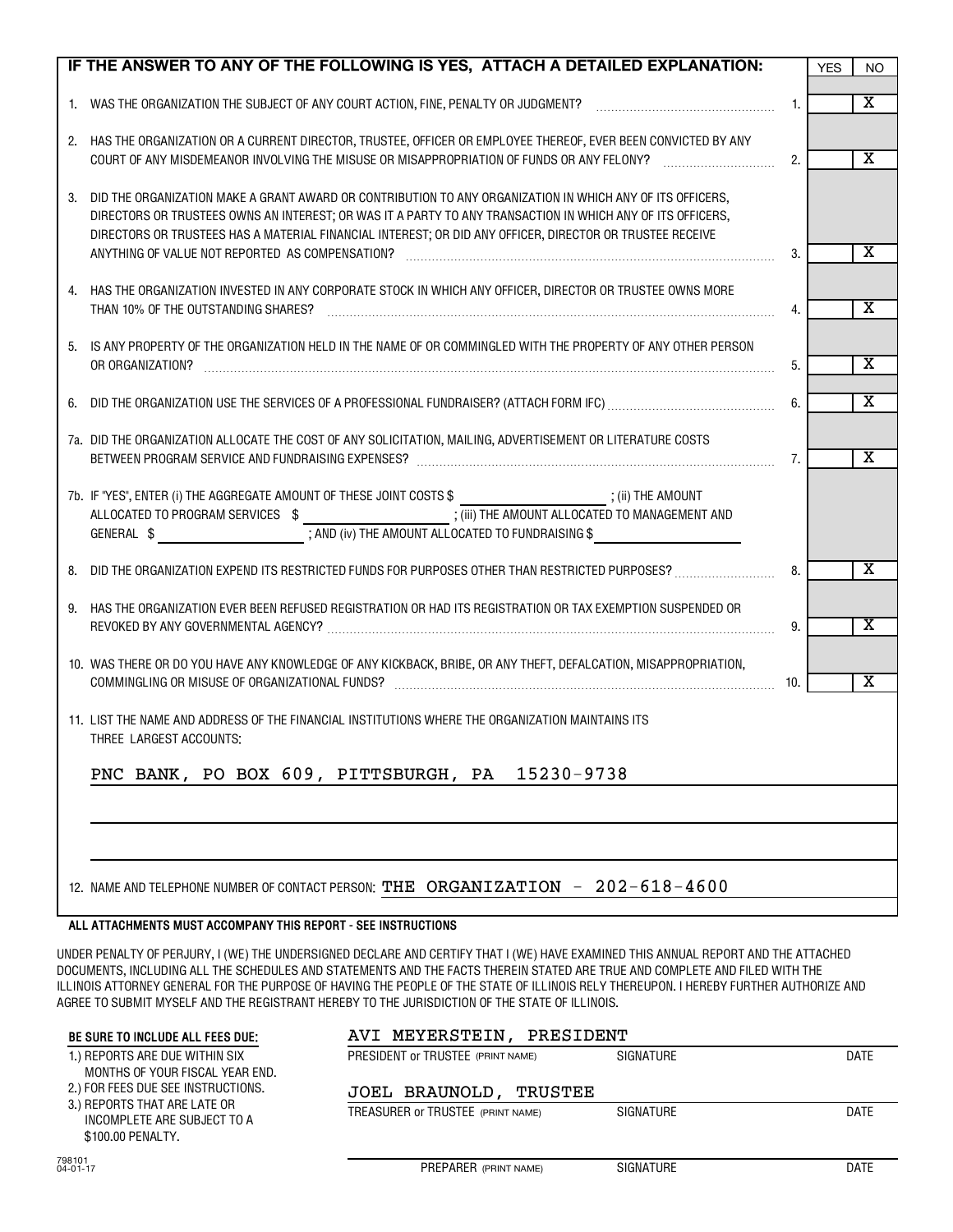NYS Annual Filing for Charitable Organizations www.CharitiesNYS.com

**Open to Public Inspection**

| <b>1. General Information</b>                                                                                                                                                                                                                                                                            |                                                                                                                      |                                           |                                                   |                                                                                                                                                            |  |  |
|----------------------------------------------------------------------------------------------------------------------------------------------------------------------------------------------------------------------------------------------------------------------------------------------------------|----------------------------------------------------------------------------------------------------------------------|-------------------------------------------|---------------------------------------------------|------------------------------------------------------------------------------------------------------------------------------------------------------------|--|--|
| 09/01/2017<br>and Ending (mm/dd/yyyy) 08/31/2018<br>For Fiscal Year Beginning (mm/dd/yyyy)                                                                                                                                                                                                               |                                                                                                                      |                                           |                                                   |                                                                                                                                                            |  |  |
| Check if Applicable:<br>Address Change                                                                                                                                                                                                                                                                   | Employer Identification Number (EIN):<br>Name of Organization:<br>20-5879279<br>ALLIANCE FOR MIDDLE EAST PEACE, INC. |                                           |                                                   |                                                                                                                                                            |  |  |
| Name Change<br><b>Initial Filing</b>                                                                                                                                                                                                                                                                     | Mailing Address:<br>1725 I STREET NW, NO. 300                                                                        | NY Registration Number:<br>$45 - 88 - 00$ |                                                   |                                                                                                                                                            |  |  |
| <b>Final Filing</b><br><b>Amended Filing</b>                                                                                                                                                                                                                                                             | City / State / ZIP:<br>WASHINGTON, DC                                                                                |                                           | Telephone:<br>646 241-5799                        |                                                                                                                                                            |  |  |
| Reg ID Pending                                                                                                                                                                                                                                                                                           | Website:<br>WWW.ALLMEP.ORG                                                                                           |                                           |                                                   | Email:                                                                                                                                                     |  |  |
| Check your organization's<br>Confirm your Registration Category in the<br>$\boxed{\mathbf{X}}$ 7A only<br>EPTL only<br>DUAL (7A & EPTL)<br><b>EXEMPT*</b><br>registration category:<br>Charities Registry at www.CharitiesNYS.com.                                                                       |                                                                                                                      |                                           |                                                   |                                                                                                                                                            |  |  |
| 2. Certification                                                                                                                                                                                                                                                                                         |                                                                                                                      |                                           |                                                   |                                                                                                                                                            |  |  |
|                                                                                                                                                                                                                                                                                                          |                                                                                                                      |                                           |                                                   | See instructions for certification requirements. Improper certification is a violation of law that may be subject to penalties. The certification requires |  |  |
| two signatories.                                                                                                                                                                                                                                                                                         |                                                                                                                      |                                           |                                                   |                                                                                                                                                            |  |  |
|                                                                                                                                                                                                                                                                                                          | they are true, correct and complete in accordance with the laws of the State of New York applicable to this report.  |                                           |                                                   | We certify under penalties of perjury that we reviewed this report, including all attachments, and to the best of our knowledge and belief,                |  |  |
| President or Authorized Officer:                                                                                                                                                                                                                                                                         |                                                                                                                      |                                           | <b>JOEL BRAUNOLD</b><br><b>EXECUTIVE DIRECTOR</b> |                                                                                                                                                            |  |  |
|                                                                                                                                                                                                                                                                                                          | Signature<br>Print Name and Title<br>Date<br><b>MAX SHULMAN</b>                                                      |                                           |                                                   |                                                                                                                                                            |  |  |
| Chief Financial Officer or Treasurer:                                                                                                                                                                                                                                                                    |                                                                                                                      |                                           | <b>TREASURER</b>                                  |                                                                                                                                                            |  |  |
|                                                                                                                                                                                                                                                                                                          | Signature                                                                                                            |                                           | <b>Print Name and Title</b>                       | Date                                                                                                                                                       |  |  |
| 3. Annual Reporting Exemption                                                                                                                                                                                                                                                                            |                                                                                                                      |                                           |                                                   |                                                                                                                                                            |  |  |
|                                                                                                                                                                                                                                                                                                          |                                                                                                                      |                                           |                                                   | Check the exemption(s) that apply to your filing. If your organization is claiming an exemption under one category (7A or EPTL only filers) or both        |  |  |
|                                                                                                                                                                                                                                                                                                          |                                                                                                                      |                                           |                                                   | categories (DUAL filers) that apply to your registration, complete only parts 1, 2, and 3, and submit the certified Char500. No fee, schedules, or         |  |  |
|                                                                                                                                                                                                                                                                                                          |                                                                                                                      |                                           |                                                   | additional attachments are required. If you cannot claim an exemption or are a DUAL filer that claims only one exemption, you must file applicable         |  |  |
|                                                                                                                                                                                                                                                                                                          | schedules and attachments and pay applicable fees.                                                                   |                                           |                                                   |                                                                                                                                                            |  |  |
| 3a. 7A filing exemption: Total contributions from NY State including residents, foundations, government agencies, etc. did not<br>exceed \$25,000 and the organization did not engage a professional fund raiser (PFR) or fund raising counsel (FRC) to solicit<br>contributions during the fiscal year. |                                                                                                                      |                                           |                                                   |                                                                                                                                                            |  |  |
| 3b. EPTL filing exemption: Gross receipts did not exceed \$25,000 and the market value of assets did not exceed \$25,000 at any time<br>during the fiscal year.                                                                                                                                          |                                                                                                                      |                                           |                                                   |                                                                                                                                                            |  |  |
| 4. Schedules and Attachments                                                                                                                                                                                                                                                                             |                                                                                                                      |                                           |                                                   |                                                                                                                                                            |  |  |
| See the following page<br>$ \underline{X} $ No 4a. Did your organization use a professional fund raiser, fund raising counsel or commercial co-venturer<br>Yes<br>for a checklist of<br>for fund raising activity in NY State? If yes, complete Schedule 4a.<br>schedules and<br>attachments to          |                                                                                                                      |                                           |                                                   |                                                                                                                                                            |  |  |
| $\boxed{\mathbf{X}}$ No 4b. Did the organization receive government grants? If yes, complete Schedule 4b.<br>Yes<br>complete your filing.                                                                                                                                                                |                                                                                                                      |                                           |                                                   |                                                                                                                                                            |  |  |
| 5. Fee                                                                                                                                                                                                                                                                                                   |                                                                                                                      |                                           |                                                   |                                                                                                                                                            |  |  |
| See the checklist on the<br>next page to calculate your                                                                                                                                                                                                                                                  | 7A filing fee:                                                                                                       | EPTL filing fee:                          | Total fee:                                        | Make a single check or money order                                                                                                                         |  |  |
| fee(s). Indicate fee(s) you                                                                                                                                                                                                                                                                              |                                                                                                                      |                                           |                                                   | payable to:<br>"Department of Law"                                                                                                                         |  |  |
| are submitting here:                                                                                                                                                                                                                                                                                     | 25.<br>\$                                                                                                            | \$                                        | 25.<br>\$                                         |                                                                                                                                                            |  |  |
| CHAR500 Annual Filing for Charitable Organizations (Updated April 2018)<br>*The "Exempt" category refers to an organization's NYS registration status. It does not refer to its IRS tax designation.                                                                                                     |                                                                                                                      |                                           |                                                   |                                                                                                                                                            |  |  |

2

768451 04-27-18

11110412 792868 ALLMEP 2017.05050 ALLIANCE FOR MIDDLE EAST PE ALLMEP\_1

1019 Page 1